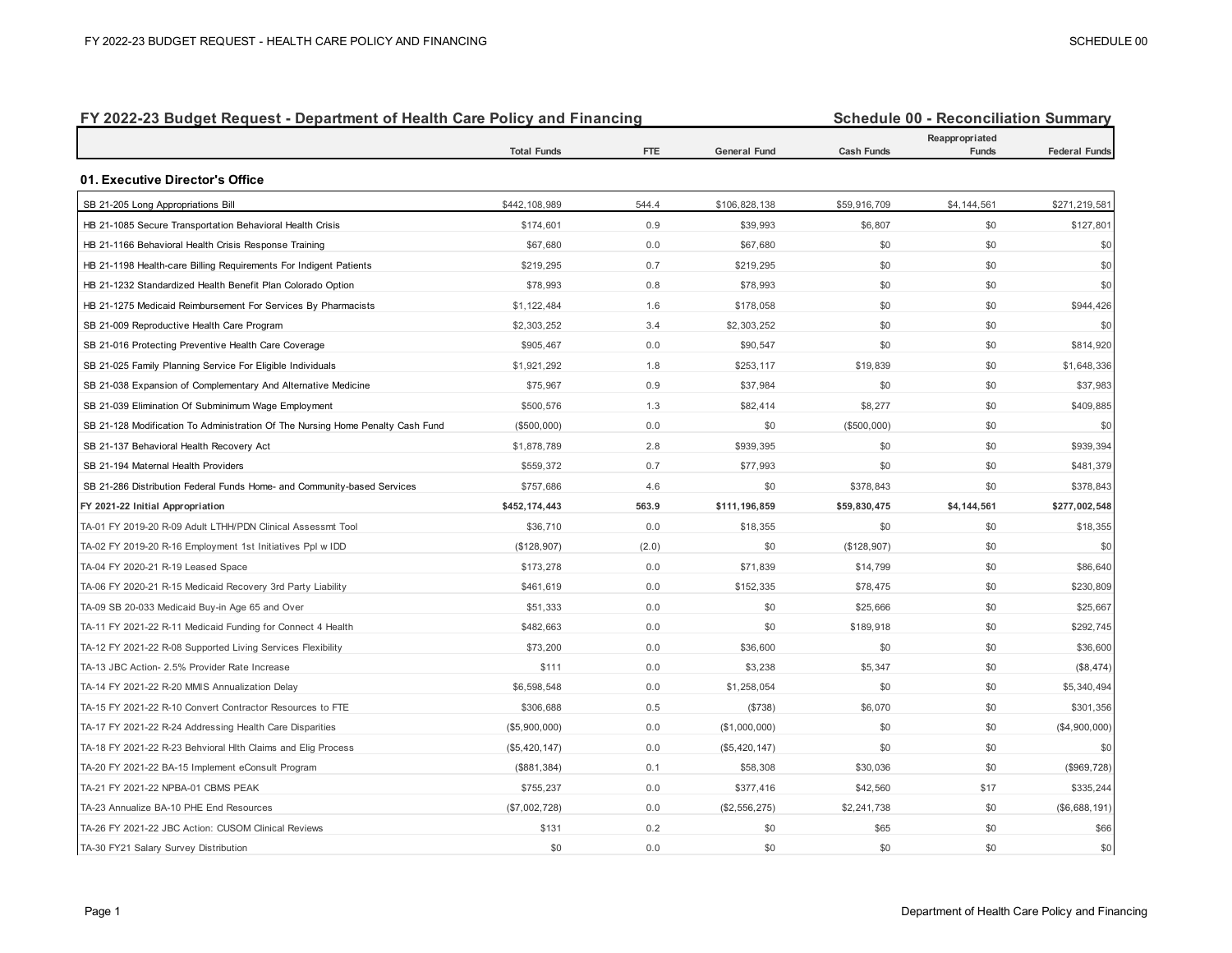|                                                              | <b>Total Funds</b> | <b>FTE</b> | <b>General Fund</b> | <b>Cash Funds</b> | Reappropriated<br>Funds | <b>Federal Funds</b> |
|--------------------------------------------------------------|--------------------|------------|---------------------|-------------------|-------------------------|----------------------|
| TA-31 HB 21-1166 Behavioral Health Crisis Response Training  | \$67,680           | 0.0        | \$67,680            | \$0               | \$0                     | \$0                  |
| TA-32 SB 21-038 Expnsion of Complementary & Alternative Mdcn | \$51,090           | 0.1        | \$25,545            | \$0               | \$0                     | \$25,545             |
| TA-33 SB 21-039 Elimination of Subminimum Wage Employment    | (\$398, 190)       | 0.1        | (\$31,221)          | (\$8,277)         | \$0                     | (\$358,692)          |
| TA-34 HB 21-1198 Hlth Care Billing Requirements Indigent     | \$299,633          | 2.1        | \$299,633           | \$0               | \$0                     | \$0                  |
| TA-35 HB 21-1275 Medicaid Reimbursement 4 Services by Pharm  | (\$744, 150)       | 0.4        | (\$37,891)          | \$0               | \$0                     | $(\$706, 259)$       |
| TA-36 SB 21-025 Fmily Planning Service 4 Eligible Individual | (\$1, 153, 752)    | (0.8)      | (\$105, 415)        | \$47,609          | \$0                     | (\$1,095,946)        |
| TA-37 HB 21-1085 Secure Transport Behavioral Health Crisis   | (\$101,468)        | 0.1        | (\$6,279)           | (\$3,955)         | \$0                     | (\$91,234)           |
| TA-38 HB 21-1232 Standardized Health Benefit Plan CO Option  | \$80,289           | 1.2        | \$80,289            | \$0               | \$0                     | \$0                  |
| TA-39 SB 21-137 Behavioral Health Recovery Act               | (\$271,385)        | 0.2        | (\$135,693)         | \$0               | \$0                     | (\$135,692)          |
| TA-40 SB 21-194 Maternal Health Providers                    | (\$559,372)        | (0.7)      | (\$77,993)          | \$0               | \$0                     | (\$481,379)          |
| TA-41 SB 21-009 Reproductive Health Care Program             | (\$1,288,088)      | 0.6        | (\$1,288,088)       | \$0               | \$0                     | \$0                  |
| TA-44 SB 21-286 Distribution Federal Funds HCBS              | \$412              | 0.4        | \$0                 | \$206             | \$0                     | \$206                |
| TA-46 FY 2021-22 JBC Action: Restore Funding for SB 19-195   | \$94,095           | 1.0        | \$47,048            | \$0               | \$0                     | \$47,047             |
| TA-47A Annualize IDD Cash Fund Repeal                        | (\$138,707)        | 0.0        | \$0                 | (\$138,707)       | \$0                     | \$0                  |
| TA-48 FY 2006-07 DI-8: Fund Nursing Facility Appraisals      | \$279,746          | 0.0        | \$139,873           | \$0               | \$0                     | \$139,873            |
| TA-49 FY 2021-22 R-09 Patient Access & Interop Rule Cmplianc | (\$858,490)        | 0.0        | \$304,585           | \$0               | \$0                     | (\$1, 163, 075)      |
| TA-51 SB 21-016 Protecting Preventive Health Coverage        | (\$905,467)        | 0.0        | (\$90,547)          | \$0               | \$0                     | (\$814,920)          |
| TA-53A Statewide Operating Common Policy                     | \$276,765          | 0.0        | \$60,693            | \$47,058          | \$81,254                | \$87,760             |
| TA-54A Total Compensation Adjustments                        | \$3,710,485        | 0.0        | \$1,765,027         | \$138,230         | \$22,117                | \$1,785,111          |
| TA-54B Other Agencies Total Comp Adjustments w Medicaid      | \$114,573          | 0.0        | \$43,293            | \$0               | \$0                     | \$71,280             |
| TA-55A Annualization of SB 18-200                            | \$257,614          | 0.0        | \$103,878           | \$17,381          | \$4,847                 | \$131,508            |
| TA-56A OIT Common Policy                                     | \$406,883          | 0.0        | \$164,068           | \$27,452          | \$7,655                 | \$207,708            |
| TA-56B Other Agencies OIT Common Policy w Medicaid           | \$20,855           | 0.0        | \$10,428            | \$0               | \$0                     | \$10,427             |
| TA-58A FY 22-23 Statewide Indirect Cost Allocation Plan      | (\$181,794)        | 0.0        | \$0                 | \$13,424          | (\$76, 124)             | (\$119,094)          |
| TA-58B Other Agencies FY 22-23 SWICAP w Medicaid             | \$6,302            | 0.0        | \$0                 | \$0               | \$0                     | \$6,302              |
| TA-59A Legal Services Adjustment                             | (\$206,345)        | 0.0        | (\$10,592)          | (\$106, 283)      | \$21,337                | (\$110,807)          |
| TA-60 FY22-23 Correction for HB 21-1206                      | (\$103,503)        | 0.0        | (\$66,003)          | \$0               | \$0                     | (\$37,500)           |
| FY 2022-23 Base Request                                      | \$440,536,506      | 567.4      | \$105,458,162       | \$62,370,380      | \$4,205,664             | \$268,502,300        |
| NP-03 CSEAP Resources                                        | \$3,180            | 0.0        | \$1,253             | \$282             | \$36                    | \$1,609              |
| NP-04 Paid Family Medical Leave Act Funding                  | \$5,978            | 0.0        | \$2,411             | \$403             | \$112                   | \$3,052              |
| NP-06 OIT FY23 Budget Request Package                        | \$18,513           | 0.0        | \$7,473             | \$1,243           | \$347                   | \$9,450              |
| NP-08 Equity Officers                                        | \$216,966          | 2.0        | \$0                 | \$0               | \$108,483               | \$108,483            |
| R-06 Value Based Payments                                    | \$22,976,430       | 9.6        | \$7,437,279         | \$0               | \$0                     | \$15,539,151         |
| R-07 Utilization Management                                  | \$3,650,175        | 0.0        | \$398,837           | \$524,903         | \$0                     | \$2,726,435          |
| R-08 County Administration, Oversight and Eligibility        | \$15,862,424       | 5.9        | \$4,279,468         | \$2,859,078       | \$0                     | \$8,723,878          |
| R-09 Office of Community Living Program Enhancements         | \$540,000          | 0.0        | \$270,000           | \$0               | \$0                     | \$270,000            |
| R-10 Provider Rate Adjustments                               | \$440,463          | 0.0        | \$62,953            | \$107,118         | \$0                     | \$270,392            |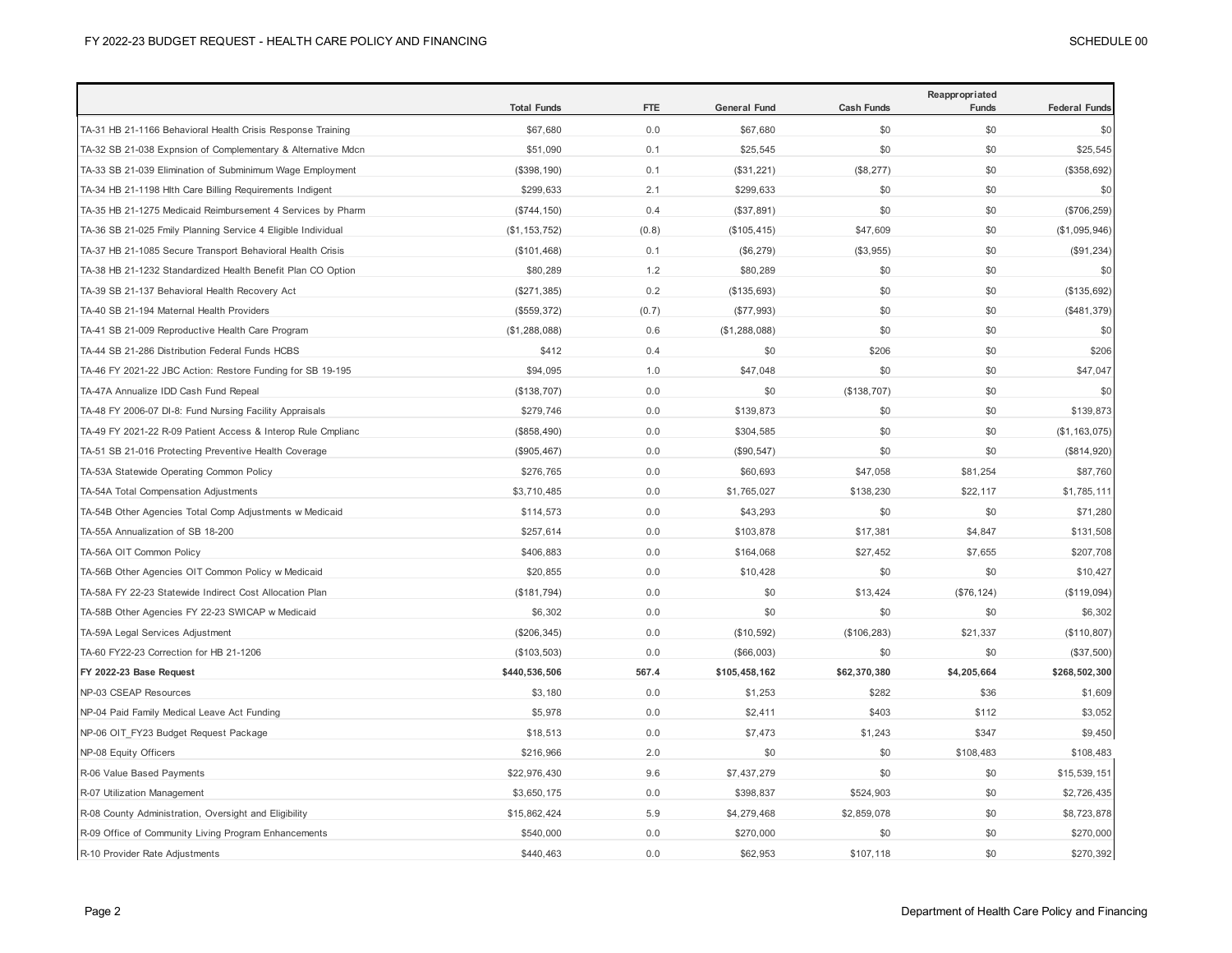|                                                        | <b>Total Funds</b> | <b>FTE</b> | <b>General Fund</b> | <b>Cash Funds</b> | Reappropriated<br>Funds | <b>Federal Funds</b> |
|--------------------------------------------------------|--------------------|------------|---------------------|-------------------|-------------------------|----------------------|
| R-11 ACC/CHP+ Accountability                           | \$210,178          | 2.0        | \$52,409            | \$36,876          | \$0                     | \$120,893            |
| R-12 Convert Contractor Resources to FTE               | (\$239,578)        | 23.2       | (\$155, 265)        | (\$60, 722)       | \$470,526               | (\$494, 117)         |
| R-13 Compliance FTE                                    | \$1,327,734        | 10.8       | \$609,650           | \$108,434         | \$0                     | \$609,650            |
| R-14 MMIS Funding Adjustment and Contractor Conversion | (\$56,079,142)     | 12.5       | (\$10,347,479)      | (\$2,753,052)     | \$0                     | (\$42,978,611)       |
| R-15 Restore APCD Scholarship Funds                    | \$200,000          | 0.0        | \$200,000           | \$0               | \$0                     | \$0                  |
| FY 2022-23 Governor's Budget Request - Nov 1           | \$429.669.827      | 633.4      | \$108,277,151       | \$63,194,943      | \$4,785,168             | \$253,412,565        |

### **02. Medical Services Premiums**

| SB 21-205 Long Appropriations Bill                            | \$10,003,435,624 | 0.0 | \$2,460,874,498 | \$1,137,856,496 | \$93,549,998   | \$6,311,154,632   |
|---------------------------------------------------------------|------------------|-----|-----------------|-----------------|----------------|-------------------|
| HB 21-1085 Secure Transportation Behavioral Health Crisis     | \$0              | 0.0 | \$0             | \$0             | \$0            | \$0               |
| HB 21-1275 Medicaid Reimbursement For Services By Pharmacists | \$598,572        | 0.0 | \$158,039       | \$36,457        | \$0            | \$404,076         |
| SB 21-009 Reproductive Health Care Program                    | \$0              | 0.0 | \$0             | \$0             | \$0            | \$0               |
| SB 21-025 Family Planning Service For Eligible Individuals    | \$0              | 0.0 | \$0             | \$0             | \$0            | \$0               |
| SB 21-038 Expansion of Complementary And Alternative Medicine | \$0              | 0.0 | \$0             | \$0             | \$0            | \$0               |
| SB 21-039 Elimination Of Subminimum Wage Employment           | \$0              | 0.0 | \$0             | \$0             | \$0            | \$0               |
| SB 21-137 Behavioral Health Recovery Act                      | \$156,438        | 0.0 | \$78,219        | \$0             | \$0            | \$78,219          |
| SB 21-194 Maternal Health Providers                           | \$0              | 0.0 | \$0             | \$0             | \$0            | \$0               |
| SB21-211 Adult Dental Benefit                                 | \$5,565,000      | 0.0 | \$0             | \$1,522,875     | \$0            | \$4,042,125       |
| SB21-213 Use Of Increased Medicaid Match                      | (\$23,358,871)   | 0.0 | (\$57,330,334)  | \$57,330,334    | (\$10,231,185) | (\$13, 127, 686)  |
| FY 2021-22 Initial Appropriation                              | \$9,986,396,763  | 0.0 | \$2,403,780,422 | \$1,196,746,162 | \$83,318,813   | \$6,302,551,366   |
| TA-05 FY 2020-21 R-20 Safety Net Provider Paymnts Adjustment  | (\$3,274,628)    | 0.0 | \$0             | (\$1,637,314)   | \$0            | (\$1,637,314)     |
| TA-06 FY 2020-21 R-15 Medicaid Recovery 3rd Party Liability   | (\$2,822,418)    | 0.0 | (\$821,888)     | (\$181,200)     | \$0            | (\$1,819,330)     |
| TA-07 FY 2020-21 JBC Action- Local Minimum Wage Adjustment    | \$5,332,197      | 0.0 | \$2,666,098     | \$0             | \$0            | \$2,666,099       |
| TA-08 HB 20-1361 Reduce the Adult Dental Benefit              | \$11,130,000     | 0.0 | \$0             | \$2,941,728     | \$0            | \$8,188,272       |
| TA-09 SB 20-033 Medicaid Buy-in Age 65 and Over               | \$2,651,533      | 0.0 | (\$233,074)     | \$1,686,601     | \$0            | \$1,198,006       |
| TA-10 FY 2021-22 R-06 Remote Supports for HCBS Programs       | (\$1,278,792)    | 0.0 | (\$621, 622)    | (\$17,774)      | \$0            | (\$639,396)       |
| TA-13 JBC Action- 2.5% Provider Rate Increase                 | \$5,114,481      | 0.0 | \$6,402,241     | (\$627,981)     | \$0            | (\$659, 779)      |
| TA-14 FY 2021-22 R-20 MMIS Annualization Delay                | \$655,141        | 0.0 | \$655,141       | \$0             | \$0            | \$0               |
| TA-20 FY 2021-22 BA-15 Implement eConsult Program             | (\$1,288,692)    | 0.0 | (\$435, 845)    | (\$48,564)      | \$0            | (\$804, 283)      |
| TA-22 FY 2021-22 R-17 Medicaid Benefit Adjustments            | (\$52, 173)      | 0.0 | (\$26,086)      | \$0             | \$0            | (\$26,087)        |
| TA-24 FY 2021-22 R-16 Provider Rate Adjustments               | (\$545, 169)     | 0.0 | (\$241,986)     | (\$31,945)      | \$0            | (\$271,238)       |
| TA-25 FY 2021-22 JBC Action: Decrease Member Copayment        | \$4,404,931      | 0.0 | \$954,930       | \$274,532       | \$0            | \$3,175,469       |
| TA-26 FY 2021-22 JBC Action: CUSOM Clinical Reviews           | (\$1,733,731)    | 0.0 | \$0             | \$0             | \$0            | (\$1,733,731)     |
| TA-27 FY 2021-22 JBC Action: Increase of 667 IDD Enrollments  | (\$1,251,997)    | 0.0 | (\$655,487)     | \$0             | \$0            | (\$596,510)       |
| TA-28 FY 2021-22 JBC Action: Funding for Home Health and PDN  | \$0              | 0.0 | \$462,686       | \$0             | \$0            | (\$462,686)       |
| TA-29 FY 2021-22 JBC Action: American Rescue Plan Act         | \$0              | 0.0 | \$128,713,861   | \$680,064       | \$0            | (\$129, 393, 925) |
| TA-32 SB 21-038 Expnsion of Complementary & Alternative Mdcn  | \$686,039        | 0.0 | \$199,980       | \$143,039       | \$0            | \$343,020         |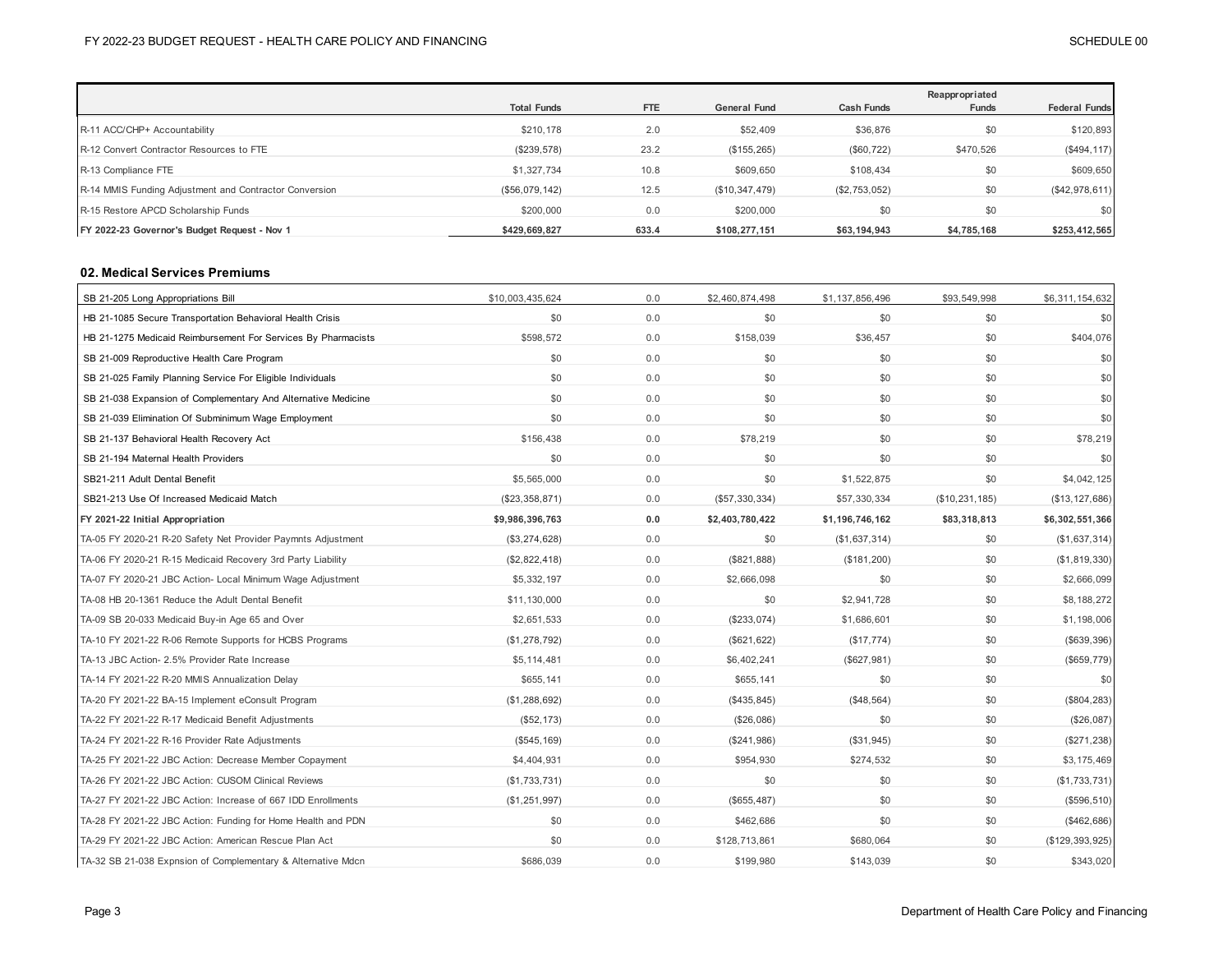|                                                              |                    |     |                     |                   | Reappropriated |                      |
|--------------------------------------------------------------|--------------------|-----|---------------------|-------------------|----------------|----------------------|
|                                                              | <b>Total Funds</b> | FTE | <b>General Fund</b> | <b>Cash Funds</b> | <b>Funds</b>   | <b>Federal Funds</b> |
| TA-33 SB 21-039 Elimination of Subminimum Wage Employment    | (\$5,751)          | 0.0 | (\$119,913)         | \$119,912         | \$0            | (\$5,750)            |
| TA-35 HB 21-1275 Medicaid Reimbursement 4 Services by Pharm  | \$3,167,493        | 0.0 | \$836,302           | \$192,919         | \$0            | \$2,138,272          |
| TA-36 SB 21-025 Fmily Planning Service 4 Eligible Individual | \$3,772,426        | 0.0 | \$788,875           | \$10,327          | \$0            | \$2,973,224          |
| TA-37 HB 21-1085 Secure Transport Behavioral Health Crisis   | \$240,768          | 0.0 | \$110,996           | \$9,388           | \$0            | \$120,384            |
| TA-39 SB 21-137 Behavioral Health Recovery Act               | (\$24,358)         | 0.0 | (\$12, 179)         | \$0               | \$0            | (\$12, 179)          |
| TA-40 SB 21-194 Maternal Health Providers                    | \$14,946,550       | 0.0 | \$7,473,275         | \$0               | \$0            | \$7,473,275          |
| TA-41 SB 21-009 Reproductive Health Care Program             | (\$1,550,078)      | 0.0 | (\$775,039)         | \$0               | \$0            | $(\$775,039)$        |
| TA-42 SB 21-213 Use of Increased Medicaid Match              | \$11,679,436       | 0.0 | \$57,330,334        | (\$57,330,334)    | \$5,115,593    | \$6,563,843          |
| TA-43 SB 21-211 Adult Dental Benefit                         | (\$5,565,000)      | 0.0 | \$0                 | (\$1,522,875)     | \$0            | (\$4,042,125)        |
| TA-60 FY22-23 Correction for HB 21-1206                      | \$103,503          | 0.0 | \$66,003            | \$0               | \$0            | \$37,500             |
| FY 2022-23 Base Request                                      | \$10,030,888,474   | 0.0 | \$2,606,498,025     | \$1,141,406,685   | \$88,434,406   | \$6,194,549,358      |
| R-01 Medical Services Premiums                               | (\$34,349,234)     | 0.0 | \$203,211,855       | \$39,321,653      | (\$785, 199)   | $(\$276,097,543)$    |
| R-06 Value Based Payments                                    | (\$125,856)        | 0.0 | (\$33,631)          | (S7, 197)         | \$0            | (\$85,028)           |
| R-07 Utilization Management                                  | ( \$6,661,398)     | 0.0 | (\$1,911,822)       | (\$408,344)       | \$0            | (\$4,341,232)        |
| R-08 County Administration, Oversight and Eligibility        | (\$13,511,279)     | 0.0 | (\$3, 197, 873)     | (\$697,720)       | \$0            | (\$9,615,686)        |
| R-09 Office of Community Living Program Enhancements         | (\$478,419)        | 0.0 | (\$239,210)         | \$0               | \$0            | $(\$239,209)$        |
| R-10 Provider Rate Adjustments                               | \$81,356,839       | 0.0 | \$29,950,090        | \$5,815,962       | \$0            | \$45,590,787         |
| R-12 Convert Contractor Resources to FTE                     | (\$99,940)         | 0.0 | \$0                 | \$0               | (\$99,940)     | \$0                  |
| R-13 Compliance FTE                                          | (\$6,006,000)      | 0.0 | (\$3,003,000)       | \$0               | \$0            | (\$3,003,000)        |
| FY 2022-23 Governor's Budget Request - Nov 1                 | \$10,051,013,187   | 0.0 | \$2,831,274,434     | \$1,185,431,039   | \$87,549,267   | \$5,946,758,447      |

## **03. Behavioral Health Community Programs**

| SB 21-205 Long Appropriations Bill                                      | \$998,723,955   | 0.0 | \$230,757,093  | \$70,075,609   | \$0 | \$697,891,253  |
|-------------------------------------------------------------------------|-----------------|-----|----------------|----------------|-----|----------------|
| SB 21-039 Elimination Of Subminimum Wage Employment                     | \$0             | 0.0 | \$0            | \$0            | \$0 | \$0            |
| SB 21-286 Distribution Federal Funds Home- and Community-based Services | \$0             | 0.0 | (\$26,708,125) | (\$15,336,964) | \$0 | \$42,045,089   |
| FY 2021-22 Initial Appropriation                                        | \$998,723,955   | 0.0 | \$204,048,968  | \$54,738,645   | \$0 | \$739,936,342  |
| TA-09 SB 20-033 Medicaid Buy-in Age 65 and Over                         | \$176,755       | 0.0 | (\$15,537)     | \$103,914      | \$0 | \$88,378       |
| TA-13 JBC Action- 2.5% Provider Rate Increase                           | (\$4,017)       | 0.0 | \$3,378        | \$14           | \$0 | (\$7,409)      |
| TA-16 FY 2021-22 R-18 Behavioral Health Program Adjustments             | \$43,447,378    | 0.0 | \$6,149,232    | \$3,251,364    | \$0 | \$34,046,782   |
| TA-27 FY 2021-22 JBC Action: Increase of 667 IDD Enrollments            | \$81,383        | 0.0 | \$42,620       | \$0            | \$0 | \$38,763       |
| TA-33 SB 21-039 Elimination of Subminimum Wage Employment               | \$0             | 0.0 | (\$21,961)     | \$21,961       | \$0 | \$0            |
| TA-44 SB 21-286 Distribution Federal Funds HCBS                         | \$0             | 0.0 | \$26,708,125   | \$15,336,964   | \$0 | (\$42,045,089) |
| FY 2022-23 Base Request                                                 | \$1,042,425,454 | 0.0 | \$236,914,825  | \$73,452,862   | \$0 | \$732,057,767  |
| R-02 Behavioral Health Programs                                         | \$17,894,411    | 0.0 | \$23,043,372   | \$5,181,553    | \$0 | (\$10,330,514) |
| R-08 County Administration, Oversight and Eligibility                   | (\$2,255,022)   | 0.0 | $(\$477,044)$  | (\$127, 413)   | \$0 | (\$1,650,565)  |
| R-10 Provider Rate Adjustments                                          | \$68,318        | 0.0 | \$15,177       | \$4,457        | \$0 | \$48,684       |
| FY 2022-23 Governor's Budget Request - Nov 1                            | \$1,058,133,161 | 0.0 | \$259,496,330  | \$78,511,459   | \$0 | \$720,125,372  |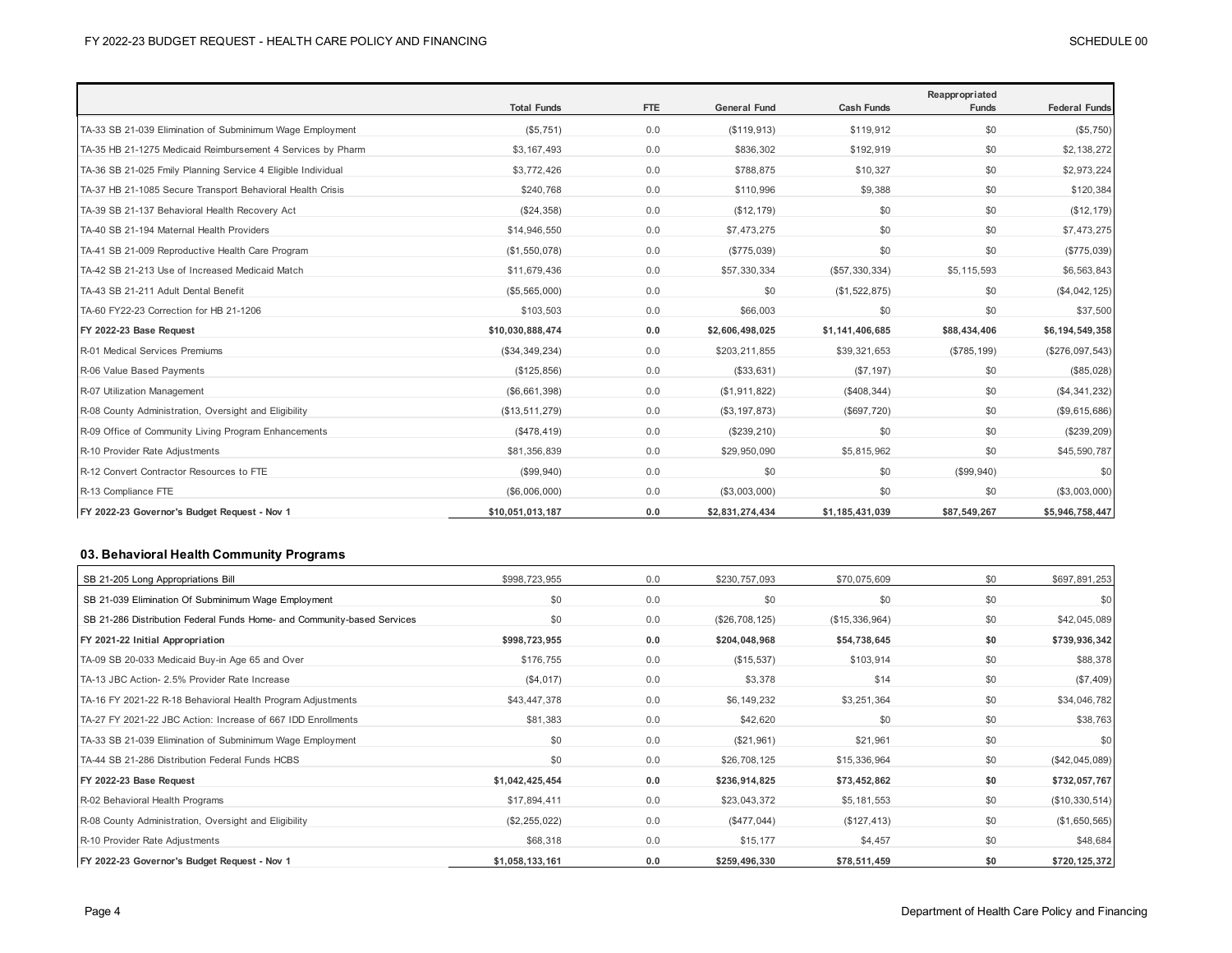|                                                              | <b>Total Funds</b> | <b>FTE</b> | <b>General Fund</b> | <b>Cash Funds</b> | Reappropriated<br><b>Funds</b> | <b>Federal Funds</b> |
|--------------------------------------------------------------|--------------------|------------|---------------------|-------------------|--------------------------------|----------------------|
| 04. Office of Community Living                               |                    |            |                     |                   |                                |                      |
| SB 21-205 Long Appropriations Bill                           | \$834,240,034      | 37.5       | \$340,224,884       | \$9,255,237       | \$0                            | \$484,759,913        |
| SB 21-039 Elimination Of Subminimum Wage Employment          | \$0                | 0.0        | \$0                 | \$0               | \$0                            | \$0                  |
| FY 2021-22 Initial Appropriation                             | \$834,240,034      | 37.5       | \$340,224,884       | \$9,255,237       | \$0                            | \$484,759,913        |
| TA-02 FY 2019-20 R-16 Employment 1st Initiatives Ppl w IDD   | (\$1,866,590)      | 0.0        | \$800,000           | (\$2,666,590)     | \$0                            | \$0                  |
| TA-03 FY 2019-20 JBC Action: Increase in Funding for IDD Enr | \$13,517           | 0.0        | \$6,759             | \$0               | \$0                            | \$6,758              |
| TA-07 FY 2020-21 JBC Action- Local Minimum Wage Adjustment   | \$940,929          | 0.0        | \$470,463           | \$0               | \$0                            | \$470,466            |
| TA-10 FY 2021-22 R-06 Remote Supports for HCBS Programs      | (\$154,439)        | 0.0        | (\$75,073)          | (\$2,147)         | \$0                            | (\$77,219)           |
| TA-12 FY 2021-22 R-08 Supported Living Services Flexibility  | \$867,519          | 0.0        | \$433,760           | \$0               | \$0                            | \$433,759            |
| TA-13 JBC Action- 2.5% Provider Rate Increase                | \$2,381,420        | 0.0        | \$1,683,471         | \$46,757          | \$0                            | \$651,192            |
| TA-27 FY 2021-22 JBC Action: Increase of 667 IDD Enrollments | \$21,145,264       | 0.0        | \$11,081,036        | \$0               | \$0                            | \$10,064,228         |
| TA-29 FY 2021-22 JBC Action: American Rescue Plan Act        | \$0                | 0.0        | \$54,803,640        | \$0               | \$0                            | (\$54,803,640)       |
| TA-33 SB 21-039 Elimination of Subminimum Wage Employment    | \$0                | 0.0        | (\$1,084,011)       | \$1,084,011       | \$0                            | \$0                  |
| TA-47A Annualize IDD Cash Fund Repeal                        | (\$307,488)        | 0.0        | \$0                 | (\$307,488)       | \$0                            | \$0                  |
| TA-47B Offset IDD Cash Fund Repeal FTE                       | \$307,488          | 2.0        | \$307,488           | \$0               | \$0                            | \$0                  |
| FY 2022-23 Base Request                                      | \$857,567,654      | 39.5       | \$408,652,417       | \$7,409,780       | \$0                            | \$441,505,457        |
| R-05 Office of Community Living                              | \$36,542,346       | 0.0        | \$41,134,323        | \$956,424         | \$0                            | (\$5,548,401)        |
| R-09 Office of Community Living Program Enhancements         | \$2,391,134        | 0.0        | \$1,841,363         | \$0               | \$0                            | \$549,771            |
| R-10 Provider Rate Adjustments                               | \$22,569,208       | 0.0        | \$11,299,409        | \$38,612          | \$0                            | \$11,231,187         |
| FY 2022-23 Governor's Budget Request - Nov 1                 | \$919,070,342      | 39.5       | \$462,927,512       | \$8,404,816       | \$0                            | \$447,738,014        |

## **05. Indigent Care Program**

| SB 21-205 Long Appropriations Bill                           | \$470,254,756 | 0.0 | \$26,107,686 | \$182,541,314 | \$0 | \$261,605,756 |
|--------------------------------------------------------------|---------------|-----|--------------|---------------|-----|---------------|
| SB 21-025 Family Planning Service For Eligible Individuals   | \$0           | 0.0 | \$0          | \$0           | \$0 | \$0           |
| SB 21-194 Maternal Health Providers                          | \$0           | 0.0 | \$0          | \$0           | \$0 | \$0           |
| SB21-212 Primary Care Payments Align Federal Funding         | \$25,330,755  | 0.0 | \$0          | \$0           | \$0 | \$25,330,755  |
| FY 2021-22 Initial Appropriation                             | \$495,585,511 | 0.0 | \$26,107,686 | \$182,541,314 | \$0 | \$286,936,511 |
| TA-05 FY 2020-21 R-20 Safety Net Provider Paymnts Adjustment | \$3,274,628   | 0.0 | \$0          | \$1,637,314   | \$0 | \$1,637,314   |
| TA-14 FY 2021-22 R-20 MMIS Annualization Delay               | \$122,518     | 0.0 | \$122,518    | \$0           | \$0 | \$0           |
| TA-29 FY 2021-22 JBC Action: American Rescue Plan Act        | \$0           | 0.0 | \$0          | \$2,985,345   | \$0 | (\$2,985,345) |
| TA-36 SB 21-025 Fmily Planning Service 4 Eligible Individual | (\$123,391)   | 0.0 | (\$43,187)   | \$0           | \$0 | $(\$80, 204)$ |
| TA-40 SB 21-194 Maternal Health Providers                    | \$4,117,680   | 0.0 | \$562,074    | \$879,114     | \$0 | \$2,676,492   |
| TA-52 FY 2021-22 JBC Action: FMAP PHE Extension              | \$0           | 0.0 | \$333,684    | \$9,487,867   | \$0 | (\$9,821,551) |
| TA-57 Amendment 35 Adjustments                               | (\$20,676)    | 0.0 | \$0          | (\$20,676)    | \$0 | \$0           |
| FY 2022-23 Base Request                                      | \$502,956,270 | 0.0 | \$27,082,775 | \$197,510,278 | \$0 | \$278,363,217 |
| R-03 Child Health Plan Plus                                  | \$37,398,301  | 0.0 | \$11,373,603 | \$5,647,506   | \$0 | \$20,377,192  |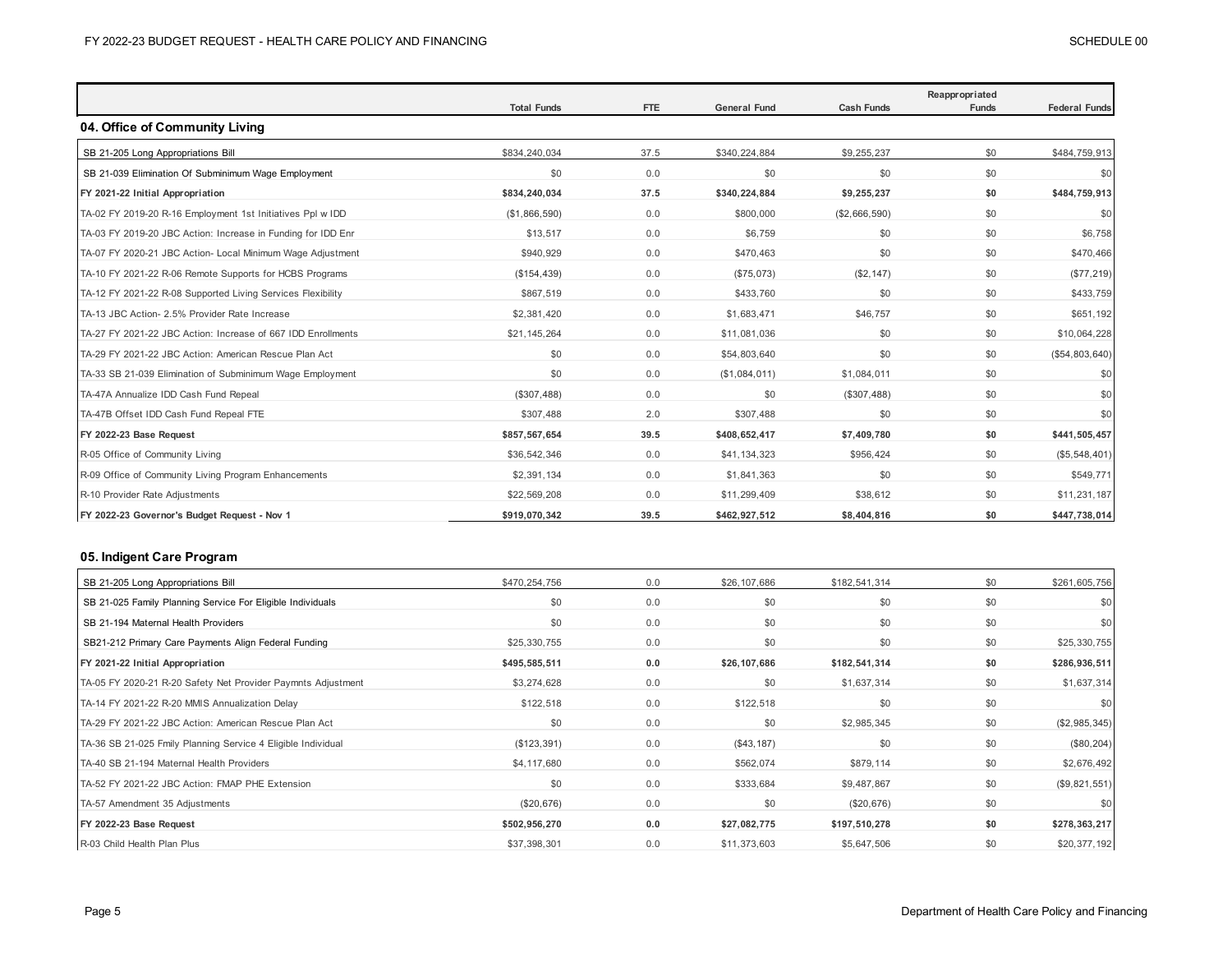|                                                       |                    |            |                     |                   | Reappropriated |                      |
|-------------------------------------------------------|--------------------|------------|---------------------|-------------------|----------------|----------------------|
|                                                       | <b>Total Funds</b> | <b>FTE</b> | <b>General Fund</b> | <b>Cash Funds</b> | <b>Funds</b>   | <b>Federal Funds</b> |
| R-08 County Administration, Oversight and Eligibility | (\$686,972)        | 0.0        | (\$143, 413)        | (\$97,026)        |                | (\$446,533)          |
| R-11 ACC/CHP+ Accountability                          | (\$1,258,319)      | 0.0        | $(\$403,536)$       | (\$36,876)        |                | (\$817,907)          |
| FY 2022-23 Governor's Budget Request - Nov 1          | \$538,409,280      | 0.0        | \$37,909,429        | \$203,023,882     |                | \$297,475,969        |

#### **06. Other Medical Services**

| SB 21-205 Long Appropriations Bill                        | \$386,925,808 | 0.0 | \$202,558,521 | \$90,232,686 | \$211,050 | \$93,923,551  |
|-----------------------------------------------------------|---------------|-----|---------------|--------------|-----------|---------------|
| SB 21-009 Reproductive Health Care Program                | \$1,822,095   | 0.0 | \$1,822,095   | \$0          | \$0       | \$0           |
| SB 21-137 Behavioral Health Recovery Act                  | \$250,000     | 0.0 | \$0           | \$250,000    | \$0       | \$0           |
| FY 2021-22 Initial Appropriation                          | \$388,997,903 | 0.0 | \$204,380,616 | \$90,482,686 | \$211,050 | \$93,923,551  |
| TA-19 FY 2020-21 BA-13 Public School Health Services      | \$4,706,022   | 0.0 | \$0           | \$5,196,936  | \$0       | (\$490,914)   |
| TA-39 SB 21-137 Behavioral Health Recovery Act            | (\$250,000)   | 0.0 | \$0           | (\$250,000)  | \$0       | <b>\$0</b>    |
| TA-41 SB 21-009 Reproductive Health Care Program          | \$1,792,395   | 0.0 | \$1,792,395   | \$0          | \$0       | \$0           |
| TA-52 FY 2021-22 JBC Action: FMAP PHE Extension           | \$0           | 0.0 | \$252,473     | \$0          | \$38,950  | $(\$291,423)$ |
| FY 2022-23 Base Request                                   | \$395,246,320 | 0.0 | \$206,425,484 | \$95,429,622 | \$250,000 | \$93,141,214  |
| R-04 Medicare Modernization Act State Contribution        | \$27,863,762  | 0.0 | \$27,863,762  | \$0          | \$0       | <b>\$0</b>    |
| R-16 Urban Indian Health Organization State-Only Payments | \$48,025      | 0.0 | \$48,025      | \$0          | \$0       | \$0           |
| R-17 SBIRT Training Grant Program Reduction               | (\$250,000)   | 0.0 | \$0           | (\$250,000)  | \$0       | \$0           |
| FY 2022-23 Governor's Budget Request - Nov 1              | \$422,908,107 | 0.0 | \$234,337,271 | \$95,179,622 | \$250,000 | \$93,141,214  |

## **07. Department of Human Services Medicaid-Funded Programs**

| \$123,675,431 | 0.0 | \$56,976,291 | \$1,888,903 | \$0 | \$64,810,237  |
|---------------|-----|--------------|-------------|-----|---------------|
| \$123,675,431 | 0.0 | \$56,976,291 | \$1,888,903 | \$0 | \$64,810,237  |
| \$0           | 0.0 | \$0          | \$0         | \$0 | \$0           |
| \$1,087       | 0.0 | \$544        | \$0         | \$0 | \$543         |
| \$0           | 0.0 | \$2,722,523  | \$0         | \$0 | (\$2,722,523) |
| (\$108,768)   | 0.0 | (\$54,384)   | \$0         | \$0 | (\$54,384)    |
| \$2,032,835   | 0.0 | \$1,016,416  | \$0         | \$0 | \$1,016,419   |
| \$199,904     | 0.0 | \$99,952     | \$0         | \$0 | \$99,952      |
| \$525,246     | 0.0 | \$262,623    | \$0         | \$0 | \$262,623     |
| \$35,444      | 0.0 | \$17,722     | \$0         | \$0 | \$17,722      |
| \$33,326      | 0.0 | \$16,663     | \$0         | \$0 | \$16,663      |
| \$126,394,505 | 0.0 | \$61,058,350 | \$1,888,903 | \$0 | \$63,447,252  |
| \$30,790      | 0.0 | \$15,395     | \$0         | \$0 | \$15,395      |
| \$115,513     | 0.0 | \$57,756     | \$0         | \$0 | \$57,757      |
| \$1,500       | 0.0 | \$750        | \$0         | \$0 | \$750         |
| \$132,370     | 0.0 | \$66,185     | \$0         | \$0 | \$66,185      |
|               |     |              |             |     |               |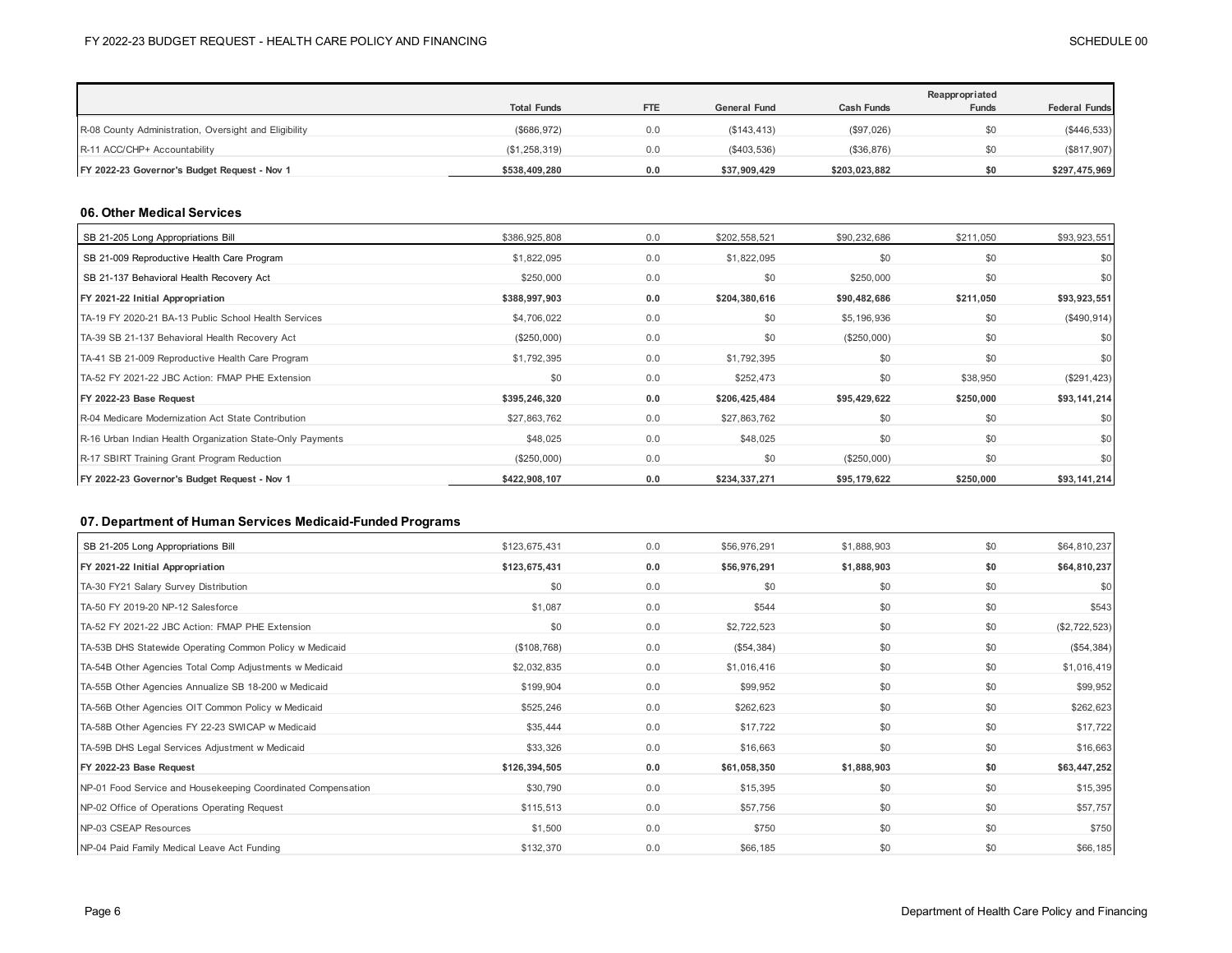|                                               |                    |            |                     |                   | Reappropriated |                      |
|-----------------------------------------------|--------------------|------------|---------------------|-------------------|----------------|----------------------|
|                                               | <b>Total Funds</b> | <b>FTE</b> | <b>General Fund</b> | <b>Cash Funds</b> | <b>Funds</b>   | <b>Federal Funds</b> |
| NP-05 Annual Fleet Vehicle Request            | \$7,542            | 0.0        | \$3,771             | \$0               | \$0            | \$3,771              |
| NP-06 OIT FY23 Budget Request Package         | \$30,232           | 0.0        | \$15,116            | \$0               | \$0            | \$15,116             |
| NP-07 DHS 1% Community Provider Rate Increase | \$182.884          | 0.0        | \$91.441            | \$0               | \$0            | \$91,443             |
| FY 2022-23 Governor's Budget Request - Nov 1  | \$126,895,336      | 0.0        | \$61,308,764        | \$1,888,903       | \$0            | \$63,697,669         |

| <b>Total For: Health Care Policy and Financing</b>                             |                  |       |                 |                 |                |                  |
|--------------------------------------------------------------------------------|------------------|-------|-----------------|-----------------|----------------|------------------|
| SB 21-205 Long Appropriations Bill                                             | \$13,259,364,597 | 581.9 | \$3,424,327,111 | \$1,551,766,954 | \$97,905,609   | \$8,185,364,923  |
| HB 21-1085 Secure Transportation Behavioral Health Crisis                      | \$174,601        | 0.9   | \$39,993        | \$6,807         | \$0            | \$127,801        |
| HB 21-1166 Behavioral Health Crisis Response Training                          | \$67,680         | 0.0   | \$67,680        | \$0             | \$0            | \$0              |
| HB 21-1198 Health-care Billing Requirements For Indigent Patients              | \$219.295        | 0.7   | \$219.295       | \$0             | \$0            | \$0              |
| HB 21-1232 Standardized Health Benefit Plan Colorado Option                    | \$78,993         | 0.8   | \$78,993        | \$0             | \$0            | \$0              |
| HB 21-1275 Medicaid Reimbursement For Services By Pharmacists                  | \$1,721,056      | 1.6   | \$336,097       | \$36,457        | \$0            | \$1,348,502      |
| SB 21-009 Reproductive Health Care Program                                     | \$4,125,347      | 3.4   | \$4,125,347     | \$0             | \$0            | \$0              |
| SB 21-016 Protecting Preventive Health Care Coverage                           | \$905,467        | 0.0   | \$90,547        | \$0             | \$0            | \$814,920        |
| SB 21-025 Family Planning Service For Eligible Individuals                     | \$1,921,292      | 1.8   | \$253,117       | \$19,839        | \$0            | \$1,648,336      |
| SB 21-038 Expansion of Complementary And Alternative Medicine                  | \$75,967         | 0.9   | \$37,984        | \$0             | \$0            | \$37,983         |
| SB 21-039 Elimination Of Subminimum Wage Employment                            | \$500,576        | 1.3   | \$82,414        | \$8,277         | \$0            | \$409,885        |
| SB 21-128 Modification To Administration Of The Nursing Home Penalty Cash Fund | (\$500,000)      | 0.0   | \$0             | (\$500,000)     | \$0            | \$0              |
| SB 21-137 Behavioral Health Recovery Act                                       | \$2.285.227      | 2.8   | \$1,017,614     | \$250,000       | \$0            | \$1,017,613      |
| SB 21-194 Maternal Health Providers                                            | \$559,372        | 0.7   | \$77,993        | \$0             | \$0            | \$481,379        |
| SB21-211 Adult Dental Benefit                                                  | \$5,565,000      | 0.0   | \$0             | \$1,522,875     | \$0            | \$4,042,125      |
| SB21-212 Primary Care Payments Align Federal Funding                           | \$25,330,755     | 0.0   | \$0             | \$0             | \$0            | \$25,330,755     |
| SB21-213 Use Of Increased Medicaid Match                                       | (\$23,358,871)   | 0.0   | (\$57,330,334)  | \$57,330,334    | (\$10,231,185) | (\$13, 127, 686) |
| SB 21-286 Distribution Federal Funds Home- and Community-based Services        | \$757,686        | 4.6   | (\$26,708,125)  | (\$14,958,121)  | \$0            | \$42,423,932     |
| FY 2021-22 Initial Appropriation                                               | \$13,279,794,040 | 601.4 | \$3,346,715,726 | \$1,595,483,422 | \$87,674,424   | \$8,249,920,468  |
| TA-01 FY 2019-20 R-09 Adult LTHH/PDN Clinical Assessmt Tool                    | \$36,710         | 0.0   | \$18,355        | \$0             | \$0            | \$18,355         |
| TA-02 FY 2019-20 R-16 Employment 1st Initiatives Ppl w IDD                     | (\$1,995,497)    | (2.0) | \$800,000       | (\$2,795,497)   | \$0            | \$0              |
| TA-03 FY 2019-20 JBC Action: Increase in Funding for IDD Enr                   | \$13,517         | 0.0   | \$6,759         | \$0             | \$0            | \$6,758          |
| TA-04 FY 2020-21 R-19 Leased Space                                             | \$173,278        | 0.0   | \$71,839        | \$14,799        | \$0            | \$86,640         |
| TA-05 FY 2020-21 R-20 Safety Net Provider Paymnts Adjustment                   | \$0              | 0.0   | \$0             | \$0             | \$0            | \$0              |
| TA-06 FY 2020-21 R-15 Medicaid Recovery 3rd Party Liability                    | (\$2,360,799)    | 0.0   | (\$669, 553)    | (\$102, 725)    | \$0            | (\$1,588,521)    |
| TA-07 FY 2020-21 JBC Action- Local Minimum Wage Adjustment                     | \$6,273,126      | 0.0   | \$3,136,561     | \$0             | \$0            | \$3,136,565      |
| TA-08 HB 20-1361 Reduce the Adult Dental Benefit                               | \$11,130,000     | 0.0   | \$0             | \$2,941,728     | \$0            | \$8,188,272      |
| TA-09 SB 20-033 Medicaid Buy-in Age 65 and Over                                | \$2,879,621      | 0.0   | (\$248,611)     | \$1,816,181     | \$0            | \$1,312,051      |
| TA-10 FY 2021-22 R-06 Remote Supports for HCBS Programs                        | (\$1,433,231)    | 0.0   | (\$696, 695)    | (\$19,921)      | \$0            | (\$716, 615)     |
| TA-11 FY 2021-22 R-11 Medicaid Funding for Connect 4 Health                    | \$482,663        | 0.0   | \$0             | \$189,918       | \$0            | \$292,745        |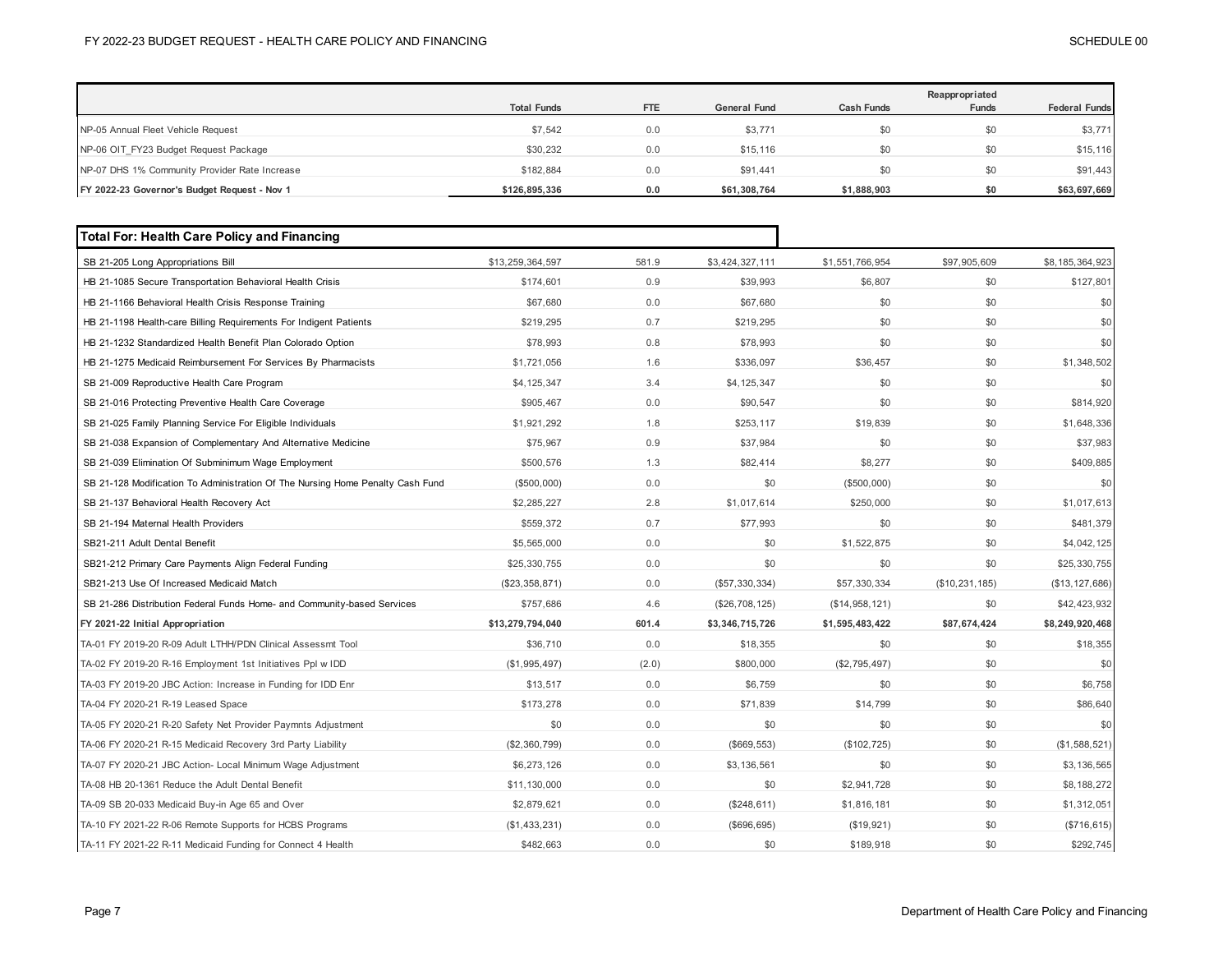|                                                              | <b>Total Funds</b> | <b>FTE</b> | <b>General Fund</b> | <b>Cash Funds</b> | Reappropriated<br>Funds | <b>Federal Funds</b> |
|--------------------------------------------------------------|--------------------|------------|---------------------|-------------------|-------------------------|----------------------|
| TA-12 FY 2021-22 R-08 Supported Living Services Flexibility  | \$940,719          | 0.0        | \$470,360           | \$0               | \$0                     | \$470,359            |
| TA-13 JBC Action- 2.5% Provider Rate Increase                | \$7,491,995        | 0.0        | \$8,092,328         | (\$575,863)       | \$0                     | (\$24,470)           |
| TA-14 FY 2021-22 R-20 MMIS Annualization Delay               | \$7,376,207        | 0.0        | \$2,035,713         | \$0               | \$0                     | \$5,340,494          |
| TA-15 FY 2021-22 R-10 Convert Contractor Resources to FTE    | \$306,688          | 0.5        | (\$738)             | \$6,070           | \$0                     | \$301,356            |
| TA-16 FY 2021-22 R-18 Behavioral Health Program Adjustments  | \$43,447,378       | 0.0        | \$6,149,232         | \$3,251,364       | \$0                     | \$34,046,782         |
| TA-17 FY 2021-22 R-24 Addressing Health Care Disparities     | (\$5,900,000)      | 0.0        | (\$1,000,000)       | \$0               | \$0                     | (\$4,900,000)        |
| TA-18 FY 2021-22 R-23 Behvioral Hlth Claims and Elig Process | (\$5,420,147)      | 0.0        | (\$5,420,147)       | \$0               | \$0                     | \$0                  |
| TA-19 FY 2020-21 BA-13 Public School Health Services         | \$4,706,022        | 0.0        | \$0                 | \$5,196,936       | \$0                     | (\$490,914)          |
| TA-20 FY 2021-22 BA-15 Implement eConsult Program            | (\$2,170,076)      | 0.1        | (\$377,537)         | (\$18,528)        | \$0                     | (\$1,774,011)        |
| TA-21 FY 2021-22 NPBA-01 CBMS PEAK                           | \$755,237          | 0.0        | \$377,416           | \$42,560          | \$17                    | \$335,244            |
| TA-22 FY 2021-22 R-17 Medicaid Benefit Adjustments           | (\$52, 173)        | 0.0        | (\$26,086)          | \$0               | \$0                     | (\$26,087)           |
| TA-23 Annualize BA-10 PHE End Resources                      | (\$7,002,728)      | 0.0        | (\$2,556,275)       | \$2,241,738       | \$0                     | (\$6,688,191)        |
| TA-24 FY 2021-22 R-16 Provider Rate Adjustments              | (\$545, 169)       | 0.0        | (\$241,986)         | (\$31,945)        | \$0                     | (\$271,238)          |
| TA-25 FY 2021-22 JBC Action: Decrease Member Copayment       | \$4,404,931        | 0.0        | \$954,930           | \$274,532         | \$0                     | \$3,175,469          |
| TA-26 FY 2021-22 JBC Action: CUSOM Clinical Reviews          | (\$1,733,600)      | 0.2        | \$0                 | \$65              | \$0                     | (\$1,733,665)        |
| TA-27 FY 2021-22 JBC Action: Increase of 667 IDD Enrollments | \$19,974,650       | 0.0        | \$10,468,169        | \$0               | \$0                     | \$9,506,481          |
| TA-28 FY 2021-22 JBC Action: Funding for Home Health and PDN | \$0                | 0.0        | \$462,686           | \$0               | \$0                     | (\$462,686)          |
| TA-29 FY 2021-22 JBC Action: American Rescue Plan Act        | \$0                | 0.0        | \$183,517,501       | \$3,665,409       | \$0                     | (\$187, 182, 910)    |
| TA-30 FY21 Salary Survey Distribution                        | \$0                | 0.0        | \$0                 | \$0               | \$0                     | \$0                  |
| TA-31 HB 21-1166 Behavioral Health Crisis Response Training  | \$67,680           | 0.0        | \$67,680            | \$0               | \$0                     | \$0                  |
| TA-32 SB 21-038 Expnsion of Complementary & Alternative Mdcn | \$737,129          | 0.1        | \$225,525           | \$143,039         | \$0                     | \$368,565            |
| TA-33 SB 21-039 Elimination of Subminimum Wage Employment    | (\$403,941)        | 0.1        | (\$1,257,106)       | \$1,217,607       | \$0                     | (\$364, 442)         |
| TA-34 HB 21-1198 Hlth Care Billing Requirements Indigent     | \$299,633          | 2.1        | \$299,633           | \$0               | \$0                     | \$0                  |
| TA-35 HB 21-1275 Medicaid Reimbursement 4 Services by Pharm  | \$2,423,343        | 0.4        | \$798,411           | \$192,919         | \$0                     | \$1,432,013          |
| TA-36 SB 21-025 Fmily Planning Service 4 Eligible Individual | \$2,495,283        | (0.8)      | \$640,273           | \$57,936          | \$0                     | \$1,797,074          |
| TA-37 HB 21-1085 Secure Transport Behavioral Health Crisis   | \$139,300          | 0.1        | \$104,717           | \$5,433           | \$0                     | \$29,150             |
| TA-38 HB 21-1232 Standardized Health Benefit Plan CO Option  | \$80,289           | 1.2        | \$80,289            | \$0               | \$0                     | \$0                  |
| TA-39 SB 21-137 Behavioral Health Recovery Act               | (\$545,743)        | 0.2        | (\$147,872)         | (\$250,000)       | \$0                     | (\$147, 871)         |
| TA-40 SB 21-194 Maternal Health Providers                    | \$18,504,858       | (0.7)      | \$7,957,356         | \$879,114         | \$0                     | \$9,668,388          |
| TA-41 SB 21-009 Reproductive Health Care Program             | (\$1,045,771)      | 0.6        | (\$270,732)         | \$0               | \$0                     | (\$775,039)          |
| TA-42 SB 21-213 Use of Increased Medicaid Match              | \$11,679,436       | 0.0        | \$57,330,334        | (\$57,330,334)    | \$5,115,593             | \$6,563,843          |
| TA-43 SB 21-211 Adult Dental Benefit                         | (\$5,565,000)      | 0.0        | \$0                 | (\$1,522,875)     | \$0                     | (\$4,042,125)        |
| TA-44 SB 21-286 Distribution Federal Funds HCBS              | \$412              | 0.4        | \$26,708,125        | \$15,337,170      | \$0                     | (\$42,044,883)       |
| TA-46 FY 2021-22 JBC Action: Restore Funding for SB 19-195   | \$94,095           | 1.0        | \$47,048            | \$0               | \$0                     | \$47,047             |
| TA-47A Annualize IDD Cash Fund Repeal                        | (\$446, 195)       | 0.0        | \$0                 | (\$446, 195)      | \$0                     | \$0                  |
| TA-47B Offset IDD Cash Fund Repeal FTE                       | \$307,488          | 2.0        | \$307,488           | \$0               | \$0                     | \$0                  |
| TA-48 FY 2006-07 DI-8: Fund Nursing Facility Appraisals      | \$279,746          | 0.0        | \$139,873           | \$0               | \$0                     | \$139,873            |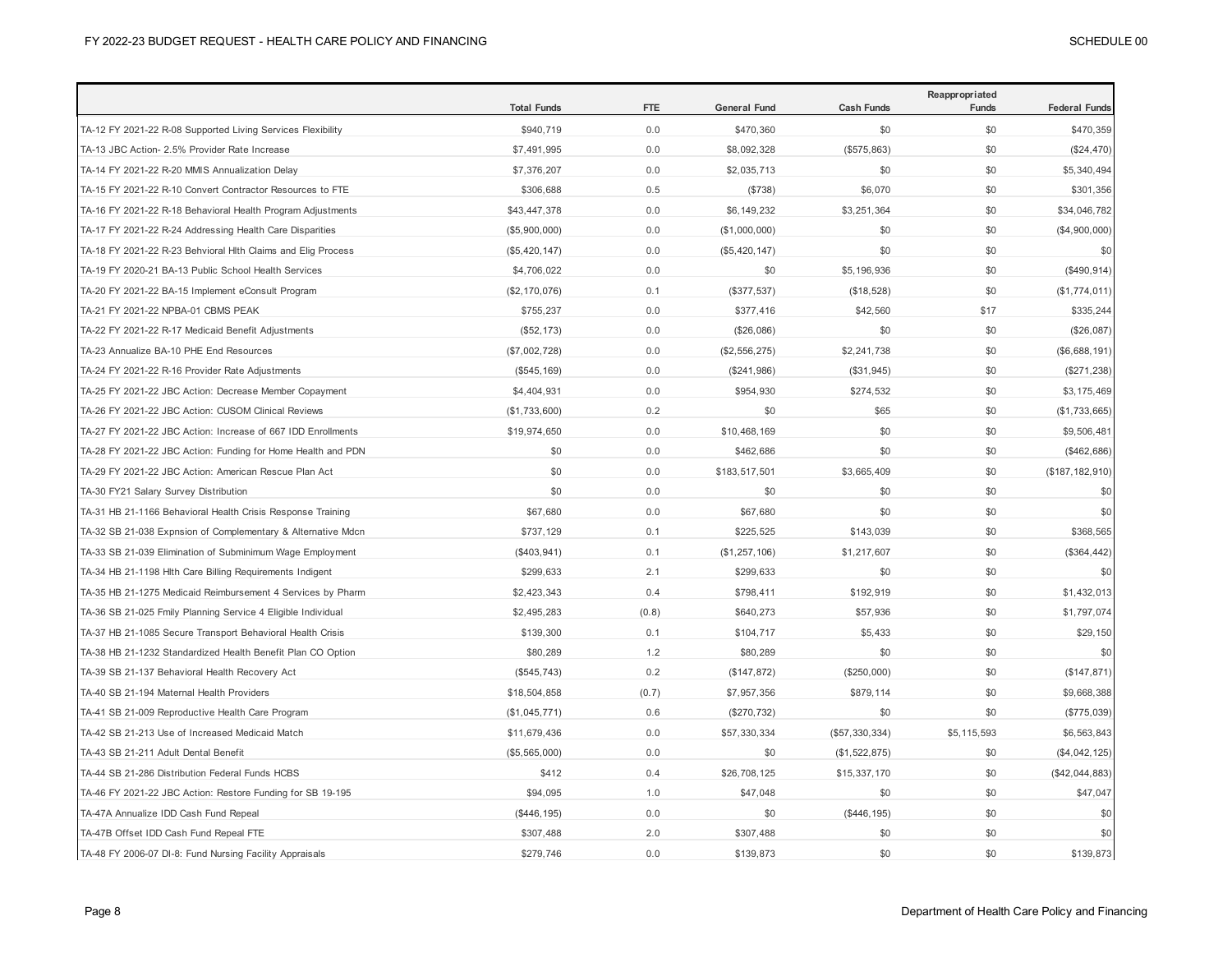|                                                              | <b>Total Funds</b> | <b>FTE</b> | <b>General Fund</b> | <b>Cash Funds</b> | Reappropriated<br>Funds | <b>Federal Funds</b> |
|--------------------------------------------------------------|--------------------|------------|---------------------|-------------------|-------------------------|----------------------|
| TA-49 FY 2021-22 R-09 Patient Access & Interop Rule Cmplianc | (\$858,490)        | 0.0        | \$304,585           | \$0               | \$0                     | (\$1, 163, 075)      |
| TA-50 FY 2019-20 NP-12 Salesforce                            | \$1,087            | 0.0        | \$544               | \$0               | \$0                     | \$543                |
| TA-51 SB 21-016 Protecting Preventive Health Coverage        | (\$905,467)        | 0.0        | (\$90,547)          | \$0               | \$0                     | (\$814,920)          |
| TA-52 FY 2021-22 JBC Action: FMAP PHE Extension              | \$0                | 0.0        | \$3,308,680         | \$9,487,867       | \$38,950                | (\$12,835,497)       |
| TA-53A Statewide Operating Common Policy                     | \$276,765          | 0.0        | \$60,693            | \$47,058          | \$81,254                | \$87,760             |
| TA-53B DHS Statewide Operating Common Policy w Medicaid      | (\$108,768)        | 0.0        | (\$54,384)          | \$0               | \$0                     | (\$54,384)           |
| TA-54A Total Compensation Adjustments                        | \$3,710,485        | 0.0        | \$1,765,027         | \$138,230         | \$22,117                | \$1,785,111          |
| TA-54B Other Agencies Total Comp Adjustments w Medicaid      | \$2,147,408        | 0.0        | \$1,059,709         | \$0               | \$0                     | \$1,087,699          |
| TA-55A Annualization of SB 18-200                            | \$257,614          | 0.0        | \$103,878           | \$17,381          | \$4,847                 | \$131,508            |
| TA-55B Other Agencies Annualize SB 18-200 w Medicaid         | \$199,904          | 0.0        | \$99,952            | \$0               | \$0                     | \$99,952             |
| TA-56A OIT Common Policy                                     | \$406,883          | 0.0        | \$164,068           | \$27,452          | \$7,655                 | \$207,708            |
| TA-56B Other Agencies OIT Common Policy w Medicaid           | \$546,101          | 0.0        | \$273,051           | \$0               | \$0                     | \$273,050            |
| TA-57 Amendment 35 Adjustments                               | (\$20,676)         | 0.0        | \$0                 | (\$20,676)        | \$0                     | \$0                  |
| TA-58A FY 22-23 Statewide Indirect Cost Allocation Plan      | (\$181,794)        | 0.0        | \$0                 | \$13,424          | (\$76, 124)             | (\$119,094)          |
| TA-58B Other Agencies FY 22-23 SWICAP w Medicaid             | \$41,746           | 0.0        | \$17,722            | \$0               | \$0                     | \$24,024             |
| TA-59A Legal Services Adjustment                             | (\$206,345)        | 0.0        | (\$10,592)          | (\$106, 283)      | \$21,337                | (\$110,807)          |
| TA-59B DHS Legal Services Adjustment w Medicaid              | \$33,326           | 0.0        | \$16,663            | \$0               | \$0                     | \$16,663             |
| TA-60 FY22-23 Correction for HB 21-1206                      | \$0                | 0.0        | \$0                 | \$0               | \$0                     | \$0                  |
| FY 2022-23 Base Request                                      | \$13,396,015,183   | 606.9      | \$3,652,090,038     | \$1,579,468,510   | \$92,890,070            | \$8,071,566,565      |
| NP-01 Food Service and Housekeeping Coordinated Compensation | \$30,790           | 0.0        | \$15,395            | \$0               | \$0                     | \$15,395             |
| NP-02 Office of Operations Operating Request                 | \$115,513          | 0.0        | \$57,756            | \$0               | \$0                     | \$57,757             |
| NP-03 CSEAP Resources                                        | \$4,680            | 0.0        | \$2,003             | \$282             | \$36                    | \$2,359              |
| NP-04 Paid Family Medical Leave Act Funding                  | \$138,348          | 0.0        | \$68,596            | \$403             | \$112                   | \$69,237             |
| NP-05 Annual Fleet Vehicle Request                           | \$7,542            | 0.0        | \$3,771             | \$0               | \$0                     | \$3,771              |
| NP-06 OIT_FY23 Budget Request Package                        | \$48,745           | 0.0        | \$22,589            | \$1,243           | \$347                   | \$24,566             |
| NP-07 DHS 1% Community Provider Rate Increase                | \$182,884          | 0.0        | \$91,441            | \$0               | \$0                     | \$91,443             |
| NP-08 Equity Officers                                        | \$216,966          | 2.0        | \$0                 | \$0               | \$108,483               | \$108,483            |
| R-01 Medical Services Premiums                               | (\$34,349,234)     | 0.0        | \$203,211,855       | \$39,321,653      | (\$785, 199)            | (\$276,097,543)      |
| R-02 Behavioral Health Programs                              | \$17,894,411       | 0.0        | \$23,043,372        | \$5,181,553       | \$0                     | (\$10,330,514)       |
| R-03 Child Health Plan Plus                                  | \$37,398,301       | 0.0        | \$11,373,603        | \$5,647,506       | \$0                     | \$20,377,192         |
| R-04 Medicare Modernization Act State Contribution           | \$27,863,762       | 0.0        | \$27,863,762        | \$0               | \$0                     | \$0                  |
| R-05 Office of Community Living                              | \$36,542,346       | 0.0        | \$41,134,323        | \$956,424         | \$0                     | (\$5,548,401)        |
| R-06 Value Based Payments                                    | \$22,850,574       | 9.6        | \$7,403,648         | (\$7,197)         | \$0                     | \$15,454,123         |
| R-07 Utilization Management                                  | (\$3,011,223)      | 0.0        | (\$1,512,985)       | \$116,559         | \$0                     | (\$1,614,797)        |
| R-08 County Administration, Oversight and Eligibility        | (\$590, 849)       | 5.9        | \$461,138           | \$1,936,919       | \$0                     | (\$2,988,906)        |
| R-09 Office of Community Living Program Enhancements         | \$2,452,715        | 0.0        | \$1,872,153         | \$0               | \$0                     | \$580,562            |
| R-10 Provider Rate Adjustments                               | \$104,434,828      | 0.0        | \$41,327,629        | \$5,966,149       | \$0                     | \$57,141,050         |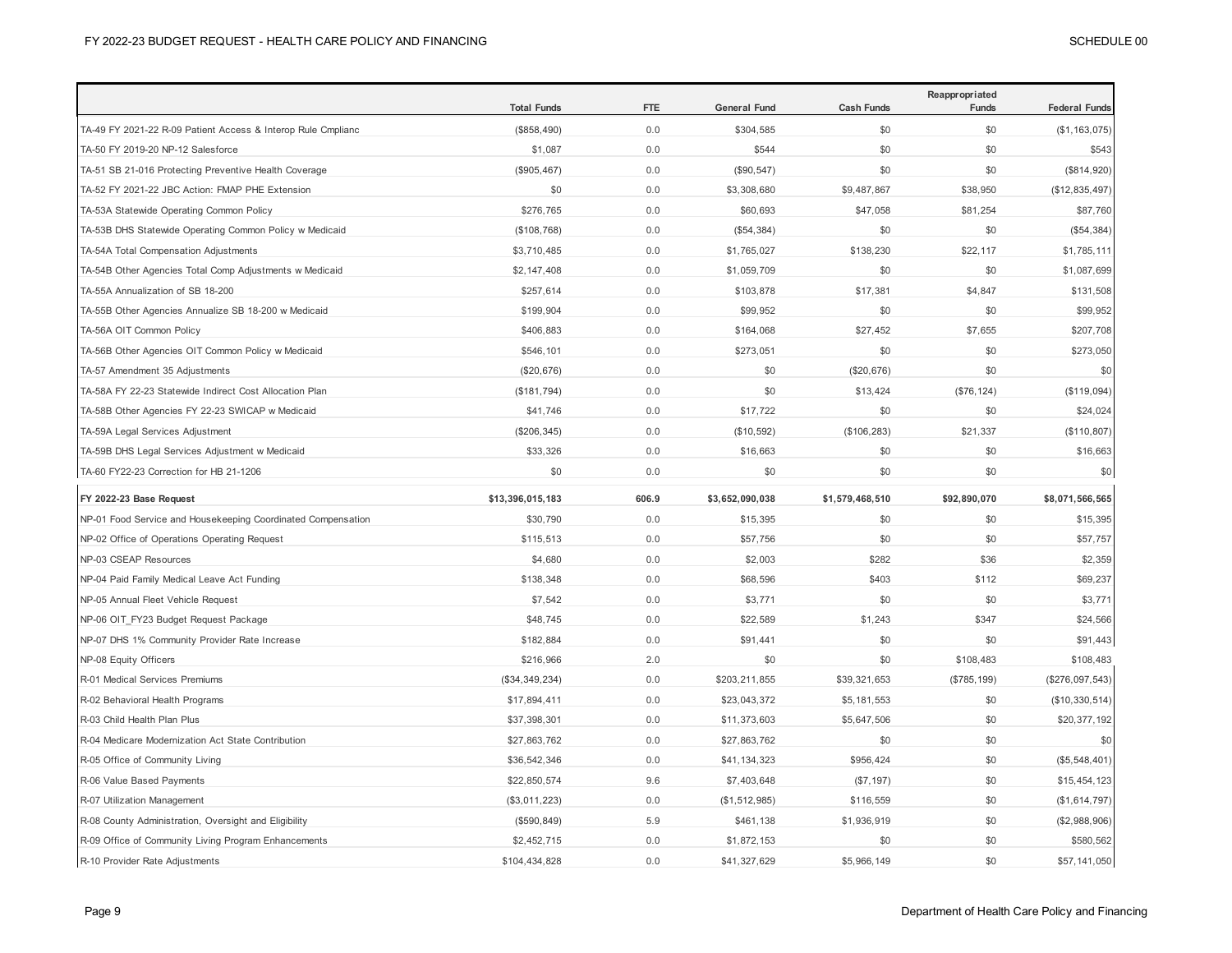|                                                           |                    |            |                     |                   | Reappropriated |                      |
|-----------------------------------------------------------|--------------------|------------|---------------------|-------------------|----------------|----------------------|
|                                                           | <b>Total Funds</b> | <b>FTE</b> | <b>General Fund</b> | <b>Cash Funds</b> | Funds          | <b>Federal Funds</b> |
| R-11 ACC/CHP+ Accountability                              | (\$1,048,141)      | 2.0        | (\$351, 127)        | \$0               | \$0            | (\$697,014)          |
| R-12 Convert Contractor Resources to FTE                  | (\$339,518)        | 23.2       | (\$155, 265)        | (\$60, 722)       | \$370,586      | $(\$494, 117)$       |
| R-13 Compliance FTE                                       | (\$4,678,266)      | 10.8       | (\$2,393,350)       | \$108,434         | \$0            | (\$2,393,350)        |
| R-14 MMIS Funding Adjustment and Contractor Conversion    | (\$56,079,142)     | 12.5       | (\$10,347,479)      | (\$2,753,052)     | \$0            | (\$42,978,611)       |
| R-15 Restore APCD Scholarship Funds                       | \$200,000          | 0.0        | \$200,000           | \$0               | \$0            | \$0                  |
| R-16 Urban Indian Health Organization State-Only Payments | \$48,025           | 0.0        | \$48,025            | \$0               | \$0            | \$0                  |
| R-17 SBIRT Training Grant Program Reduction               | (\$250,000)        | 0.0        | \$0                 | (\$250,000)       | \$0            | \$0                  |
| FY 2022-23 Governor's Budget Request - Nov 1              | \$13.546.099.240   | 672.9      | \$3,995,530,891     | \$1,635,634,664   | \$92,584,435   | \$7,822,349,250      |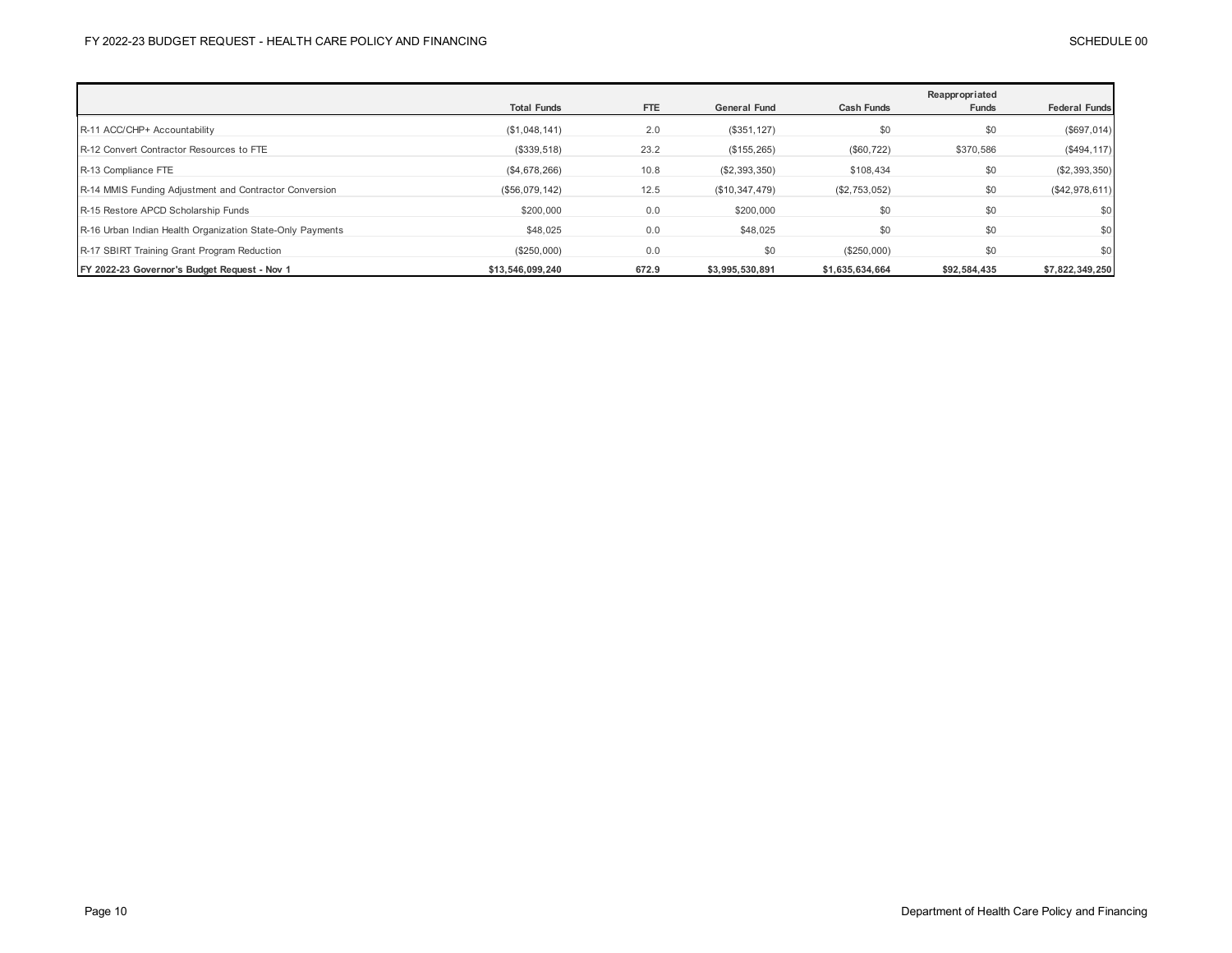| FY 2022-23 Budget Request - Department of Health Care Policy and Financing                 |                    |            |                     |                   | Schedule 00 - Reconciliation Detail<br>Reappropriated |                      |
|--------------------------------------------------------------------------------------------|--------------------|------------|---------------------|-------------------|-------------------------------------------------------|----------------------|
|                                                                                            | <b>Total Funds</b> | <b>FTE</b> | <b>General Fund</b> | <b>Cash Funds</b> | Funds                                                 | <b>Federal Funds</b> |
| 01. Executive Director's Office - (A) General Administration -<br><b>Personal Services</b> |                    |            |                     |                   |                                                       |                      |
| SB 21-205 Long Appropriations Bill                                                         | \$44,938,868       | 541.4      | \$17,225,736        | \$4,229,277       | \$1,892,340                                           | \$21,591,515         |
| HB 21-1085 Secure Transportation Behavioral Health Crisis                                  | \$65,801           | 0.9        | \$30,335            | \$2,565           | \$0                                                   | \$32,901             |
| HB 21-1198 Health-care Billing Requirements For Indigent Patients                          | \$47,855           | 0.7        | \$47,855            | \$0               | \$0                                                   | \$0                  |
| HB 21-1232 Standardized Health Benefit Plan Colorado Option                                | \$65,243           | 0.8        | \$65,243            | \$0               | \$0                                                   | \$0                  |
| HB 21-1275 Medicaid Reimbursement For Services By Pharmacists                              | \$149,694          | 1.6        | \$74,847            | \$0               | \$0                                                   | \$74,847             |
| SB 21-009 Reproductive Health Care Program                                                 | \$232,463          | 3.4        | \$232,463           | \$0               | \$0                                                   | \$0                  |
| SB 21-025 Family Planning Service For Eligible Individuals                                 | \$118,768          | 1.8        | \$59,384            | \$0               | \$0                                                   | \$59,384             |
| SB 21-038 Expansion of Complementary And Alternative Medicine                              | \$65,801           | 0.9        | \$32,901            | \$0               | \$0                                                   | \$32,900             |
| SB 21-039 Elimination Of Subminimum Wage Employment                                        | \$92,121           | 1.3        | \$43,205            | \$0               | \$0                                                   | \$48,916             |
| SB 21-137 Behavioral Health Recovery Act                                                   | \$260,085          | 2.8        | \$130,043           | \$0               | \$0                                                   | \$130,042            |
| SB 21-194 Maternal Health Providers                                                        | \$47,855           | 0.7        | \$23,928            | \$0               | \$0                                                   | \$23,927             |
| SB 21-286 Distribution Federal Funds Home- and Community-based Services                    | \$345,536          | 4.6        | \$0                 | \$172,768         | \$0                                                   | \$172,768            |
| FY 2021-22 Initial Appropriation                                                           | \$46,430,090       | 560.9      | \$17,965,940        | \$4,404,610       | \$1,892,340                                           | \$22,167,200         |
| TA-02 FY 2019-20 R-16 Employment 1st Initiatives Ppl w IDD                                 | (\$127,007)        | (2.0)      | \$0                 | (\$127,007)       | \$0                                                   | \$0                  |
| TA-15 FY 2021-22 R-10 Convert Contractor Resources to FTE                                  | \$31,678           | 0.5        | \$8,158             | \$4,685           | \$0                                                   | \$18,835             |
| TA-18 FY 2021-22 R-23 Behvioral Hlth Claims and Elig Process                               | \$64,577           | 0.0        | \$64,577            | \$0               | \$0                                                   | \$0                  |
| TA-20 FY 2021-22 BA-15 Implement eConsult Program                                          | (\$47,787)         | 0.1        | (\$15,769)          | (\$8, 125)        | \$0                                                   | (\$23,893)           |
| TA-23 Annualize BA-10 PHE End Resources                                                    | (\$36,313)         | 0.0        | (\$10,879)          | (\$7,277)         | \$0                                                   | (\$18, 157)          |
| TA-26 FY 2021-22 JBC Action: CUSOM Clinical Reviews                                        | \$12,531           | 0.2        | \$0                 | \$6,265           | \$0                                                   | \$6,266              |
| TA-30 FY21 Salary Survey Distribution                                                      | \$1,273,930        | 0.0        | \$474,954           | \$98,663          | \$29,439                                              | \$670,874            |
| TA-32 SB 21-038 Expnsion of Complementary & Alternative Mdcn                               | \$5,982            | 0.1        | \$2,991             | \$0               | \$0                                                   | \$2,991              |
| TA-33 SB 21-039 Elimination of Subminimum Wage Employment                                  | \$8,375            | 0.1        | \$7,043             | \$0               | \$0                                                   | \$1,332              |
| TA-34 HB 21-1198 Hlth Care Billing Requirements Indigent                                   | \$155,531          | 2.1        | \$155,531           | \$0               | \$0                                                   | \$0                  |
| TA-35 HB 21-1275 Medicaid Reimbursement 4 Services by Pharm                                | \$29,940           | 0.4        | \$14,970            | \$0               | \$0                                                   | \$14,970             |
| TA-36 SB 21-025 Fmily Planning Service 4 Eligible Individual                               | (\$46,985)         | (0.8)      | (\$23,492)          | \$0               | \$0                                                   | (\$23,493)           |
| TA-37 HB 21-1085 Secure Transport Behavioral Health Crisis                                 | \$5,982            | 0.1        | \$2,757             | \$234             | \$0                                                   | \$2,991              |
| TA-38 HB 21-1232 Standardized Health Benefit Plan CO Option                                | \$91,339           | 1.2        | \$91,339            | \$0               | \$0                                                   | \$0                  |
| TA-39 SB 21-137 Behavioral Health Recovery Act                                             | \$24,549           | 0.2        | \$12,274            | \$0               | \$0                                                   | \$12,275             |
| TA-40 SB 21-194 Maternal Health Providers                                                  | (\$47, 855)        | (0.7)      | (\$23,928)          | \$0               | \$0                                                   | (\$23,927)           |
| TA-41 SB 21-009 Reproductive Health Care Program                                           | \$58,445           | 0.6        | \$58,445            | \$0               | \$0                                                   | \$0                  |
| TA-44 SB 21-286 Distribution Federal Funds HCBS                                            | \$31,412           | 0.4        | \$0                 | \$15,706          | \$0                                                   | \$15,706             |
| TA-46 FY 2021-22 JBC Action: Restore Funding for SB 19-195                                 | \$98,745           | 1.0        | \$49,373            | \$0               | \$0                                                   | \$49,372             |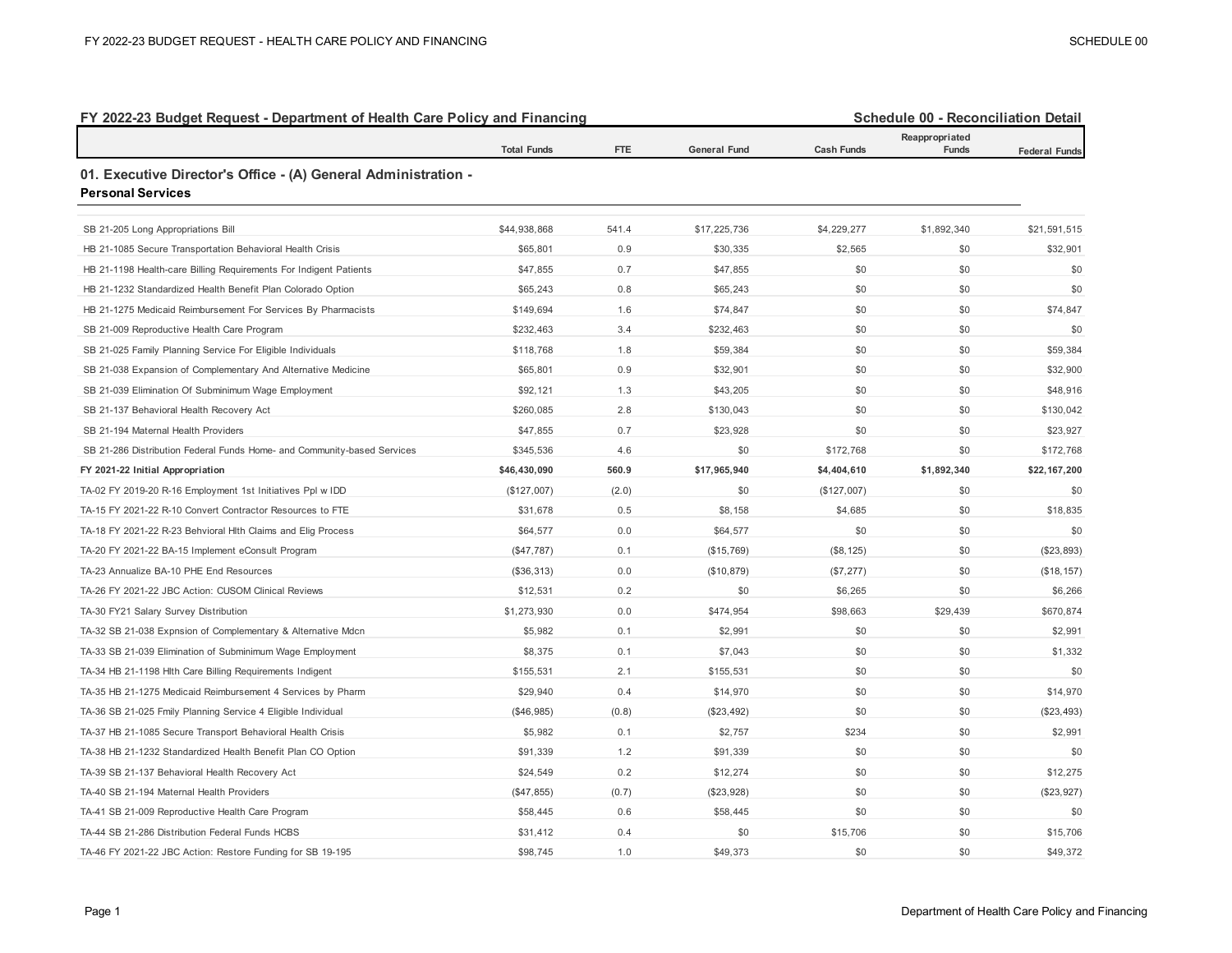|                                                              | <b>Total Funds</b> | <b>FTE</b> | <b>General Fund</b> | <b>Cash Funds</b> | Reappropriated<br>Funds | <b>Federal Funds</b> |
|--------------------------------------------------------------|--------------------|------------|---------------------|-------------------|-------------------------|----------------------|
|                                                              |                    |            |                     |                   |                         |                      |
| TA-47A Annualize IDD Cash Fund Repeal                        | (\$18,489)         | 0.0        | \$0                 | (\$18,489)        | \$0                     | \$0                  |
| TA-49 FY 2021-22 R-09 Patient Access & Interop Rule Cmplianc | \$2,763            | 0.0        | \$1,381             | \$0               | \$0                     | \$1,382              |
| TA-55A Annualization of SB 18-200                            | \$257,614          | 0.0        | \$103,878           | \$17,381          | \$4,847                 | \$131,508            |
| TA-58A FY 22-23 Statewide Indirect Cost Allocation Plan      | (\$90, 897)        | 0.0        | \$0                 | \$0               | (\$90,897)              | \$0                  |
| FY 2022-23 Base Request                                      | \$48,168,150       | 564.4      | \$18,939,543        | \$4,386,646       | \$1,835,729             | \$23,006,232         |
| NP-08 Equity Officers                                        | \$158,556          | 2.0        | \$0                 | \$0               | \$79,278                | \$79,278             |
| R-06 Value Based Payments                                    | \$727,980          | 9.6        | \$363,990           | \$0               | \$0                     | \$363,990            |
| R-08 County Administration, Oversight and Eligibility        | \$443,822          | 5.9        | \$133,478           | \$88,433          | \$0                     | \$221,911            |
| R-11 ACC/CHP+ Accountability                                 | \$140,724          | 2.0        | \$35,181            | \$24,627          | \$0                     | \$80,916             |
| R-12 Convert Contractor Resources to FTE                     | \$1,746,305        | 23.2       | \$494,134           | \$54,473          | \$369,740               | \$827,958            |
| R-13 Compliance FTE                                          | \$779,816          | 10.8       | \$353,318           | \$73,180          | \$0                     | \$353,318            |
| R-14 MMIS Funding Adjustment and Contractor Conversion       | \$930,109          | 12.5       | \$144,260           | \$93,848          | \$0                     | \$692,001            |
| FY 2022-23 Governor's Budget Request - Nov 1                 | \$53,095,463       | 630.4      | \$20,463,904        | \$4,721,207       | \$2,284,747             | \$25,625,604         |

## **Health, Life, and Dental**

| SB 21-205 Long Appropriations Bill                     | \$6,863,806 | 0.0 | \$2,642,297 | \$556,742  | \$166,554 | \$3,498,213 |
|--------------------------------------------------------|-------------|-----|-------------|------------|-----------|-------------|
| FY 2021-22 Initial Appropriation                       | \$6,863,806 | 0.0 | \$2,642,297 | \$556,742  | \$166,554 | \$3,498,213 |
| TA-47A Annualize IDD Cash Fund Repeal                  | (\$15,934)  | 0.0 | \$0         | (\$15,934) | \$0       | \$0         |
| TA-54A Total Compensation Adjustments                  | \$1,254,933 | 0.0 | \$696,593   | \$22,318   | (\$1,072) | \$537,094   |
| FY 2022-23 Base Request                                | \$8,102,805 | 0.0 | \$3,338,890 | \$563,126  | \$165,482 | \$4,035,307 |
| NP-08 Equity Officers                                  | \$28,172    | 0.0 | \$0         | \$0        | \$14,086  | \$14,086    |
| R-06 Value Based Payments                              | \$135,440   | 0.0 | \$67,720    | \$0        | \$0       | \$67,720    |
| R-08 County Administration, Oversight and Eligibility  | \$84,516    | 0.0 | \$25,418    | \$16,840   | \$0       | \$42,258    |
| R-11 ACC/CHP+ Accountability                           | \$27,630    | 0.0 | \$6,773     | \$4,930    | \$0       | \$15,927    |
| R-12 Convert Contractor Resources to FTE               | \$326,675   | 0.0 | \$92,168    | \$10,470   | \$66,155  | \$157,882   |
| R-13 Compliance FTE                                    | \$154,946   | 0.0 | \$70,430    | \$14,086   | \$0       | \$70,430    |
| R-14 MMIS Funding Adjustment and Contractor Conversion | \$183,118   | 0.0 | \$28,402    | \$18,477   | \$0       | \$136,239   |
| FY 2022-23 Governor's Budget Request - Nov 1           | \$9,043,302 | 0.0 | \$3,629,801 | \$627,929  | \$245,723 | \$4,539,849 |

## **Short-term Disability**

| SB 21-205 Long Appropriations Bill    | \$102.458  | 0.0 | \$50,803   | \$9,763   | \$3,300   | \$38,592 |
|---------------------------------------|------------|-----|------------|-----------|-----------|----------|
| FY 2021-22 Initial Appropriation      | \$102.458  | 0.0 | \$50,803   | \$9,763   | \$3,300   | \$38,592 |
| TA-47A Annualize IDD Cash Fund Repeal | (S75)      | 0.0 | \$0        | (S75)     | \$0       | \$0      |
| TA-54A Total Compensation Adjustments | (\$17,782) | 0.0 | (\$16,659) | (\$4,050) | (\$1,707) | \$4,634  |
| FY 2022-23 Base Request               | \$84,601   | 0.0 | \$34,144   | \$5,638   | \$1,593   | \$43,226 |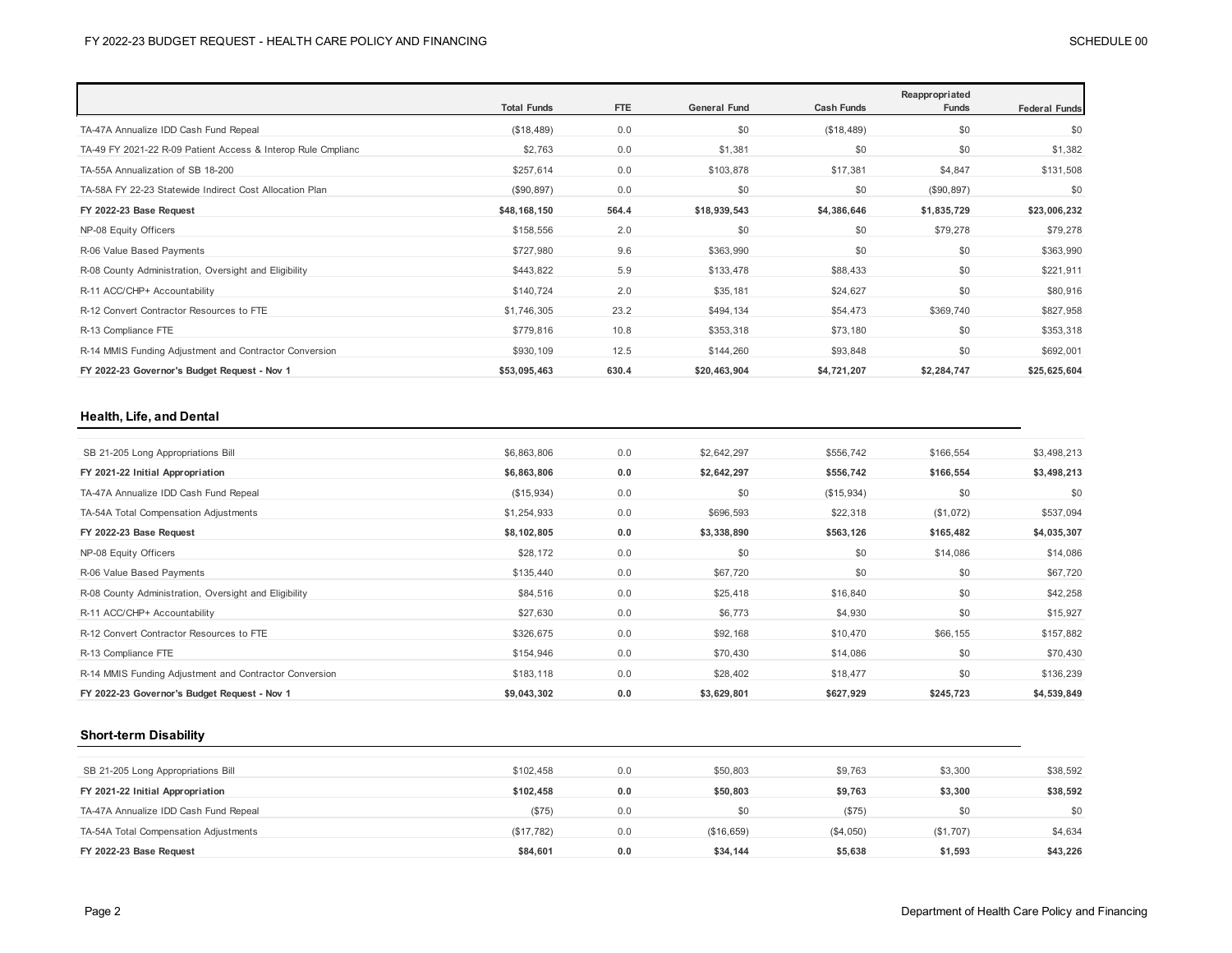|                                                        |                    |            |                     |                   | Reappropriated |                      |
|--------------------------------------------------------|--------------------|------------|---------------------|-------------------|----------------|----------------------|
|                                                        | <b>Total Funds</b> | <b>FTE</b> | <b>General Fund</b> | <b>Cash Funds</b> | <b>Funds</b>   | <b>Federal Funds</b> |
| NP-08 Equity Officers                                  | \$226              | 0.0        | \$0                 | \$0               | \$113          | \$113                |
| R-06 Value Based Payments                              | \$1,037            | 0.0        | \$518               | \$0               | \$0            | \$519                |
| R-08 County Administration, Oversight and Eligibility  | \$631              | 0.0        | \$190               | \$126             | \$0            | \$315                |
| R-11 ACC/CHP+ Accountability                           | \$200              | 0.0        | \$50                | \$35              | \$0            | \$115                |
| R-12 Convert Contractor Resources to FTE               | \$2,485            | 0.0        | \$700               | \$75              | \$526          | \$1,184              |
| R-13 Compliance FTE                                    | \$1,112            | 0.0        | \$504               | \$104             | \$0            | \$504                |
| R-14 MMIS Funding Adjustment and Contractor Conversion | \$1,325            | 0.0        | \$205               | \$134             | \$0            | \$986                |
| FY 2022-23 Governor's Budget Request - Nov 1           | \$91,617           | 0.0        | \$36,311            | \$6,112           | \$2,232        | \$46,962             |

## **Amortization Equalization Disbursement**

| SB 21-205 Long Appropriations Bill                     | \$2,360,586 | 0.0 | \$924,349   | \$177,353 | \$52,920  | \$1,205,964 |
|--------------------------------------------------------|-------------|-----|-------------|-----------|-----------|-------------|
| FY 2021-22 Initial Appropriation                       | \$2,360,586 | 0.0 | \$924,349   | \$177,353 | \$52,920  | \$1,205,964 |
| TA-47A Annualize IDD Cash Fund Repeal                  | (\$1,373)   | 0.0 | \$0         | (\$1,373) | \$0       | \$0         |
| TA-54A Total Compensation Adjustments                  | \$285,658   | 0.0 | \$142,698   | \$1,189   | (\$3,132) | \$144,903   |
| FY 2022-23 Base Request                                | \$2,644,871 | 0.0 | \$1,067,047 | \$177,169 | \$49,788  | \$1,350,867 |
| NP-08 Equity Officers                                  | \$7,056     | 0.0 | \$0         | \$0       | \$3,528   | \$3,528     |
| R-06 Value Based Payments                              | \$32,398    | 0.0 | \$16,199    | \$0       | \$0       | \$16,199    |
| R-08 County Administration, Oversight and Eligibility  | \$19,750    | 0.0 | \$5,940     | \$3,935   | \$0       | \$9,875     |
| R-11 ACC/CHP+ Accountability                           | \$6,262     | 0.0 | \$1,565     | \$1,096   | \$0       | \$3,601     |
| R-12 Convert Contractor Resources to FTE               | \$77,717    | 0.0 | \$21,989    | \$2,423   | \$16,453  | \$36,852    |
| R-13 Compliance FTE                                    | \$34,705    | 0.0 | \$15,724    | \$3,257   | \$0       | \$15,724    |
| R-14 MMIS Funding Adjustment and Contractor Conversion | \$41,393    | 0.0 | \$6,420     | \$4,176   | \$0       | \$30,797    |
| FY 2022-23 Governor's Budget Request - Nov 1           | \$2,864,152 | 0.0 | \$1,134,884 | \$192,056 | \$69,769  | \$1,467,443 |
|                                                        |             |     |             |           |           |             |

#### **Supplemental Amortization Equalization Disbursement**

| SB 21-205 Long Appropriations Bill                    | \$2,360,586 | 0.0 | \$924,349   | \$177,353 | \$52,920  | \$1,205,964 |
|-------------------------------------------------------|-------------|-----|-------------|-----------|-----------|-------------|
| FY 2021-22 Initial Appropriation                      | \$2,360,586 | 0.0 | \$924,349   | \$177,353 | \$52,920  | \$1,205,964 |
| TA-47A Annualize IDD Cash Fund Repeal                 | (\$1,373)   | 0.0 | \$0         | (\$1,373) | \$0       | \$0         |
| TA-54A Total Compensation Adjustments                 | \$285,658   | 0.0 | \$142,698   | \$1,189   | (\$3,132) | \$144,903   |
| FY 2022-23 Base Request                               | \$2,644,871 | 0.0 | \$1,067,047 | \$177,169 | \$49,788  | \$1,350,867 |
| NP-08 Equity Officers                                 | \$7,056     | 0.0 | \$0         | \$0       | \$3,528   | \$3,528     |
| R-06 Value Based Payments                             | \$32,398    | 0.0 | \$16,199    | \$0       | \$0       | \$16,199    |
| R-08 County Administration, Oversight and Eligibility | \$19,750    | 0.0 | \$5,940     | \$3,935   | \$0       | \$9,875     |
| R-11 ACC/CHP+ Accountability                          | \$6,262     | 0.0 | \$1,565     | \$1,096   | \$0       | \$3,601     |
| R-12 Convert Contractor Resources to FTE              | \$77.717    | 0.0 | \$21.989    | \$2.423   | \$16,453  | \$36,852    |
|                                                       |             |     |             |           |           |             |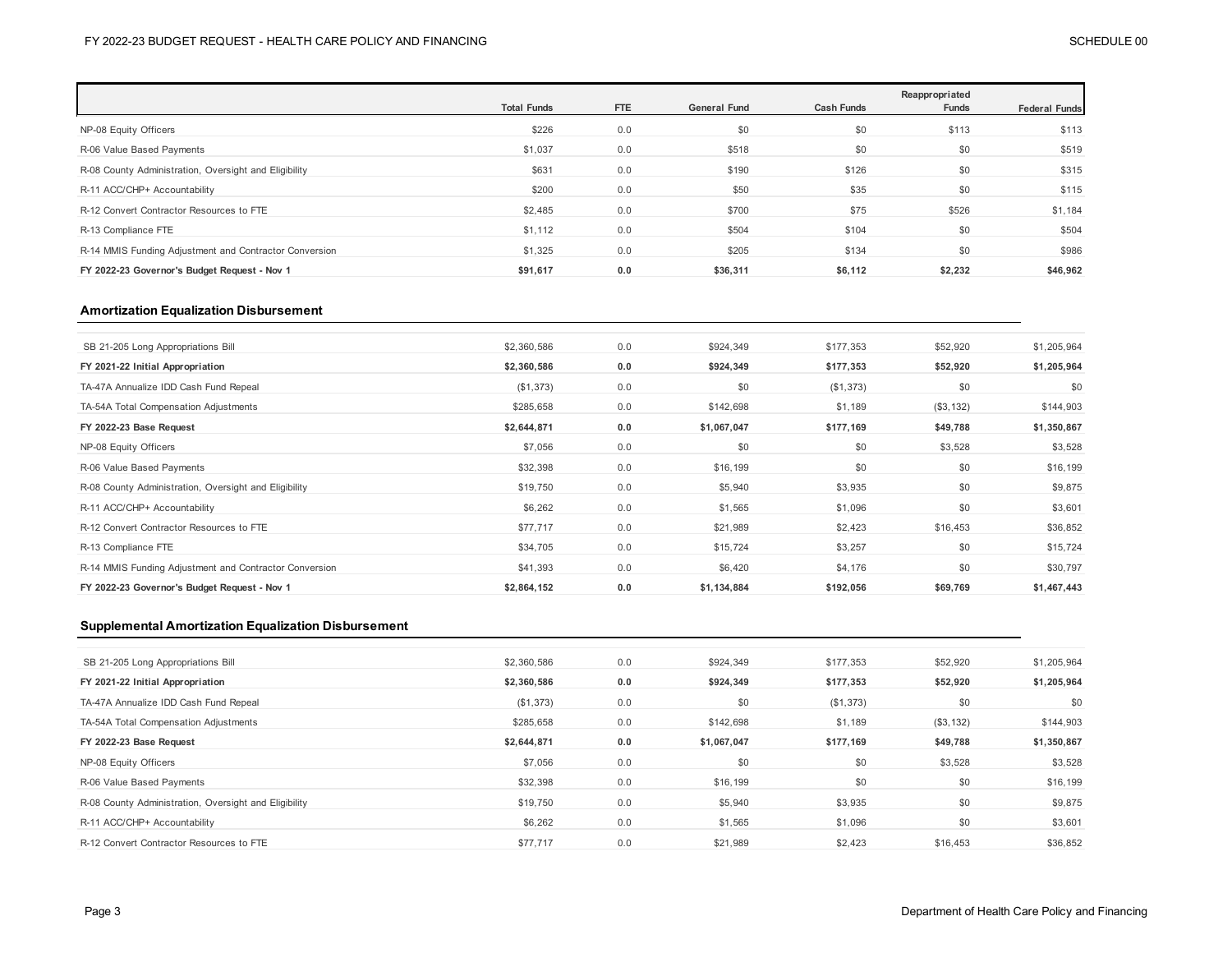|                                                            | <b>Total Funds</b> | <b>FTE</b> | <b>General Fund</b> | <b>Cash Funds</b> | Reappropriated<br><b>Funds</b> | <b>Federal Funds</b> |
|------------------------------------------------------------|--------------------|------------|---------------------|-------------------|--------------------------------|----------------------|
| R-13 Compliance FTE                                        | \$34,705           | 0.0        | \$15,724            | \$3,257           | \$0                            | \$15,724             |
| R-14 MMIS Funding Adjustment and Contractor Conversion     | \$41,393           | 0.0        | \$6,420             | \$4,176           | \$0                            | \$30,797             |
| FY 2022-23 Governor's Budget Request - Nov 1               | \$2,864,152        | 0.0        | \$1,134,884         | \$192,056         | \$69,769                       | \$1,467,443          |
| <b>PERA Direct Distribution</b>                            |                    |            |                     |                   |                                |                      |
| SB 21-205 Long Appropriations Bill                         | \$1,077,009        | 0.0        | \$401,537           | \$83,411          | \$24,889                       | \$567,172            |
| FY 2021-22 Initial Appropriation                           | \$1,077,009        | 0.0        | \$401,537           | \$83,411          | \$24,889                       | \$567,172            |
| TA-47A Annualize IDD Cash Fund Repeal                      | (\$2,780)          | 0.0        | \$0                 | (\$2,780)         | \$0                            | \$0                  |
| TA-54A Total Compensation Adjustments                      | \$43,353           | 0.0        | \$50,227            | (\$7,820)         | (\$3,810)                      | \$4,756              |
| FY 2022-23 Base Request                                    | \$1,117,582        | 0.0        | \$451,764           | \$72,811          | \$21,079                       | \$571,928            |
| FY 2022-23 Governor's Budget Request - Nov 1               | \$1,117,582        | 0.0        | \$451,764           | \$72,811          | \$21,079                       | \$571,928            |
|                                                            |                    |            |                     |                   |                                |                      |
| <b>Salary Survey</b><br>SB 21-205 Long Appropriations Bill | \$1,273,930        | 0.0        | \$474.954           | \$98,663          | \$29,439                       | \$670,874            |
| FY 2021-22 Initial Appropriation                           | \$1,273,930        | 0.0        | \$474,954           | \$98,663          | \$29,439                       | \$670,874            |
| TA-30 FY21 Salary Survey Distribution                      | (\$1,273,930)      | 0.0        | (\$474,954)         | (\$98,663)        | (\$29,439)                     | (\$670, 874)         |
| TA-54A Total Compensation Adjustments                      | \$1,739,584        | 0.0        | \$701,453           | \$117,370         | \$32,730                       | \$888,031            |
| FY 2022-23 Base Request                                    | \$1,739,584        | 0.0        | \$701,453           | \$117,370         | \$32,730                       | \$888,031            |
| FY 2022-23 Governor's Budget Request - Nov 1               | \$1,739,584        | 0.0        | \$701,453           | \$117,370         | \$32,730                       | \$888,031            |
| <b>Paid Family Medical Leave Initiative</b>                |                    |            |                     |                   |                                |                      |
| TA-54A Total Compensation Adjustments                      | \$119,081          | 0.0        | \$48,017            | \$8,034           | \$2,240                        |                      |
| FY 2022-23 Base Request                                    | \$119,081          | 0.0        | \$48,017            | \$8,034           | \$2,240                        | \$60,790<br>\$60,790 |

## **Paid Family Medical Leave Funding**

| NP-04 Paid Family Medical Leave Act Funding  | 5.978ء |  | \$403 |       | \$3,052 |
|----------------------------------------------|--------|--|-------|-------|---------|
| FY 2022-23 Governor's Budget Request - Nov 1 | 5.978  |  |       | \$112 | \$3.052 |

### **Worker's Compensation**

| SB 21-205 Long Appropriations Bill    | \$160,589 | 0.0 | \$64,559 | \$14.502 | \$976 | \$80,552 |
|---------------------------------------|-----------|-----|----------|----------|-------|----------|
| FY 2021-22 Initial Appropriation      | \$160.589 | 0.0 | \$64.559 | \$14.502 | \$976 | \$80,552 |
| TA-47A Annualize IDD Cash Fund Repeal | (S991)    | 0.0 |          | (\$991   |       | \$0      |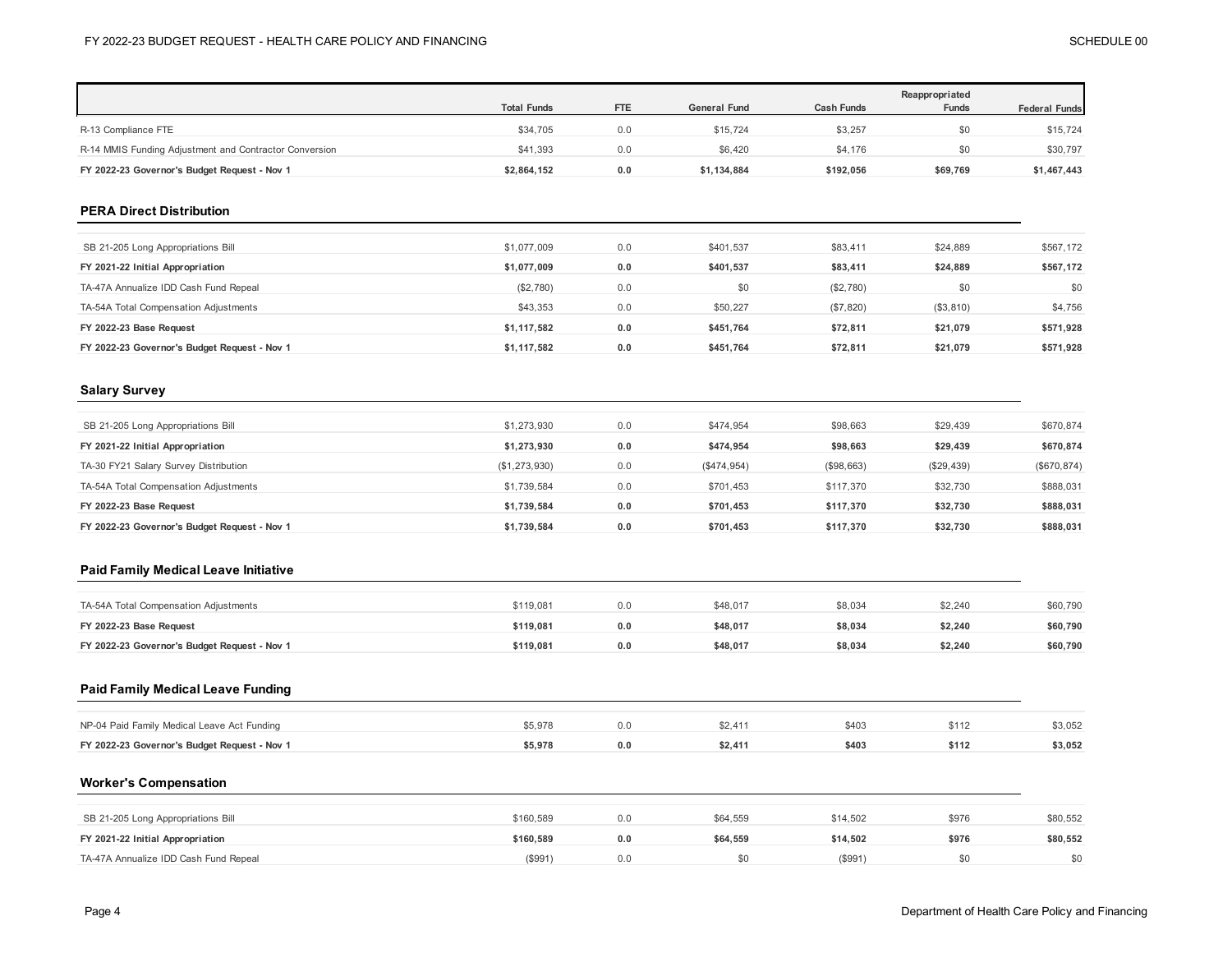|                                                                         | <b>Total Funds</b> | <b>FTE</b> | <b>General Fund</b> | <b>Cash Funds</b> | Reappropriated<br>Funds | <b>Federal Funds</b> |
|-------------------------------------------------------------------------|--------------------|------------|---------------------|-------------------|-------------------------|----------------------|
| TA-53A Statewide Operating Common Policy                                | (\$20, 911)        | 0.0        | (\$10,685)          | (\$688)           | \$4,668                 | (\$14,206)           |
| FY 2022-23 Base Request                                                 | \$138,687          | 0.0        | \$53,874            | \$12,823          | \$5,644                 | \$66,346             |
| FY 2022-23 Governor's Budget Request - Nov 1                            | \$138,687          | $0.0\,$    | \$53,874            | \$12,823          | \$5,644                 | \$66,346             |
| <b>Operating Expenses</b>                                               |                    |            |                     |                   |                         |                      |
| SB 21-205 Long Appropriations Bill                                      | \$2,600,669        | 0.0        | \$1,113,377         | \$232,419         | \$13,297                | \$1,241,576          |
| HB 21-1085 Secure Transportation Behavioral Health Crisis               | \$7,550            | 0.0        | \$3,481             | \$294             | \$0                     | \$3,775              |
| HB 21-1198 Health-care Billing Requirements For Indigent Patients       | \$7,280            | 0.0        | \$7,280             | \$0               | \$0                     | \$0                  |
| HB 21-1232 Standardized Health Benefit Plan Colorado Option             | \$13,750           | 0.0        | \$13,750            | \$0               | \$0                     | \$0                  |
| HB 21-1275 Medicaid Reimbursement For Services By Pharmacists           | \$14,830           | 0.0        | \$7,415             | \$0               | \$0                     | \$7,415              |
| SB 21-009 Reproductive Health Care Program                              | \$36,400           | 0.0        | \$36,400            | \$0               | \$0                     | \$0                  |
| SB 21-025 Family Planning Service For Eligible Individuals              | \$8,900            | 0.0        | \$4,450             | \$0               | \$0                     | \$4,450              |
| SB 21-038 Expansion of Complementary And Alternative Medicine           | \$10,166           | 0.0        | \$5,083             | \$0               | \$0                     | \$5,083              |
| SB 21-039 Elimination Of Subminimum Wage Employment                     | \$8,090            | 0.0        | \$3,794             | \$0               | \$0                     | \$4,296              |
| SB 21-137 Behavioral Health Recovery Act                                | \$22,650           | 0.0        | \$11,325            | \$0               | \$0                     | \$11,325             |
| SB 21-194 Maternal Health Providers                                     | \$7,280            | 0.0        | \$3,640             | \$0               | \$0                     | \$3,640              |
| SB 21-286 Distribution Federal Funds Home- and Community-based Services | \$37,750           | 0.0        | \$0                 | \$18,875          | \$0                     | \$18,875             |
| FY 2021-22 Initial Appropriation                                        | \$2,775,315        | 0.0        | \$1,209,995         | \$251,588         | \$13,297                | \$1,300,435          |
| TA-02 FY 2019-20 R-16 Employment 1st Initiatives Ppl w IDD              | (\$1,900)          | 0.0        | \$0                 | (\$1,900)         | \$0                     | \$0                  |
| TA-15 FY 2021-22 R-10 Convert Contractor Resources to FTE               | (\$82, 242)        | 0.0        | (\$21,454)          | (\$12,297)        | \$0                     | (\$48,491)           |
| TA-18 FY 2021-22 R-23 Behvioral Hlth Claims and Elig Process            | (\$108, 169)       | 0.0        | (\$108, 169)        | \$0               | \$0                     | \$0                  |
| TA-20 FY 2021-22 BA-15 Implement eConsult Program                       | (\$18,892)         | 0.0        | (\$6,235)           | (\$3,211)         | \$0                     | (\$9,446)            |
| TA-26 FY 2021-22 JBC Action: CUSOM Clinical Reviews                     | (\$12,400)         | 0.0        | \$0                 | (\$6,200)         | \$0                     | (\$6, 200)           |
| TA-32 SB 21-038 Expnsion of Complementary & Alternative Mdcn            | (\$4,892)          | 0.0        | (\$2,446)           | \$0               | \$0                     | (\$2,446)            |
| TA-33 SB 21-039 Elimination of Subminimum Wage Employment               | (\$6, 200)         | 0.0        | (\$2,849)           | \$0               | \$0                     | (\$3,351)            |
| TA-34 HB 21-1198 Hlth Care Billing Requirements Indigent                | \$51,110           | 0.0        | \$51,110            | \$0               | \$0                     | \$0                  |
| TA-35 HB 21-1275 Medicaid Reimbursement 4 Services by Pharm             | (\$12, 130)        | 0.0        | (\$6,065)           | \$0               | \$0                     | (\$6,065)            |
| TA-36 SB 21-025 Fmily Planning Service 4 Eligible Individual            | (\$7,550)          | 0.0        | (\$3,775)           | \$0               | \$0                     | (\$3,775)            |
| TA-37 HB 21-1085 Secure Transport Behavioral Health Crisis              | (\$6, 200)         | 0.0        | (\$2,859)           | (\$241)           | \$0                     | (\$3,100)            |
| TA-38 HB 21-1232 Standardized Health Benefit Plan CO Option             | (\$11,050)         | 0.0        | (\$11,050)          | \$0               | \$0                     | \$0                  |
| TA-39 SB 21-137 Behavioral Health Recovery Act                          | (\$18,600)         | 0.0        | (\$9,300)           | \$0               | \$0                     | (\$9,300)            |
| TA-40 SB 21-194 Maternal Health Providers                               | (\$7,280)          | 0.0        | (\$3,640)           | \$0               | \$0                     | (\$3,640)            |
| TA-41 SB 21-009 Reproductive Health Care Program                        | (\$31,000)         | 0.0        | (\$31,000)          | \$0               | \$0                     | \$0                  |
| TA-44 SB 21-286 Distribution Federal Funds HCBS                         | (\$31,000)         | 0.0        | \$0                 | (\$15,500)        | \$0                     | (\$15,500)           |
| TA-46 FY 2021-22 JBC Action: Restore Funding for SB 19-195              | (\$29,650)         | 0.0        | (\$14,825)          | \$0               | \$0                     | (\$14, 825)          |
| TA-49 FY 2021-22 R-09 Patient Access & Interop Rule Cmplianc            | (\$4,703)          | 0.0        | (\$2,351)           | \$0               | \$0                     | (\$2,352)            |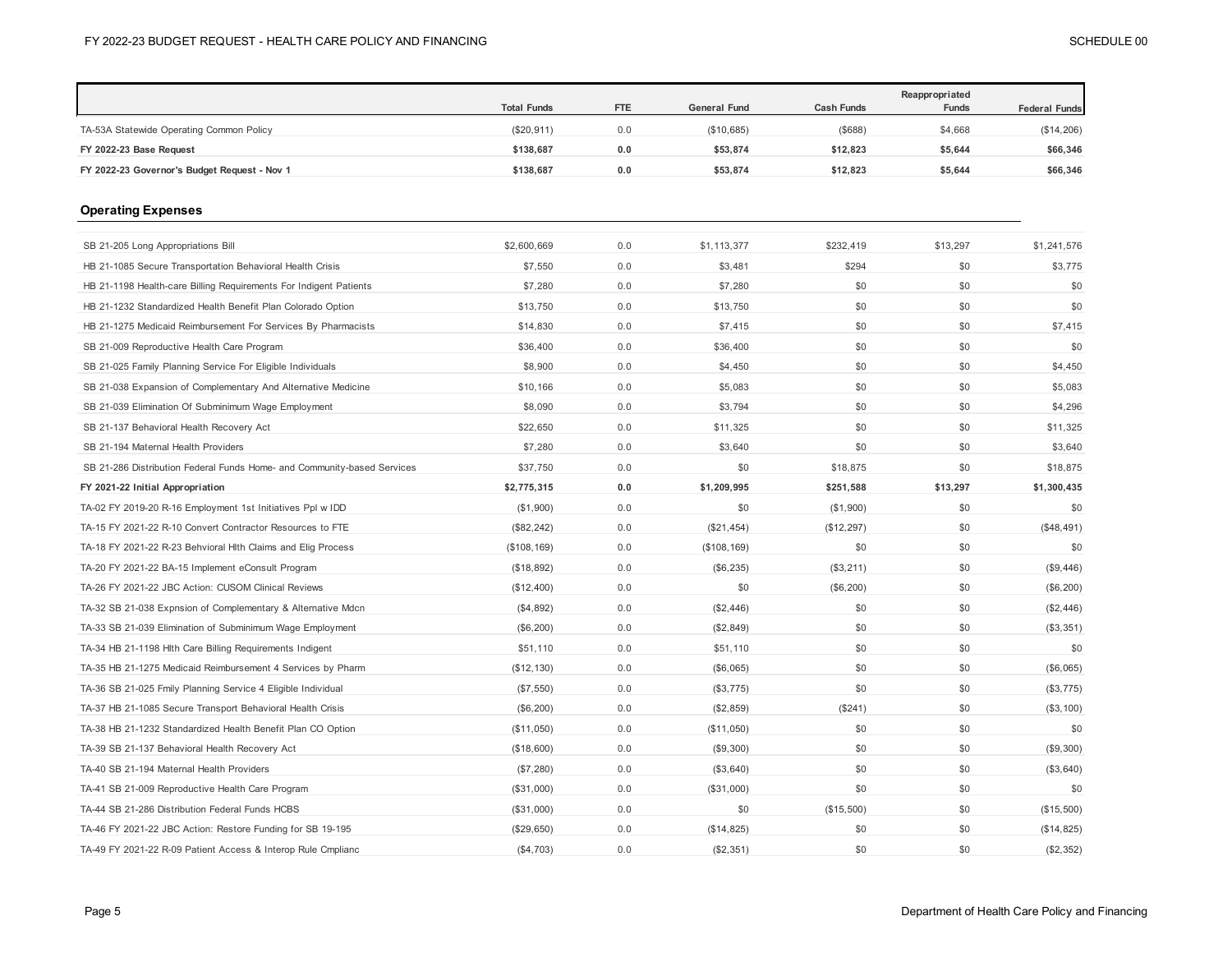|                                                        | <b>Total Funds</b> | <b>FTE</b> | <b>General Fund</b> | <b>Cash Funds</b> | Reappropriated<br>Funds | <b>Federal Funds</b> |
|--------------------------------------------------------|--------------------|------------|---------------------|-------------------|-------------------------|----------------------|
| FY 2022-23 Base Request                                | \$2,432,567        | 0.0        | \$1,035,087         | \$212,239         | \$13,297                | \$1,171,944          |
| NP-08 Equity Officers                                  | \$15,900           | 0.0        | \$0                 | \$0               | \$7,950                 | \$7,950              |
| R-06 Value Based Payments                              | \$79,500           | 0.0        | \$39,750            | \$0               | \$0                     | \$39,750             |
| R-08 County Administration, Oversight and Eligibility  | \$61,680           | 0.0        | \$18,550            | \$12,290          | \$0                     | \$30,840             |
| R-11 ACC/CHP+ Accountability                           | \$15,900           | 0.0        | \$3,975             | \$2,782           | \$0                     | \$9,143              |
| R-12 Convert Contractor Resources to FTE               | \$200,400          | 0.0        | \$58,901            | \$6,144           | \$38,357                | \$96,998             |
| R-13 Compliance FTE                                    | \$87,450           | 0.0        | \$39,750            | \$7,950           | \$0                     | \$39,750             |
| R-14 MMIS Funding Adjustment and Contractor Conversion | \$103,350          | 0.0        | \$16,030            | \$10,428          | \$0                     | \$76,892             |
| FY 2022-23 Governor's Budget Request - Nov 1           | \$2,996,747        | 0.0        | \$1,212,043         | \$251,833         | \$59,604                | \$1,473,267          |

## **Legal Services**

| SB 21-205 Long Appropriations Bill           | \$1,172,759 | 0.0 | \$384,389  | \$206,798    | \$0      | \$581,572   |
|----------------------------------------------|-------------|-----|------------|--------------|----------|-------------|
| FY 2021-22 Initial Appropriation             | \$1,172,759 | 0.0 | \$384.389  | \$206.798    | \$0      | \$581,572   |
| TA-47A Annualize IDD Cash Fund Repeal        | (\$5,276)   | 0.0 | \$0        | (\$5,276)    | \$0      | \$0         |
| TA-59A Legal Services Adjustment             | (\$206,345) | 0.0 | (\$10,592) | (\$106, 283) | \$21,337 | (\$110,807) |
| FY 2022-23 Base Request                      | \$961.138   | 0.0 | \$373.797  | \$95,239     | \$21.337 | \$470,765   |
| FY 2022-23 Governor's Budget Request - Nov 1 | \$961.138   | 0.0 | \$373,797  | \$95,239     | \$21,337 | \$470,765   |

#### **Administrative Law Judge Services**

| \$807.180 | 0.0 | \$330.159 | \$70,687  | \$2,172  | \$404,162 |
|-----------|-----|-----------|-----------|----------|-----------|
| \$807.180 | 0.0 | \$330.159 | \$70,687  | \$2,172  | \$404.162 |
| (\$4,825) | 0.0 | \$0       | (\$4,825) | \$0      | \$0       |
| \$54,216  | 0.0 | \$3,373   | \$13,214  | \$32,628 | \$5,001   |
| \$856.571 | 0.0 | \$333.532 | \$79,076  | \$34.800 | \$409,163 |
| \$856.571 | 0.0 | \$333,532 | \$79,076  | \$34,800 | \$409,163 |
|           |     |           |           |          |           |

### **Payment to Risk Management and Property Funds**

| SB 21-205 Long Appropriations Bill           | \$173,686 | 0.0 | \$68,018  | \$16,390  | \$1,928  | \$87,350  |
|----------------------------------------------|-----------|-----|-----------|-----------|----------|-----------|
| FY 2021-22 Initial Appropriation             | \$173,686 | 0.0 | \$68,018  | \$16,390  | \$1,928  | \$87,350  |
| TA-47A Annualize IDD Cash Fund Repeal        | (\$1,120) | 0.0 | \$0       | (\$1,120) | \$0      | \$0       |
| TA-53A Statewide Operating Common Policy     | \$211,631 | 0.0 | \$82,215  | \$20,102  | \$13,639 | \$95,675  |
| FY 2022-23 Base Request                      | \$384.197 | 0.0 | \$150.233 | \$35,372  | \$15,567 | \$183,025 |
| NP-03 CSEAP Resources                        | \$3,180   | 0.0 | \$1,253   | \$282     | \$36     | \$1,609   |
| FY 2022-23 Governor's Budget Request - Nov 1 | \$387,377 | 0.0 | \$151,486 | \$35,654  | \$15,603 | \$184,634 |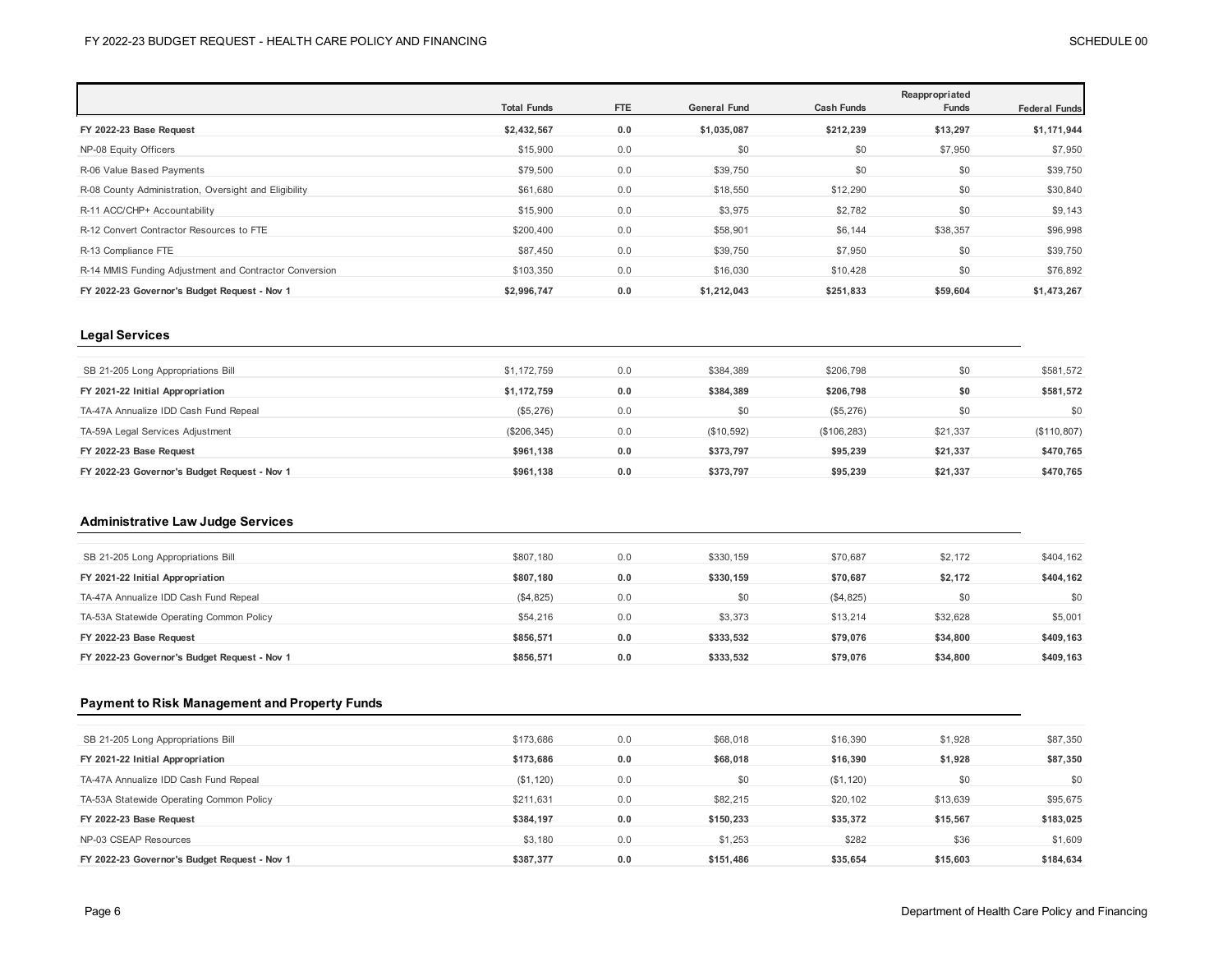|                                                        | <b>Total Funds</b> | <b>FTE</b> | <b>General Fund</b> | <b>Cash Funds</b> | Reappropriated<br>Funds | <b>Federal Funds</b> |
|--------------------------------------------------------|--------------------|------------|---------------------|-------------------|-------------------------|----------------------|
| <b>Leased Space</b>                                    |                    |            |                     |                   |                         |                      |
|                                                        |                    |            |                     |                   |                         |                      |
| SB 21-205 Long Appropriations Bill                     | \$2,790,748        | 0.0        | \$1,157,045         | \$238,330         | \$0                     | \$1,395,373          |
| FY 2021-22 Initial Appropriation                       | \$2,790,748        | 0.0        | \$1,157,045         | \$238,330         | \$0                     | \$1,395,373          |
| TA-04 FY 2020-21 R-19 Leased Space                     | \$173,278          | 0.0        | \$71,839            | \$14,799          | \$0                     | \$86,640             |
| TA-47A Annualize IDD Cash Fund Repeal                  | (\$16,895)         | 0.0        | \$0                 | (\$16,895)        | \$0                     | \$0                  |
| FY 2022-23 Base Request                                | \$2,947,131        | 0.0        | \$1,228,884         | \$236,234         | \$0                     | \$1,482,013          |
| R-06 Value Based Payments                              | \$66,000           | 0.0        | \$33,000            | \$0               | \$0                     | \$33,000             |
| R-08 County Administration, Oversight and Eligibility  | \$39,600           | 0.0        | \$11,910            | \$7,890           | \$0                     | \$19,800             |
| R-11 ACC/CHP+ Accountability                           | \$13,200           | 0.0        | \$3,300             | \$2,310           | \$0                     | \$7,590              |
| R-12 Convert Contractor Resources to FTE               | \$158,400          | 0.0        | \$44,916            | \$5,101           | \$31,842                | \$76,541             |
| R-13 Compliance FTE                                    | \$72,600           | 0.0        | \$33,000            | \$6,600           | \$0                     | \$33,000             |
| R-14 MMIS Funding Adjustment and Contractor Conversion | \$85,800           | 0.0        | \$13,308            | \$8,657           | \$0                     | \$63,835             |
| FY 2022-23 Governor's Budget Request - Nov 1           | \$3,382,731        | 0.0        | \$1,368,318         | \$266,792         | \$31,842                | \$1,715,779          |

## **Capitol Complex Leased Space**

| \$651,086  | 0.0 | \$266.157  | \$57,078  | \$1,828  | \$326,023  |
|------------|-----|------------|-----------|----------|------------|
| \$651.086  | 0.0 | \$266.157  | \$57.078  | \$1.828  | \$326,023  |
| (\$3,901)  | 0.0 | \$0        | (\$3,901) | \$0      | \$0        |
| (\$22,208) | 0.0 | (\$23,034) | \$4,553   | \$23,579 | (\$27,306) |
| \$624.977  | 0.0 | \$243,123  | \$57,730  | \$25,407 | \$298,717  |
| \$624.977  | 0.0 | \$243.123  | \$57.730  | \$25,407 | \$298,717  |
|            |     |            |           |          |            |

## **Payments to OIT**

| SB 21-205 Long Appropriations Bill           | \$8,470,924 | 0.0 | \$3,454,378 | \$910,893  | \$0     | \$4,105,653 |
|----------------------------------------------|-------------|-----|-------------|------------|---------|-------------|
| FY 2021-22 Initial Appropriation             | \$8,470,924 | 0.0 | \$3,454,378 | \$910,893  | \$0     | \$4,105,653 |
| TA-47A Annualize IDD Cash Fund Repeal        | (\$56, 278) | 0.0 | \$0         | (\$56,278) | \$0     | \$0         |
| TA-56A OIT Common Policy                     | \$406,883   | 0.0 | \$164.068   | \$27.452   | \$7,655 | \$207,708   |
| FY 2022-23 Base Request                      | \$8,821,529 | 0.0 | \$3,618,446 | \$882,067  | \$7,655 | \$4,313,361 |
| NP-06 OIT FY23 Budget Request Package        | \$18,439    | 0.0 | \$7,436     | \$1,243    | \$347   | \$9,413     |
| FY 2022-23 Governor's Budget Request - Nov 1 | \$8,839,968 | 0.0 | \$3,625,882 | \$883,310  | \$8,002 | \$4,322,774 |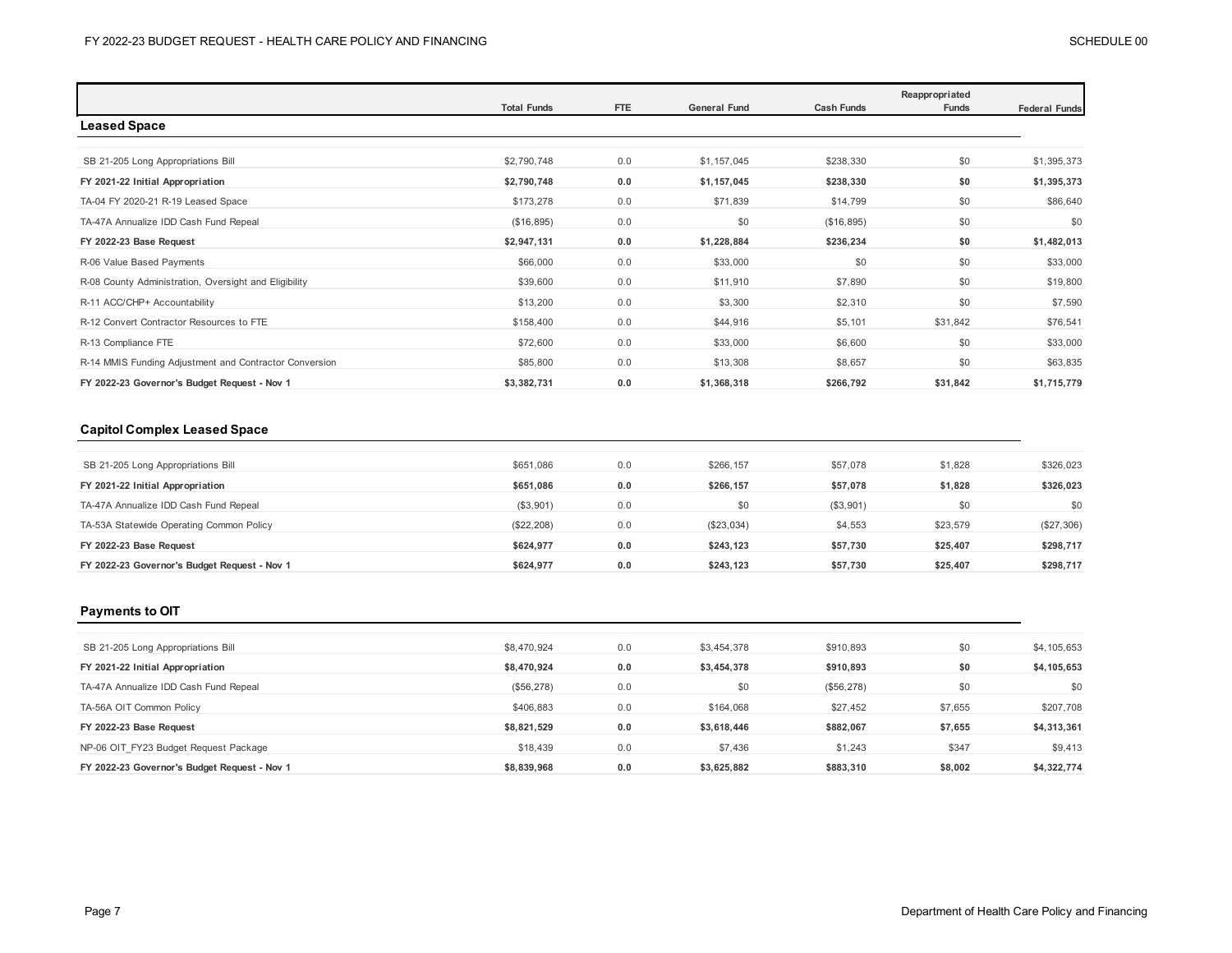|                                              | <b>Total Funds</b> | <b>FTE</b> | <b>General Fund</b> | <b>Cash Funds</b> | Reappropriated<br>Funds | <b>Federal Funds</b> |
|----------------------------------------------|--------------------|------------|---------------------|-------------------|-------------------------|----------------------|
| <b>CORE Operations</b>                       |                    |            |                     |                   |                         |                      |
|                                              |                    |            |                     |                   |                         |                      |
| SB 21-205 Long Appropriations Bill           | \$112,780          | 0.0        | \$56,303            | \$5,835           | \$0                     | \$50,642             |
| FY 2021-22 Initial Appropriation             | \$112,780          | 0.0        | \$56,303            | \$5,835           | \$0                     | \$50,642             |
| TA-47A Annualize IDD Cash Fund Repeal        | (\$399)            | 0.0        | \$0                 | (\$399)           | \$0                     | \$0                  |
| TA-53A Statewide Operating Common Policy     | \$54,037           | 0.0        | \$8,824             | \$9,877           | \$6,740                 | \$28,596             |
| FY 2022-23 Base Request                      | \$166,418          | 0.0        | \$65,127            | \$15,313          | \$6,740                 | \$79,238             |
| FY 2022-23 Governor's Budget Request - Nov 1 | \$166,418          | 0.0        | \$65,127            | \$15,313          | \$6,740                 | \$79,238             |

### **General Professional Services and Special Projects**

| SB 21-205 Long Appropriations Bill                                             | \$20,596,523 | 0.0 | \$6,474,790  | \$3,570,437 | \$150,000  | \$10,401,296 |
|--------------------------------------------------------------------------------|--------------|-----|--------------|-------------|------------|--------------|
| HB 21-1166 Behavioral Health Crisis Response Training                          | \$67,680     | 0.0 | \$67,680     | \$0         | \$0        | \$0          |
| HB 21-1198 Health-care Billing Requirements For Indigent Patients              | \$164,160    | 0.0 | \$164,160    | \$0         | \$0        | \$0          |
| SB 21-128 Modification To Administration Of The Nursing Home Penalty Cash Fund | (\$500,000)  | 0.0 | \$0          | (\$500,000) | \$0        | \$0          |
| SB 21-137 Behavioral Health Recovery Act                                       | \$67,920     | 0.0 | \$33,960     | \$0         | \$0        | \$33,960     |
| SB 21-286 Distribution Federal Funds Home- and Community-based Services        | \$374,400    | 0.0 | \$0          | \$187,200   | \$0        | \$187,200    |
| FY 2021-22 Initial Appropriation                                               | \$20,770,683 | 0.0 | \$6,740,590  | \$3,257,637 | \$150,000  | \$10,622,456 |
| TA-01 FY 2019-20 R-09 Adult LTHH/PDN Clinical Assessmt Tool                    | \$36,710     | 0.0 | \$18,355     | \$0         | \$0        | \$18,355     |
| TA-15 FY 2021-22 R-10 Convert Contractor Resources to FTE                      | (\$277,500)  | 0.0 | (\$87,384)   | (\$48,867)  | \$0        | (\$141, 249) |
| TA-17 FY 2021-22 R-24 Addressing Health Care Disparities                       | (\$100,000)  | 0.0 | (\$100,000)  | \$0         | \$0        | \$0          |
| TA-23 Annualize BA-10 PHE End Resources                                        | (\$265,698)  | 0.0 | (\$79,603)   | (\$53,246)  | \$0        | (\$132,849)  |
| TA-31 HB 21-1166 Behavioral Health Crisis Response Training                    | \$67,680     | 0.0 | \$67,680     | \$0         | \$0        | \$0          |
| TA-32 SB 21-038 Expnsion of Complementary & Alternative Mdcn                   | \$50,000     | 0.0 | \$25,000     | \$0         | \$0        | \$25,000     |
| TA-34 HB 21-1198 Hlth Care Billing Requirements Indigent                       | \$92,992     | 0.0 | \$92,992     | \$0         | \$0        | \$0          |
| FY 2022-23 Base Request                                                        | \$20,374,867 | 0.0 | \$6,677,630  | \$3,155,524 | \$150,000  | \$10,391,713 |
| R-06 Value Based Payments                                                      | \$11,436,150 | 0.0 | \$5,718,075  | \$0         | \$0        | \$5,718,075  |
| R-08 County Administration, Oversight and Eligibility                          | \$314,675    | 0.0 | \$94,637     | \$62,700    | \$0        | \$157,338    |
| R-12 Convert Contractor Resources to FTE                                       | (\$517,027)  | 0.0 | (\$318,089)  | \$0         | (\$69,000) | (\$129,938)  |
| FY 2022-23 Governor's Budget Request - Nov 1                                   | \$31,608,665 | 0.0 | \$12,172,253 | \$3,218,224 | \$81,000   | \$16,137,188 |

## **01. Executive Director's Office - (A) General Administration -**

| SB 21-205 Long Appropriations Bill                                | \$96,514,187 | 541.4 | \$36,013,200 | \$10.655.931 | \$2,392,563 | \$47.452.493 |
|-------------------------------------------------------------------|--------------|-------|--------------|--------------|-------------|--------------|
| HB 21-1085 Secure Transportation Behavioral Health Crisis         | \$73.351     | 0.9   | \$33,816     | \$2.859      | \$0         | \$36,676     |
| HB 21-1166 Behavioral Health Crisis Response Training             | \$67,680     | 0.0   | \$67,680     | \$0          |             | \$0          |
| HB 21-1198 Health-care Billing Requirements For Indigent Patients | \$219.295    | 0.7   | \$219.295    | \$0          |             | \$0          |
| HB 21-1232 Standardized Health Benefit Plan Colorado Option       | \$78,993     | 0.8   | \$78,993     | \$0          |             | \$0          |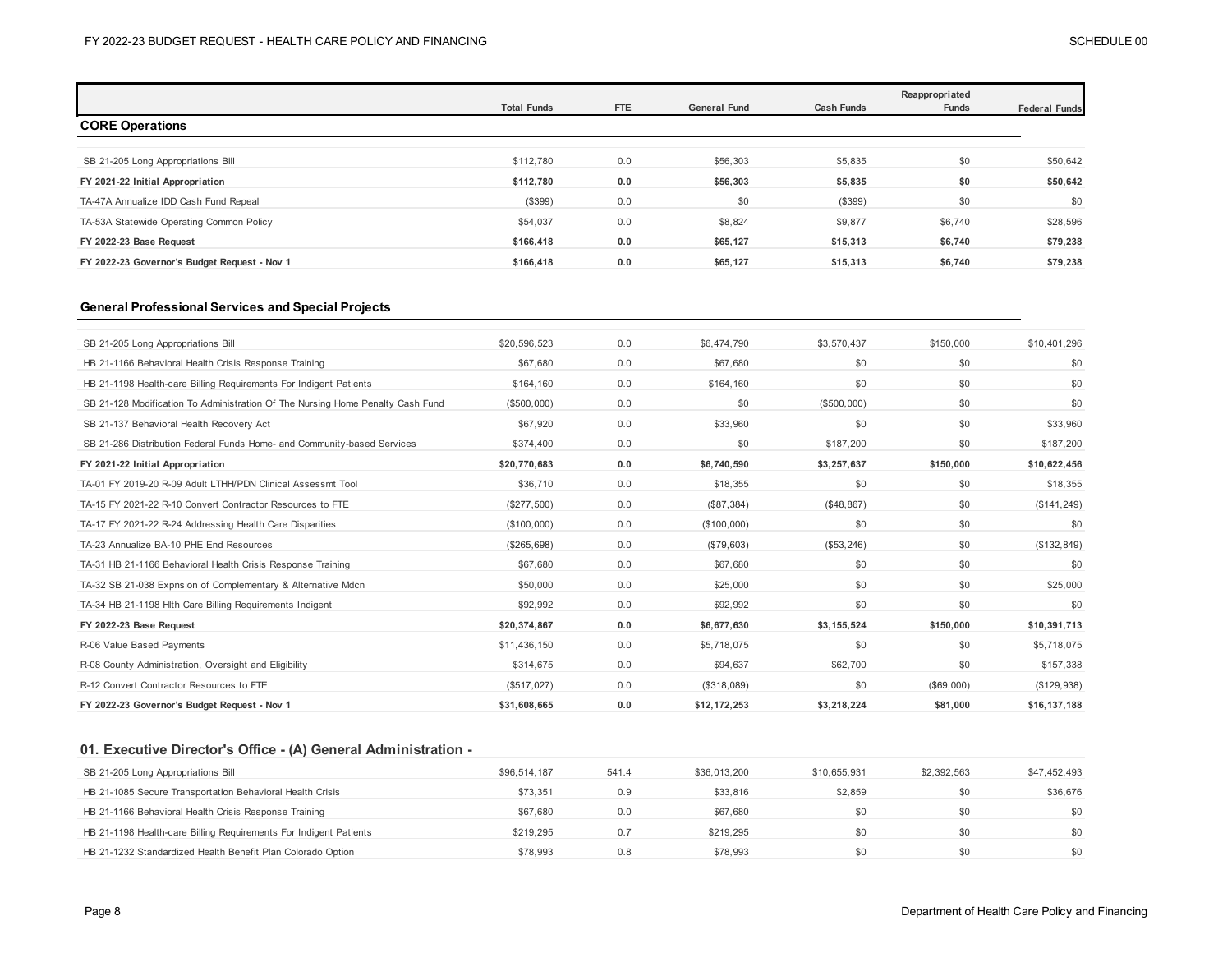|                                                                                | <b>Total Funds</b> | <b>FTE</b> | <b>General Fund</b> | <b>Cash Funds</b> | Reappropriated<br>Funds | <b>Federal Funds</b> |
|--------------------------------------------------------------------------------|--------------------|------------|---------------------|-------------------|-------------------------|----------------------|
| HB 21-1275 Medicaid Reimbursement For Services By Pharmacists                  | \$164,524          | 1.6        | \$82,262            | \$0               | \$0                     | \$82,262             |
| SB 21-009 Reproductive Health Care Program                                     | \$268,863          | 3.4        | \$268,863           | \$0               | \$0                     | \$0                  |
| SB 21-025 Family Planning Service For Eligible Individuals                     | \$127,668          | 1.8        | \$63,834            | \$0               | \$0                     | \$63,834             |
| SB 21-038 Expansion of Complementary And Alternative Medicine                  | \$75,967           | 0.9        | \$37,984            | \$0               | \$0                     | \$37,983             |
| SB 21-039 Elimination Of Subminimum Wage Employment                            | \$100,211          | 1.3        | \$46,999            | \$0               | \$0                     | \$53,212             |
| SB 21-128 Modification To Administration Of The Nursing Home Penalty Cash Fund | (\$500,000)        | 0.0        | \$0                 | (\$500,000)       | \$0                     | \$0                  |
| SB 21-137 Behavioral Health Recovery Act                                       | \$350,655          | 2.8        | \$175,328           | \$0               | \$0                     | \$175,327            |
| SB 21-194 Maternal Health Providers                                            | \$55,135           | 0.7        | \$27,568            | \$0               | \$0                     | \$27,567             |
| SB 21-286 Distribution Federal Funds Home- and Community-based Services        | \$757,686          | 4.6        | \$0                 | \$378,843         | \$0                     | \$378,843            |
| FY 2021-22 Initial Appropriation                                               | \$98,354,215       | 560.9      | \$37,115,822        | \$10,537,633      | \$2,392,563             | \$48,308,197         |
| TA-01 FY 2019-20 R-09 Adult LTHH/PDN Clinical Assessmt Tool                    | \$36,710           | 0.0        | \$18,355            | \$0               | \$0                     | \$18,355             |
| TA-02 FY 2019-20 R-16 Employment 1st Initiatives Ppl w IDD                     | (\$128,907)        | (2.0)      | \$0                 | (\$128,907)       | \$0                     | \$0                  |
| TA-04 FY 2020-21 R-19 Leased Space                                             | \$173,278          | 0.0        | \$71,839            | \$14,799          | \$0                     | \$86,640             |
| TA-15 FY 2021-22 R-10 Convert Contractor Resources to FTE                      | (\$328,064)        | 0.5        | (\$100,680)         | (\$56,479)        | \$0                     | (\$170,905)          |
| TA-17 FY 2021-22 R-24 Addressing Health Care Disparities                       | (\$100,000)        | 0.0        | (\$100,000)         | \$0               | \$0                     | \$0                  |
| TA-18 FY 2021-22 R-23 Behvioral Hlth Claims and Elig Process                   | (\$43,592)         | 0.0        | (\$43,592)          | \$0               | \$0                     | \$0                  |
| TA-20 FY 2021-22 BA-15 Implement eConsult Program                              | (\$66, 679)        | 0.1        | (\$22,004)          | (\$11,336)        | \$0                     | (\$33,339)           |
| TA-23 Annualize BA-10 PHE End Resources                                        | (\$302,011)        | 0.0        | (\$90,482)          | (\$60, 523)       | \$0                     | (\$151,006)          |
| TA-26 FY 2021-22 JBC Action: CUSOM Clinical Reviews                            | \$131              | 0.2        | \$0                 | \$65              | \$0                     | \$66                 |
| TA-30 FY21 Salary Survey Distribution                                          | \$0                | 0.0        | \$0                 | \$0               | \$0                     | \$0                  |
| TA-31 HB 21-1166 Behavioral Health Crisis Response Training                    | \$67,680           | 0.0        | \$67,680            | \$0               | \$0                     | \$0                  |
| TA-32 SB 21-038 Expnsion of Complementary & Alternative Mdcn                   | \$51,090           | 0.1        | \$25,545            | \$0               | \$0                     | \$25,545             |
| TA-33 SB 21-039 Elimination of Subminimum Wage Employment                      | \$2,175            | 0.1        | \$4,194             | \$0               | \$0                     | (\$2,019)            |
| TA-34 HB 21-1198 Hith Care Billing Requirements Indigent                       | \$299,633          | 2.1        | \$299,633           | \$0               | \$0                     | \$0                  |
| TA-35 HB 21-1275 Medicaid Reimbursement 4 Services by Pharm                    | \$17,810           | 0.4        | \$8,905             | \$0               | \$0                     | \$8,905              |
| TA-36 SB 21-025 Fmily Planning Service 4 Eligible Individual                   | (\$54,535)         | (0.8)      | (\$27,267)          | \$0               | \$0                     | (\$27,268)           |
| TA-37 HB 21-1085 Secure Transport Behavioral Health Crisis                     | (\$218)            | 0.1        | (\$102)             | (\$7)             | \$0                     | (\$109)              |
| TA-38 HB 21-1232 Standardized Health Benefit Plan CO Option                    | \$80,289           | 1.2        | \$80,289            | \$0               | \$0                     | \$0                  |
| TA-39 SB 21-137 Behavioral Health Recovery Act                                 | \$5,949            | 0.2        | \$2,974             | \$0               | \$0                     | \$2,975              |
| TA-40 SB 21-194 Maternal Health Providers                                      | (\$55, 135)        | (0.7)      | (\$27,568)          | \$0               | \$0                     | (\$27,567)           |
| TA-41 SB 21-009 Reproductive Health Care Program                               | \$27,445           | 0.6        | \$27,445            | \$0               | \$0                     | \$0                  |
| TA-44 SB 21-286 Distribution Federal Funds HCBS                                | \$412              | 0.4        | \$0                 | \$206             | \$0                     | \$206                |
| TA-46 FY 2021-22 JBC Action: Restore Funding for SB 19-195                     | \$69,095           | 1.0        | \$34,548            | \$0               | \$0                     | \$34,547             |
| TA-47A Annualize IDD Cash Fund Repeal                                          | (\$129,709)        | 0.0        | \$0                 | (\$129,709)       | \$0                     | \$0                  |
| TA-49 FY 2021-22 R-09 Patient Access & Interop Rule Cmplianc                   | (\$1,940)          | 0.0        | (\$970)             | \$0               | \$0                     | (\$970)              |
| TA-53A Statewide Operating Common Policy                                       | \$276,765          | 0.0        | \$60,693            | \$47,058          | \$81,254                | \$87,760             |
| TA-54A Total Compensation Adjustments                                          | \$3,710,485        | 0.0        | \$1,765,027         | \$138,230         | \$22,117                | \$1,785,111          |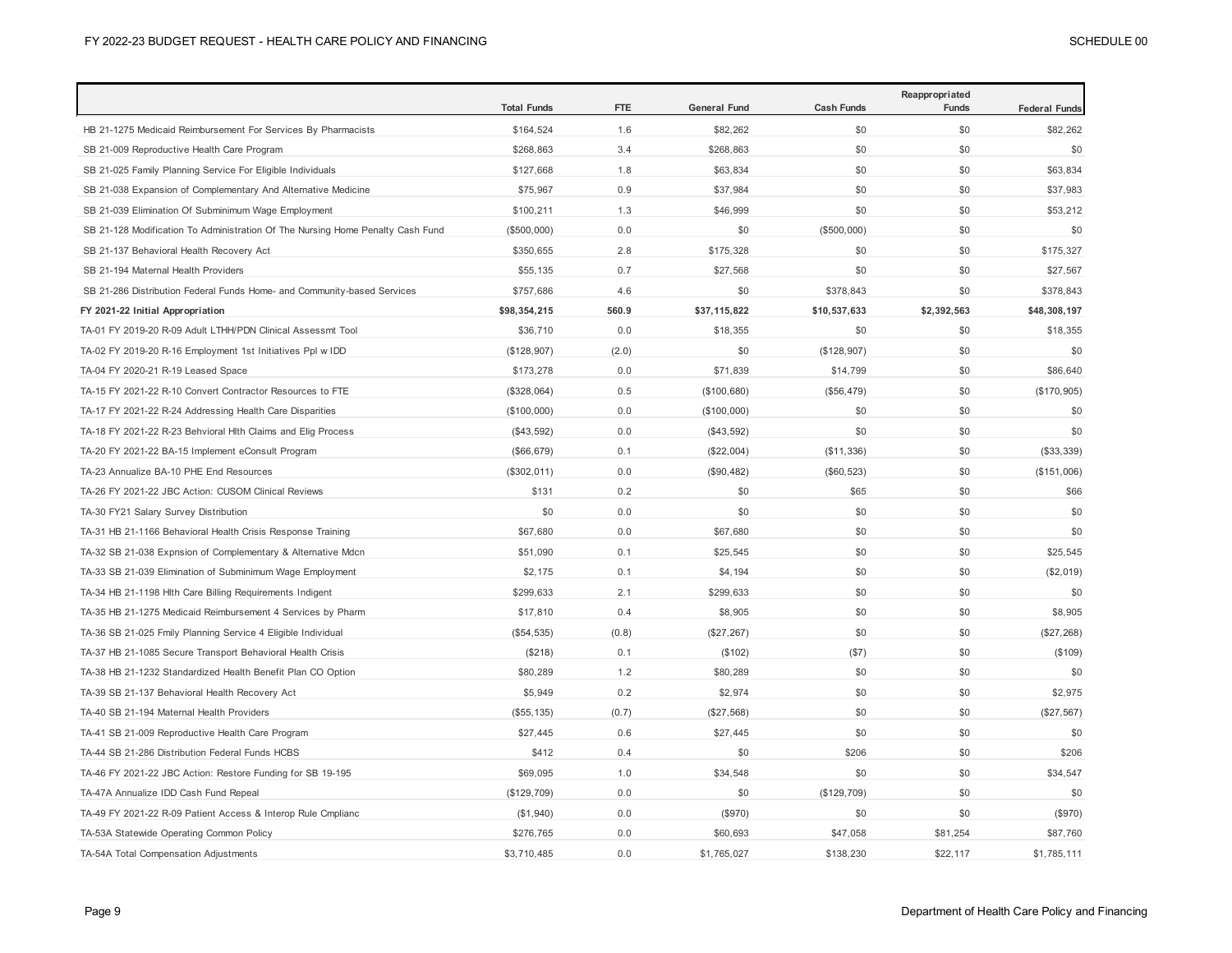|                                                         | <b>Total Funds</b> | FTE   | <b>General Fund</b> | <b>Cash Funds</b> | Reappropriated<br><b>Funds</b> | <b>Federal Funds</b> |
|---------------------------------------------------------|--------------------|-------|---------------------|-------------------|--------------------------------|----------------------|
| TA-55A Annualization of SB 18-200                       | \$257,614          | 0.0   | \$103,878           | \$17,381          | \$4,847                        | \$131,508            |
| TA-56A OIT Common Policy                                | \$406,883          | 0.0   | \$164,068           | \$27,452          | \$7,655                        | \$207,708            |
| TA-58A FY 22-23 Statewide Indirect Cost Allocation Plan | (\$90, 897)        | 0.0   | \$0                 | \$0               | (\$90,897)                     | \$0                  |
| TA-59A Legal Services Adjustment                        | (\$206,345)        | 0.0   | (\$10,592)          | (\$106, 283)      | \$21,337                       | (\$110, 807)         |
| FY 2022-23 Base Request                                 | \$102,329,627      | 564.4 | \$39,427,638        | \$10,289,580      | \$2,438,876                    | \$50,173,533         |
| NP-03 CSEAP Resources                                   | \$3,180            | 0.0   | \$1,253             | \$282             | \$36                           | \$1,609              |
| NP-04 Paid Family Medical Leave Act Funding             | \$5,978            | 0.0   | \$2,411             | \$403             | \$112                          | \$3,052              |
| NP-06 OIT FY23 Budget Request Package                   | \$18,439           | 0.0   | \$7,436             | \$1,243           | \$347                          | \$9,413              |
| NP-08 Equity Officers                                   | \$216,966          | 2.0   | \$0                 | \$0               | \$108,483                      | \$108,483            |
| R-06 Value Based Payments                               | \$12,510,903       | 9.6   | \$6,255,451         | \$0               | \$0                            | \$6,255,452          |
| R-08 County Administration, Oversight and Eligibility   | \$984,424          | 5.9   | \$296,063           | \$196,149         | \$0                            | \$492,212            |
| R-11 ACC/CHP+ Accountability                            | \$210,178          | 2.0   | \$52,409            | \$36,876          | \$0                            | \$120,893            |
| R-12 Convert Contractor Resources to FTE                | \$2,072,672        | 23.2  | \$416,708           | \$81,109          | \$470,526                      | \$1,104,329          |
| R-13 Compliance FTE                                     | \$1,165,334        | 10.8  | \$528.450           | \$108.434         | \$0                            | \$528,450            |
| R-14 MMIS Funding Adjustment and Contractor Conversion  | \$1,386,488        | 12.5  | \$215,045           | \$139,896         | \$0                            | \$1,031,547          |
| FY 2022-23 Governor's Budget Request - Nov 1            | \$120,904,189      | 630.4 | \$47,202,864        | \$10,853,972      | \$3,018,380                    | \$59,828,973         |

## **01. Executive Director's Office - (B) Transfers to/from Other Departments - Facility Survey and Certification, Transfer to CDPHE**

| SB 21-205 Long Appropriations Bill                      | \$8,507,461 | 0.0 | \$3,163,819 | \$0 | \$0 | \$5,343,642 |
|---------------------------------------------------------|-------------|-----|-------------|-----|-----|-------------|
| FY 2021-22 Initial Appropriation                        | \$8,507,461 | 0.0 | \$3,163,819 | \$0 | \$0 | \$5,343,642 |
| TA-54B Other Agencies Total Comp Adjustments w Medicaid | \$116,768   | 0.0 | \$44,390    | \$0 | \$0 | \$72,378    |
| TA-56B Other Agencies OIT Common Policy w Medicaid      | \$20,855    | 0.0 | \$10,428    | \$0 | \$0 | \$10,427    |
| TA-58B Other Agencies FY 22-23 SWICAP w Medicaid        | \$6,302     | 0.0 | \$0         | \$0 | \$0 | \$6,302     |
| FY 2022-23 Base Request                                 | \$8,651,386 | 0.0 | \$3,218,637 | \$0 | \$0 | \$5,432,749 |
| NP-06 OIT FY23 Budget Request Package                   | \$74        | 0.0 | \$37        | \$0 | \$0 | \$37        |
| FY 2022-23 Governor's Budget Request - Nov 1            | \$8,651,460 | 0.0 | \$3,218,674 | \$0 | \$0 | \$5,432,786 |

## **Nurse Home Visitor Program, Transfer from CDHS**

| SB 21-205 Long Appropriations Bill           | \$3,010,000 | 0.0 | SO. | \$0 | \$1,505,000 | \$1,505,000 |
|----------------------------------------------|-------------|-----|-----|-----|-------------|-------------|
| FY 2021-22 Initial Appropriation             | \$3.010.000 | 0.0 |     | \$0 | \$1,505,000 | \$1,505,000 |
| FY 2022-23 Base Request                      | \$3.010.000 | 0.0 | S0  | \$0 | \$1,505,000 | \$1,505,000 |
| FY 2022-23 Governor's Budget Request - Nov 1 | \$3.010.000 | 0.0 | \$0 | \$0 | \$1,505,000 | \$1,505,000 |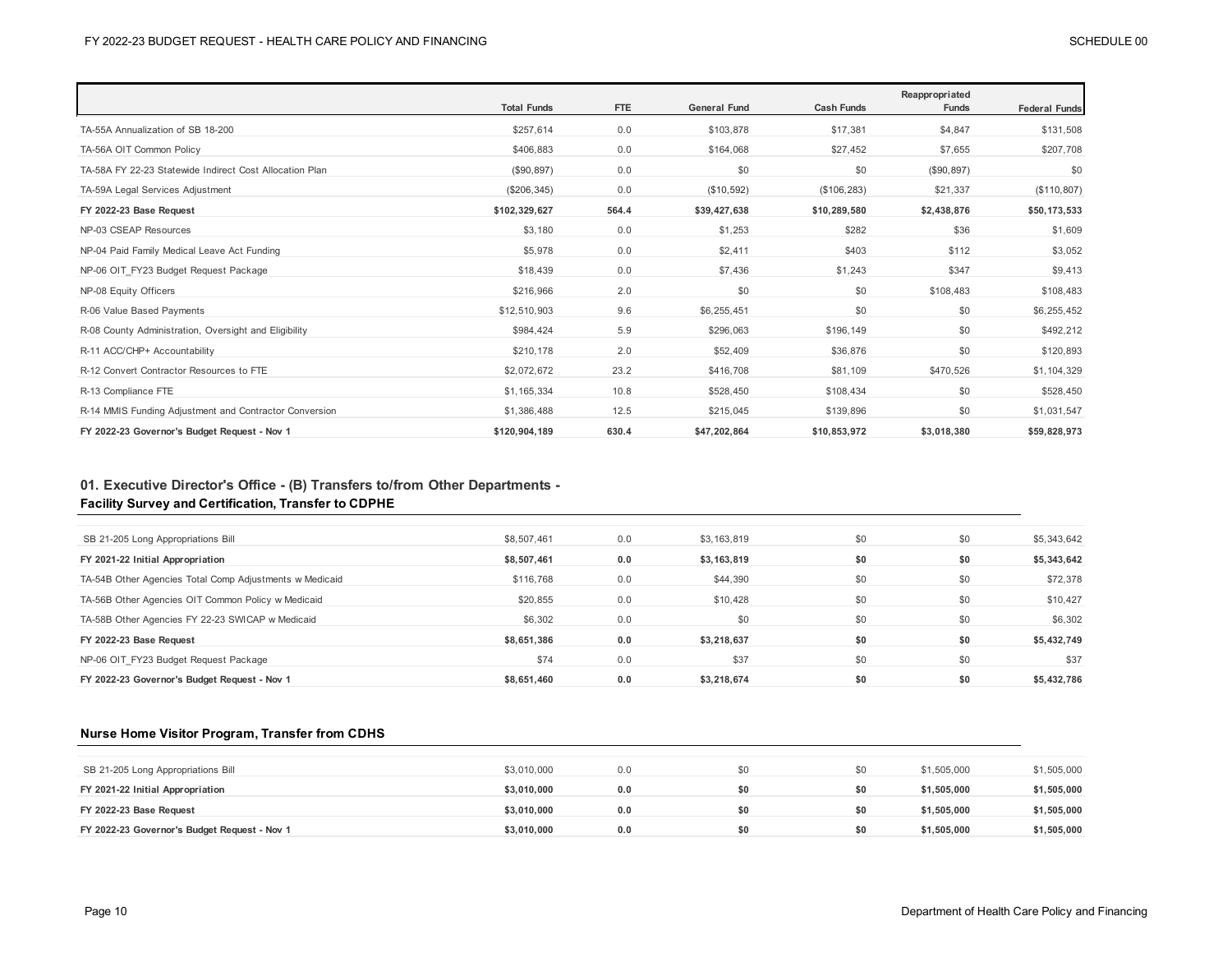|                                                            |                    |     |                     |                   | Reappropriated |                      |  |
|------------------------------------------------------------|--------------------|-----|---------------------|-------------------|----------------|----------------------|--|
|                                                            | <b>Total Funds</b> | FTE | <b>General Fund</b> | <b>Cash Funds</b> | <b>Funds</b>   | <b>Federal Funds</b> |  |
| <b>Prenatal Statistical Information, Transfer to CDPHE</b> |                    |     |                     |                   |                |                      |  |
|                                                            |                    |     |                     |                   |                |                      |  |
| SB 21-205 Long Appropriations Bill                         | \$5,887            | 0.0 | \$2,944             | \$0               | \$0            | \$2,943              |  |
| FY 2021-22 Initial Appropriation                           | \$5,887            | 0.0 | \$2,944             | \$0               | \$0            | \$2,943              |  |
| FY 2022-23 Base Request                                    | \$5,887            | 0.0 | \$2,944             | \$0               | \$0            | \$2,943              |  |
| FY 2022-23 Governor's Budget Request - Nov 1               | \$5,887            | 0.0 | \$2,944             | \$0               | \$0            | \$2,943              |  |

## **Nurse Aide Certification, Transfer to DORA**

| SB 21-205 Long Appropriations Bill           | \$324,041 | 0.0 | \$147.369 | \$0 | \$14,652 | \$162,020 |
|----------------------------------------------|-----------|-----|-----------|-----|----------|-----------|
| FY 2021-22 Initial Appropriation             | \$324.041 | 0.0 | \$147.369 | \$0 | \$14.652 | \$162,020 |
| FY 2022-23 Base Request                      | \$324.041 | 0.0 | \$147.369 | \$0 | \$14.652 | \$162,020 |
| FY 2022-23 Governor's Budget Request - Nov 1 | \$324.041 | 0.0 | \$147.369 | \$0 | \$14.652 | \$162,020 |

### **Reviews, Transfer to DORA**

| SB 21-205 Long Appropriations Bill           | \$3,750 | 0.0 | \$1.875 |     | SO. | \$1,875 |
|----------------------------------------------|---------|-----|---------|-----|-----|---------|
| FY 2021-22 Initial Appropriation             | \$3.750 | 0.0 | \$1,875 | \$0 | SO. | \$1,875 |
| FY 2022-23 Base Request                      | \$3,750 | 0.0 | \$1,875 | \$0 | \$0 | \$1,875 |
| FY 2022-23 Governor's Budget Request - Nov 1 | \$3,750 | 0.0 | \$1,875 | \$0 | \$0 | \$1,875 |

## **Transfer to DORA for Regulation of Medicaid Trans. Providers**

| SB 21-205 Long Appropriations Bill           | \$103.503   | 0.0 | \$66,003   | \$0 | \$0 | \$37,500   |
|----------------------------------------------|-------------|-----|------------|-----|-----|------------|
| FY 2021-22 Initial Appropriation             | \$103.503   | 0.0 | \$66,003   | \$0 | \$0 | \$37,500   |
| TA-60 FY22-23 Correction for HB 21-1206      | (\$103,503) | 0.0 | (\$66,003) | \$0 | \$0 | (\$37,500) |
| FY 2022-23 Base Request                      | \$0         | 0.0 | \$0        | \$0 | \$0 | \$0        |
| FY 2022-23 Governor's Budget Request - Nov 1 | \$0         | 0.0 | \$0        | \$0 | \$0 | \$0        |

### **Public School Health Services Admin., Transfer to DOE**

| SB 21-205 Long Appropriations Bill                      | \$193.926  | 0.0 | \$96,962  | \$0 | \$0 | \$96,964  |
|---------------------------------------------------------|------------|-----|-----------|-----|-----|-----------|
| FY 2021-22 Initial Appropriation                        | \$193.926  | 0.0 | \$96,962  | \$0 | \$0 | \$96.964  |
| TA-54B Other Agencies Total Comp Adjustments w Medicaid | (\$2, 195) | 0.0 | (\$1,097) | \$0 | \$0 | (\$1,098) |
| FY 2022-23 Base Request                                 | \$191.731  | 0.0 | \$95,865  | \$0 | \$0 | \$95,866  |
| FY 2022-23 Governor's Budget Request - Nov 1            | \$191.731  | 0.0 | \$95,865  | \$0 | \$0 | \$95,866  |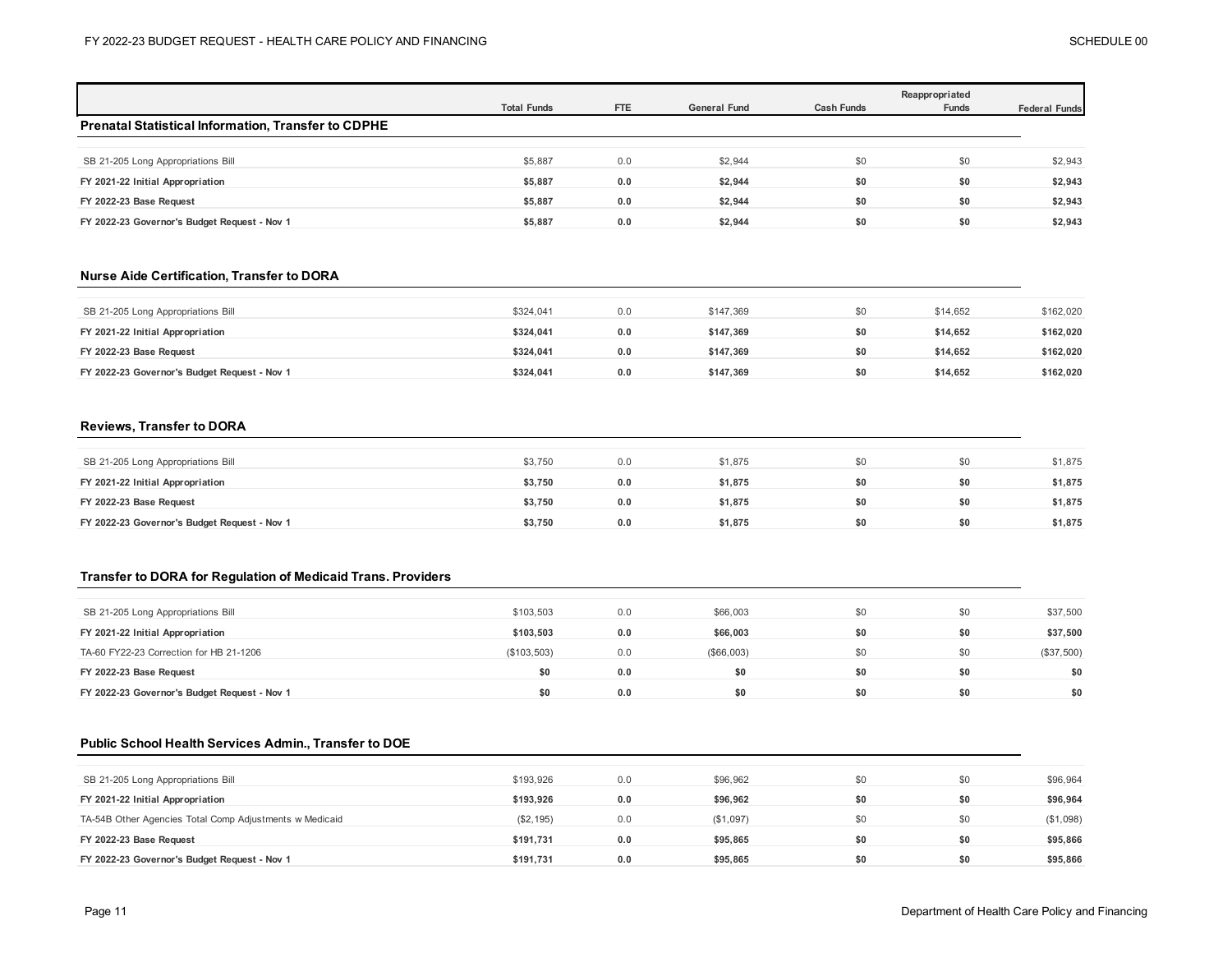|                                                             | <b>Total Funds</b> | <b>FTE</b> | <b>General Fund</b> | <b>Cash Funds</b> | Reappropriated<br><b>Funds</b> | <b>Federal Funds</b> |
|-------------------------------------------------------------|--------------------|------------|---------------------|-------------------|--------------------------------|----------------------|
| Home Modifications Benefit Administration, Transfer to DOLA |                    |            |                     |                   |                                |                      |
|                                                             |                    |            |                     |                   |                                |                      |
| SB 21-205 Long Appropriations Bill                          | \$296,989          | 0.0        | \$148,495           | \$0               | \$0                            | \$148,494            |
| FY 2021-22 Initial Appropriation                            | \$296.989          | 0.0        | \$148.495           | \$0               | \$0                            | \$148,494            |
| FY 2022-23 Base Request                                     | \$296.989          | 0.0        | \$148,495           | \$0               | \$0                            | \$148,494            |
| FY 2022-23 Governor's Budget Request - Nov 1                | \$296.989          | 0.0        | \$148.495           | \$0               | \$0                            | \$148.494            |

### **Transfer to DOLA for Host Home Reg**

| SB 21-205 Long Appropriations Bill           | \$133,445 |     | \$66,722 |     | \$0 | \$66,723 |
|----------------------------------------------|-----------|-----|----------|-----|-----|----------|
| FY 2021-22 Initial Appropriation             | \$133.445 | 0.0 | \$66.722 | \$0 | \$0 | \$66,723 |
| FY 2022-23 Base Request                      | \$133.445 | 0.0 | \$66.722 |     | \$0 | \$66,723 |
| FY 2022-23 Governor's Budget Request - Nov 1 | \$133,445 |     | \$66,722 | \$0 | \$0 | \$66,723 |

### **01. Executive Director's Office - (B) Transfers to/from Other Departments -**

| SB 21-205 Long Appropriations Bill                      | \$12,579,002 | 0.0 | \$3,694,189 | \$0 | \$1,519,652 | \$7,365,161  |
|---------------------------------------------------------|--------------|-----|-------------|-----|-------------|--------------|
| FY 2021-22 Initial Appropriation                        | \$12,579,002 | 0.0 | \$3,694,189 | \$0 | \$1,519,652 | \$7,365,161  |
| TA-54B Other Agencies Total Comp Adjustments w Medicaid | \$114,573    | 0.0 | \$43,293    | \$0 | \$0         | \$71,280     |
| TA-56B Other Agencies OIT Common Policy w Medicaid      | \$20,855     | 0.0 | \$10,428    | \$0 | \$0         | \$10,427     |
| TA-58B Other Agencies FY 22-23 SWICAP w Medicaid        | \$6,302      | 0.0 | \$0         | \$0 | \$0         | \$6,302      |
| TA-60 FY22-23 Correction for HB 21-1206                 | (\$103,503)  | 0.0 | (\$66,003)  | \$0 | \$0         | $(\$37,500)$ |
| FY 2022-23 Base Request                                 | \$12.617.229 | 0.0 | \$3.681.907 | \$0 | \$1.519.652 | \$7,415,670  |
| NP-06 OIT FY23 Budget Request Package                   | \$74         | 0.0 | \$37        | \$0 | \$0         | \$37         |
| FY 2022-23 Governor's Budget Request - Nov 1            | \$12.617.303 | 0.0 | \$3.681.944 | \$0 | \$1.519.652 | \$7.415.707  |

## **01. Executive Director's Office - (C) Information Technology Contracts and Projects -**

### **MMIS Maintenance and Projects**

| SB 21-205 Long Appropriations Bill                            | \$89,189,774 | 0.0 | \$15,254,694 | \$6,694,114 | \$12,204 | \$67,228,762 |
|---------------------------------------------------------------|--------------|-----|--------------|-------------|----------|--------------|
| HB 21-1085 Secure Transportation Behavioral Health Crisis     | \$101.250    | 0.0 | \$6,177      | \$3,948     | \$0      | \$91,125     |
| HB 21-1275 Medicaid Reimbursement For Services By Pharmacists | \$957.960    | 0.0 | \$95,796     | \$0         | \$0      | \$862,164    |
| SB 21-009 Reproductive Health Care Program                    | \$1,061,596  | 0.0 | \$1,061,596  | \$0         | \$0      | \$0          |
| SB 21-016 Protecting Preventive Health Care Coverage          | \$905,467    | 0.0 | \$90,547     | \$0         | \$0      | \$814,920    |
| SB 21-025 Family Planning Service For Eligible Individuals    | \$1,029,623  | 0.0 | \$102,963    | \$0         | \$0      | \$926,660    |
| SB 21-039 Elimination Of Subminimum Wage Employment           | \$270,506    | 0.0 | \$27.051     | \$0         | \$0      | \$243,455    |
| SB 21-194 Maternal Health Providers                           | \$212,505    | 0.0 | \$21,251     | \$0         | \$0      | \$191.254    |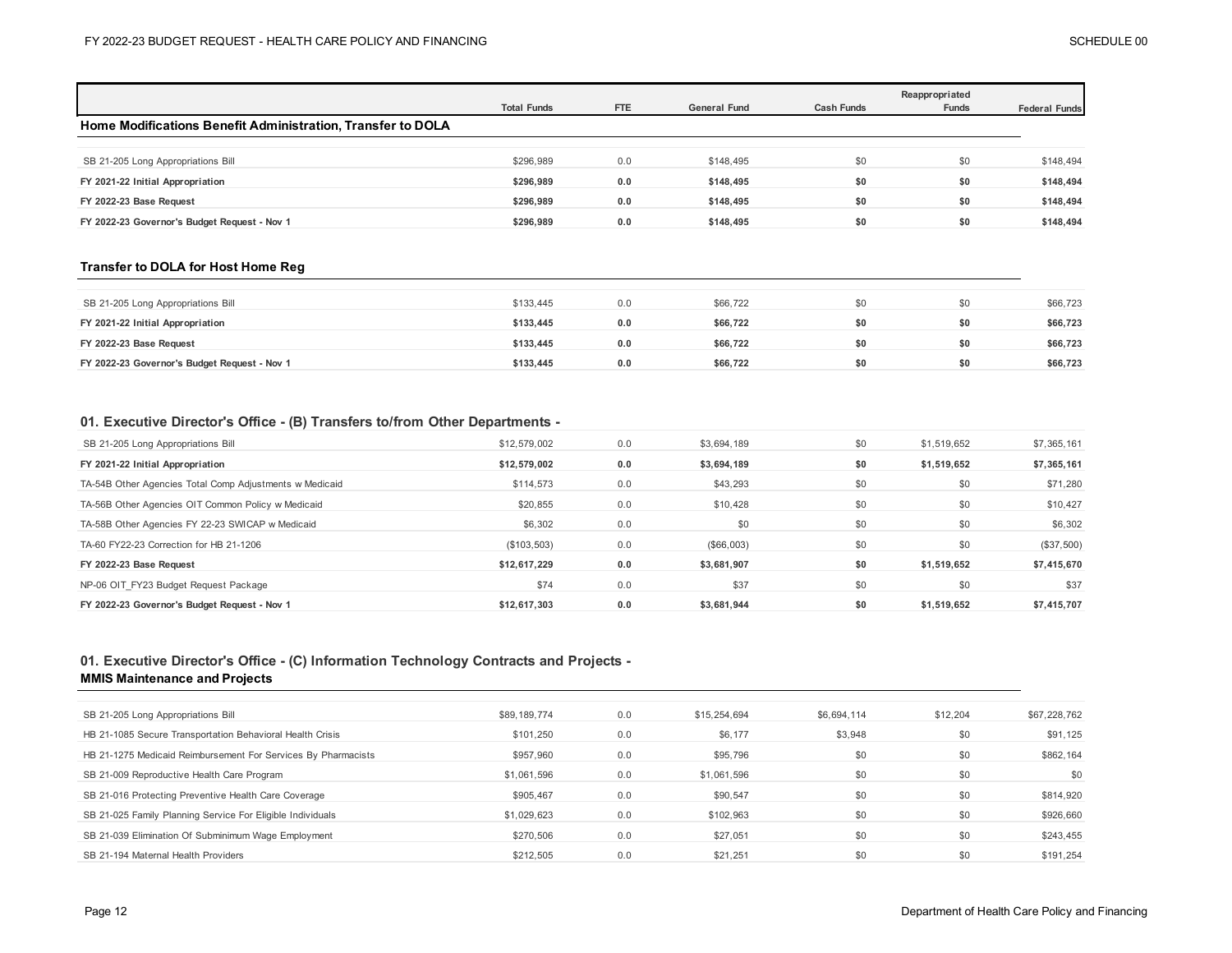|                                                              | <b>Total Funds</b> | <b>FTE</b> | <b>General Fund</b> | <b>Cash Funds</b> | Reappropriated<br><b>Funds</b> | <b>Federal Funds</b> |
|--------------------------------------------------------------|--------------------|------------|---------------------|-------------------|--------------------------------|----------------------|
| FY 2021-22 Initial Appropriation                             | \$93,728,681       | 0.0        | \$16,660,075        | \$6,698,062       | \$12,204                       | \$70,358,340         |
| TA-14 FY 2021-22 R-20 MMIS Annualization Delay               | \$6,598,548        | 0.0        | \$1,258,054         | \$0               | \$0                            | \$5,340,494          |
| TA-15 FY 2021-22 R-10 Convert Contractor Resources to FTE    | \$634,752          | 0.0        | \$99,942            | \$62,549          | \$0                            | \$472,261            |
| TA-17 FY 2021-22 R-24 Addressing Health Care Disparities     | (\$5,800,000)      | 0.0        | (\$900,000)         | \$0               | \$0                            | (\$4,900,000)        |
| TA-18 FY 2021-22 R-23 Behvioral Hlth Claims and Elig Process | (\$3, 153, 555)    | 0.0        | (\$3, 153, 555)     | \$0               | \$0                            | \$0                  |
| TA-20 FY 2021-22 BA-15 Implement eConsult Program            | (\$914,705)        | 0.0        | \$47,312            | \$24,372          | \$0                            | $($ \$986,389)       |
| TA-33 SB 21-039 Elimination of Subminimum Wage Employment    | (\$270,506)        | 0.0        | (\$27,051)          | \$0               | \$0                            | (\$243, 455)         |
| TA-35 HB 21-1275 Medicaid Reimbursement 4 Services by Pharm  | (\$761,960)        | 0.0        | (\$46,796)          | \$0               | \$0                            | (\$715, 164)         |
| TA-36 SB 21-025 Fmily Planning Service 4 Eligible Individual | (\$1,029,623)      | 0.0        | (\$102,963)         | \$0               | \$0                            | (\$926,660)          |
| TA-37 HB 21-1085 Secure Transport Behavioral Health Crisis   | (\$101, 250)       | 0.0        | (S6, 177)           | (\$3,948)         | \$0                            | (\$91, 125)          |
| TA-40 SB 21-194 Maternal Health Providers                    | (\$212,505)        | 0.0        | (\$21,251)          | \$0               | \$0                            | (\$191, 254)         |
| TA-41 SB 21-009 Reproductive Health Care Program             | (\$1,056,591)      | 0.0        | (\$1,056,591)       | \$0               | \$0                            | \$0                  |
| TA-49 FY 2021-22 R-09 Patient Access & Interop Rule Cmplianc | (\$856,550)        | 0.0        | \$284,405           | \$0               | \$0                            | (\$1, 140, 955)      |
| TA-51 SB 21-016 Protecting Preventive Health Coverage        | (\$905,467)        | 0.0        | (\$90, 547)         | \$0               | \$0                            | (\$814,920)          |
| FY 2022-23 Base Request                                      | \$85,899,269       | 0.0        | \$12,944,857        | \$6,781,035       | \$12,204                       | \$66,161,173         |
| R-06 Value Based Payments                                    | \$10,465,527       | 0.0        | \$1,181,828         | \$0               | \$0                            | \$9,283,699          |
| R-12 Convert Contractor Resources to FTE                     | (\$473, 471)       | 0.0        | (\$45,368)          | (\$33,313)        | \$0                            | (\$394,790)          |
| R-14 MMIS Funding Adjustment and Contractor Conversion       | (\$57,465,630)     | 0.0        | (\$10,562,524)      | (\$2,892,948)     | \$0                            | (\$44,010,158)       |
| FY 2022-23 Governor's Budget Request - Nov 1                 | \$38,425,695       | 0.0        | \$3,518,793         | \$3,854,774       | \$12,204                       | \$31,039,924         |

## **Colorado Benefits Management Systems, Operating & Contracts**

| SB 21-205 Long Appropriations Bill                           | \$47,868,322  | 0.0 | \$10,862,506  | \$5,553,164 | \$1,637 | \$31,451,015 |
|--------------------------------------------------------------|---------------|-----|---------------|-------------|---------|--------------|
| SB 21-009 Reproductive Health Care Program                   | \$273,792     | 0.0 | \$273,792     | \$0         | \$0     | \$0          |
| SB 21-025 Family Planning Service For Eligible Individuals   | \$565,614     | 0.0 | \$56,562      | \$0         | \$0     | \$509,052    |
| SB 21-039 Elimination Of Subminimum Wage Employment          | \$129,859     | 0.0 | \$8,364       | \$8,277     | \$0     | \$113,218    |
| SB 21-194 Maternal Health Providers                          | \$291,732     | 0.0 | \$29,174      | \$0         | \$0     | \$262,558    |
| FY 2021-22 Initial Appropriation                             | \$49,129,319  | 0.0 | \$11,230,398  | \$5,561,441 | \$1,637 | \$32,335,843 |
| TA-18 FY 2021-22 R-23 Behvioral Hith Claims and Elig Process | (\$2,223,000) | 0.0 | (\$2,223,000) | \$0         | \$0     | \$0          |
| TA-21 FY 2021-22 NPBA-01 CBMS PEAK                           | \$755,237     | 0.0 | \$377,416     | \$42,560    | \$17    | \$335,244    |
| TA-33 SB 21-039 Elimination of Subminimum Wage Employment    | (\$129, 859)  | 0.0 | (\$8,364)     | (\$8,277)   | \$0     | (\$113, 218) |
| TA-36 SB 21-025 Fmily Planning Service 4 Eligible Individual | (\$565, 614)  | 0.0 | (\$56,562)    | \$0         | \$0     | (\$509,052)  |
| TA-40 SB 21-194 Maternal Health Providers                    | (\$291,732)   | 0.0 | (\$29,174)    | \$0         | \$0     | (\$262, 558) |
| TA-41 SB 21-009 Reproductive Health Care Program             | (\$273,792)   | 0.0 | (\$273,792)   | \$0         | \$0     | \$0          |
| TA-49 FY 2021-22 R-09 Patient Access & Interop Rule Cmplianc | \$0           | 0.0 | \$21,150      | \$0         | \$0     | (\$21, 150)  |
| FY 2022-23 Base Request                                      | \$46,400,559  | 0.0 | \$9,038,072   | \$5,595,724 | \$1,654 | \$31,765,109 |
| R-12 Convert Contractor Resources to FTE                     | (\$295, 116)  | 0.0 | (\$96,104)    | (\$51,356)  | \$0     | (\$147,656)  |
| FY 2022-23 Governor's Budget Request - Nov 1                 | \$46,105,443  | 0.0 | \$8,941,968   | \$5,544,368 | \$1,654 | \$31,617,453 |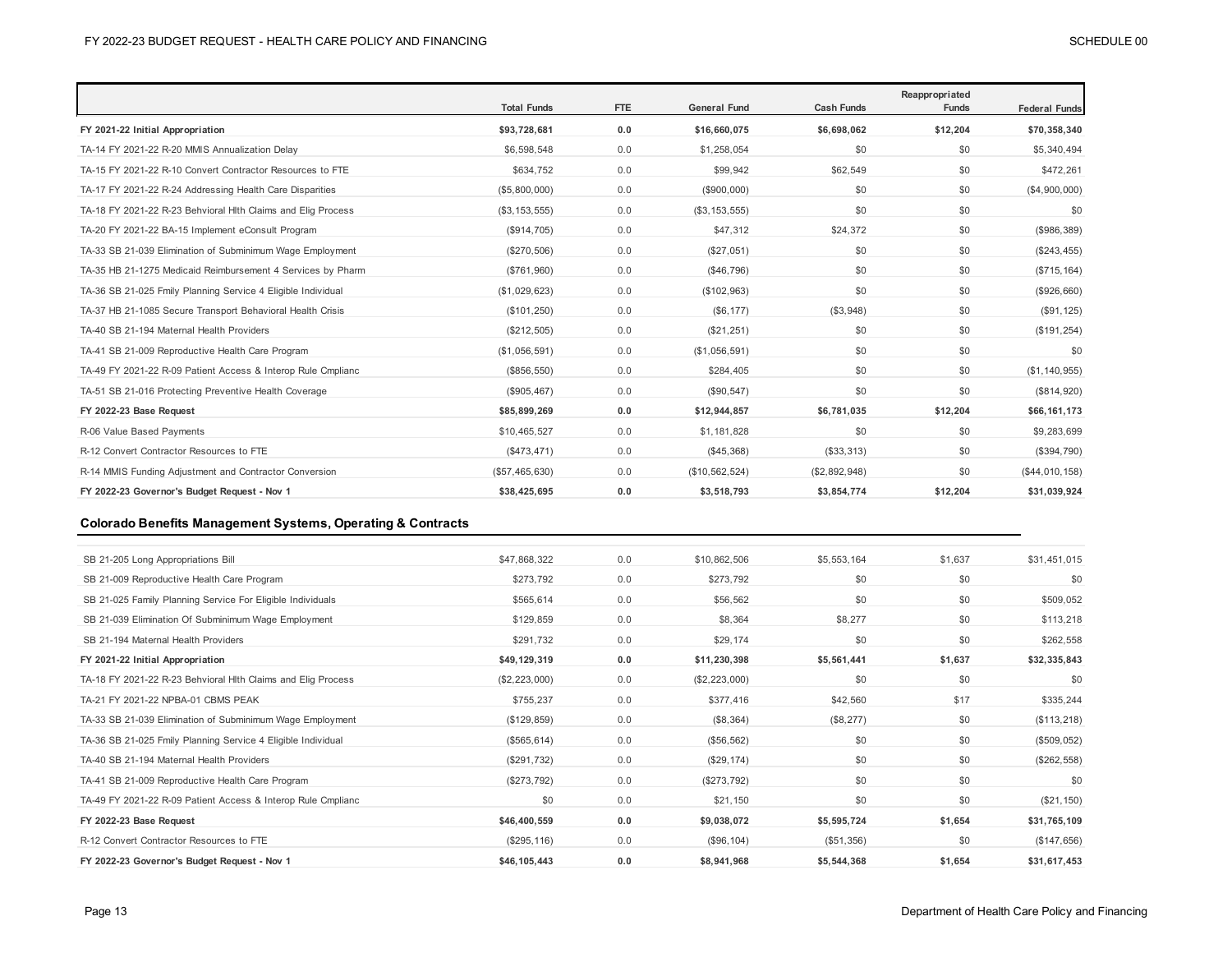|                                                                  | <b>Total Funds</b> | FTE | <b>General Fund</b> | <b>Cash Funds</b> | Reappropriated<br><b>Funds</b> | <b>Federal Funds</b> |
|------------------------------------------------------------------|--------------------|-----|---------------------|-------------------|--------------------------------|----------------------|
| <b>CBMS, Health Care and Economic Security Staff Dev. Center</b> |                    |     |                     |                   |                                |                      |
|                                                                  |                    |     |                     |                   |                                |                      |
| SB 21-205 Long Appropriations Bill                               | \$2,005,074        | 0.0 | \$634,715           | \$354,194         | \$73                           | \$1,016,092          |
| FY 2021-22 Initial Appropriation                                 | \$2,005,074        | 0.0 | \$634.715           | \$354.194         | \$73                           | \$1,016,092          |
| FY 2022-23 Base Request                                          | \$2.005.074        | 0.0 | \$634.715           | \$354.194         | \$73                           | \$1,016,092          |
| FY 2022-23 Governor's Budget Request - Nov 1                     | \$2.005.074        | 0.0 | \$634.715           | \$354.194         | \$73                           | \$1.016.092          |

#### **Office of eHealth Innovations Operations**

| SB 21-205 Long Appropriations Bill           | \$6,465,845 | 3.0 | \$3,372,367 |     | \$0 | \$3,093,478 |
|----------------------------------------------|-------------|-----|-------------|-----|-----|-------------|
| FY 2021-22 Initial Appropriation             | \$6,465,845 | 3.0 | \$3.372.367 | \$0 | SO. | \$3,093,478 |
| FY 2022-23 Base Request                      | \$6,465,845 | 3.0 | \$3,372,367 | \$0 | \$0 | \$3,093,478 |
| FY 2022-23 Governor's Budget Request - Nov 1 | \$6,465,845 | 3.0 | \$3,372,367 | \$0 | SO. | \$3,093,478 |

### **All Payer Claims Database**

| SB 21-205 Long Appropriations Bill           | \$3,795,498 | 0.0 | \$2,962,231 | \$0 | \$0 | \$833,267 |
|----------------------------------------------|-------------|-----|-------------|-----|-----|-----------|
| FY 2021-22 Initial Appropriation             | \$3,795,498 | 0.0 | \$2.962.231 | \$0 | \$0 | \$833,267 |
| FY 2022-23 Base Request                      | \$3,795,498 | 0.0 | \$2,962,231 | \$0 | \$0 | \$833,267 |
| R-15 Restore APCD Scholarship Funds          | \$200,000   | 0.0 | \$200,000   | \$0 | \$0 | \$0       |
| FY 2022-23 Governor's Budget Request - Nov 1 | \$3,995,498 | 0.0 | \$3.162.231 | \$0 | \$0 | \$833.267 |

## **01. Executive Director's Office - (C) Information Technology Contracts and Projects -**

| SB 21-205 Long Appropriations Bill                            | \$149,324,513 | 3.0 | \$33,086,513  | \$12,601,472 | \$13,914 | \$103,622,614 |
|---------------------------------------------------------------|---------------|-----|---------------|--------------|----------|---------------|
| HB 21-1085 Secure Transportation Behavioral Health Crisis     | \$101,250     | 0.0 | \$6,177       | \$3,948      | \$0      | \$91,125      |
| HB 21-1275 Medicaid Reimbursement For Services By Pharmacists | \$957,960     | 0.0 | \$95,796      | \$0          | \$0      | \$862,164     |
| SB 21-009 Reproductive Health Care Program                    | \$1,335,388   | 0.0 | \$1,335,388   | \$0          | \$0      | \$0           |
| SB 21-016 Protecting Preventive Health Care Coverage          | \$905,467     | 0.0 | \$90,547      | \$0          | \$0      | \$814,920     |
| SB 21-025 Family Planning Service For Eligible Individuals    | \$1,595,237   | 0.0 | \$159,525     | \$0          | \$0      | \$1,435,712   |
| SB 21-039 Elimination Of Subminimum Wage Employment           | \$400,365     | 0.0 | \$35,415      | \$8,277      | \$0      | \$356,673     |
| SB 21-194 Maternal Health Providers                           | \$504,237     | 0.0 | \$50,425      | \$0          | \$0      | \$453,812     |
| FY 2021-22 Initial Appropriation                              | \$155,124,417 | 3.0 | \$34,859,786  | \$12,613,697 | \$13,914 | \$107,637,020 |
| TA-14 FY 2021-22 R-20 MMIS Annualization Delay                | \$6,598,548   | 0.0 | \$1,258,054   | \$0          | \$0      | \$5,340,494   |
| TA-15 FY 2021-22 R-10 Convert Contractor Resources to FTE     | \$634,752     | 0.0 | \$99,942      | \$62,549     | \$0      | \$472,261     |
| TA-17 FY 2021-22 R-24 Addressing Health Care Disparities      | (\$5,800,000) | 0.0 | (\$900,000)   | \$0          | \$0      | (\$4,900,000) |
| TA-18 FY 2021-22 R-23 Behvioral Hlth Claims and Elig Process  | (\$5,376,555) | 0.0 | (\$5,376,555) | \$0          | \$0      | \$0           |
| TA-20 FY 2021-22 BA-15 Implement eConsult Program             | (\$914,705)   | 0.0 | \$47,312      | \$24,372     | \$0      | (\$986,389)   |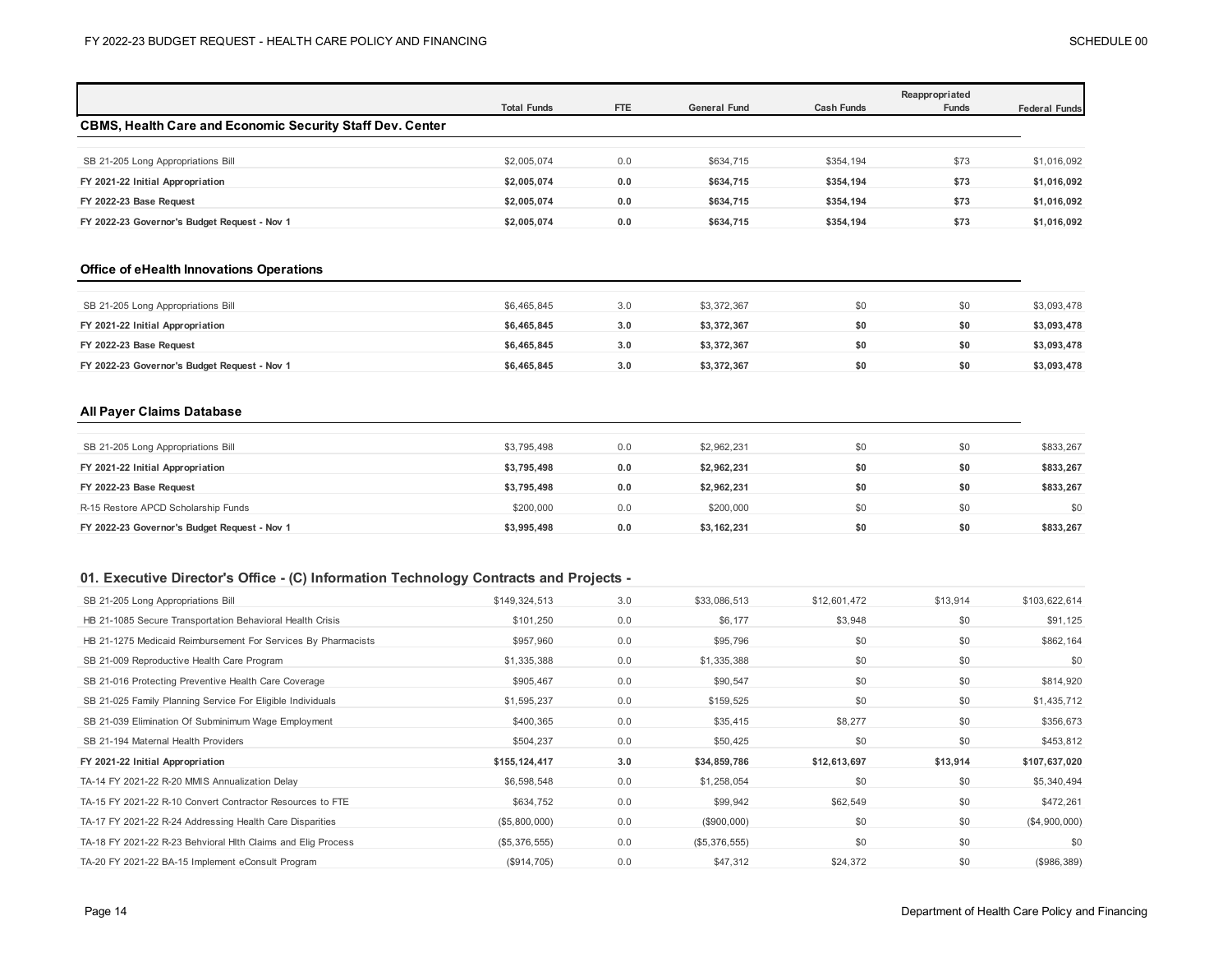|                                                              |                    |            |                     |                   | Reappropriated |                      |
|--------------------------------------------------------------|--------------------|------------|---------------------|-------------------|----------------|----------------------|
|                                                              | <b>Total Funds</b> | <b>FTE</b> | <b>General Fund</b> | <b>Cash Funds</b> | <b>Funds</b>   | <b>Federal Funds</b> |
| TA-21 FY 2021-22 NPBA-01 CBMS PEAK                           | \$755,237          | 0.0        | \$377,416           | \$42,560          | \$17           | \$335,244            |
| TA-33 SB 21-039 Elimination of Subminimum Wage Employment    | (\$400,365)        | 0.0        | (\$35,415)          | (\$8,277)         | \$0            | (\$356, 673)         |
| TA-35 HB 21-1275 Medicaid Reimbursement 4 Services by Pharm  | (\$761,960)        | 0.0        | (\$46,796)          | \$0               | \$0            | (\$715, 164)         |
| TA-36 SB 21-025 Fmily Planning Service 4 Eligible Individual | (\$1,595,237)      | 0.0        | (\$159, 525)        | \$0               | \$0            | (\$1,435,712)        |
| TA-37 HB 21-1085 Secure Transport Behavioral Health Crisis   | (\$101, 250)       | 0.0        | (\$6, 177)          | (\$3,948)         | \$0            | (\$91, 125)          |
| TA-40 SB 21-194 Maternal Health Providers                    | (\$504, 237)       | 0.0        | (\$50,425)          | \$0               | \$0            | (\$453, 812)         |
| TA-41 SB 21-009 Reproductive Health Care Program             | (\$1,330,383)      | 0.0        | (\$1,330,383)       | \$0               | \$0            | \$0                  |
| TA-49 FY 2021-22 R-09 Patient Access & Interop Rule Cmplianc | (\$856,550)        | 0.0        | \$305,555           | \$0               | \$0            | (\$1, 162, 105)      |
| TA-51 SB 21-016 Protecting Preventive Health Coverage        | (\$905,467)        | 0.0        | (\$90,547)          | \$0               | \$0            | (\$814,920)          |
| FY 2022-23 Base Request                                      | \$144,566,245      | 3.0        | \$28,952,242        | \$12,730,953      | \$13,931       | \$102,869,119        |
| R-06 Value Based Payments                                    | \$10,465,527       | 0.0        | \$1,181,828         | \$0               | \$0            | \$9,283,699          |
| R-12 Convert Contractor Resources to FTE                     | (\$768,587)        | 0.0        | (\$141, 472)        | (\$84,669)        | \$0            | (\$542,446)          |
| R-14 MMIS Funding Adjustment and Contractor Conversion       | (\$57,465,630)     | 0.0        | (\$10,562,524)      | (\$2,892,948)     | \$0            | (\$44,010,158)       |
| R-15 Restore APCD Scholarship Funds                          | \$200,000          | 0.0        | \$200,000           | \$0               | \$0            | \$0                  |
| FY 2022-23 Governor's Budget Request - Nov 1                 | \$96,997,555       | 3.0        | \$19,630,074        | \$9,753,336       | \$13.931       | \$67,600,214         |

# **01. Executive Director's Office - (D) Eligibility Determinations and Client Services -**

### **Medical Identification Cards**

| \$0      | 0.0 | \$0      | \$0   | \$0 | \$0      |
|----------|-----|----------|-------|-----|----------|
| \$0      | 0.0 | \$0      | \$0   | \$0 | \$0      |
| \$0      | 0.0 | \$0      | \$0   | \$0 | \$0      |
| \$342    | 0.0 | \$0      | \$171 | \$0 | \$171    |
| \$19,923 | 0.0 | \$9,962  | \$0   | \$0 | \$9,961  |
| \$14,850 | 0.0 | \$14,850 | \$0   | \$0 | \$0      |
| \$35,115 | 0.0 | \$24,812 | \$171 | \$0 | \$10,132 |
| \$35,115 | 0.0 | \$24.812 | \$171 | \$0 | \$10,132 |
|          |     |          |       |     |          |

## **Contracts for Special Eligibility Determinations**

| SB 21-205 Long Appropriations Bill           | \$5,890,755  | 0.0 | \$1.129.071 | \$1,269,068 | \$0 | \$3,492,616 |
|----------------------------------------------|--------------|-----|-------------|-------------|-----|-------------|
| FY 2021-22 Initial Appropriation             | \$5,890,755  | 0.0 | \$1.129.071 | \$1,269,068 | \$0 | \$3,492,616 |
| TA-23 Annualize BA-10 PHE End Resources      | \$6,148,800  | 0.0 | \$0         | \$3.074.400 | \$0 | \$3,074,400 |
| FY 2022-23 Base Request                      | \$12.039.555 | 0.0 | \$1.129.071 | \$4,343,468 | \$0 | \$6,567,016 |
| FY 2022-23 Governor's Budget Request - Nov 1 | \$12,039,555 | 0.0 | \$1,129,071 | \$4,343,468 | \$0 | \$6,567,016 |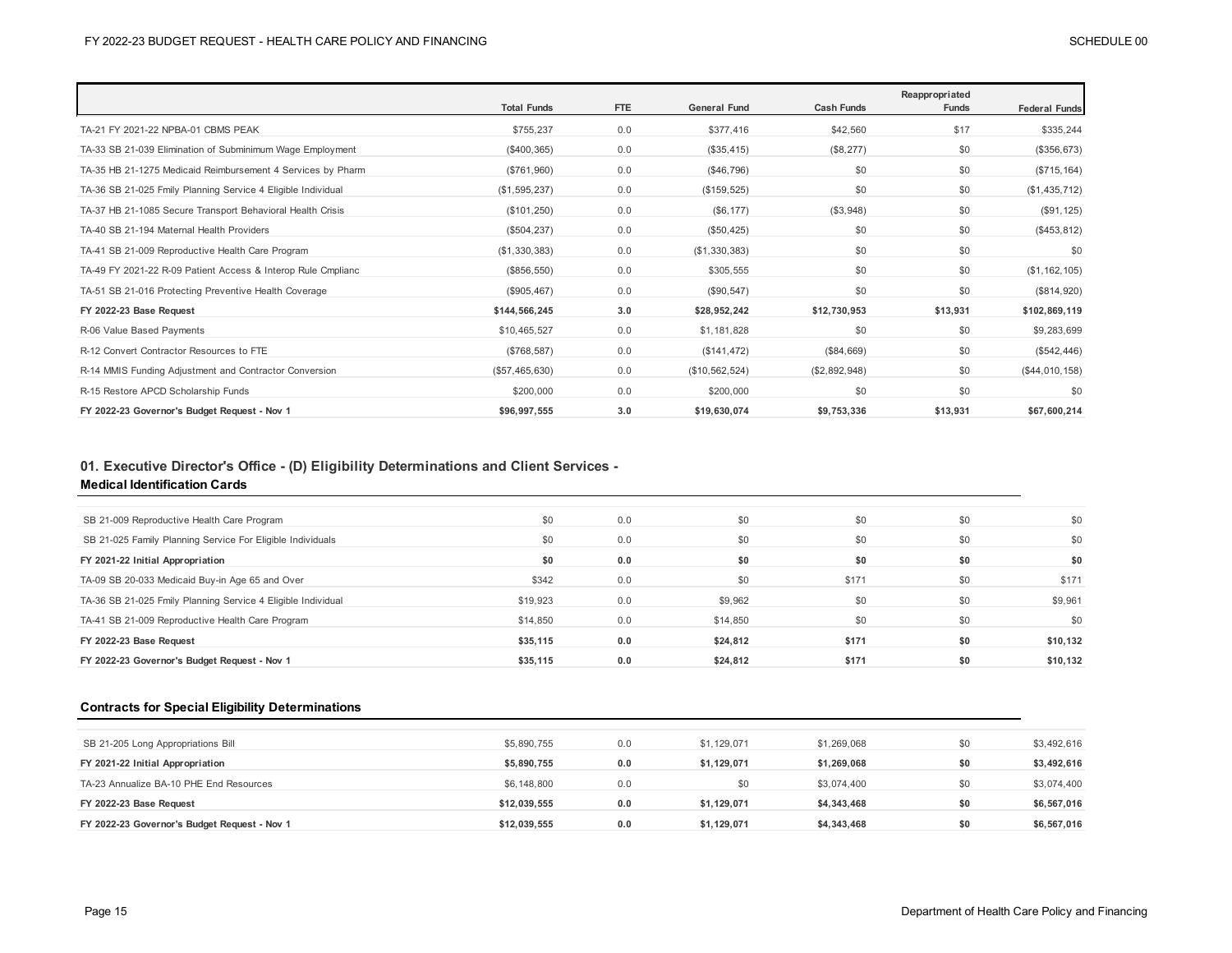|                                                              |                    |            |                     |                   | Reappropriated |                      |
|--------------------------------------------------------------|--------------------|------------|---------------------|-------------------|----------------|----------------------|
|                                                              | <b>Total Funds</b> | <b>FTE</b> | <b>General Fund</b> | <b>Cash Funds</b> | Funds          | <b>Federal Funds</b> |
| <b>County Administration</b>                                 |                    |            |                     |                   |                |                      |
|                                                              |                    |            |                     |                   |                |                      |
| SB 21-205 Long Appropriations Bill                           | \$103,297,536      | 0.0        | \$15,285,529        | \$22,530,491      | \$0            | \$65,481,516         |
| SB 21-009 Reproductive Health Care Program                   | \$699,001          | 0.0        | \$699,001           | \$0               | \$0            | \$0                  |
| SB 21-025 Family Planning Service For Eligible Individuals   | \$198,387          | 0.0        | \$29,758            | \$19,839          | \$0            | \$148,790            |
| FY 2021-22 Initial Appropriation                             | \$104,194,924      | 0.0        | \$16,014,288        | \$22,550,330      | \$0            | \$65,630,306         |
| TA-09 SB 20-033 Medicaid Buy-in Age 65 and Over              | \$4,453            | 0.0        | \$0                 | \$2,227           | \$0            | \$2,226              |
| TA-13 JBC Action- 2.5% Provider Rate Increase                | \$111              | 0.0        | \$3,238             | \$5,347           | \$0            | (\$8,474)            |
| TA-23 Annualize BA-10 PHE End Resources                      | (\$12,900,463)     | 0.0        | (\$2,473,424)       | (\$777, 244)      | \$0            | (\$9,649,795)        |
| TA-36 SB 21-025 Fmily Planning Service 4 Eligible Individual | \$476,097          | 0.0        | \$71,415            | \$47,609          | \$0            | \$357,073            |
| FY 2022-23 Base Request                                      | \$91,775,122       | 0.0        | \$13,615,517        | \$21,828,269      | \$0            | \$56,331,336         |
| R-08 County Administration, Oversight and Eligibility        | \$14,878,000       | 0.0        | \$3,983,405         | \$2,662,929       | \$0            | \$8,231,666          |
| R-10 Provider Rate Adjustments                               | \$440,463          | 0.0        | \$62,953            | \$107,118         | \$0            | \$270,392            |
| FY 2022-23 Governor's Budget Request - Nov 1                 | \$107,093,585      | 0.0        | \$17,661,875        | \$24,598,316      | \$0            | \$64,833,394         |

### **Medical Assistance Sites**

| SB 21-205 Long Appropriations Bill           | \$1,531,968 | 0.0 | \$0 | \$402.984 | \$0 | \$1,128,984 |
|----------------------------------------------|-------------|-----|-----|-----------|-----|-------------|
| FY 2021-22 Initial Appropriation             | \$1,531,968 | 0.0 | SO. | \$402.984 | \$0 | \$1,128,984 |
| FY 2022-23 Base Request                      | \$1,531,968 | 0.0 | \$0 | \$402.984 | \$0 | \$1,128,984 |
| FY 2022-23 Governor's Budget Request - Nov 1 | \$1,531,968 | 0.0 | \$0 | \$402,984 | \$0 | \$1,128,984 |

## **Administrative Case Management**

| SB 21-205 Long Appropriations Bill           | \$869.744 | 0.0 | \$434,872 | \$0 | \$434,872 |
|----------------------------------------------|-----------|-----|-----------|-----|-----------|
| FY 2021-22 Initial Appropriation             | \$869,744 | 0.0 | \$434.872 | \$0 | \$434,872 |
| FY 2022-23 Base Request                      | \$869,744 | 0.0 | \$434.872 | \$0 | \$434,872 |
| FY 2022-23 Governor's Budget Request - Nov 1 | \$869,744 | 0.0 | \$434.872 | \$0 | \$434,872 |

### **Customer Outreach**

| SB 21-205 Long Appropriations Bill                         | \$3.461.071 | 0.0 | \$1,393,915 | \$336,621 | \$0 | \$1,730,535 |
|------------------------------------------------------------|-------------|-----|-------------|-----------|-----|-------------|
| FY 2021-22 Initial Appropriation                           | \$3,461,071 | 0.0 | \$1,393,915 | \$336.621 | \$0 | \$1,730,535 |
| TA-46 FY 2021-22 JBC Action: Restore Funding for SB 19-195 | \$25,000    | 0.0 | \$12,500    | \$0       | \$0 | \$12,500    |
| FY 2022-23 Base Request                                    | \$3,486,071 | 0.0 | \$1,406,415 | \$336.621 | \$0 | \$1,743,035 |
| FY 2022-23 Governor's Budget Request - Nov 1               | \$3,486,071 | 0.0 | \$1,406,415 | \$336.621 | \$0 | \$1,743,035 |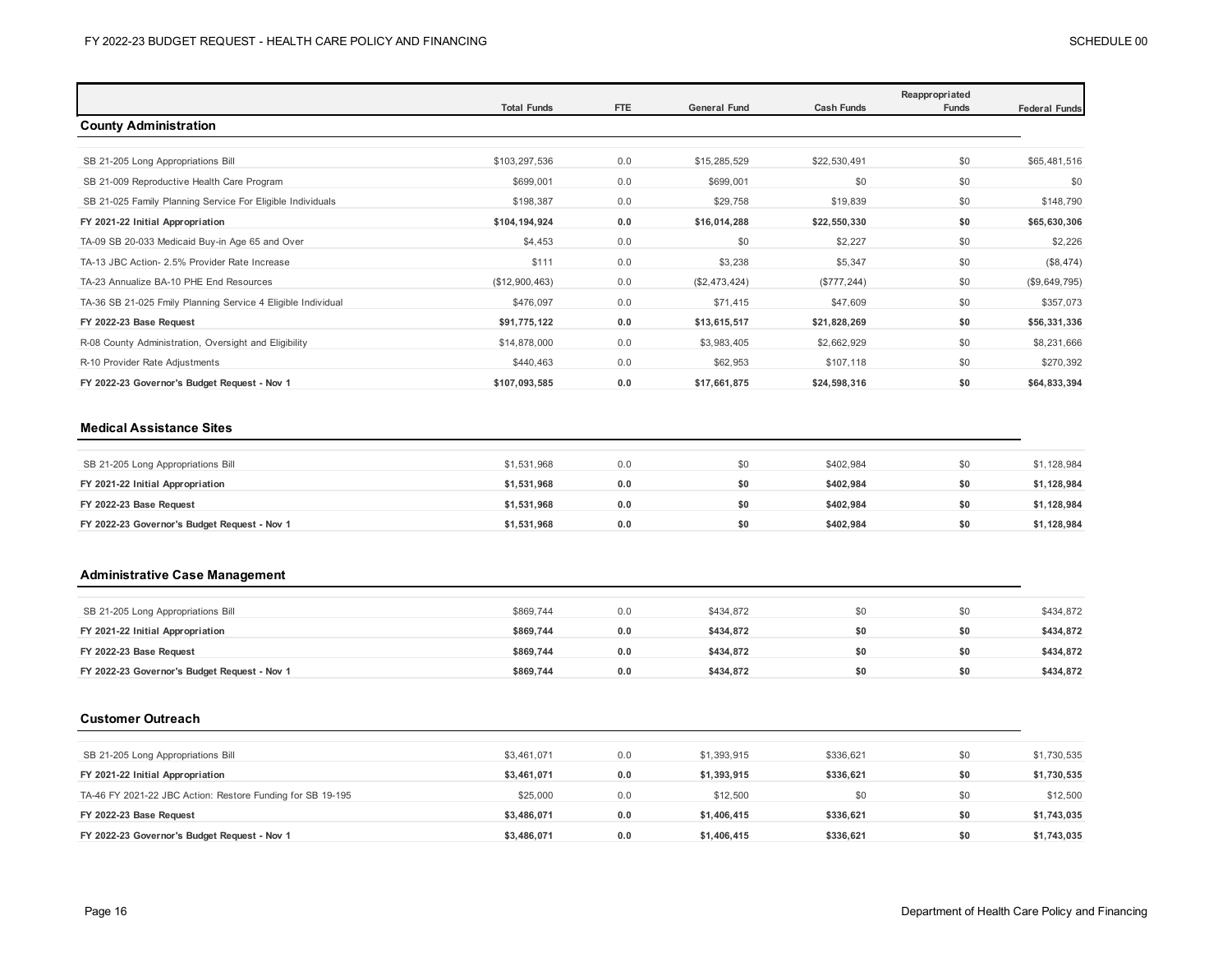|                                                 | <b>Total Funds</b> | <b>FTE</b> | <b>General Fund</b> | <b>Cash Funds</b> | Reappropriated<br>Funds | <b>Federal Funds</b> |
|-------------------------------------------------|--------------------|------------|---------------------|-------------------|-------------------------|----------------------|
| Centralized Eligibility Vendor Contract Project |                    |            |                     |                   |                         |                      |
|                                                 |                    |            |                     |                   |                         |                      |
| SB 21-205 Long Appropriations Bill              | \$5,053,644        | 0.0        | \$0                 | \$1,745,342       | \$0                     | \$3,308,302          |
| FY 2021-22 Initial Appropriation                | \$5,053,644        | 0.0        | \$0                 | \$1,745,342       | \$0                     | \$3,308,302          |
| TA-09 SB 20-033 Medicaid Buy-in Age 65 and Over | \$40,079           | 0.0        | \$0                 | \$20,039          | \$0                     | \$20,040             |
| FY 2022-23 Base Request                         | \$5,093,723        | 0.0        | \$0                 | \$1,765,381       | \$0                     | \$3,328,342          |
| FY 2022-23 Governor's Budget Request - Nov 1    | \$5,093,723        | 0.0        | \$0                 | \$1,765,381       | \$0                     | \$3,328,342          |

### **Connect for Health Colorado Eligibility Determination**

| SB 21-205 Long Appropriations Bill                          | \$9,653,251  | 0.0 | \$0 | \$3,798,350 | \$0 | \$5,854,901 |
|-------------------------------------------------------------|--------------|-----|-----|-------------|-----|-------------|
| FY 2021-22 Initial Appropriation                            | \$9,653,251  | 0.0 | \$0 | \$3.798.350 | \$0 | \$5,854,901 |
| TA-11 FY 2021-22 R-11 Medicaid Funding for Connect 4 Health | \$482.663    | 0.0 | \$0 | \$189.918   | \$0 | \$292,745   |
| FY 2022-23 Base Request                                     | \$10.135.914 | 0.0 | \$0 | \$3.988.268 | \$0 | \$6,147,646 |
| FY 2022-23 Governor's Budget Request - Nov 1                | \$10.135.914 | 0.0 | \$0 | \$3,988,268 | \$0 | \$6,147,646 |

### **Eligibility Overflow Processing Center**

| SB 21-205 Long Appropriations Bill           | \$1,853,731 | 0.0 | \$277,689 | \$185,744 | \$0 | \$1,390,298 |
|----------------------------------------------|-------------|-----|-----------|-----------|-----|-------------|
| FY 2021-22 Initial Appropriation             | \$1,853,731 | 0.0 | \$277.689 | \$185.744 | \$0 | \$1,390,298 |
| TA-23 Annualize BA-10 PHE End Resources      | \$50.946    | 0.0 | \$7,631   | \$5,105   | \$0 | \$38,210    |
| FY 2022-23 Base Request                      | \$1,904,677 | 0.0 | \$285,320 | \$190.849 | \$0 | \$1,428,508 |
| FY 2022-23 Governor's Budget Request - Nov 1 | \$1,904,677 | 0.0 | \$285.320 | \$190.849 | \$0 | \$1,428,508 |

## **Consolidated Mail Contract Project**

| SB 21-205 Long Appropriations Bill           | \$3,298,808 | 0.0 | \$985,808 | \$244.919 | \$111.942 | \$1,956,139 |
|----------------------------------------------|-------------|-----|-----------|-----------|-----------|-------------|
| FY 2021-22 Initial Appropriation             | \$3.298.808 | 0.0 | \$985,808 | \$244.919 | \$111.942 | \$1,956,139 |
| FY 2022-23 Base Request                      | \$3.298.808 | 0.0 | \$985,808 | \$244.919 | \$111.942 | \$1,956,139 |
| FY 2022-23 Governor's Budget Request - Nov 1 | \$3,298,808 | 0.0 | \$985,808 | \$244,919 | \$111.942 | \$1,956,139 |

### **Work Number Verification**

| SB 21-205 Long Appropriations Bill           | \$3,305,114 | 0.0 | \$1,089,815 | \$545,013 | \$0 | \$1,670,286 |
|----------------------------------------------|-------------|-----|-------------|-----------|-----|-------------|
| FY 2021-22 Initial Appropriation             | \$3,305,114 | 0.0 | \$1.089.815 | \$545.013 | \$0 | \$1,670,286 |
| FY 2022-23 Base Request                      | \$3,305,114 | 0.0 | \$1.089.815 | \$545.013 | \$0 | \$1,670,286 |
| FY 2022-23 Governor's Budget Request - Nov 1 | \$3,305,114 | 0.0 | \$1.089.815 | \$545,013 | \$0 | \$1,670,286 |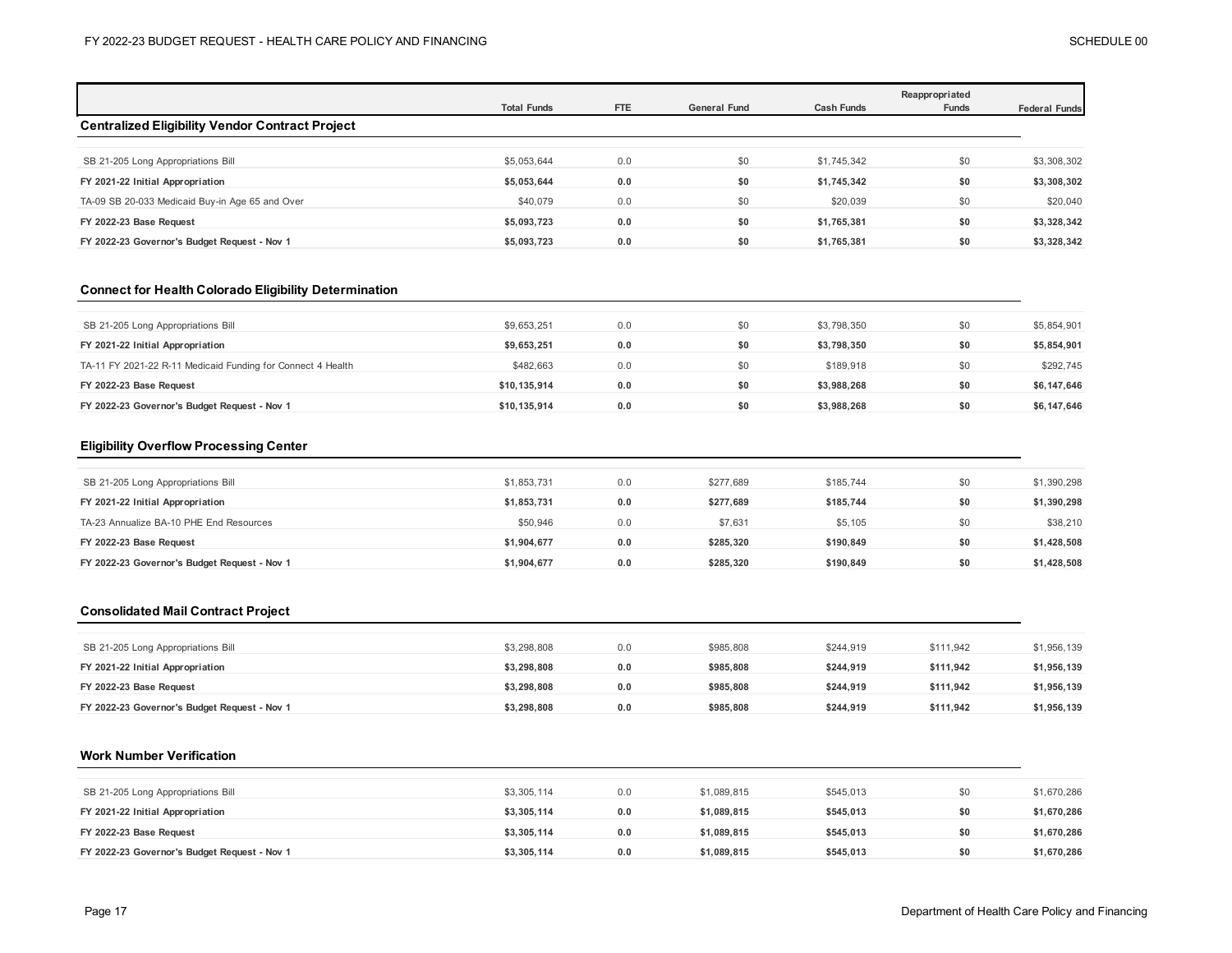|                                                                                        |                    |     |                     |                   | Reappropriated |                      |  |  |  |  |
|----------------------------------------------------------------------------------------|--------------------|-----|---------------------|-------------------|----------------|----------------------|--|--|--|--|
|                                                                                        | <b>Total Funds</b> | FTE | <b>General Fund</b> | <b>Cash Funds</b> | <b>Funds</b>   | <b>Federal Funds</b> |  |  |  |  |
| 01. Executive Director's Office - (D) Eligibility Determinations and Client Services - |                    |     |                     |                   |                |                      |  |  |  |  |
| SB 21-205 Long Appropriations Bill                                                     | \$138,215,622      | 0.0 | \$20,596,699        | \$31,058,532      | \$111,942      | \$86,448,449         |  |  |  |  |
| SB 21-009 Reproductive Health Care Program                                             | \$699,001          | 0.0 | \$699,001           | \$0               | \$0            | \$0                  |  |  |  |  |
| SB 21-025 Family Planning Service For Eligible Individuals                             | \$198,387          | 0.0 | \$29,758            | \$19,839          | \$0            | \$148,790            |  |  |  |  |
| FY 2021-22 Initial Appropriation                                                       | \$139.113.010      | 0.0 | \$21,325,458        | \$31,078,371      | \$111,942      | \$86,597,239         |  |  |  |  |
| TA-09 SB 20-033 Medicaid Buy-in Age 65 and Over                                        | \$44,874           | 0.0 | \$0                 | \$22,437          | \$0            | \$22,437             |  |  |  |  |
| TA-11 FY 2021-22 R-11 Medicaid Funding for Connect 4 Health                            | \$482,663          | 0.0 | \$0                 | \$189,918         | \$0            | \$292,745            |  |  |  |  |
| TA-13 JBC Action- 2.5% Provider Rate Increase                                          | \$111              | 0.0 | \$3,238             | \$5,347           | \$0            | (\$8,474)            |  |  |  |  |
| TA-23 Annualize BA-10 PHE End Resources                                                | (\$6,700,717)      | 0.0 | (\$2,465,793)       | \$2,302,261       | \$0            | (\$6,537,185)        |  |  |  |  |
| TA-36 SB 21-025 Fmily Planning Service 4 Eligible Individual                           | \$496,020          | 0.0 | \$81,377            | \$47,609          | \$0            | \$367,034            |  |  |  |  |
| TA-41 SB 21-009 Reproductive Health Care Program                                       | \$14,850           | 0.0 | \$14,850            | \$0               | \$0            | \$0                  |  |  |  |  |
| TA-46 FY 2021-22 JBC Action: Restore Funding for SB 19-195                             | \$25,000           | 0.0 | \$12,500            | \$0               | \$0            | \$12,500             |  |  |  |  |
| FY 2022-23 Base Request                                                                | \$133,475,811      | 0.0 | \$18,971,630        | \$33,645,943      | \$111,942      | \$80,746,296         |  |  |  |  |
| R-08 County Administration, Oversight and Eligibility                                  | \$14,878,000       | 0.0 | \$3,983,405         | \$2,662,929       | \$0            | \$8,231,666          |  |  |  |  |
| R-10 Provider Rate Adjustments                                                         | \$440,463          | 0.0 | \$62,953            | \$107,118         | \$0            | \$270,392            |  |  |  |  |
| FY 2022-23 Governor's Budget Request - Nov 1                                           | \$148,794,274      | 0.0 | \$23,017,988        | \$36,415,990      | \$111,942      | \$89,248,354         |  |  |  |  |

# **01. Executive Director's Office - (E) Utilization and Quality Review Contracts -**

## **Professional Service Contracts**

| SB 21-205 Long Appropriations Bill                          | \$21,975,940  | 0.0 | \$6,038,953 | \$1,503,937 | \$0 | \$14,433,050 |
|-------------------------------------------------------------|---------------|-----|-------------|-------------|-----|--------------|
| SB 21-137 Behavioral Health Recovery Act                    | \$1,528,134   | 0.0 | \$764.067   | \$0         | \$0 | \$764,067    |
| FY 2021-22 Initial Appropriation                            | \$23,504,074  | 0.0 | \$6,803,020 | \$1,503,937 | \$0 | \$15,197,117 |
| TA-09 SB 20-033 Medicaid Buy-in Age 65 and Over             | \$6,459       | 0.0 | \$0         | \$3,229     | \$0 | \$3,230      |
| TA-12 FY 2021-22 R-08 Supported Living Services Flexibility | \$73,200      | 0.0 | \$36,600    | \$0         | \$0 | \$36,600     |
| TA-39 SB 21-137 Behavioral Health Recovery Act              | $(\$277,334)$ | 0.0 | (\$138,667) | \$0         | \$0 | (\$138,667)  |
| FY 2022-23 Base Request                                     | \$23,306,399  | 0.0 | \$6,700,953 | \$1,507,166 | \$0 | \$15,098,280 |
| R-07 Utilization Management                                 | \$3,650,175   | 0.0 | \$398,837   | \$524,903   | \$0 | \$2,726,435  |
| R-09 Office of Community Living Program Enhancements        | \$540,000     | 0.0 | \$270,000   | \$0         | \$0 | \$270,000    |
| R-12 Convert Contractor Resources to FTE                    | (\$535,000)   | 0.0 | (\$133,750) | \$0         | \$0 | (\$401,250)  |
| FY 2022-23 Governor's Budget Request - Nov 1                | \$26.961.574  | 0.0 | \$7,236,040 | \$2,032,069 | \$0 | \$17,693,465 |
|                                                             |               |     |             |             |     |              |

## **01. Executive Director's Office - (E) Utilization and Quality Review Contracts -**

| SB 21-205 Long Appropriations Bill       | \$21,975,940 | 0.0 | \$6,038,953 | \$1.503.937 | \$0 | \$14,433,050 |
|------------------------------------------|--------------|-----|-------------|-------------|-----|--------------|
| SB 21-137 Behavioral Health Recovery Act | \$1.528.134  | 0.0 | \$764.067   |             | \$0 | \$764.067    |
| FY 2021-22 Initial Appropriation         | \$23.504.074 | 0.0 | \$6.803.020 | \$1.503.937 | \$0 | \$15,197,117 |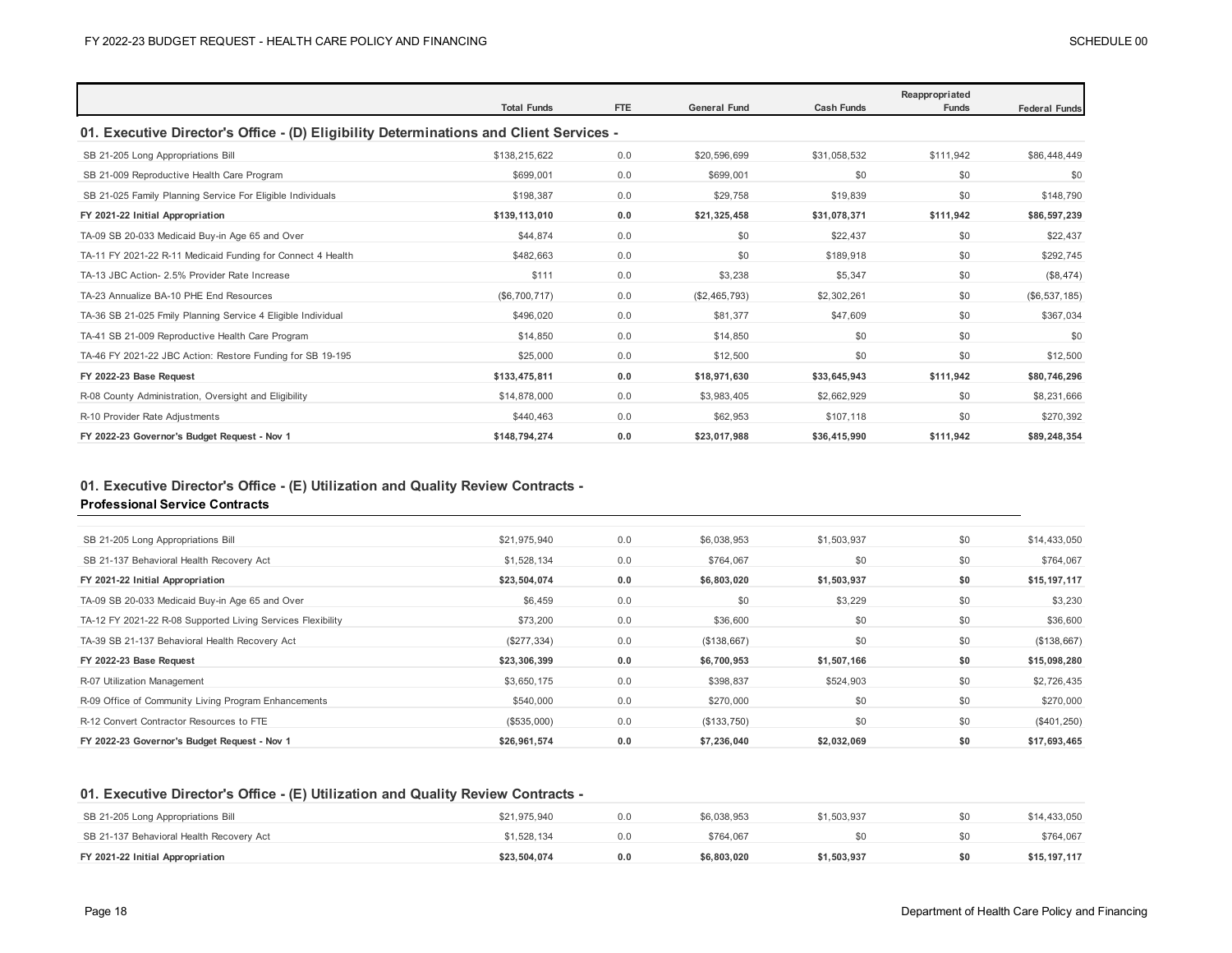|                                                             | <b>Total Funds</b> | <b>FTE</b> | <b>General Fund</b> | <b>Cash Funds</b> | Reappropriated |                      |
|-------------------------------------------------------------|--------------------|------------|---------------------|-------------------|----------------|----------------------|
|                                                             |                    |            |                     |                   | Funds          | <b>Federal Funds</b> |
| TA-09 SB 20-033 Medicaid Buy-in Age 65 and Over             | \$6,459            | 0.0        | \$0                 | \$3,229           | \$0            | \$3,230              |
| TA-12 FY 2021-22 R-08 Supported Living Services Flexibility | \$73,200           | 0.0        | \$36,600            | \$0               | \$0            | \$36,600             |
| TA-39 SB 21-137 Behavioral Health Recovery Act              | (\$277,334)        | 0.0        | (\$138,667)         | \$0               | \$0            | (\$138,667)          |
| FY 2022-23 Base Request                                     | \$23,306,399       | 0.0        | \$6,700,953         | \$1,507,166       | \$0            | \$15,098,280         |
| R-07 Utilization Management                                 | \$3,650,175        | 0.0        | \$398,837           | \$524,903         | \$0            | \$2,726,435          |
| R-09 Office of Community Living Program Enhancements        | \$540,000          | 0.0        | \$270,000           | \$0               | \$0            | \$270,000            |
| R-12 Convert Contractor Resources to FTE                    | (\$535,000)        | 0.0        | (\$133,750)         | \$0               | \$0            | (\$401,250)          |
| FY 2022-23 Governor's Budget Request - Nov 1                | \$26,961,574       | 0.0        | \$7,236,040         | \$2,032,069       | \$0            | \$17,693,465         |

# **01. Executive Director's Office - (F) Provider Audits and Services -**

## **Professional Audit Contracts**

| SB 21-205 Long Appropriations Bill                      | \$5,122,382   | 0.0 | \$1,858,780 | \$622,963  | \$0 | \$2,640,639 |
|---------------------------------------------------------|---------------|-----|-------------|------------|-----|-------------|
| FY 2021-22 Initial Appropriation                        | \$5,122,382   | 0.0 | \$1,858,780 | \$622.963  | \$0 | \$2,640,639 |
| TA-20 FY 2021-22 BA-15 Implement eConsult Program       | \$100,000     | 0.0 | \$33,000    | \$17,000   | \$0 | \$50,000    |
| TA-48 FY 2006-07 DI-8: Fund Nursing Facility Appraisals | \$279,746     | 0.0 | \$139,873   | \$0        | \$0 | \$139,873   |
| FY 2022-23 Base Request                                 | \$5,502,128   | 0.0 | \$2,031,653 | \$639.963  | \$0 | \$2,830,512 |
| R-12 Convert Contractor Resources to FTE                | (\$1,008,663) | 0.0 | (\$296,751) | (\$57,162) | \$0 | (\$654,750) |
| R-13 Compliance FTE                                     | \$162,400     | 0.0 | \$81,200    | \$0        | \$0 | \$81,200    |
| FY 2022-23 Governor's Budget Request - Nov 1            | \$4,655,865   | 0.0 | \$1.816.102 | \$582,801  | \$0 | \$2,256,962 |

## **01. Executive Director's Office - (F) Provider Audits and Services -**

| SB 21-205 Long Appropriations Bill                      | \$5,122,382   | 0.0 | \$1,858,780 | \$622,963  | \$0 | \$2,640,639 |
|---------------------------------------------------------|---------------|-----|-------------|------------|-----|-------------|
| FY 2021-22 Initial Appropriation                        | \$5,122,382   | 0.0 | \$1,858,780 | \$622,963  | \$0 | \$2,640,639 |
| TA-20 FY 2021-22 BA-15 Implement eConsult Program       | \$100,000     | 0.0 | \$33,000    | \$17,000   | \$0 | \$50,000    |
| TA-48 FY 2006-07 DI-8: Fund Nursing Facility Appraisals | \$279.746     | 0.0 | \$139,873   | \$0        | \$0 | \$139,873   |
|                                                         |               |     |             |            |     |             |
| FY 2022-23 Base Request                                 | \$5,502,128   | 0.0 | \$2,031,653 | \$639,963  | \$0 | \$2,830,512 |
| R-12 Convert Contractor Resources to FTE                | (\$1,008,663) | 0.0 | (\$296,751) | (\$57,162) | \$0 | (\$654,750) |
| R-13 Compliance FTE                                     | \$162,400     | 0.0 | \$81,200    | \$0        | \$0 | \$81,200    |

## **01. Executive Director's Office - (G) Recoveries and Recoupment Contract Costs -**

### **Estate Recovery**

| SB 21-205 Long Appropriations Bill | \$700,000 |  | \$350,000 | \$350,000 |
|------------------------------------|-----------|--|-----------|-----------|
| FY 2021-22 Initial Appropriation   | \$700.000 |  | \$350,000 | \$350,000 |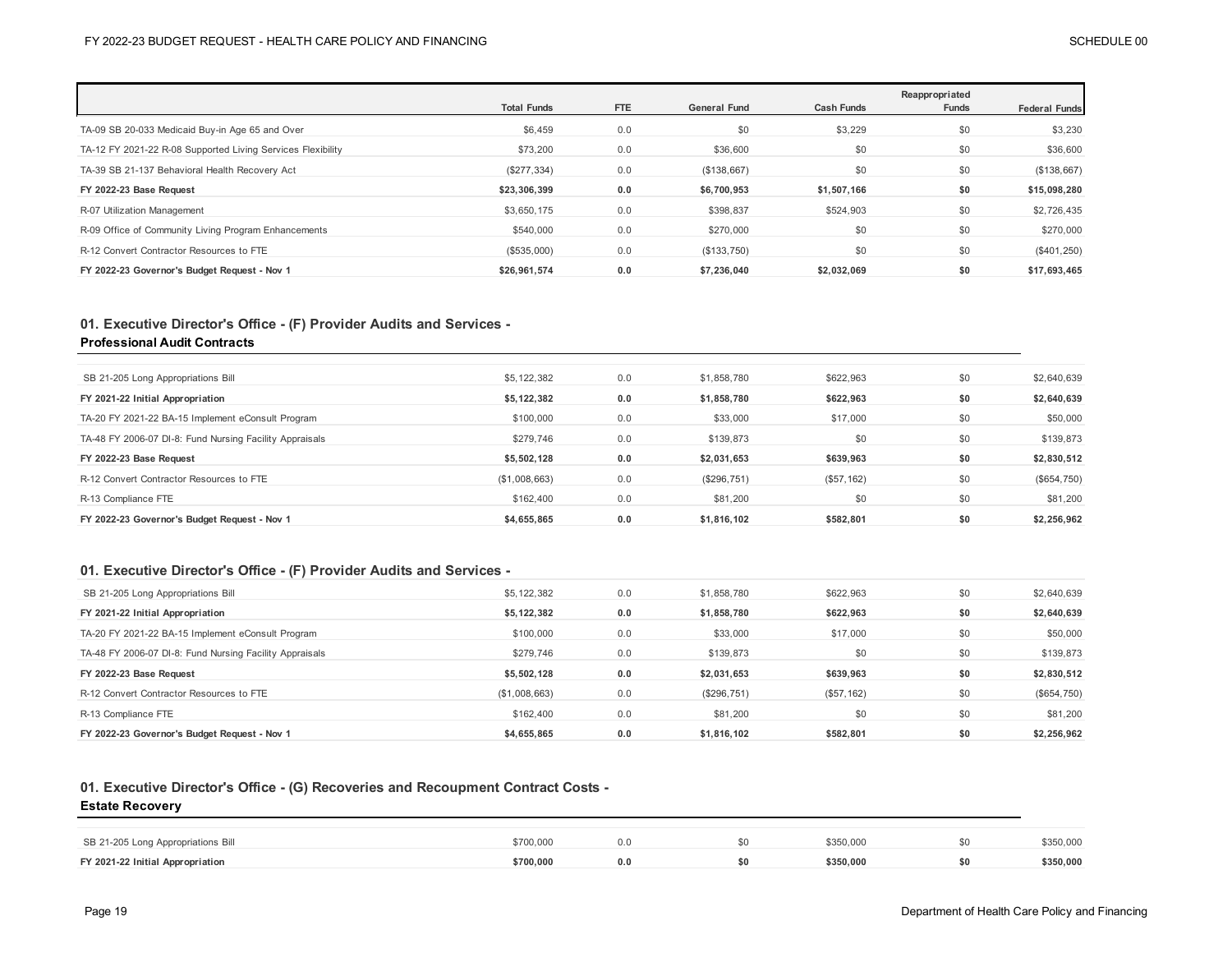|                                              |                    |            |                     |                   | Reappropriated |                      |
|----------------------------------------------|--------------------|------------|---------------------|-------------------|----------------|----------------------|
|                                              | <b>Total Funds</b> | <b>FTE</b> | <b>General Fund</b> | <b>Cash Funds</b> | <b>Funds</b>   | <b>Federal Funds</b> |
| FY 2022-23 Base Request                      | \$700,000          | 0.0        | \$0                 | \$350.000         | SO.            | \$350,000            |
| FY 2022-23 Governor's Budget Request - Nov 1 | \$700,000          | 0.0        | SO.                 | \$350,000         | \$0            | \$350,000            |

## **Third-Party Liability Cost Avoidance Contract**

| SB 21-205 Long Appropriations Bill                          | \$16,787,286 | 0.0 | \$5,539,804 | \$2,853,839 | \$0 | \$8,393,643 |
|-------------------------------------------------------------|--------------|-----|-------------|-------------|-----|-------------|
| FY 2021-22 Initial Appropriation                            | \$16,787,286 | 0.0 | \$5,539,804 | \$2,853,839 | \$0 | \$8,393,643 |
| TA-06 FY 2020-21 R-15 Medicaid Recovery 3rd Party Liability | \$461.619    | 0.0 | \$152,335   | \$78,475    | \$0 | \$230,809   |
| FY 2022-23 Base Request                                     | \$17.248.905 | 0.0 | \$5,692,139 | \$2,932,314 | \$0 | \$8,624,452 |
| FY 2022-23 Governor's Budget Request - Nov 1                | \$17,248,905 | 0.0 | \$5,692,139 | \$2,932,314 | \$0 | \$8,624,452 |

## **01. Executive Director's Office - (G) Recoveries and Recoupment Contract Costs -**

| SB 21-205 Long Appropriations Bill                          | \$17,487,286 | 0.0 | \$5,539,804 | \$3,203,839 | \$0 | \$8,743,643 |
|-------------------------------------------------------------|--------------|-----|-------------|-------------|-----|-------------|
| FY 2021-22 Initial Appropriation                            | \$17.487.286 | 0.0 | \$5,539,804 | \$3,203,839 | \$0 | \$8,743,643 |
| TA-06 FY 2020-21 R-15 Medicaid Recovery 3rd Party Liability | \$461.619    | 0.0 | \$152.335   | \$78,475    | \$0 | \$230,809   |
| FY 2022-23 Base Request                                     | \$17,948,905 | 0.0 | \$5,692,139 | \$3,282,314 | \$0 | \$8,974,452 |
| FY 2022-23 Governor's Budget Request - Nov 1                | \$17.948.905 | 0.0 | \$5,692.139 | \$3,282,314 | \$0 | \$8,974,452 |

### **01. Executive Director's Office - (I) Indirect Cost Recoveries -**

### **Indirect Cost Assessment**

| SB 21-205 Long Appropriations Bill                      | \$890.057  | 0.0 | \$0 | \$270,035 | \$106,490 | \$513,532   |
|---------------------------------------------------------|------------|-----|-----|-----------|-----------|-------------|
| FY 2021-22 Initial Appropriation                        | \$890.057  | 0.0 | \$0 | \$270.035 | \$106,490 | \$513,532   |
| TA-47A Annualize IDD Cash Fund Repeal                   | (\$8,998)  | 0.0 | \$0 | (\$8,998) | \$0       | \$0         |
| TA-58A FY 22-23 Statewide Indirect Cost Allocation Plan | (\$90,897) | 0.0 | \$0 | \$13,424  | \$14,773  | (\$119,094) |
| FY 2022-23 Base Request                                 | \$790.162  | 0.0 | \$0 | \$274.461 | \$121.263 | \$394,438   |
| FY 2022-23 Governor's Budget Request - Nov 1            | \$790.162  | 0.0 | \$0 | \$274.461 | \$121.263 | \$394,438   |

## **01. Executive Director's Office - (I) Indirect Cost Recoveries -**

| SB 21-205 Long Appropriations Bill                      | \$890.057   | 0.0 | \$0 | \$270,035 | \$106,490 | \$513,532   |
|---------------------------------------------------------|-------------|-----|-----|-----------|-----------|-------------|
| FY 2021-22 Initial Appropriation                        | \$890.057   | 0.0 | \$0 | \$270,035 | \$106.490 | \$513,532   |
| TA-47A Annualize IDD Cash Fund Repeal                   | (\$8,998)   | 0.0 | \$0 | (\$8,998) | \$0       | \$0         |
| TA-58A FY 22-23 Statewide Indirect Cost Allocation Plan | (\$90, 897) | 0.0 | \$0 | \$13,424  | \$14,773  | (\$119,094) |
| FY 2022-23 Base Request                                 | \$790.162   | 0.0 | \$0 | \$274.461 | \$121.263 | \$394,438   |
| FY 2022-23 Governor's Budget Request - Nov 1            | \$790.162   | 0.0 | \$0 | \$274,461 | \$121.263 | \$394,438   |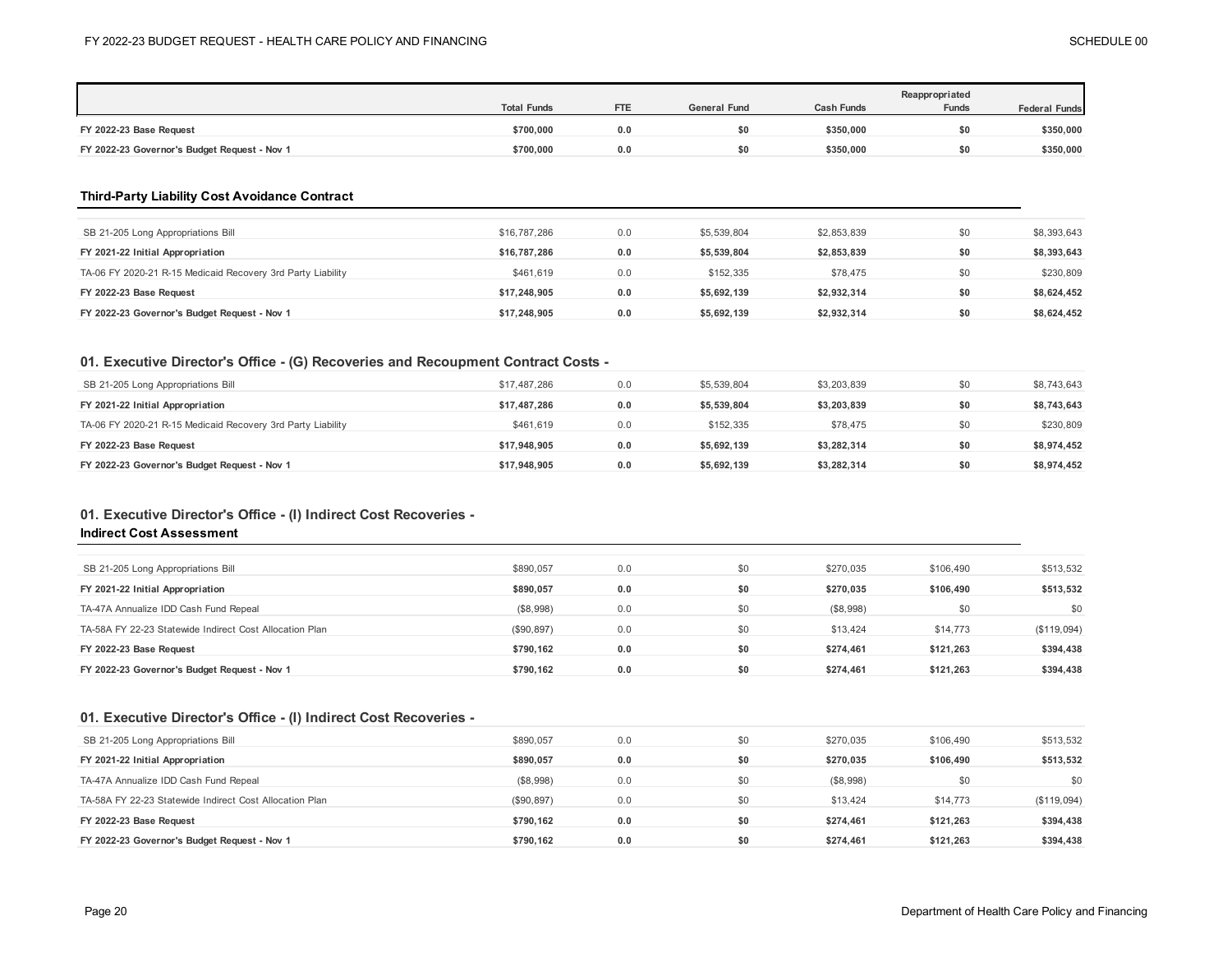|                                                                                                     | <b>Total Funds</b> | FTE | <b>General Fund</b> | <b>Cash Funds</b> | Reappropriated<br>Funds | <b>Federal Funds</b> |
|-----------------------------------------------------------------------------------------------------|--------------------|-----|---------------------|-------------------|-------------------------|----------------------|
| 02. Medical Services Premiums - (A) Medical Services Premiums -<br><b>Medical Services Premiums</b> |                    |     |                     |                   |                         |                      |
| SB 21-205 Long Appropriations Bill                                                                  | \$10,003,435,624   | 0.0 | \$2,460,874,498     | \$1,137,856,496   | \$93,549,998            | \$6,311,154,632      |
| HB 21-1275 Medicaid Reimbursement For Services By Pharmacists                                       | \$598,572          | 0.0 | \$158,039           | \$36,457          | \$0                     | \$404,076            |
| SB 21-137 Behavioral Health Recovery Act                                                            | \$156,438          | 0.0 | \$78,219            | \$0               | \$0                     | \$78,219             |
| SB21-211 Adult Dental Benefit                                                                       | \$5,565,000        | 0.0 | \$0                 | \$1,522,875       | \$0                     | \$4,042,125          |
| SB21-213 Use Of Increased Medicaid Match                                                            | (\$23,358,871)     | 0.0 | (\$57,330,334)      | \$57,330,334      | (\$10,231,185)          | (\$13, 127, 686)     |
| FY 2021-22 Initial Appropriation                                                                    | \$9,986,396,763    | 0.0 | \$2,403,780,422     | \$1,196,746,162   | \$83,318,813            | \$6,302,551,366      |
| TA-05 FY 2020-21 R-20 Safety Net Provider Paymnts Adjustment                                        | (\$3,274,628)      | 0.0 | \$0                 | (\$1,637,314)     | \$0                     | (\$1,637,314)        |
| TA-06 FY 2020-21 R-15 Medicaid Recovery 3rd Party Liability                                         | (\$2,822,418)      | 0.0 | (\$821,888)         | (\$181,200)       | \$0                     | (\$1,819,330)        |
| TA-07 FY 2020-21 JBC Action- Local Minimum Wage Adjustment                                          | \$5,332,197        | 0.0 | \$2,666,098         | \$0               | \$0                     | \$2,666,099          |
| TA-08 HB 20-1361 Reduce the Adult Dental Benefit                                                    | \$11,130,000       | 0.0 | \$0                 | \$2,941,728       | \$0                     | \$8,188,272          |
| TA-09 SB 20-033 Medicaid Buy-in Age 65 and Over                                                     | \$2,651,533        | 0.0 | (\$233,074)         | \$1,686,601       | \$0                     | \$1,198,006          |
| TA-10 FY 2021-22 R-06 Remote Supports for HCBS Programs                                             | (\$1,278,792)      | 0.0 | (\$621, 622)        | (\$17,774)        | \$0                     | (\$639,396)          |
| TA-13 JBC Action- 2.5% Provider Rate Increase                                                       | \$5,114,481        | 0.0 | \$6,402,241         | (\$627,981)       | \$0                     | (\$659, 779)         |
| TA-14 FY 2021-22 R-20 MMIS Annualization Delay                                                      | \$655,141          | 0.0 | \$655,141           | \$0               | \$0                     | \$0                  |
| TA-20 FY 2021-22 BA-15 Implement eConsult Program                                                   | (\$1,288,692)      | 0.0 | (\$435, 845)        | (\$48,564)        | \$0                     | (\$804, 283)         |
| TA-22 FY 2021-22 R-17 Medicaid Benefit Adjustments                                                  | (\$52, 173)        | 0.0 | (\$26,086)          | \$0               | \$0                     | (\$26,087)           |
| TA-24 FY 2021-22 R-16 Provider Rate Adjustments                                                     | (\$545, 169)       | 0.0 | (\$241,986)         | (\$31,945)        | \$0                     | (\$271, 238)         |
| TA-25 FY 2021-22 JBC Action: Decrease Member Copayment                                              | \$4,404,931        | 0.0 | \$954,930           | \$274,532         | \$0                     | \$3,175,469          |
| TA-26 FY 2021-22 JBC Action: CUSOM Clinical Reviews                                                 | (\$1,733,731)      | 0.0 | \$0                 | \$0               | \$0                     | (\$1,733,731)        |
| TA-27 FY 2021-22 JBC Action: Increase of 667 IDD Enrollments                                        | (\$1,251,997)      | 0.0 | (\$655,487)         | \$0               | \$0                     | (\$596,510)          |
| TA-28 FY 2021-22 JBC Action: Funding for Home Health and PDN                                        | \$0                | 0.0 | \$462,686           | \$0               | \$0                     | (\$462,686)          |
| TA-29 FY 2021-22 JBC Action: American Rescue Plan Act                                               | \$0                | 0.0 | \$128,713,861       | \$680,064         | \$0                     | (\$129, 393, 925)    |
| TA-32 SB 21-038 Expnsion of Complementary & Alternative Mdcn                                        | \$686,039          | 0.0 | \$199,980           | \$143,039         | \$0                     | \$343,020            |
| TA-33 SB 21-039 Elimination of Subminimum Wage Employment                                           | (\$5,751)          | 0.0 | (\$119,913)         | \$119,912         | \$0                     | (\$5,750)            |
| TA-35 HB 21-1275 Medicaid Reimbursement 4 Services by Pharm                                         | \$3,167,493        | 0.0 | \$836,302           | \$192,919         | \$0                     | \$2,138,272          |
| TA-36 SB 21-025 Fmily Planning Service 4 Eligible Individual                                        | \$3,772,426        | 0.0 | \$788,875           | \$10,327          | \$0                     | \$2,973,224          |
| TA-37 HB 21-1085 Secure Transport Behavioral Health Crisis                                          | \$240,768          | 0.0 | \$110,996           | \$9,388           | \$0                     | \$120,384            |
| TA-39 SB 21-137 Behavioral Health Recovery Act                                                      | (\$24,358)         | 0.0 | (\$12, 179)         | \$0               | \$0                     | (\$12, 179)          |
| TA-40 SB 21-194 Maternal Health Providers                                                           | \$14,946,550       | 0.0 | \$7,473,275         | \$0               | \$0                     | \$7,473,275          |
| TA-41 SB 21-009 Reproductive Health Care Program                                                    | (\$1,550,078)      | 0.0 | (\$775,039)         | \$0               | \$0                     | (\$775,039)          |
| TA-42 SB 21-213 Use of Increased Medicaid Match                                                     | \$11,679,436       | 0.0 | \$57,330,334        | (\$57,330,334)    | \$5,115,593             | \$6,563,843          |
| TA-43 SB 21-211 Adult Dental Benefit                                                                | (\$5,565,000)      | 0.0 | \$0                 | (\$1,522,875)     | \$0                     | (\$4,042,125)        |
| TA-60 FY22-23 Correction for HB 21-1206                                                             | \$103,503          | 0.0 | \$66,003            | \$0               | \$0                     | \$37,500             |
| FY 2022-23 Base Request                                                                             | \$10.030.888.474   | 0.0 | \$2.606.498.025     | \$1.141.406.685   | \$88.434.406            | \$6.194.549.358      |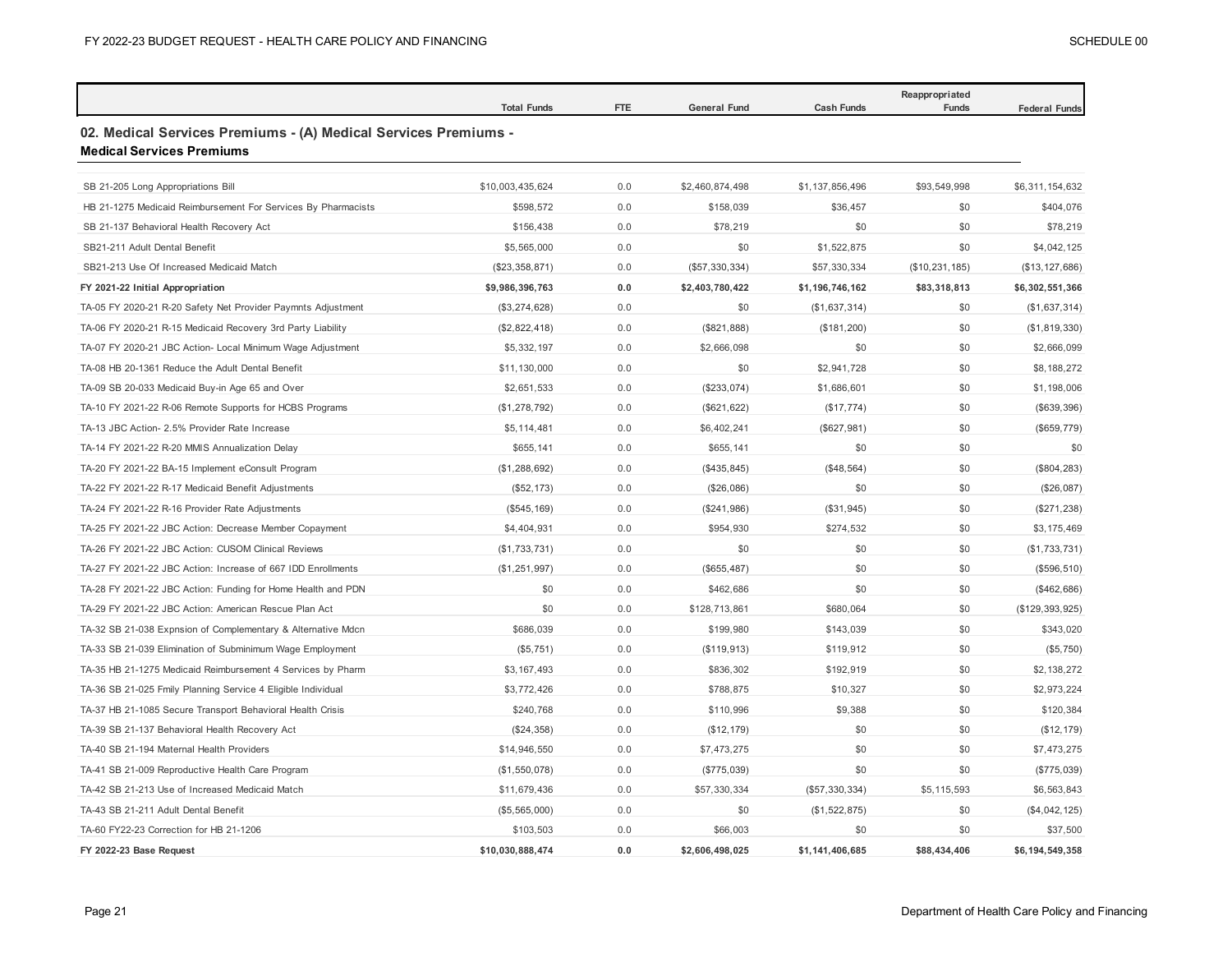|                                                       | <b>Total Funds</b> | <b>FTE</b> | <b>General Fund</b> | <b>Cash Funds</b> | Reappropriated<br>Funds | <b>Federal Funds</b> |
|-------------------------------------------------------|--------------------|------------|---------------------|-------------------|-------------------------|----------------------|
| R-01 Medical Services Premiums                        | (\$34,349,234)     | 0.0        | \$203,211,855       | \$39,321,653      | (\$785, 199)            | (\$276,097,543)      |
| R-06 Value Based Payments                             | (\$125,856)        | 0.0        | (\$33,631)          | (S7, 197)         | \$0                     | (\$85,028)           |
| R-07 Utilization Management                           | (\$6,661,398)      | 0.0        | (\$1,911,822)       | (\$408,344)       | \$0                     | (\$4,341,232)        |
| R-08 County Administration, Oversight and Eligibility | (\$13,511,279)     | 0.0        | (\$3, 197, 873)     | (\$697,720)       | \$0                     | (\$9,615,686)        |
| R-09 Office of Community Living Program Enhancements  | (\$478, 419)       | 0.0        | (\$239,210)         | \$0               | \$0                     | (\$239,209)          |
| R-10 Provider Rate Adjustments                        | \$81,356,839       | 0.0        | \$29,950,090        | \$5,815,962       | \$0                     | \$45,590,787         |
| R-12 Convert Contractor Resources to FTE              | (\$99,940)         | 0.0        | \$0                 | \$0               | (\$99,940)              | \$0                  |
| R-13 Compliance FTE                                   | (\$6,006,000)      | 0.0        | (\$3,003,000)       | \$0               | \$0                     | (\$3,003,000)        |
| FY 2022-23 Governor's Budget Request - Nov 1          | \$10,051,013,187   | 0.0        | \$2,831,274,434     | \$1,185,431,039   | \$87,549,267            | \$5,946,758,447      |

## **02. Medical Services Premiums - (A) Medical Services Premiums -**

| SB 21-205 Long Appropriations Bill                            | \$10,003,435,624 | 0.0 | \$2,460,874,498 | \$1,137,856,496 | \$93,549,998   | \$6,311,154,632   |
|---------------------------------------------------------------|------------------|-----|-----------------|-----------------|----------------|-------------------|
| HB 21-1275 Medicaid Reimbursement For Services By Pharmacists | \$598.572        | 0.0 | \$158,039       | \$36,457        | \$0            | \$404,076         |
| SB 21-137 Behavioral Health Recovery Act                      | \$156,438        | 0.0 | \$78,219        | \$0             | \$0            | \$78,219          |
| SB21-211 Adult Dental Benefit                                 | \$5,565,000      | 0.0 | \$0             | \$1,522,875     | \$0            | \$4,042,125       |
| SB21-213 Use Of Increased Medicaid Match                      | (\$23,358,871)   | 0.0 | (\$57,330,334)  | \$57,330,334    | (\$10,231,185) | (\$13, 127, 686)  |
| FY 2021-22 Initial Appropriation                              | \$9,986,396,763  | 0.0 | \$2,403,780,422 | \$1,196,746,162 | \$83,318,813   | \$6,302,551,366   |
| TA-05 FY 2020-21 R-20 Safety Net Provider Paymnts Adjustment  | (\$3,274,628)    | 0.0 | \$0             | (\$1,637,314)   | \$0            | (\$1,637,314)     |
| TA-06 FY 2020-21 R-15 Medicaid Recovery 3rd Party Liability   | (\$2,822,418)    | 0.0 | (\$821,888)     | (\$181,200)     | \$0            | (\$1,819,330)     |
| TA-07 FY 2020-21 JBC Action- Local Minimum Wage Adjustment    | \$5,332,197      | 0.0 | \$2,666,098     | \$0             | \$0            | \$2,666,099       |
| TA-08 HB 20-1361 Reduce the Adult Dental Benefit              | \$11,130,000     | 0.0 | \$0             | \$2,941,728     | \$0            | \$8,188,272       |
| TA-09 SB 20-033 Medicaid Buy-in Age 65 and Over               | \$2,651,533      | 0.0 | (\$233,074)     | \$1,686,601     | \$0            | \$1,198,006       |
| TA-10 FY 2021-22 R-06 Remote Supports for HCBS Programs       | (\$1,278,792)    | 0.0 | (\$621, 622)    | (\$17,774)      | \$0            | (\$639,396)       |
| TA-13 JBC Action- 2.5% Provider Rate Increase                 | \$5,114,481      | 0.0 | \$6,402,241     | (\$627,981)     | \$0            | (\$659, 779)      |
| TA-14 FY 2021-22 R-20 MMIS Annualization Delay                | \$655,141        | 0.0 | \$655,141       | \$0             | \$0            | \$0               |
| TA-20 FY 2021-22 BA-15 Implement eConsult Program             | (\$1,288,692)    | 0.0 | (\$435, 845)    | (\$48,564)      | \$0            | (\$804, 283)      |
| TA-22 FY 2021-22 R-17 Medicaid Benefit Adjustments            | (\$52, 173)      | 0.0 | (\$26,086)      | \$0             | \$0            | (\$26,087)        |
| TA-24 FY 2021-22 R-16 Provider Rate Adjustments               | (\$545, 169)     | 0.0 | (\$241,986)     | (\$31,945)      | \$0            | (\$271,238)       |
| TA-25 FY 2021-22 JBC Action: Decrease Member Copayment        | \$4,404,931      | 0.0 | \$954,930       | \$274,532       | \$0            | \$3,175,469       |
| TA-26 FY 2021-22 JBC Action: CUSOM Clinical Reviews           | (\$1,733,731)    | 0.0 | \$0             | \$0             | \$0            | (\$1,733,731)     |
| TA-27 FY 2021-22 JBC Action: Increase of 667 IDD Enrollments  | (\$1,251,997)    | 0.0 | (\$655, 487)    | \$0             | \$0            | (\$596, 510)      |
| TA-28 FY 2021-22 JBC Action: Funding for Home Health and PDN  | \$0              | 0.0 | \$462,686       | \$0             | \$0            | (\$462,686)       |
| TA-29 FY 2021-22 JBC Action: American Rescue Plan Act         | \$0              | 0.0 | \$128,713,861   | \$680,064       | \$0            | (\$129, 393, 925) |
| TA-32 SB 21-038 Expnsion of Complementary & Alternative Mdcn  | \$686,039        | 0.0 | \$199,980       | \$143,039       | \$0            | \$343,020         |
| TA-33 SB 21-039 Elimination of Subminimum Wage Employment     | (\$5,751)        | 0.0 | (\$119,913)     | \$119,912       | \$0            | (\$5,750)         |
| TA-35 HB 21-1275 Medicaid Reimbursement 4 Services by Pharm   | \$3,167,493      | 0.0 | \$836,302       | \$192,919       | \$0            | \$2,138,272       |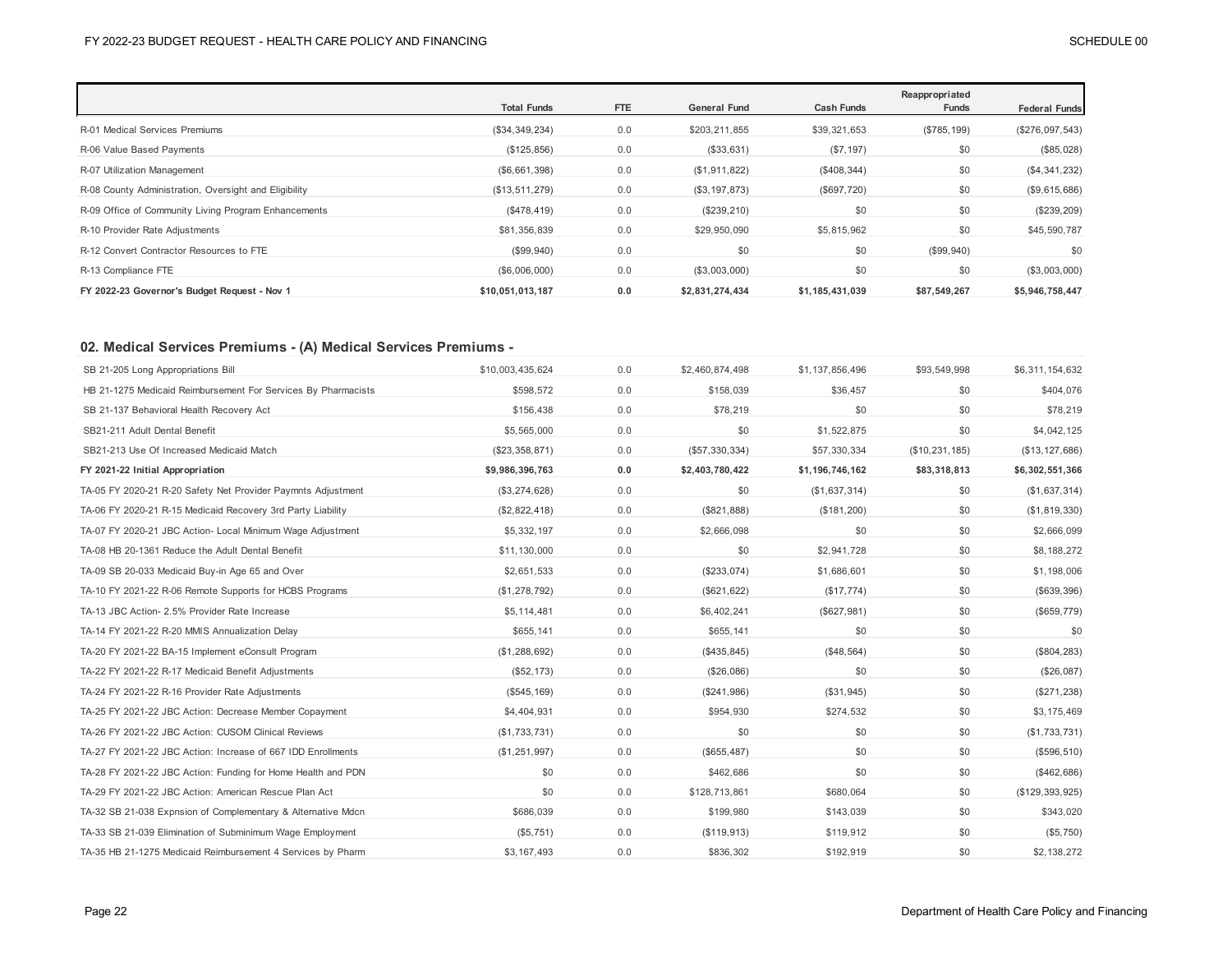|                                                              | <b>Total Funds</b> | FTE | <b>General Fund</b> | <b>Cash Funds</b> | Reappropriated<br><b>Funds</b> | <b>Federal Funds</b> |
|--------------------------------------------------------------|--------------------|-----|---------------------|-------------------|--------------------------------|----------------------|
| TA-36 SB 21-025 Fmily Planning Service 4 Eligible Individual | \$3,772,426        | 0.0 | \$788,875           | \$10,327          | \$0                            | \$2,973,224          |
|                                                              |                    |     |                     |                   |                                |                      |
| TA-37 HB 21-1085 Secure Transport Behavioral Health Crisis   | \$240,768          | 0.0 | \$110,996           | \$9,388           | \$0                            | \$120,384            |
| TA-39 SB 21-137 Behavioral Health Recovery Act               | (\$24,358)         | 0.0 | (\$12, 179)         | \$0               | \$0                            | (\$12, 179)          |
| TA-40 SB 21-194 Maternal Health Providers                    | \$14,946,550       | 0.0 | \$7,473,275         | \$0               | \$0                            | \$7,473,275          |
| TA-41 SB 21-009 Reproductive Health Care Program             | (\$1,550,078)      | 0.0 | (\$775,039)         | \$0               | \$0                            | (\$775,039)          |
| TA-42 SB 21-213 Use of Increased Medicaid Match              | \$11,679,436       | 0.0 | \$57,330,334        | (\$57,330,334)    | \$5,115,593                    | \$6,563,843          |
| TA-43 SB 21-211 Adult Dental Benefit                         | (\$5,565,000)      | 0.0 | \$0                 | (\$1,522,875)     | \$0                            | (\$4,042,125)        |
| TA-60 FY22-23 Correction for HB 21-1206                      | \$103,503          | 0.0 | \$66,003            | \$0               | \$0                            | \$37,500             |
| FY 2022-23 Base Request                                      | \$10,030,888,474   | 0.0 | \$2,606,498,025     | \$1,141,406,685   | \$88,434,406                   | \$6,194,549,358      |
| R-01 Medical Services Premiums                               | (\$34,349,234)     | 0.0 | \$203,211,855       | \$39,321,653      | (\$785, 199)                   | (\$276,097,543)      |
| R-06 Value Based Payments                                    | (\$125, 856)       | 0.0 | (\$33,631)          | (\$7,197)         | \$0                            | (\$85,028)           |
| R-07 Utilization Management                                  | (\$6,661,398)      | 0.0 | (\$1,911,822)       | (\$408,344)       | \$0                            | (\$4,341,232)        |
| R-08 County Administration, Oversight and Eligibility        | (\$13,511,279)     | 0.0 | (\$3, 197, 873)     | (\$697,720)       | \$0                            | (\$9,615,686)        |
| R-09 Office of Community Living Program Enhancements         | ( \$478, 419)      | 0.0 | (\$239, 210)        | \$0               | \$0                            | (\$239, 209)         |
| R-10 Provider Rate Adjustments                               | \$81,356,839       | 0.0 | \$29,950,090        | \$5,815,962       | \$0                            | \$45,590,787         |
| R-12 Convert Contractor Resources to FTE                     | (\$99,940)         | 0.0 | \$0                 | \$0               | (\$99,940)                     | \$0                  |
| R-13 Compliance FTE                                          | (\$6,006,000)      | 0.0 | (\$3,003,000)       | \$0               | \$0                            | (\$3,003,000)        |
| FY 2022-23 Governor's Budget Request - Nov 1                 | \$10,051,013,187   | 0.0 | \$2,831,274,434     | \$1,185,431,039   | \$87,549,267                   | \$5,946,758,447      |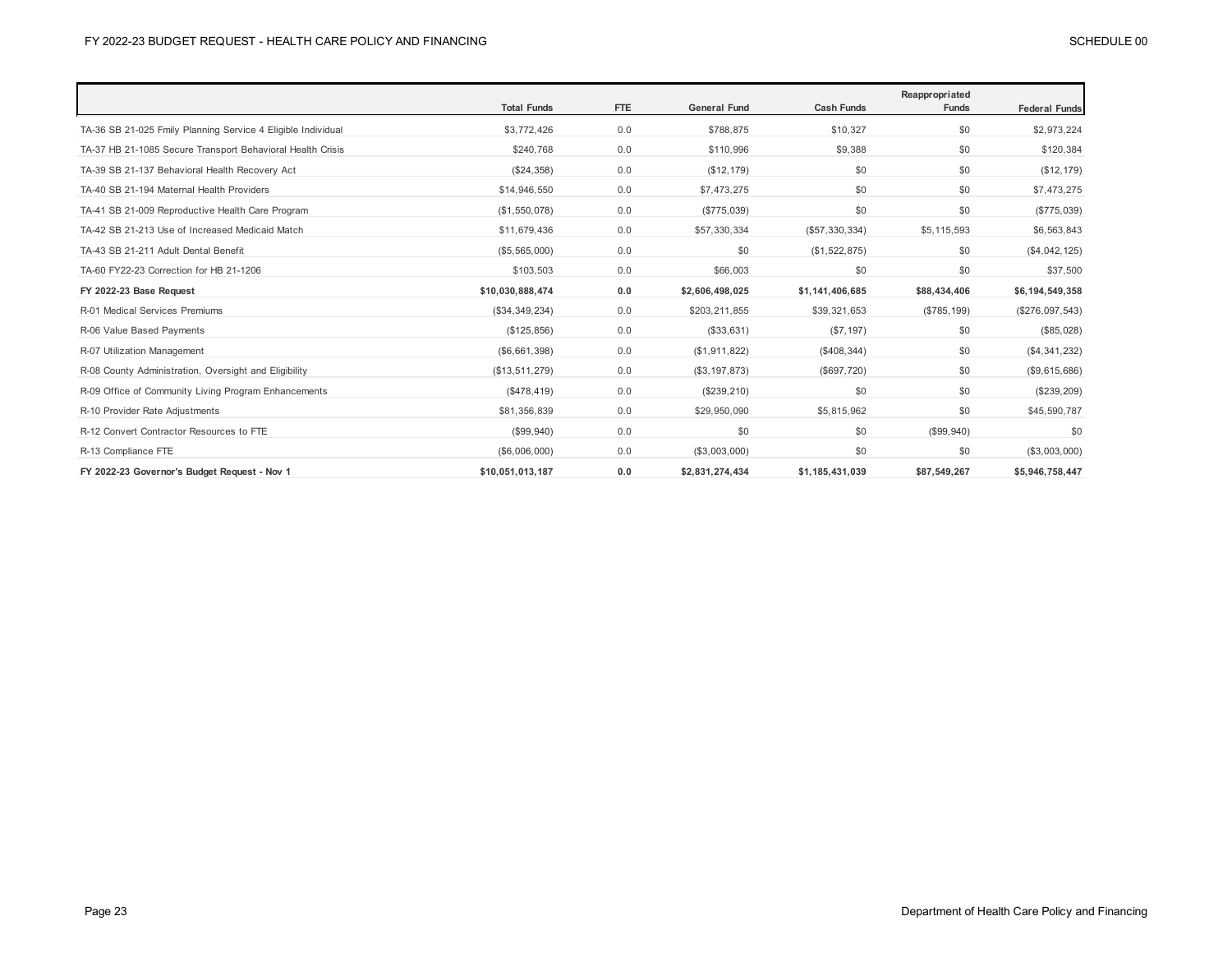|                                                                                                                                       | <b>Total Funds</b> | <b>FTE</b> | <b>General Fund</b> | <b>Cash Funds</b> | Reappropriated<br><b>Funds</b> | <b>Federal Funds</b> |
|---------------------------------------------------------------------------------------------------------------------------------------|--------------------|------------|---------------------|-------------------|--------------------------------|----------------------|
| 03. Behavioral Health Community Programs - (A) Behavioral Health Community Programs -<br><b>Behavioral Health Capitation Payments</b> |                    |            |                     |                   |                                |                      |
| SB 21-205 Long Appropriations Bill                                                                                                    | \$983.572.421      | 0.0        | \$227.833.272       | \$69,037,834      | \$0                            | \$686,701,315        |
| SB 21-286 Distribution Federal Funds Home- and Community-based Services                                                               | \$0                | 0.0        | (\$26,708,125)      | (\$15,336,964)    | \$0                            | \$42,045,089         |
| FY 2021-22 Initial Appropriation                                                                                                      | \$983,572,421      | 0.0        | \$201,125,147       | \$53,700,870      | \$0                            | \$728,746,404        |
| TA-09 SB 20-033 Medicaid Buy-in Age 65 and Over                                                                                       | \$176.755          | 0.0        | (\$15,537)          | \$103,914         | \$0                            | \$88,378             |
| TA-16 FY 2021-22 R-18 Behavioral Health Program Adjustments                                                                           | \$43,447,378       | 0.0        | \$6,149,232         | \$3,251,364       | \$0                            | \$34,046,782         |
| TA-27 FY 2021-22 JBC Action: Increase of 667 IDD Enrollments                                                                          | \$81,383           | 0.0        | \$42,620            | \$0               | \$0                            | \$38,763             |
| TA-33 SB 21-039 Elimination of Subminimum Wage Employment                                                                             | \$0                | 0.0        | (\$21,961)          | \$21,961          | \$0                            | \$0                  |
| TA-44 SB 21-286 Distribution Federal Funds HCBS                                                                                       | \$0                | 0.0        | \$26,708,125        | \$15,336,964      | \$0                            | (\$42,045,089)       |
| FY 2022-23 Base Request                                                                                                               | \$1,027,277,937    | 0.0        | \$233,987,626       | \$72,415,073      | \$0                            | \$720,875,238        |
| R-02 Behavioral Health Programs                                                                                                       | \$17,701,181       | 0.0        | \$22,562,551        | \$5,218,468       | \$0                            | (\$10,079,838)       |
| R-08 County Administration, Oversight and Eligibility                                                                                 | (\$2, 255, 022)    | 0.0        | (\$477,044)         | (\$127, 413)      | \$0                            | (\$1,650,565)        |
| FY 2022-23 Governor's Budget Request - Nov 1                                                                                          | \$1,042,724,096    | 0.0        | \$256,073,133       | \$77,506,128      | \$0                            | \$709,144,835        |

## **Behavioral Health Fee-for-Service Payments**

| SB 21-205 Long Appropriations Bill            | \$15,151,534 | 0.0 | \$2,923,821 | \$1,037,775 | \$0 | \$11,189,938 |
|-----------------------------------------------|--------------|-----|-------------|-------------|-----|--------------|
| FY 2021-22 Initial Appropriation              | \$15,151,534 | 0.0 | \$2,923,821 | \$1,037,775 | \$0 | \$11,189,938 |
| TA-13 JBC Action- 2.5% Provider Rate Increase | (\$4,017)    | 0.0 | \$3,378     | \$14        | \$0 | (\$7,409)    |
| FY 2022-23 Base Request                       | \$15,147.517 | 0.0 | \$2,927,199 | \$1,037,789 | \$0 | \$11,182,529 |
| R-02 Behavioral Health Programs               | \$193,230    | 0.0 | \$480.821   | (\$36,915)  | \$0 | (\$250,676)  |
| R-10 Provider Rate Adjustments                | \$68,318     | 0.0 | \$15,177    | \$4,457     | \$0 | \$48,684     |
|                                               |              |     |             |             |     |              |

## **03. Behavioral Health Community Programs - (A) Behavioral Health Community Programs -**

| SB 21-205 Long Appropriations Bill                                      | \$998,723,955   | 0.0 | \$230,757,093  | \$70,075,609   | \$0 | \$697,891,253  |
|-------------------------------------------------------------------------|-----------------|-----|----------------|----------------|-----|----------------|
| SB 21-286 Distribution Federal Funds Home- and Community-based Services | \$0             | 0.0 | (\$26,708,125) | (\$15,336,964) | \$0 | \$42,045,089   |
| FY 2021-22 Initial Appropriation                                        | \$998,723,955   | 0.0 | \$204,048,968  | \$54,738,645   | \$0 | \$739,936,342  |
| TA-09 SB 20-033 Medicaid Buy-in Age 65 and Over                         | \$176,755       | 0.0 | (\$15,537)     | \$103,914      | \$0 | \$88,378       |
| TA-13 JBC Action- 2.5% Provider Rate Increase                           | (\$4,017)       | 0.0 | \$3,378        | \$14           | \$0 | (\$7,409)      |
| TA-16 FY 2021-22 R-18 Behavioral Health Program Adjustments             | \$43,447,378    | 0.0 | \$6,149,232    | \$3.251.364    | \$0 | \$34,046,782   |
| TA-27 FY 2021-22 JBC Action: Increase of 667 IDD Enrollments            | \$81,383        | 0.0 | \$42,620       | \$0            | \$0 | \$38,763       |
| TA-33 SB 21-039 Elimination of Subminimum Wage Employment               | \$0             | 0.0 | (\$21,961)     | \$21.961       | \$0 | \$0            |
| TA-44 SB 21-286 Distribution Federal Funds HCBS                         | \$0             | 0.0 | \$26,708,125   | \$15,336,964   | \$0 | (\$42,045,089) |
| FY 2022-23 Base Request                                                 | \$1.042.425.454 | 0.0 | \$236.914.825  | \$73.452.862   | \$0 | \$732.057.767  |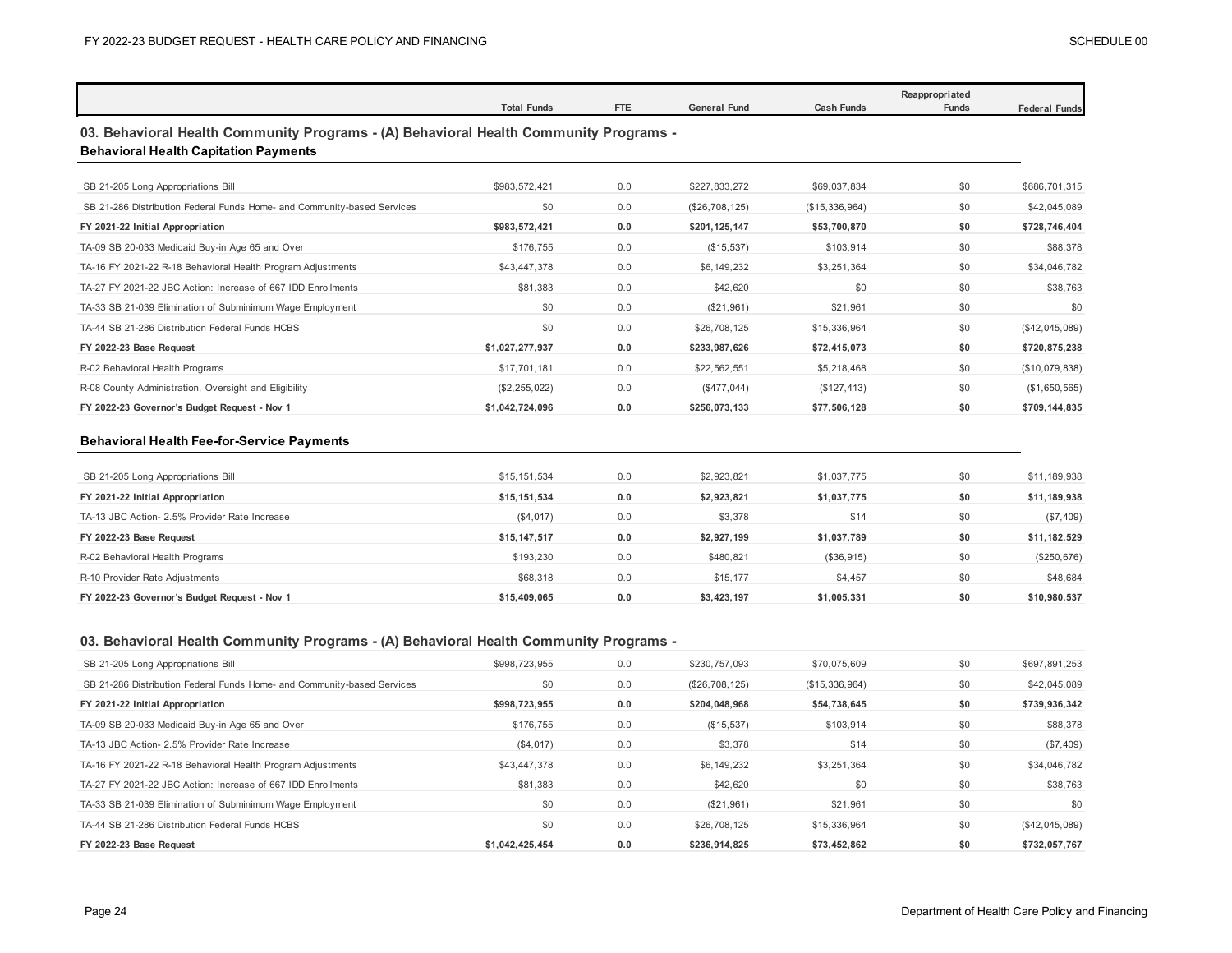|                                                       |                    |            |                     |                   | Reappropriated |                      |
|-------------------------------------------------------|--------------------|------------|---------------------|-------------------|----------------|----------------------|
|                                                       | <b>Total Funds</b> | <b>FTE</b> | <b>General Fund</b> | <b>Cash Funds</b> | <b>Funds</b>   | <b>Federal Funds</b> |
| R-02 Behavioral Health Programs                       | \$17,894,411       | 0.0        | \$23,043,372        | \$5,181,553       | \$0            | (\$10,330,514)       |
| R-08 County Administration, Oversight and Eligibility | (\$2,255,022)      | 0.0        | (\$477,044)         | (\$127,413)       | \$0            | (\$1,650,565)        |
| R-10 Provider Rate Adjustments                        | \$68,318           | 0.0        | \$15.177            | \$4.457           | \$0            | \$48,684             |
| FY 2022-23 Governor's Budget Request - Nov 1          | \$1,058,133,161    | 0.0        | \$259,496,330       | \$78,511,459      | \$0            | \$720,125,372        |

## **04. Office of Community Living - (A) Division of Intellectual and Developmental Disabilities - (1) Administrative Costs Personal Services**

| SB 21-205 Long Appropriations Bill           | \$3,469,613  | 37.5 | \$1,603,367 | \$255,113    | \$0 | \$1,611,133 |
|----------------------------------------------|--------------|------|-------------|--------------|-----|-------------|
| FY 2021-22 Initial Appropriation             | \$3,469,613  | 37.5 | \$1.603.367 | \$255,113    | \$0 | \$1,611,133 |
| TA-47A Annualize IDD Cash Fund Repeal        | (\$255, 113) | 0.0  | \$0         | (\$255, 113) | \$0 | \$0         |
| TA-47B Offset IDD Cash Fund Repeal FTE       | \$255.113    | 2.0  | \$255,113   | \$0          | \$0 | \$0         |
| FY 2022-23 Base Request                      | \$3,469,613  | 39.5 | \$1,858,480 | \$0          | \$0 | \$1,611,133 |
| FY 2022-23 Governor's Budget Request - Nov 1 | \$3,469,613  | 39.5 | \$1,858,480 | \$0          | \$0 | \$1,611,133 |

### **Operating Expenses**

| SB 21-205 Long Appropriations Bill           | \$281,510  | 0.0 | \$112.261 | \$52,375   | \$0 | \$116,874 |
|----------------------------------------------|------------|-----|-----------|------------|-----|-----------|
| FY 2021-22 Initial Appropriation             | \$281.510  | 0.0 | \$112.261 | \$52,375   | \$0 | \$116,874 |
| TA-47A Annualize IDD Cash Fund Repeal        | (\$52,375) | 0.0 | \$0       | (\$52,375) | \$0 | \$0       |
| TA-47B Offset IDD Cash Fund Repeal FTE       | \$52,375   | 0.0 | \$52,375  | \$0        | \$0 | \$0       |
| FY 2022-23 Base Request                      | \$281.510  | 0.0 | \$164.636 | \$0        | \$0 | \$116,874 |
| FY 2022-23 Governor's Budget Request - Nov 1 | \$281.510  | 0.0 | \$164.636 | \$0        | \$0 | \$116,874 |

## **Community and Contract Management System**

| SB 21-205 Long Appropriations Bill           | \$137,480 | 0.0 | \$89,362 |     | \$0 | \$48,118 |
|----------------------------------------------|-----------|-----|----------|-----|-----|----------|
| FY 2021-22 Initial Appropriation             | \$137.480 | 0.0 | \$89.362 | \$0 | \$0 | \$48,118 |
| FY 2022-23 Base Request                      | \$137.480 | 0.0 | \$89.362 | \$0 | \$0 | \$48,118 |
| FY 2022-23 Governor's Budget Request - Nov 1 | \$137.480 | 0.0 | \$89,362 | \$0 | \$0 | \$48,118 |

### **Support Level Administration**

| SB 21-205 Long Appropriations Bill | \$59.984 | 0.0 | \$29.658 | \$255 | \$0 | \$30,071 |
|------------------------------------|----------|-----|----------|-------|-----|----------|
|                                    | \$59.984 | 0.0 | \$29.658 | \$255 | \$0 | \$30,071 |
| FY 2021-22 Initial Appropriation   |          |     |          |       |     |          |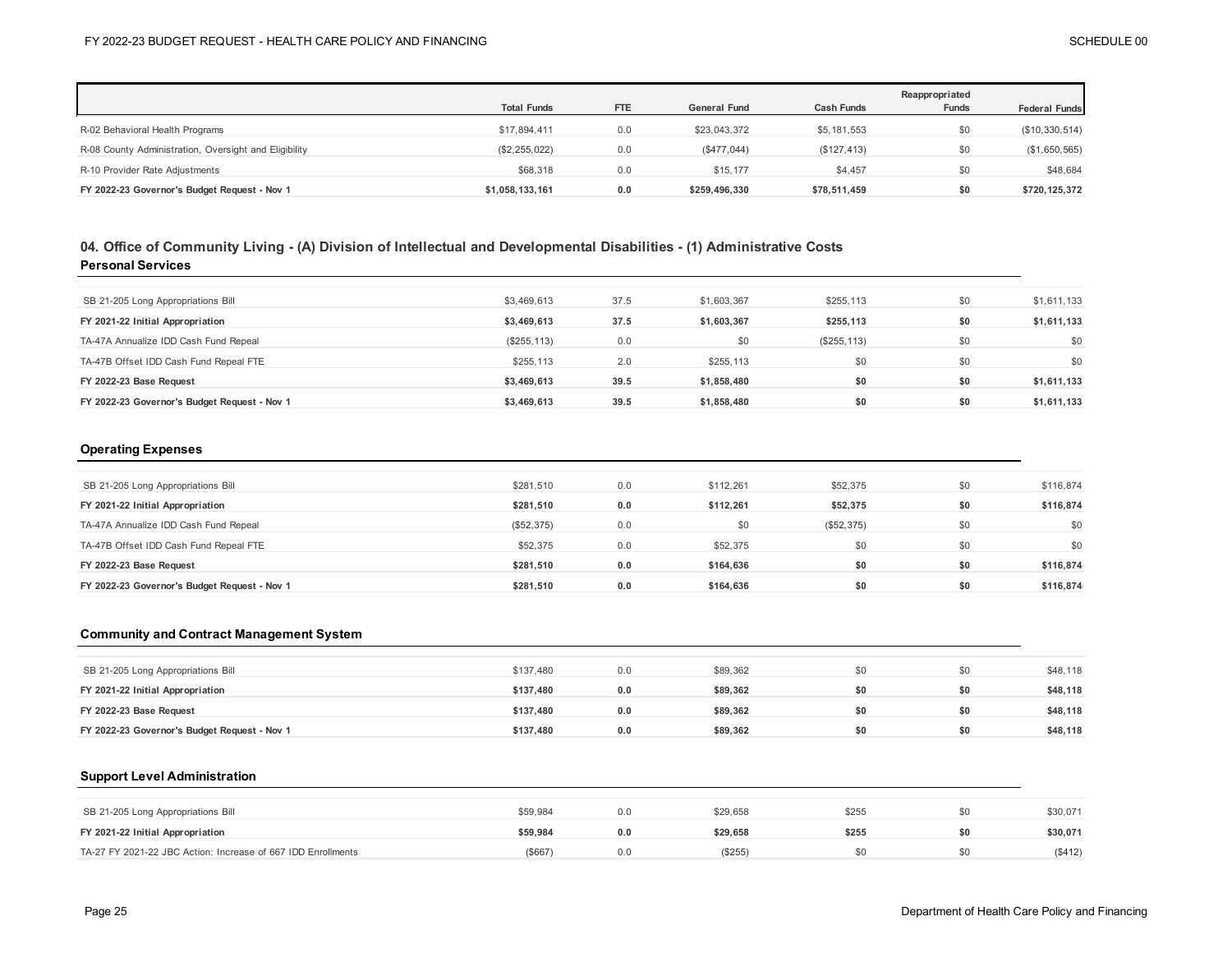|                                              |                    |            |                     |                   | Reappropriated |                      |
|----------------------------------------------|--------------------|------------|---------------------|-------------------|----------------|----------------------|
|                                              | <b>Total Funds</b> | <b>FTE</b> | <b>General Fund</b> | <b>Cash Funds</b> | <b>Funds</b>   | <b>Federal Funds</b> |
| FY 2022-23 Base Request                      | \$59,317           | 0.0        | \$29,403            | \$255             | \$0            | \$29,659             |
| FY 2022-23 Governor's Budget Request - Nov 1 | \$59,317           | 0.0        | \$29,403            | \$255             |                | \$29,659             |

## **04. Office of Community Living - (A) Division of Intellectual and Developmental Disabilities - (1) Administrative Costs**

| SB 21-205 Long Appropriations Bill                           | \$3,948,587 | 37.5 | \$1,834,648 | \$307,743   | \$0 | \$1,806,196 |
|--------------------------------------------------------------|-------------|------|-------------|-------------|-----|-------------|
| FY 2021-22 Initial Appropriation                             | \$3,948,587 | 37.5 | \$1,834,648 | \$307,743   | \$0 | \$1,806,196 |
| TA-27 FY 2021-22 JBC Action: Increase of 667 IDD Enrollments | (\$667)     | 0.0  | (\$255)     | \$0         | \$0 | (\$412)     |
| TA-47A Annualize IDD Cash Fund Repeal                        | (\$307,488) | 0.0  | \$0         | (\$307,488) | \$0 | \$0         |
| TA-47B Offset IDD Cash Fund Repeal FTE                       | \$307.488   | 2.0  | \$307.488   | \$0         | \$0 | \$0         |
| FY 2022-23 Base Request                                      | \$3.947.920 | 39.5 | \$2,141,881 | \$255       | \$0 | \$1,805,784 |
| FY 2022-23 Governor's Budget Request - Nov 1                 | \$3,947,920 | 39.5 | \$2,141,881 | \$255       | \$0 | \$1,805,784 |

## **Adult Comprehensive Services 04. Office of Community Living - (A) Division of Intellectual and Developmental Disabilities - (2) Medicaid Programs**

| SB 21-205 Long Appropriations Bill                           | \$587,780,599 | 0.0 | \$235,212,336 | \$800,001   | \$0 | \$351,768,262  |
|--------------------------------------------------------------|---------------|-----|---------------|-------------|-----|----------------|
| FY 2021-22 Initial Appropriation                             | \$587,780,599 | 0.0 | \$235,212,336 | \$800,001   | \$0 | \$351,768,262  |
| TA-02 FY 2019-20 R-16 Employment 1st Initiatives Ppl w IDD   | \$0           | 0.0 | \$800,000     | (\$800,000) | \$0 | \$0            |
| TA-03 FY 2019-20 JBC Action: Increase in Funding for IDD Enr | \$13,517      | 0.0 | \$6,759       | \$0         | \$0 | \$6,758        |
| TA-07 FY 2020-21 JBC Action- Local Minimum Wage Adjustment   | \$763,075     | 0.0 | \$381,537     | \$0         | \$0 | \$381,538      |
| TA-13 JBC Action- 2.5% Provider Rate Increase                | \$1,897,444   | 0.0 | \$1,346,526   | \$0         | \$0 | \$550,918      |
| TA-27 FY 2021-22 JBC Action: Increase of 667 IDD Enrollments | \$19,734,030  | 0.0 | \$10,427,433  | \$0         | \$0 | \$9,306,597    |
| TA-29 FY 2021-22 JBC Action: American Rescue Plan Act        | \$0           | 0.0 | \$39,656,764  | \$0         | \$0 | (\$39,656,764) |
| TA-33 SB 21-039 Elimination of Subminimum Wage Employment    | \$0           | 0.0 | (\$1,084,011) | \$1,084,011 | \$0 | \$0            |
| FY 2022-23 Base Request                                      | \$610,188,665 | 0.0 | \$286,747,344 | \$1,084,012 | \$0 | \$322,357,309  |
| R-05 Office of Community Living                              | \$34,230,556  | 0.0 | \$34,350,313  | \$27,941    | \$0 | (\$147,698)    |
| R-09 Office of Community Living Program Enhancements         | (\$11,738)    | 0.0 | (\$5,869)     | \$0         | \$0 | (\$5,869)      |
| R-10 Provider Rate Adjustments                               | \$17,608,299  | 0.0 | \$8,799,018   | \$5,132     | \$0 | \$8,804,149    |
| FY 2022-23 Governor's Budget Request - Nov 1                 | \$662,015,782 | 0.0 | \$329,890,806 | \$1,117,085 | \$0 | \$331,007,891  |

#### **Adult Supported Living Services**

| SB 21-205 Long Appropriations Bill                         | \$76,430,552 | 0.0 | \$25,813,807 | \$4,967,873 | \$0 | \$45,648,872 |
|------------------------------------------------------------|--------------|-----|--------------|-------------|-----|--------------|
| FY 2021-22 Initial Appropriation                           | \$76.430.552 | 0.0 | \$25.813.807 | \$4,967,873 | \$0 | \$45,648,872 |
| TA-07 FY 2020-21 JBC Action- Local Minimum Wage Adjustment | \$148.569    | 0.0 | \$74.284     | \$0         | \$0 | \$74.285     |
| TA-10 FY 2021-22 R-06 Remote Supports for HCBS Programs    | (S154.439)   | 0.0 | (\$75,073)   | (S2, 147)   | \$0 | (\$77, 219)  |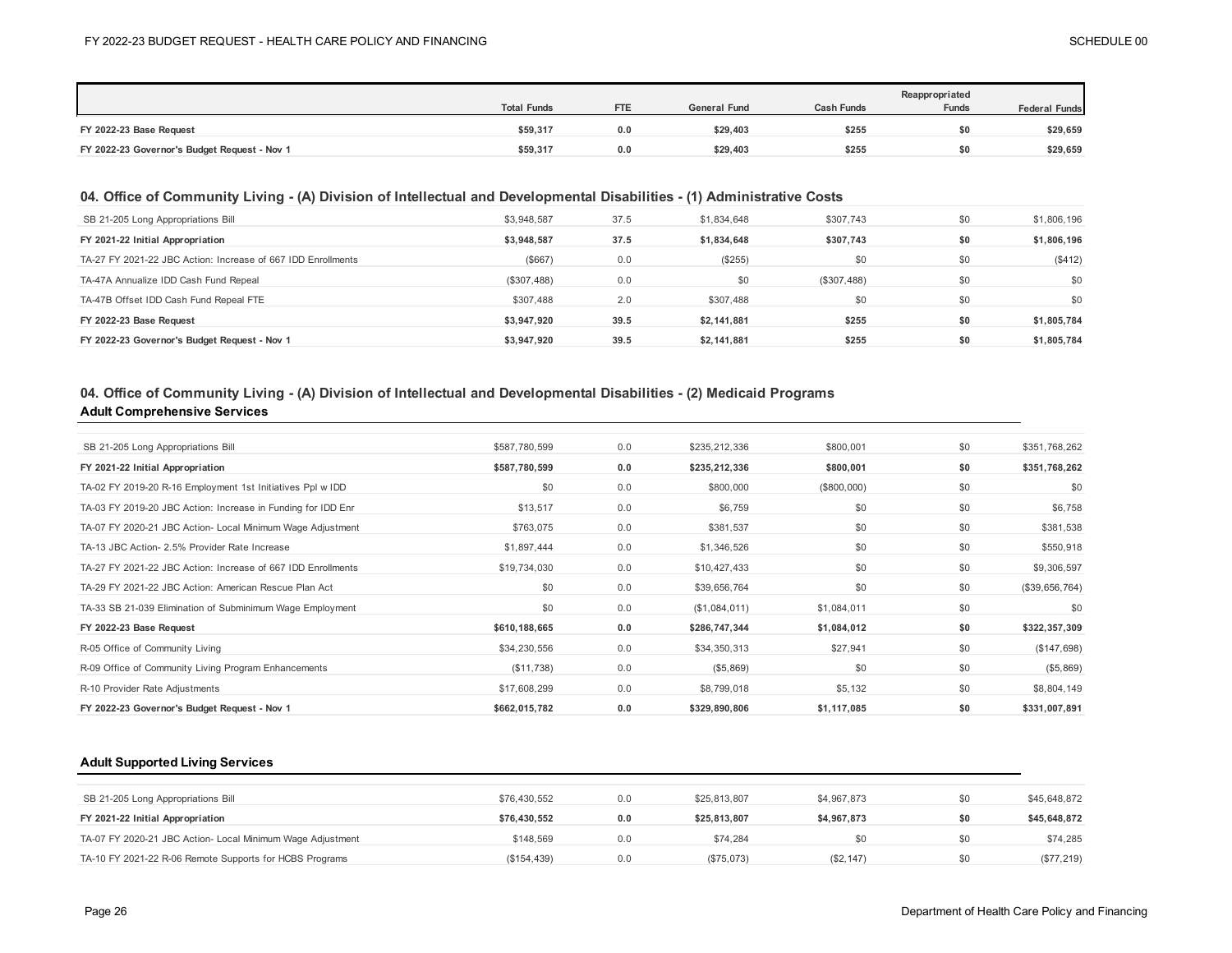|                                                              | <b>Total Funds</b> | <b>FTE</b> | <b>General Fund</b> | <b>Cash Funds</b> | Reappropriated<br><b>Funds</b> | <b>Federal Funds</b> |
|--------------------------------------------------------------|--------------------|------------|---------------------|-------------------|--------------------------------|----------------------|
| TA-12 FY 2021-22 R-08 Supported Living Services Flexibility  | \$867,519          | 0.0        | \$433,760           | \$0               | \$0                            | \$433,759            |
| TA-13 JBC Action- 2.5% Provider Rate Increase                | \$210,107          | 0.0        | \$143,508           | \$16,856          | \$0                            | \$49,743             |
| TA-27 FY 2021-22 JBC Action: Increase of 667 IDD Enrollments | \$1,260,620        | 0.0        | \$549,649           | \$0               | \$0                            | \$710,971            |
| TA-29 FY 2021-22 JBC Action: American Rescue Plan Act        | \$0                | 0.0        | \$5,088,749         | \$0               | \$0                            | (\$5,088,749)        |
| FY 2022-23 Base Request                                      | \$78,762,928       | 0.0        | \$32.028.684        | \$4,982,582       | \$0                            | \$41,751,662         |
| R-05 Office of Community Living                              | (\$1,969,227)      | 0.0        | \$535,200           | \$850,385         | \$0                            | (\$3,354,812)        |
| R-09 Office of Community Living Program Enhancements         | \$14,924           | 0.0        | \$7,462             | \$0               | \$0                            | \$7,462              |
| R-10 Provider Rate Adjustments                               | \$3,631,427        | 0.0        | \$1,788,794         | \$26,921          | \$0                            | \$1,815,712          |
| FY 2022-23 Governor's Budget Request - Nov 1                 | \$80,440,052       | 0.0        | \$34,360,140        | \$5,859,888       | \$0                            | \$40,220,024         |

## **Children's Extensive Support Services**

| SB 21-205 Long Appropriations Bill                         | \$36,844,096 | 0.0 | \$14,596,925 | \$0 | \$0 | \$22,247,171  |
|------------------------------------------------------------|--------------|-----|--------------|-----|-----|---------------|
| FY 2021-22 Initial Appropriation                           | \$36,844,096 | 0.0 | \$14,596,925 | \$0 | \$0 | \$22,247,171  |
| TA-07 FY 2020-21 JBC Action- Local Minimum Wage Adjustment | \$29,285     | 0.0 | \$14,642     | \$0 | \$0 | \$14,643      |
| TA-13 JBC Action- 2.5% Provider Rate Increase              | \$91,833     | 0.0 | \$71,680     | \$0 | \$0 | \$20,153      |
| TA-29 FY 2021-22 JBC Action: American Rescue Plan Act      | \$0          | 0.0 | \$2,682,957  | \$0 | \$0 | (\$2,682,957) |
| FY 2022-23 Base Request                                    | \$36,965,214 | 0.0 | \$17,366,204 | \$0 | \$0 | \$19,599,010  |
| R-05 Office of Community Living                            | \$1,741,551  | 0.0 | \$1,987,179  | \$0 | \$0 | (\$245,628)   |
| R-10 Provider Rate Adjustments                             | \$720,610    | 0.0 | \$360,305    | \$0 | \$0 | \$360,305     |
| FY 2022-23 Governor's Budget Request - Nov 1               | \$39.427.375 | 0.0 | \$19,713,688 | \$0 | \$0 | \$19,713,687  |

## **Children's Habilitation Residential Program**

| SB 21-205 Long Appropriations Bill                    | \$9,328,155  | 0.0 | \$3,964,700 | \$0 | \$0 | \$5,363,455  |
|-------------------------------------------------------|--------------|-----|-------------|-----|-----|--------------|
| FY 2021-22 Initial Appropriation                      | \$9,328,155  | 0.0 | \$3,964,700 | \$0 | \$0 | \$5,363,455  |
| TA-13 JBC Action- 2.5% Provider Rate Increase         | (\$212)      | 0.0 | \$6,417     | \$0 | \$0 | (\$6,629)    |
| TA-29 FY 2021-22 JBC Action: American Rescue Plan Act | \$0          | 0.0 | \$410,204   | \$0 | \$0 | (\$410, 204) |
| FY 2022-23 Base Request                               | \$9,327,943  | 0.0 | \$4,381,321 | \$0 | \$0 | \$4,946,622  |
| R-05 Office of Community Living                       | \$2,835,370  | 0.0 | \$1,700,335 | \$0 | \$0 | \$1,135,035  |
| R-09 Office of Community Living Program Enhancements  | \$256,567    | 0.0 | \$128.284   | \$0 | \$0 | \$128,283    |
| R-10 Provider Rate Adjustments                        | \$57,953     | 0.0 | \$28,977    | \$0 | \$0 | \$28,976     |
| FY 2022-23 Governor's Budget Request - Nov 1          | \$12,477,833 | 0.0 | \$6.238.917 | \$0 | \$0 | \$6,238,916  |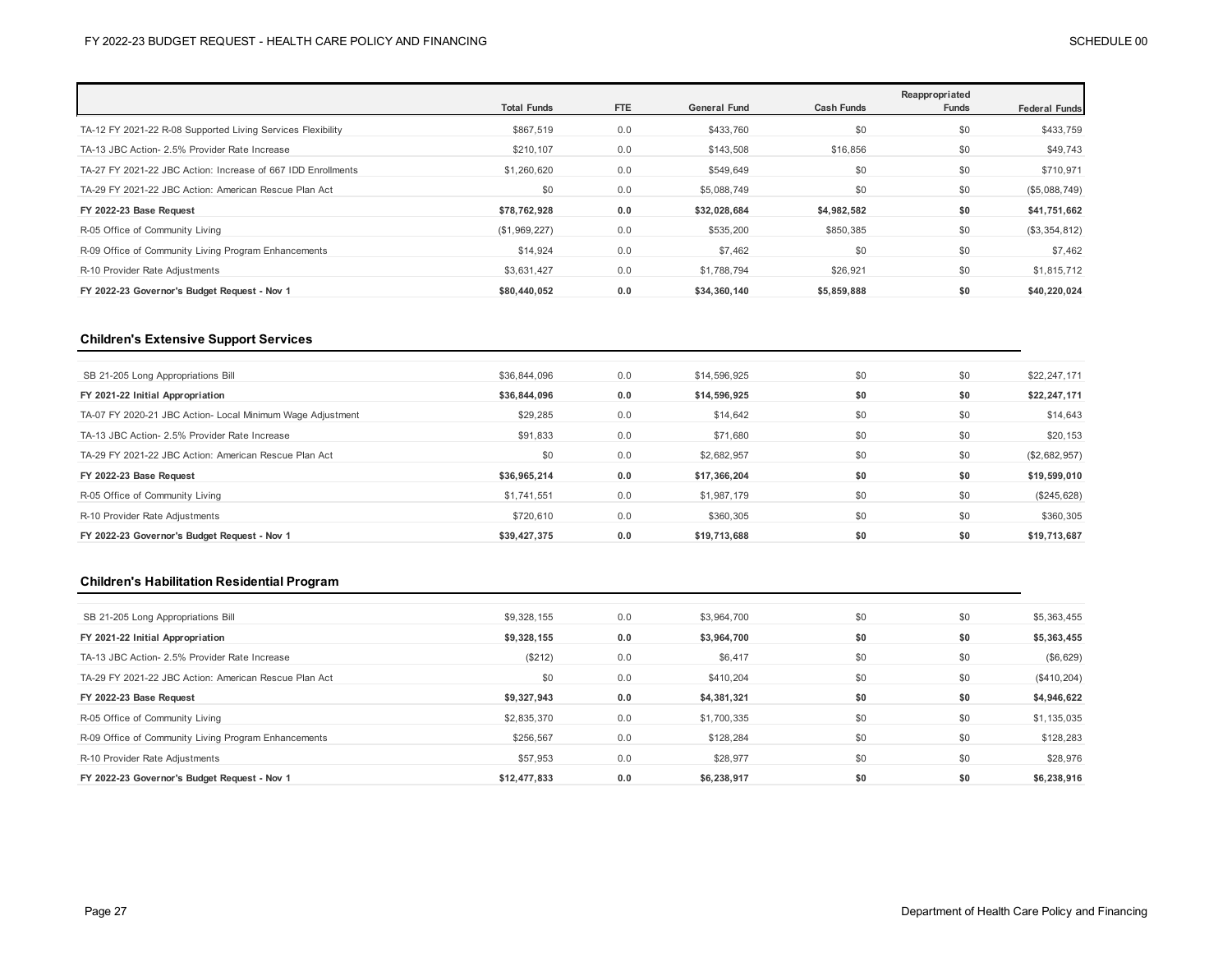|                                                              | <b>Total Funds</b> | <b>FTE</b> | <b>General Fund</b> | <b>Cash Funds</b> | Reappropriated<br>Funds | <b>Federal Funds</b> |
|--------------------------------------------------------------|--------------------|------------|---------------------|-------------------|-------------------------|----------------------|
| <b>Case Management for People with Disabilities</b>          |                    |            |                     |                   |                         |                      |
|                                                              |                    |            |                     |                   |                         |                      |
| SB 21-205 Long Appropriations Bill                           | \$98,633,608       | 0.0        | \$39,394,621        | \$1,313,030       | \$0                     | \$57,925,957         |
| FY 2021-22 Initial Appropriation                             | \$98,633,608       | 0.0        | \$39,394,621        | \$1,313,030       | \$0                     | \$57,925,957         |
| TA-13 JBC Action- 2.5% Provider Rate Increase                | \$209,359          | 0.0        | \$142,451           | \$29,901          | \$0                     | \$37,007             |
| TA-27 FY 2021-22 JBC Action: Increase of 667 IDD Enrollments | \$151,281          | 0.0        | \$104,209           | \$0               | \$0                     | \$47,072             |
| TA-29 FY 2021-22 JBC Action: American Rescue Plan Act        | \$0                | 0.0        | \$6,964,966         | \$0               | \$0                     | (\$6,964,966)        |
| FY 2022-23 Base Request                                      | \$98,994,248       | 0.0        | \$46,606,247        | \$1,342,931       | \$0                     | \$51,045,070         |
| R-05 Office of Community Living                              | (\$295,904)        | 0.0        | \$2,561,296         | \$78,098          | \$0                     | (\$2,935,298)        |
| R-09 Office of Community Living Program Enhancements         | \$839,791          | 0.0        | \$419,896           | \$0               | \$0                     | \$419,895            |
| R-10 Provider Rate Adjustments                               | \$455,531          | 0.0        | \$226,927           | \$6,559           | \$0                     | \$222,045            |
| FY 2022-23 Governor's Budget Request - Nov 1                 | \$99,993,666       | 0.0        | \$49,814,366        | \$1,427,588       | \$0                     | \$48,751,712         |

## **04. Office of Community Living - (A) Division of Intellectual and Developmental Disabilities - (2) Medicaid Programs**

| SB 21-205 Long Appropriations Bill                           | \$809,017,010 | 0.0 | \$318,982,389 | \$7,080,904 | \$0 | \$482,953,717  |
|--------------------------------------------------------------|---------------|-----|---------------|-------------|-----|----------------|
| FY 2021-22 Initial Appropriation                             | \$809,017,010 | 0.0 | \$318,982,389 | \$7,080,904 | \$0 | \$482,953,717  |
| TA-02 FY 2019-20 R-16 Employment 1st Initiatives Ppl w IDD   | \$0           | 0.0 | \$800,000     | (\$800,000) | \$0 | \$0            |
| TA-03 FY 2019-20 JBC Action: Increase in Funding for IDD Enr | \$13,517      | 0.0 | \$6,759       | \$0         | \$0 | \$6,758        |
| TA-07 FY 2020-21 JBC Action- Local Minimum Wage Adjustment   | \$940,929     | 0.0 | \$470,463     | \$0         | \$0 | \$470,466      |
| TA-10 FY 2021-22 R-06 Remote Supports for HCBS Programs      | (\$154, 439)  | 0.0 | (\$75,073)    | (\$2,147)   | \$0 | (\$77,219)     |
| TA-12 FY 2021-22 R-08 Supported Living Services Flexibility  | \$867,519     | 0.0 | \$433,760     | \$0         | \$0 | \$433,759      |
| TA-13 JBC Action- 2.5% Provider Rate Increase                | \$2,408,531   | 0.0 | \$1,710,582   | \$46,757    | \$0 | \$651,192      |
| TA-27 FY 2021-22 JBC Action: Increase of 667 IDD Enrollments | \$21,145,931  | 0.0 | \$11,081,291  | \$0         | \$0 | \$10,064,640   |
| TA-29 FY 2021-22 JBC Action: American Rescue Plan Act        | \$0           | 0.0 | \$54,803,640  | \$0         | \$0 | (\$54,803,640) |
| TA-33 SB 21-039 Elimination of Subminimum Wage Employment    | \$0           | 0.0 | (\$1,084,011) | \$1,084,011 | \$0 | \$0            |
| FY 2022-23 Base Request                                      | \$834,238,998 | 0.0 | \$387,129,800 | \$7,409,525 | \$0 | \$439,699,673  |
| R-05 Office of Community Living                              | \$36,542,346  | 0.0 | \$41,134,323  | \$956,424   | \$0 | (\$5,548,401)  |
| R-09 Office of Community Living Program Enhancements         | \$1,099,544   | 0.0 | \$549,773     | \$0         | \$0 | \$549,771      |
| R-10 Provider Rate Adjustments                               | \$22,473,820  | 0.0 | \$11,204,021  | \$38,612    | \$0 | \$11,231,187   |
| FY 2022-23 Governor's Budget Request - Nov 1                 | \$894,354,708 | 0.0 | \$440,017,917 | \$8,404,561 | \$0 | \$445,932,230  |

### **04. Office of Community Living - (A) Division of Intellectual and Developmental Disabilities - (3) State Only Programs Family Support Services**

| SB 21-205 Long Appropriations Bill | 7.679.67  |     | .308.510  | \$371.162 | ¢η |
|------------------------------------|-----------|-----|-----------|-----------|----|
| FY 2021-22 Initial Appropriation   | 7.679.672 | 0.0 | 7.308.510 | \$371.162 | ¢n |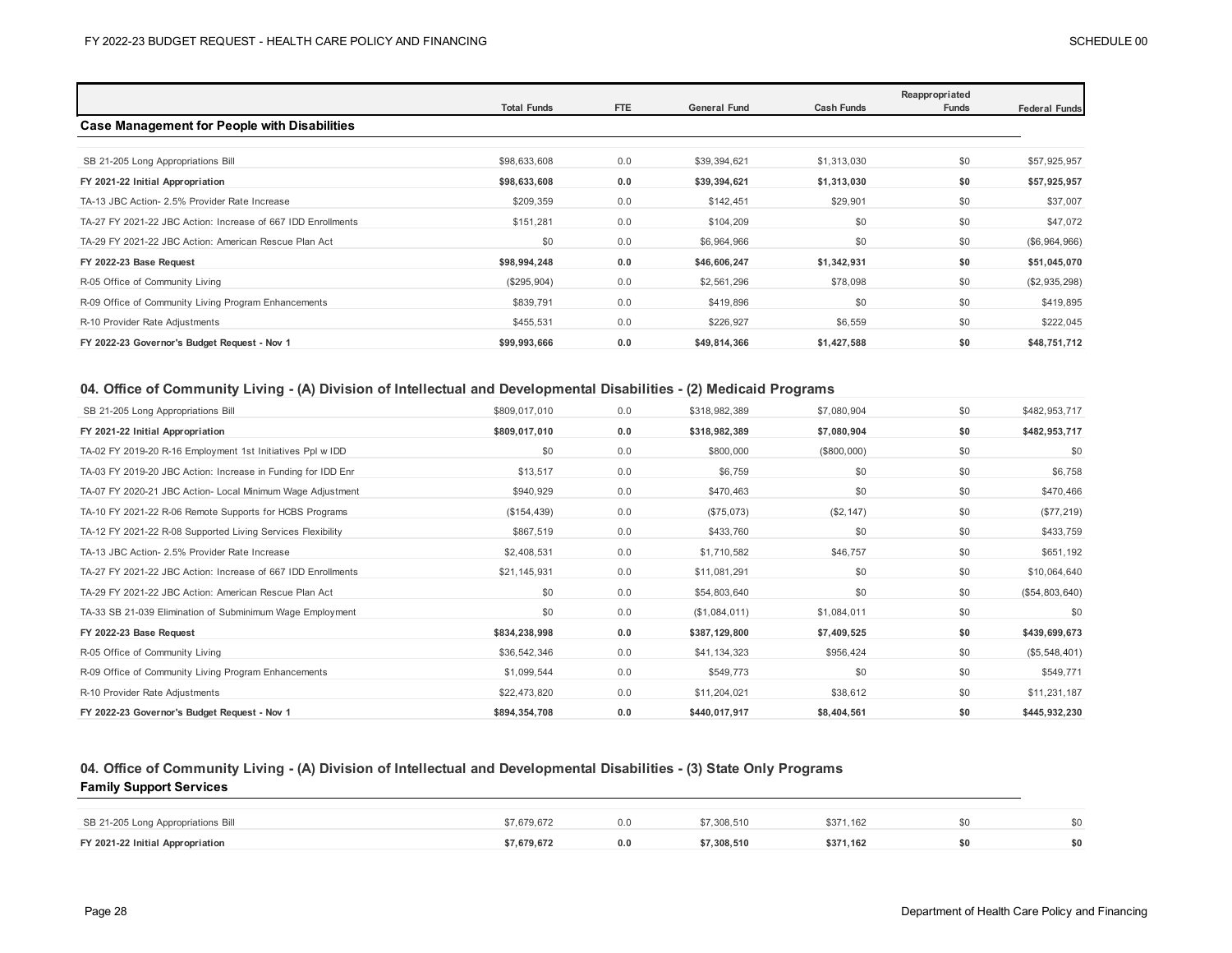|                                                            |                    |            |                     |                   | Reappropriated |                      |
|------------------------------------------------------------|--------------------|------------|---------------------|-------------------|----------------|----------------------|
|                                                            | <b>Total Funds</b> | <b>FTE</b> | <b>General Fund</b> | <b>Cash Funds</b> | <b>Funds</b>   | <b>Federal Funds</b> |
| TA-02 FY 2019-20 R-16 Employment 1st Initiatives Ppl w IDD | (\$371,162)        | 0.0        | \$0                 | (\$371,162)       | \$0            | \$0                  |
| FY 2022-23 Base Request                                    | \$7,308,510        | 0.0        | \$7,308,510         | \$0               | \$0            | \$0                  |
| R-09 Office of Community Living Program Enhancements       | \$371,162          | 0.0        | \$371,162           | \$0               | \$0            | \$0                  |
| R-10 Provider Rate Adjustments                             | \$36,543           | 0.0        | \$36,543            | \$0               | \$0            | \$0                  |
| FY 2022-23 Governor's Budget Request - Nov 1               | \$7.716.215        | 0.0        | \$7.716.215         | \$0               | \$0            | \$0                  |

## **State Supported Living Services**

| SB 21-205 Long Appropriations Bill                         | \$10,174,870 | 0.0 | \$9,538,139  | \$636,731   | \$0 | \$0 |
|------------------------------------------------------------|--------------|-----|--------------|-------------|-----|-----|
| FY 2021-22 Initial Appropriation                           | \$10,174,870 | 0.0 | \$9,538,139  | \$636.731   | \$0 | \$0 |
| TA-02 FY 2019-20 R-16 Employment 1st Initiatives Ppl w IDD | (\$636,731)  | 0.0 | \$0          | (\$636,731) | \$0 | \$0 |
| TA-13 JBC Action- 2.5% Provider Rate Increase              | (\$27, 111)  | 0.0 | (\$27,111)   | \$0         | \$0 | \$0 |
| FY 2022-23 Base Request                                    | \$9,511,028  | 0.0 | \$9,511,028  | \$0         | \$0 | \$0 |
| R-09 Office of Community Living Program Enhancements       | \$636.731    | 0.0 | \$636,731    | \$0         | \$0 | \$0 |
| R-10 Provider Rate Adjustments                             | \$47,555     | 0.0 | \$47,555     | \$0         | \$0 | \$0 |
| FY 2022-23 Governor's Budget Request - Nov 1               | \$10.195.314 | 0.0 | \$10,195,314 | \$0         | \$0 | \$0 |

### **State Supported Living Services Case Management**

| SB 21-205 Long Appropriations Bill                         | \$2,475,277 | 0.0 | \$2,191,580 | \$283,697   | SO. | \$0 |
|------------------------------------------------------------|-------------|-----|-------------|-------------|-----|-----|
| FY 2021-22 Initial Appropriation                           | \$2,475,277 | 0.0 | \$2,191,580 | \$283,697   | \$0 | \$0 |
| TA-02 FY 2019-20 R-16 Employment 1st Initiatives Ppl w IDD | (\$283,697) | 0.0 | \$0         | (\$283,697) | \$0 | \$0 |
| FY 2022-23 Base Request                                    | \$2,191,580 | 0.0 | \$2,191,580 | \$0         | \$0 | \$0 |
| R-09 Office of Community Living Program Enhancements       | \$283,697   | 0.0 | \$283,697   | \$0         | \$0 | \$0 |
| R-10 Provider Rate Adjustments                             | \$10,958    | 0.0 | \$10,958    | \$0         | \$0 | \$0 |
| FY 2022-23 Governor's Budget Request - Nov 1               | \$2,486,235 | 0.0 | \$2,486.235 | \$0         |     | \$0 |

## **Preventative Dental Hygiene**

| SB 21-205 Long Appropriations Bill           | \$66,460 | 0.0 | \$66,460 | \$0 | \$0 | \$0 |
|----------------------------------------------|----------|-----|----------|-----|-----|-----|
| FY 2021-22 Initial Appropriation             | \$66,460 | 0.0 | \$66,460 | \$0 | \$0 | \$0 |
| FY 2022-23 Base Request                      | \$66,460 | 0.0 | \$66,460 | \$0 | \$0 | \$0 |
| R-10 Provider Rate Adjustments               | \$332    | 0.0 | \$332    | \$0 | \$0 | \$0 |
| FY 2022-23 Governor's Budget Request - Nov 1 | \$66,792 | 0.0 | \$66,792 | \$0 | \$0 | \$0 |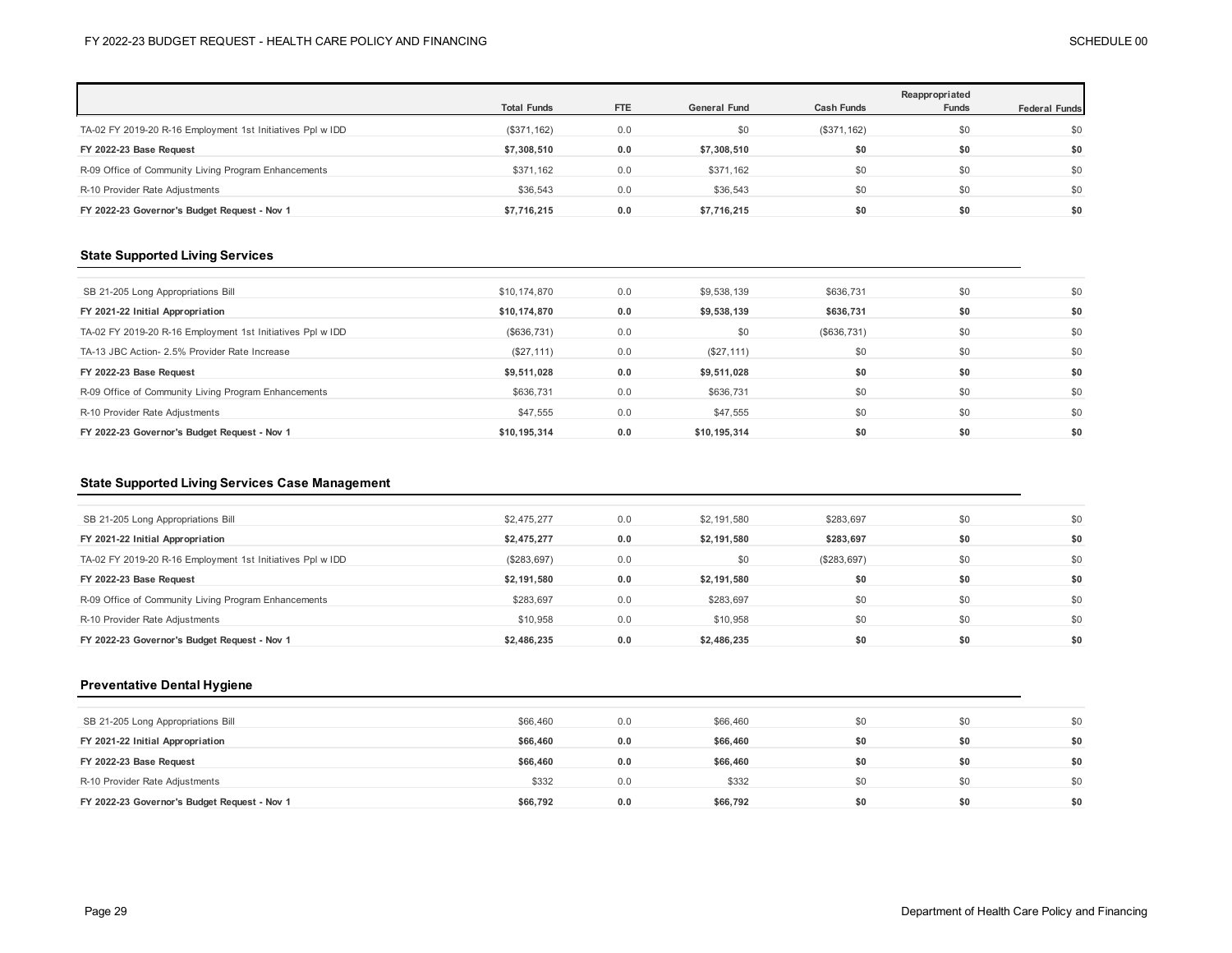|                                                              | <b>Total Funds</b> | <b>FTE</b> | <b>General Fund</b> | <b>Cash Funds</b> | Reappropriated<br><b>Funds</b> | <b>Federal Funds</b> |
|--------------------------------------------------------------|--------------------|------------|---------------------|-------------------|--------------------------------|----------------------|
| Supported Employment Provider and Certification Reimbursemen |                    |            |                     |                   |                                |                      |
|                                                              |                    |            |                     |                   |                                |                      |
| SB 21-205 Long Appropriations Bill                           | \$303,158          | 0.0        | \$303,158           | \$0               | \$0                            | \$0                  |
| FY 2021-22 Initial Appropriation                             | \$303,158          | 0.0        | \$303,158           | \$0               | \$0                            | \$0                  |
| FY 2022-23 Base Request                                      | \$303.158          | 0.0        | \$303,158           | \$0               | \$0                            | \$0                  |
| FY 2022-23 Governor's Budget Request - Nov 1                 | \$303.158          | 0.0        | \$303,158           | \$0               | \$0                            | \$0                  |

### **Supported Employment Pilot Program**

| SB 21-205 Long Appropriations Bill                         | \$575,000   | 0.0 | \$0 | \$575,000   | \$0 | \$0 |
|------------------------------------------------------------|-------------|-----|-----|-------------|-----|-----|
| FY 2021-22 Initial Appropriation                           | \$575,000   | 0.0 | \$0 | \$575,000   | \$0 | \$0 |
| TA-02 FY 2019-20 R-16 Employment 1st Initiatives Ppl w IDD | (\$575,000) | 0.0 | \$0 | (\$575,000) | \$0 | \$0 |
| FY 2022-23 Base Request                                    | \$0         | 0.0 | \$0 | \$0         | \$0 | \$0 |
| FY 2022-23 Governor's Budget Request - Nov 1               | \$0         | 0.0 | \$0 | \$0         | \$0 | \$0 |

## **04. Office of Community Living - (A) Division of Intellectual and Developmental Disabilities - (3) State Only Programs**

| SB 21-205 Long Appropriations Bill                         | \$21,274,437  | 0.0 | \$19,407,847 | \$1,866,590   | \$0 | \$0 |
|------------------------------------------------------------|---------------|-----|--------------|---------------|-----|-----|
| FY 2021-22 Initial Appropriation                           | \$21,274,437  | 0.0 | \$19,407.847 | \$1,866,590   | \$0 | \$0 |
| TA-02 FY 2019-20 R-16 Employment 1st Initiatives Ppl w IDD | (\$1,866,590) | 0.0 | \$0          | (\$1,866,590) | \$0 | \$0 |
| TA-13 JBC Action- 2.5% Provider Rate Increase              | (\$27, 111)   | 0.0 | (\$27,111)   | \$0           | \$0 | \$0 |
|                                                            |               |     |              |               |     |     |
| FY 2022-23 Base Request                                    | \$19,380,736  | 0.0 | \$19,380,736 | \$0           | \$0 | \$0 |
| R-09 Office of Community Living Program Enhancements       | \$1,291,590   | 0.0 | \$1,291,590  | \$0           | \$0 | \$0 |
| R-10 Provider Rate Adjustments                             | \$95,388      | 0.0 | \$95,388     | \$0           | \$0 | \$0 |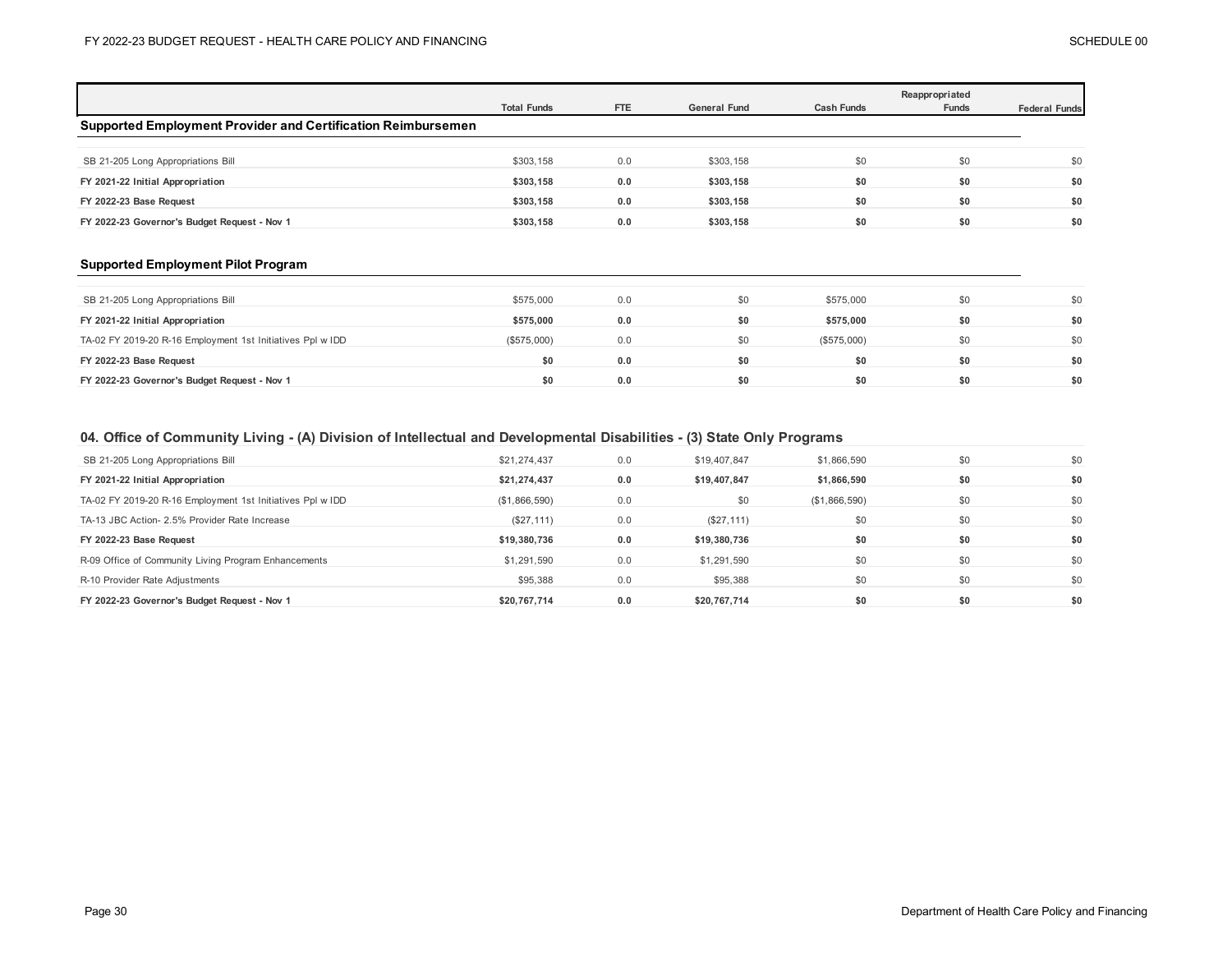|                                                                                                |                    |     |                     | Reappropriated    |       |                      |  |  |  |
|------------------------------------------------------------------------------------------------|--------------------|-----|---------------------|-------------------|-------|----------------------|--|--|--|
|                                                                                                | <b>Total Funds</b> | FTE | <b>General Fund</b> | <b>Cash Funds</b> | Funds | <b>Federal Funds</b> |  |  |  |
| 05. Indigent Care Program - (A) Indigent Care Program -<br><b>Safety Net Provider Payments</b> |                    |     |                     |                   |       |                      |  |  |  |
|                                                                                                |                    |     |                     |                   |       |                      |  |  |  |
| SB 21-205 Long Appropriations Bill                                                             | \$257.909.481      | 0.0 | \$0                 | \$119,466,874     | \$0   | \$138,442,607        |  |  |  |
| FY 2021-22 Initial Appropriation                                                               | \$257.909.481      | 0.0 | \$0                 | \$119,466,874     | \$0   | \$138,442,607        |  |  |  |
| TA-05 FY 2020-21 R-20 Safety Net Provider Paymnts Adjustment                                   | \$3,274,628        | 0.0 | \$0                 | \$1,637,314       | \$0   | \$1,637,314          |  |  |  |
| TA-29 FY 2021-22 JBC Action: American Rescue Plan Act                                          | \$0                | 0.0 | \$0                 | \$2,985,345       | \$0   | (\$2,985,345)        |  |  |  |
| TA-52 FY 2021-22 JBC Action: FMAP PHE Extension                                                | \$0                | 0.0 | \$0                 | \$9,487,867       | \$0   | (\$9,487,867)        |  |  |  |
| FY 2022-23 Base Request                                                                        | \$261,184,109      | 0.0 | \$0                 | \$133,577,400     | \$0   | \$127,606,709        |  |  |  |
| FY 2022-23 Governor's Budget Request - Nov 1                                                   | \$261,184,109      | 0.0 | \$0                 | \$133,577,400     | \$0   | \$127,606,709        |  |  |  |
|                                                                                                |                    |     |                     |                   |       |                      |  |  |  |

### **Pediatric Specialty Hospital**

| SB 21-205 Long Appropriations Bill              | \$10,764,010 | 0.0 | \$5,048,321 | \$0 | \$0 | \$5,715,689 |
|-------------------------------------------------|--------------|-----|-------------|-----|-----|-------------|
| FY 2021-22 Initial Appropriation                | \$10.764.010 | 0.0 | \$5,048,321 | \$0 | \$0 | \$5,715,689 |
| TA-52 FY 2021-22 JBC Action: FMAP PHE Extension | \$0          | 0.0 | \$333.684   | \$0 | \$0 | (\$333,684) |
| FY 2022-23 Base Request                         | \$10.764.010 | 0.0 | \$5,382,005 | \$0 | \$0 | \$5,382,005 |
| FY 2022-23 Governor's Budget Request - Nov 1    | \$10,764,010 | 0.0 | \$5,382,005 | \$0 | \$0 | \$5,382,005 |

## **Appropriation from Tobacco Tax Fund to the General Fund**

| SB 21-205 Long Appropriations Bill           | \$420,001  | 0.0 | \$0 | \$420,001  | \$0 | \$0 |
|----------------------------------------------|------------|-----|-----|------------|-----|-----|
| FY 2021-22 Initial Appropriation             | \$420.001  | 0.0 | \$0 | \$420.001  | \$0 | \$0 |
| TA-57 Amendment 35 Adjustments               | (\$20,676) | 0.0 | \$0 | (\$20,676) | \$0 | \$0 |
| FY 2022-23 Base Request                      | \$399.325  | 0.0 | \$0 | \$399,325  | \$0 | \$0 |
| FY 2022-23 Governor's Budget Request - Nov 1 | \$399.325  | 0.0 | \$0 | \$399.325  | \$0 | \$0 |

#### **Primary Care Fund Program**

| SB 21-205 Long Appropriations Bill                   | \$25,373,115 | 0.0 | \$0 | \$25,373,115 | \$0 | \$0          |
|------------------------------------------------------|--------------|-----|-----|--------------|-----|--------------|
| SB21-212 Primary Care Payments Align Federal Funding | \$25,330,755 | 0.0 | \$0 | \$0          | \$0 | \$25,330,755 |
| FY 2021-22 Initial Appropriation                     | \$50,703,870 | 0.0 | \$0 | \$25,373,115 | \$0 | \$25,330,755 |
| FY 2022-23 Base Request                              | \$50,703,870 | 0.0 | \$0 | \$25,373,115 | \$0 | \$25,330,755 |
| FY 2022-23 Governor's Budget Request - Nov 1         | \$50,703,870 | 0.0 | \$0 | \$25,373,115 | \$0 | \$25,330,755 |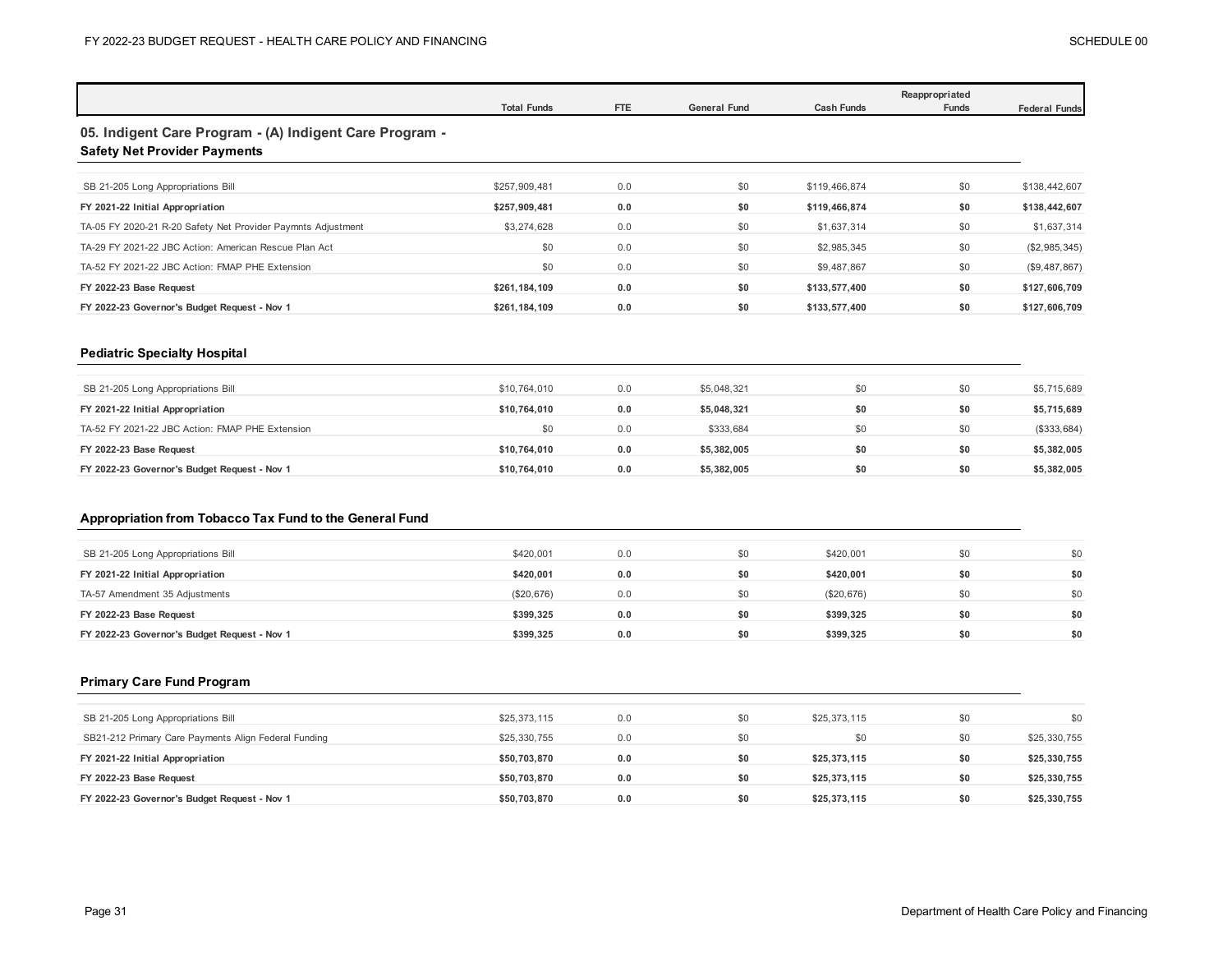|               |                                                                                                                                                                                                                                                                                                                                   |                                                                                                                                                        |                                                                                                                                                                                                                                                               | Reappropriated                                                                                                                                                                                                                                                                                                         | <b>Federal Funds</b>                                                                                                                                     |
|---------------|-----------------------------------------------------------------------------------------------------------------------------------------------------------------------------------------------------------------------------------------------------------------------------------------------------------------------------------|--------------------------------------------------------------------------------------------------------------------------------------------------------|---------------------------------------------------------------------------------------------------------------------------------------------------------------------------------------------------------------------------------------------------------------|------------------------------------------------------------------------------------------------------------------------------------------------------------------------------------------------------------------------------------------------------------------------------------------------------------------------|----------------------------------------------------------------------------------------------------------------------------------------------------------|
|               |                                                                                                                                                                                                                                                                                                                                   |                                                                                                                                                        |                                                                                                                                                                                                                                                               |                                                                                                                                                                                                                                                                                                                        |                                                                                                                                                          |
|               |                                                                                                                                                                                                                                                                                                                                   |                                                                                                                                                        |                                                                                                                                                                                                                                                               |                                                                                                                                                                                                                                                                                                                        |                                                                                                                                                          |
|               |                                                                                                                                                                                                                                                                                                                                   |                                                                                                                                                        |                                                                                                                                                                                                                                                               |                                                                                                                                                                                                                                                                                                                        | \$3,380,850                                                                                                                                              |
|               |                                                                                                                                                                                                                                                                                                                                   |                                                                                                                                                        |                                                                                                                                                                                                                                                               |                                                                                                                                                                                                                                                                                                                        | \$3,380,850<br>\$3,380,850                                                                                                                               |
|               |                                                                                                                                                                                                                                                                                                                                   |                                                                                                                                                        |                                                                                                                                                                                                                                                               |                                                                                                                                                                                                                                                                                                                        |                                                                                                                                                          |
|               |                                                                                                                                                                                                                                                                                                                                   |                                                                                                                                                        |                                                                                                                                                                                                                                                               |                                                                                                                                                                                                                                                                                                                        | (\$109, 222)                                                                                                                                             |
|               |                                                                                                                                                                                                                                                                                                                                   |                                                                                                                                                        |                                                                                                                                                                                                                                                               |                                                                                                                                                                                                                                                                                                                        | (\$817,907)                                                                                                                                              |
|               |                                                                                                                                                                                                                                                                                                                                   |                                                                                                                                                        |                                                                                                                                                                                                                                                               |                                                                                                                                                                                                                                                                                                                        | \$2,453,721                                                                                                                                              |
|               |                                                                                                                                                                                                                                                                                                                                   |                                                                                                                                                        |                                                                                                                                                                                                                                                               |                                                                                                                                                                                                                                                                                                                        |                                                                                                                                                          |
| \$170,754,875 | 0.0                                                                                                                                                                                                                                                                                                                               | \$21,059,365                                                                                                                                           | \$35,628,900                                                                                                                                                                                                                                                  | \$0                                                                                                                                                                                                                                                                                                                    | \$114,066,610                                                                                                                                            |
| \$170,754,875 | 0.0                                                                                                                                                                                                                                                                                                                               | \$21,059,365                                                                                                                                           | \$35,628,900                                                                                                                                                                                                                                                  | \$0                                                                                                                                                                                                                                                                                                                    | \$114,066,610                                                                                                                                            |
| \$122,518     | 0.0                                                                                                                                                                                                                                                                                                                               | \$122,518                                                                                                                                              | \$0                                                                                                                                                                                                                                                           | \$0                                                                                                                                                                                                                                                                                                                    | \$0                                                                                                                                                      |
| (\$123, 391)  | 0.0                                                                                                                                                                                                                                                                                                                               | (\$43, 187)                                                                                                                                            | \$0                                                                                                                                                                                                                                                           | \$0                                                                                                                                                                                                                                                                                                                    | (\$80, 204)                                                                                                                                              |
| \$4,117,680   | 0.0                                                                                                                                                                                                                                                                                                                               | \$562,074                                                                                                                                              | \$879,114                                                                                                                                                                                                                                                     | \$0                                                                                                                                                                                                                                                                                                                    | \$2,676,492                                                                                                                                              |
| \$0           | 0.0                                                                                                                                                                                                                                                                                                                               | \$0                                                                                                                                                    | \$0                                                                                                                                                                                                                                                           | \$0                                                                                                                                                                                                                                                                                                                    | \$0                                                                                                                                                      |
| \$174,871,682 | 0.0                                                                                                                                                                                                                                                                                                                               | \$21,700,770                                                                                                                                           | \$36,508,014                                                                                                                                                                                                                                                  | \$0                                                                                                                                                                                                                                                                                                                    | \$116,662,898                                                                                                                                            |
| \$37,398,301  | 0.0                                                                                                                                                                                                                                                                                                                               | \$11,373,603                                                                                                                                           | \$5,538,284                                                                                                                                                                                                                                                   | \$0                                                                                                                                                                                                                                                                                                                    | \$20,486,414                                                                                                                                             |
| (\$686,972)   | 0.0                                                                                                                                                                                                                                                                                                                               | (\$143, 413)                                                                                                                                           | (\$97,026)                                                                                                                                                                                                                                                    | \$0                                                                                                                                                                                                                                                                                                                    | (\$446,533)                                                                                                                                              |
| \$0           | 0.0                                                                                                                                                                                                                                                                                                                               | (\$403,536)                                                                                                                                            | \$403,536                                                                                                                                                                                                                                                     | \$0                                                                                                                                                                                                                                                                                                                    | \$0                                                                                                                                                      |
| \$211,583,011 | 0.0                                                                                                                                                                                                                                                                                                                               | \$32,527,424                                                                                                                                           | \$42,352,808                                                                                                                                                                                                                                                  | \$0                                                                                                                                                                                                                                                                                                                    | \$136,702,779                                                                                                                                            |
|               |                                                                                                                                                                                                                                                                                                                                   |                                                                                                                                                        |                                                                                                                                                                                                                                                               |                                                                                                                                                                                                                                                                                                                        |                                                                                                                                                          |
|               |                                                                                                                                                                                                                                                                                                                                   |                                                                                                                                                        |                                                                                                                                                                                                                                                               |                                                                                                                                                                                                                                                                                                                        |                                                                                                                                                          |
|               |                                                                                                                                                                                                                                                                                                                                   |                                                                                                                                                        |                                                                                                                                                                                                                                                               |                                                                                                                                                                                                                                                                                                                        | \$261,605,756                                                                                                                                            |
|               |                                                                                                                                                                                                                                                                                                                                   |                                                                                                                                                        |                                                                                                                                                                                                                                                               |                                                                                                                                                                                                                                                                                                                        | \$25,330,755                                                                                                                                             |
|               |                                                                                                                                                                                                                                                                                                                                   |                                                                                                                                                        |                                                                                                                                                                                                                                                               |                                                                                                                                                                                                                                                                                                                        | \$286,936,511                                                                                                                                            |
|               |                                                                                                                                                                                                                                                                                                                                   |                                                                                                                                                        |                                                                                                                                                                                                                                                               |                                                                                                                                                                                                                                                                                                                        | \$1,637,314                                                                                                                                              |
|               |                                                                                                                                                                                                                                                                                                                                   |                                                                                                                                                        |                                                                                                                                                                                                                                                               |                                                                                                                                                                                                                                                                                                                        | \$0                                                                                                                                                      |
|               |                                                                                                                                                                                                                                                                                                                                   |                                                                                                                                                        |                                                                                                                                                                                                                                                               |                                                                                                                                                                                                                                                                                                                        | (\$2,985,345)                                                                                                                                            |
|               |                                                                                                                                                                                                                                                                                                                                   |                                                                                                                                                        |                                                                                                                                                                                                                                                               |                                                                                                                                                                                                                                                                                                                        | (\$80, 204)                                                                                                                                              |
|               |                                                                                                                                                                                                                                                                                                                                   |                                                                                                                                                        |                                                                                                                                                                                                                                                               |                                                                                                                                                                                                                                                                                                                        | \$2,676,492                                                                                                                                              |
|               |                                                                                                                                                                                                                                                                                                                                   |                                                                                                                                                        |                                                                                                                                                                                                                                                               |                                                                                                                                                                                                                                                                                                                        | (\$9,821,551)                                                                                                                                            |
|               |                                                                                                                                                                                                                                                                                                                                   |                                                                                                                                                        |                                                                                                                                                                                                                                                               |                                                                                                                                                                                                                                                                                                                        | \$0                                                                                                                                                      |
|               |                                                                                                                                                                                                                                                                                                                                   |                                                                                                                                                        |                                                                                                                                                                                                                                                               |                                                                                                                                                                                                                                                                                                                        | \$278,363,217                                                                                                                                            |
|               |                                                                                                                                                                                                                                                                                                                                   |                                                                                                                                                        |                                                                                                                                                                                                                                                               |                                                                                                                                                                                                                                                                                                                        | \$20,377,192                                                                                                                                             |
|               |                                                                                                                                                                                                                                                                                                                                   |                                                                                                                                                        |                                                                                                                                                                                                                                                               |                                                                                                                                                                                                                                                                                                                        | (\$446,533)<br>(\$817,907)                                                                                                                               |
|               |                                                                                                                                                                                                                                                                                                                                   |                                                                                                                                                        |                                                                                                                                                                                                                                                               |                                                                                                                                                                                                                                                                                                                        | \$297,475,969                                                                                                                                            |
|               | <b>Total Funds</b><br>\$5,033,274<br>\$5,033,274<br>\$5,033,274<br>\$0<br>(\$1,258,319)<br>\$3,774,955<br>\$470,254,756<br>\$25,330,755<br>\$495,585,511<br>\$3,274,628<br>\$122,518<br>\$0<br>(\$123, 391)<br>\$4,117,680<br>\$0<br>(\$20,676)<br>\$502,956,270<br>\$37,398,301<br>(\$686,972)<br>(\$1,258,319)<br>\$538,409,280 | FTE<br>0.0<br>0.0<br>0.0<br>0.0<br>0.0<br>0.0<br>0.0<br>0.0<br>0.0<br>0.0<br>0.0<br>0.0<br>0.0<br>0.0<br>0.0<br>0.0<br>0.0<br>0.0<br>0.0<br>0.0<br>0.0 | <b>General Fund</b><br>\$0<br>\$0<br>\$0<br>\$0<br>\$0<br>\$0<br>\$26,107,686<br>\$0<br>\$26,107,686<br>\$0<br>\$122,518<br>\$0<br>(\$43,187)<br>\$562,074<br>\$333,684<br>\$0<br>\$27,082,775<br>\$11,373,603<br>(\$143, 413)<br>(\$403,536)<br>\$37,909,429 | <b>Cash Funds</b><br>\$1,652,424<br>\$1,652,424<br>\$1,652,424<br>\$109,222<br>(\$440, 412)<br>\$1,321,234<br>\$182,541,314<br>\$0<br>\$182,541,314<br>\$1,637,314<br>\$0<br>\$2,985,345<br>\$0<br>\$879,114<br>\$9,487,867<br>(\$20,676)<br>\$197,510,278<br>\$5,647,506<br>(\$97,026)<br>(\$36,876)<br>\$203,023,882 | Funds<br>\$0<br>\$0<br>\$0<br>\$0<br>\$0<br>\$0<br>\$0<br>\$0<br>\$0<br>\$0<br>\$0<br>\$0<br>\$0<br>\$0<br>\$0<br>\$0<br>\$0<br>\$0<br>\$0<br>\$0<br>\$0 |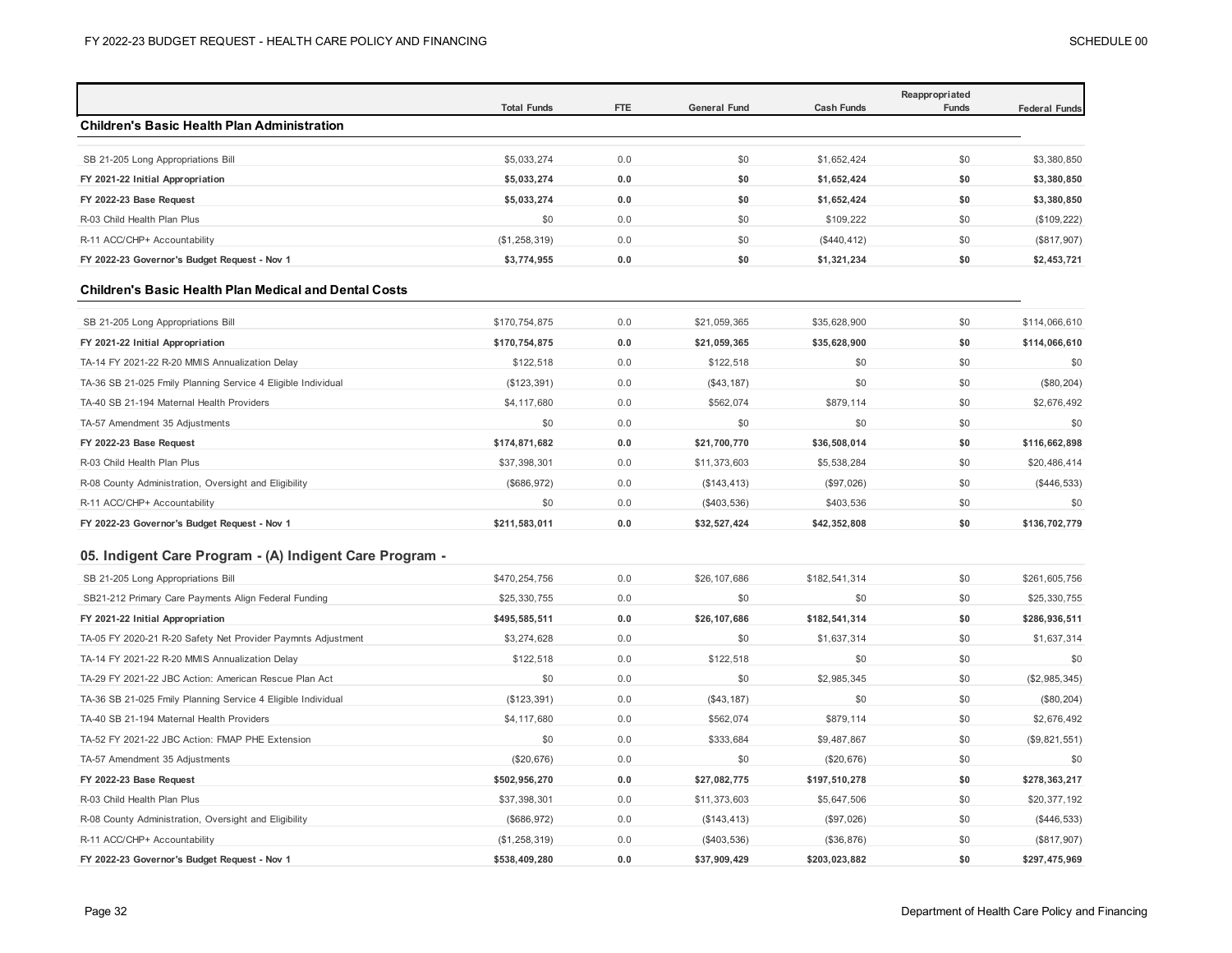|                                                                                            | <b>Total Funds</b> | FTE | <b>General Fund</b> | <b>Cash Funds</b> | Reappropriated<br>Funds | <b>Federal Funds</b> |
|--------------------------------------------------------------------------------------------|--------------------|-----|---------------------|-------------------|-------------------------|----------------------|
| 06. Other Medical Services - (A) Other Medical Services -<br>Old Age Pension State Medical |                    |     |                     |                   |                         |                      |
| SB 21-205 Long Appropriations Bill                                                         | \$10,000,000       | 0.0 | \$0                 | \$10,000,000      | \$0                     | \$0                  |
| FY 2021-22 Initial Appropriation                                                           | \$10,000,000       | 0.0 | \$0                 | \$10,000,000      | \$0                     | \$0                  |
| FY 2022-23 Base Request                                                                    | \$10,000,000       | 0.0 | \$0                 | \$10,000,000      | \$0                     | \$0                  |
| FY 2022-23 Governor's Budget Request - Nov 1                                               | \$10,000,000       | 0.0 | \$0                 | \$10,000,000      | \$0                     | \$0                  |
|                                                                                            |                    |     |                     |                   |                         |                      |

### **Senior Dental**

 $\mathbf{I}$ 

| SB 21-205 Long Appropriations Bill           | \$3,990,358 | 0.0 | \$3,962,510 | \$27.848 |     | \$0 |
|----------------------------------------------|-------------|-----|-------------|----------|-----|-----|
| FY 2021-22 Initial Appropriation             | \$3,990,358 | 0.0 | \$3.962.510 | \$27,848 | \$0 | \$0 |
| FY 2022-23 Base Request                      | \$3,990,358 | 0.0 | \$3,962,510 | \$27,848 | \$0 | \$0 |
| FY 2022-23 Governor's Budget Request - Nov 1 | \$3,990,358 | 0.0 | \$3.962.510 | \$27.848 | \$0 | \$0 |

## **Commission on Family Medicine Residency Training Programs**

| SB 21-205 Long Appropriations Bill              | \$9,400,725 | 0.0 | \$4,197,890 | \$0 | \$211.050 | \$4,991,785  |
|-------------------------------------------------|-------------|-----|-------------|-----|-----------|--------------|
| FY 2021-22 Initial Appropriation                | \$9,400.725 | 0.0 | \$4,197,890 | \$0 | \$211.050 | \$4,991,785  |
| TA-52 FY 2021-22 JBC Action: FMAP PHE Extension | \$0         | 0.0 | \$252,473   | \$0 | \$38,950  | (\$291, 423) |
| FY 2022-23 Base Request                         | \$9,400,725 | 0.0 | \$4,450,363 | \$0 | \$250,000 | \$4,700,362  |
| FY 2022-23 Governor's Budget Request - Nov 1    | \$9,400,725 | 0.0 | \$4,450,363 | \$0 | \$250,000 | \$4,700,362  |

### **Medicare Modernization Act State Contribution Payment**

| SB 21-205 Long Appropriations Bill                 | \$193,398,121 | 0.0 | \$193,398,121 | 50  |     | \$0 |
|----------------------------------------------------|---------------|-----|---------------|-----|-----|-----|
| FY 2021-22 Initial Appropriation                   | \$193,398,121 | 0.0 | \$193,398,121 | \$0 | \$0 | \$0 |
| FY 2022-23 Base Request                            | \$193,398,121 | 0.0 | \$193,398,121 | \$0 | \$0 | \$0 |
| R-04 Medicare Modernization Act State Contribution | \$27,863,762  | 0.0 | \$27,863,762  | \$0 | \$0 | \$0 |
| FY 2022-23 Governor's Budget Request - Nov 1       | \$221.261.883 | 0.0 | \$221.261.883 | \$0 | \$0 | \$0 |

### **Public School Health Services Contract Administration**

| SB 21-205 Long Appropriations Bill           | \$2,000,000 | 0.0 | \$1,000,000 |     | \$0 | \$1,000,000 |
|----------------------------------------------|-------------|-----|-------------|-----|-----|-------------|
| FY 2021-22 Initial Appropriation             | \$2,000,000 | 0.0 | \$1,000,000 | \$0 | \$0 | \$1,000,000 |
| FY 2022-23 Base Request                      | \$2,000,000 | 0.0 | \$1,000,000 | \$0 | \$0 | \$1,000,000 |
|                                              |             | 0.0 |             | \$0 | \$0 | \$1,000,000 |
| FY 2022-23 Governor's Budget Request - Nov 1 | \$2,000,000 |     | \$1,000,000 |     |     |             |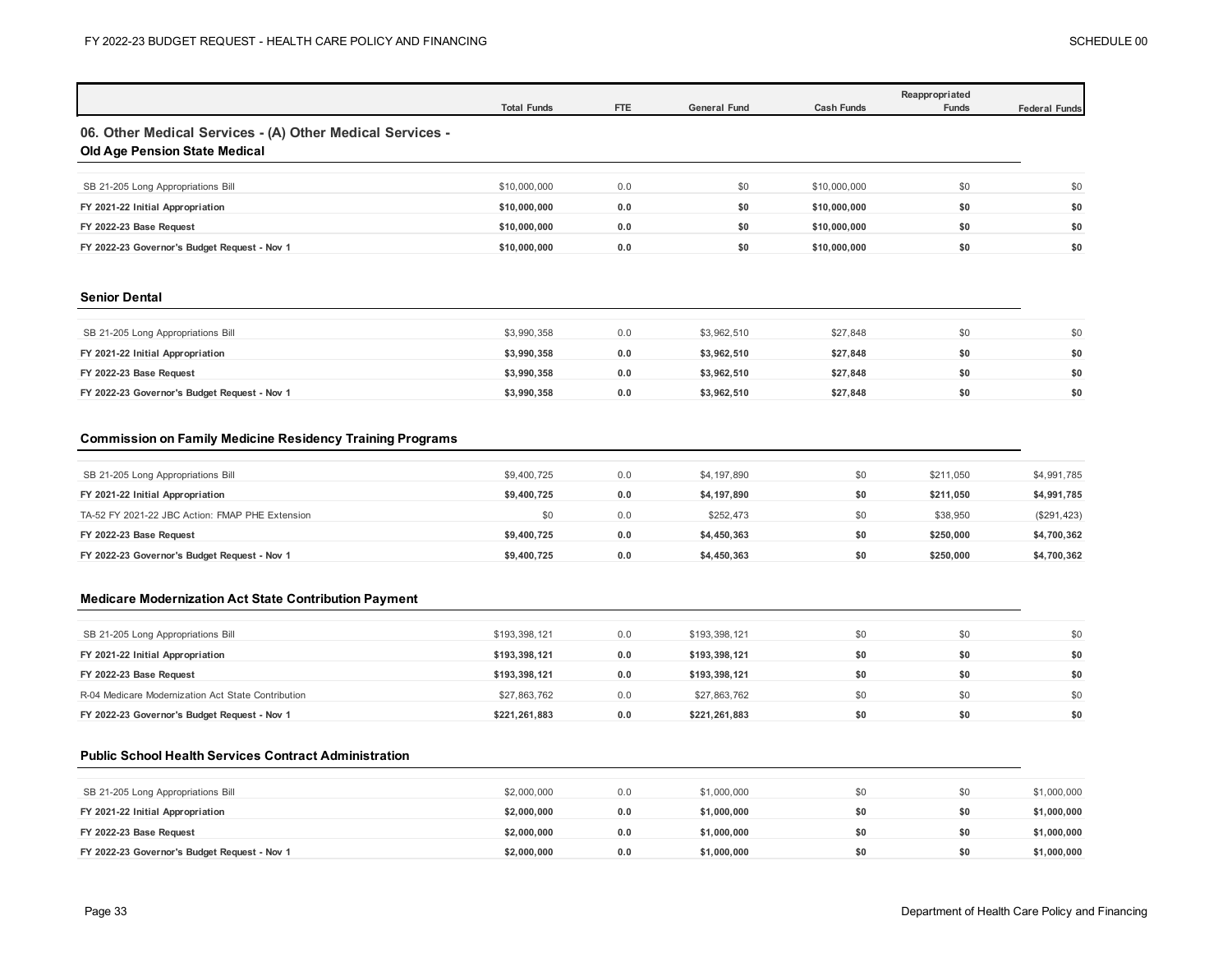|                                                      | <b>Total Funds</b> | <b>FTE</b> | <b>General Fund</b> | <b>Cash Funds</b> | Reappropriated<br>Funds | <b>Federal Funds</b> |
|------------------------------------------------------|--------------------|------------|---------------------|-------------------|-------------------------|----------------------|
| <b>Public School Health Services</b>                 |                    |            |                     |                   |                         |                      |
|                                                      |                    |            |                     |                   |                         |                      |
| SB 21-205 Long Appropriations Bill                   | \$167,386,604      | 0.0        | \$0                 | \$79,454,838      | \$0                     | \$87,931,766         |
| FY 2021-22 Initial Appropriation                     | \$167,386,604      | 0.0        | \$0                 | \$79,454,838      | \$0                     | \$87,931,766         |
| TA-19 FY 2020-21 BA-13 Public School Health Services | \$4,706,022        | 0.0        | \$0                 | \$5,196,936       | \$0                     | (\$490,914)          |
| FY 2022-23 Base Request                              | \$172,092,626      | 0.0        | \$0                 | \$84,651,774      | \$0                     | \$87,440,852         |
| FY 2022-23 Governor's Budget Request - Nov 1         | \$172.092.626      | 0.0        | \$0                 | \$84,651,774      | \$0                     | \$87,440,852         |

### **SBIRT Training Grant Program**

| SB 21-205 Long Appropriations Bill             | \$750,000   | 0.0 | \$0 | \$750,000     | \$0 | \$0 |
|------------------------------------------------|-------------|-----|-----|---------------|-----|-----|
| SB 21-137 Behavioral Health Recovery Act       | \$250,000   | 0.0 | \$0 | \$250,000     | \$0 | \$0 |
| FY 2021-22 Initial Appropriation               | \$1,000,000 | 0.0 | \$0 | \$1,000,000   | \$0 | \$0 |
| TA-39 SB 21-137 Behavioral Health Recovery Act | (\$250,000) | 0.0 | \$0 | $(\$250,000)$ | \$0 | \$0 |
| FY 2022-23 Base Request                        | \$750,000   | 0.0 | \$0 | \$750,000     | \$0 | \$0 |
| R-17 SBIRT Training Grant Program Reduction    | (\$250,000) | 0.0 | \$0 | (\$250,000)   | \$0 | \$0 |
| FY 2022-23 Governor's Budget Request - Nov 1   | \$500,000   | 0.0 | \$0 | \$500,000     | \$0 | \$0 |

### **Reproductive Health Care Program**

| SB 21-009 Reproductive Health Care Program       | \$1,822,095 | 0.0 | \$1,822,095 |     |     | \$0 |
|--------------------------------------------------|-------------|-----|-------------|-----|-----|-----|
| FY 2021-22 Initial Appropriation                 | \$1,822,095 | 0.0 | \$1,822,095 |     | \$0 | \$0 |
| TA-41 SB 21-009 Reproductive Health Care Program | \$1,792,395 | 0.0 | \$1,792,395 | \$0 |     | \$0 |
| FY 2022-23 Base Request                          | \$3.614.490 | 0.0 | \$3.614.490 | \$0 | \$0 | \$0 |
| FY 2022-23 Governor's Budget Request - Nov 1     | \$3,614,490 | 0.0 | \$3,614,490 | \$0 | \$0 | \$0 |

### **State Only Payments to Urban Indian Health Organizations**

| \$48.025<br>R-16 Urban Indian Health Organization State-Only Payments<br>\$0<br>\$48.025<br>\$0<br>FY 2022-23 Governor's Budget Request - Nov 1<br>\$48.025<br>\$48.025 |  |  |  |  |
|-------------------------------------------------------------------------------------------------------------------------------------------------------------------------|--|--|--|--|
|                                                                                                                                                                         |  |  |  |  |
|                                                                                                                                                                         |  |  |  |  |

## **06. Other Medical Services - (A) Other Medical Services -**

| SB 21-205 Long Appropriations Bill         | \$386,925,808 | 0.0 | \$202.558.521 | \$90,232,686 | \$211.050 | \$93,923,551 |
|--------------------------------------------|---------------|-----|---------------|--------------|-----------|--------------|
| SB 21-009 Reproductive Health Care Program | \$1,822,095   | 0.0 | \$1,822,095   | \$0          |           | \$0          |
| SB 21-137 Behavioral Health Recovery Act   | \$250,000     | 0.0 |               | \$250,000    |           | \$0          |
| FY 2021-22 Initial Appropriation           | \$388,997,903 | 0.0 | \$204.380.616 | \$90,482,686 | \$211,050 | \$93,923,551 |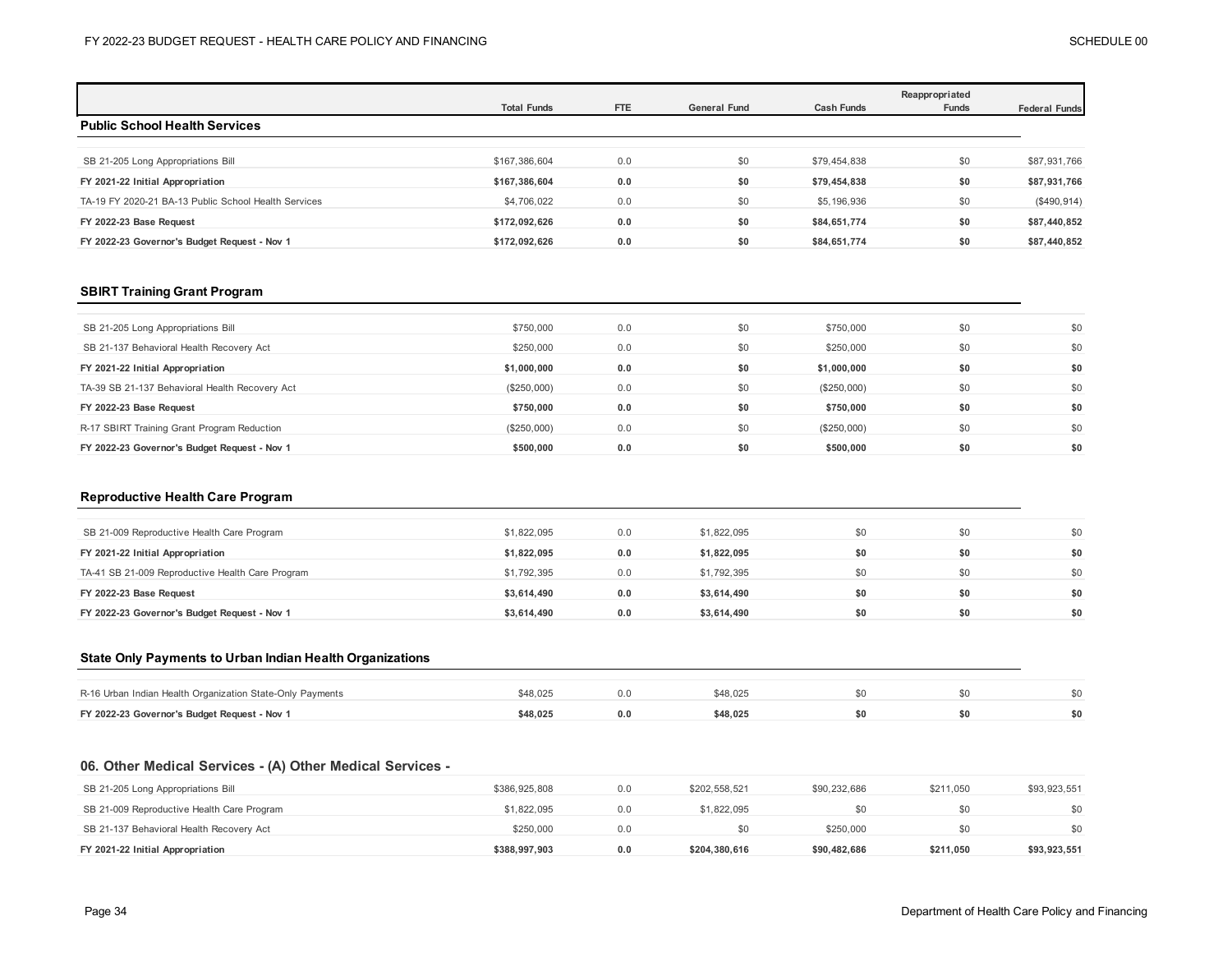|                                                           | <b>Total Funds</b> | <b>FTE</b> | <b>General Fund</b> | <b>Cash Funds</b> | Reappropriated<br>Funds | <b>Federal Funds</b> |
|-----------------------------------------------------------|--------------------|------------|---------------------|-------------------|-------------------------|----------------------|
| TA-19 FY 2020-21 BA-13 Public School Health Services      | \$4,706,022        | 0.0        | \$0                 | \$5,196,936       | \$0                     | (\$490,914)          |
| TA-39 SB 21-137 Behavioral Health Recovery Act            | $(\$250,000)$      | 0.0        | \$0                 | (\$250,000)       | \$0                     | \$0                  |
| TA-41 SB 21-009 Reproductive Health Care Program          | \$1,792,395        | 0.0        | \$1,792,395         | \$0               | \$0                     | \$0                  |
| TA-52 FY 2021-22 JBC Action: FMAP PHE Extension           | \$0                | 0.0        | \$252,473           | \$0               | \$38,950                | (\$291, 423)         |
| FY 2022-23 Base Request                                   | \$395,246,320      | 0.0        | \$206,425,484       | \$95,429,622      | \$250,000               | \$93,141,214         |
| R-04 Medicare Modernization Act State Contribution        | \$27,863,762       | 0.0        | \$27,863,762        | \$0               | \$0                     | \$0                  |
| R-16 Urban Indian Health Organization State-Only Payments | \$48,025           | 0.0        | \$48,025            | \$0               | \$0                     | \$0                  |
| R-17 SBIRT Training Grant Program Reduction               | $(\$250,000)$      | 0.0        | \$0                 | (\$250,000)       | \$0                     | \$0                  |
| FY 2022-23 Governor's Budget Request - Nov 1              | \$422,908,107      | 0.0        | \$234,337,271       | \$95,179,622      | \$250,000               | \$93,141,214         |

## **07. Department of Human Services Medicaid-Funded Programs - (A) Executive Director's Office - Medicaid Funding - Executive Director's Office - Medicaid Funding**

| SB 21-205 Long Appropriations Bill                           | \$14,794,888  | 0.0 | \$7,397,445 | \$0 | \$0 | \$7,397,443 |
|--------------------------------------------------------------|---------------|-----|-------------|-----|-----|-------------|
| FY 2021-22 Initial Appropriation                             | \$14,794,888  | 0.0 | \$7.397.445 | \$0 | \$0 | \$7,397,443 |
| TA-30 FY21 Salary Survey Distribution                        | $(\$853,526)$ | 0.0 | (\$426,763) | \$0 | \$0 | (\$426,763) |
| TA-54B Other Agencies Total Comp Adjustments w Medicaid      | \$2,035,583   | 0.0 | \$1,017,790 | \$0 | \$0 | \$1,017,793 |
| FY 2022-23 Base Request                                      | \$15,976,945  | 0.0 | \$7,988,472 | \$0 | \$0 | \$7,988,473 |
| NP-01 Food Service and Housekeeping Coordinated Compensation | \$2,553       | 0.0 | \$1,277     | \$0 | \$0 | \$1,276     |
| NP-04 Paid Family Medical Leave Act Funding                  | \$132,370     | 0.0 | \$66,185    | \$0 | \$0 | \$66,185    |
| FY 2022-23 Governor's Budget Request - Nov 1                 | \$16,111,868  | 0.0 | \$8,055,934 | \$0 | \$0 | \$8,055,934 |

## **07. Department of Human Services Medicaid-Funded Programs - (A) Executive Director's Office - Medicaid Funding -**

| SB 21-205 Long Appropriations Bill                           | \$14,794,888 | 0.0 | \$7,397,445 | \$0 | \$0 | \$7,397,443 |
|--------------------------------------------------------------|--------------|-----|-------------|-----|-----|-------------|
| FY 2021-22 Initial Appropriation                             | \$14,794,888 | 0.0 | \$7,397,445 | \$0 | \$0 | \$7,397,443 |
| TA-30 FY21 Salary Survey Distribution                        | (\$853,526)  | 0.0 | (\$426,763) | \$0 | \$0 | (\$426,763) |
| TA-54B Other Agencies Total Comp Adjustments w Medicaid      | \$2,035,583  | 0.0 | \$1,017,790 | \$0 | \$0 | \$1,017,793 |
| FY 2022-23 Base Request                                      | \$15,976,945 | 0.0 | \$7,988,472 | \$0 | \$0 | \$7,988,473 |
| NP-01 Food Service and Housekeeping Coordinated Compensation | \$2,553      | 0.0 | \$1,277     | \$0 | \$0 | \$1,276     |
| NP-04 Paid Family Medical Leave Act Funding                  | \$132,370    | 0.0 | \$66,185    | \$0 | \$0 | \$66,185    |
|                                                              |              |     |             |     |     |             |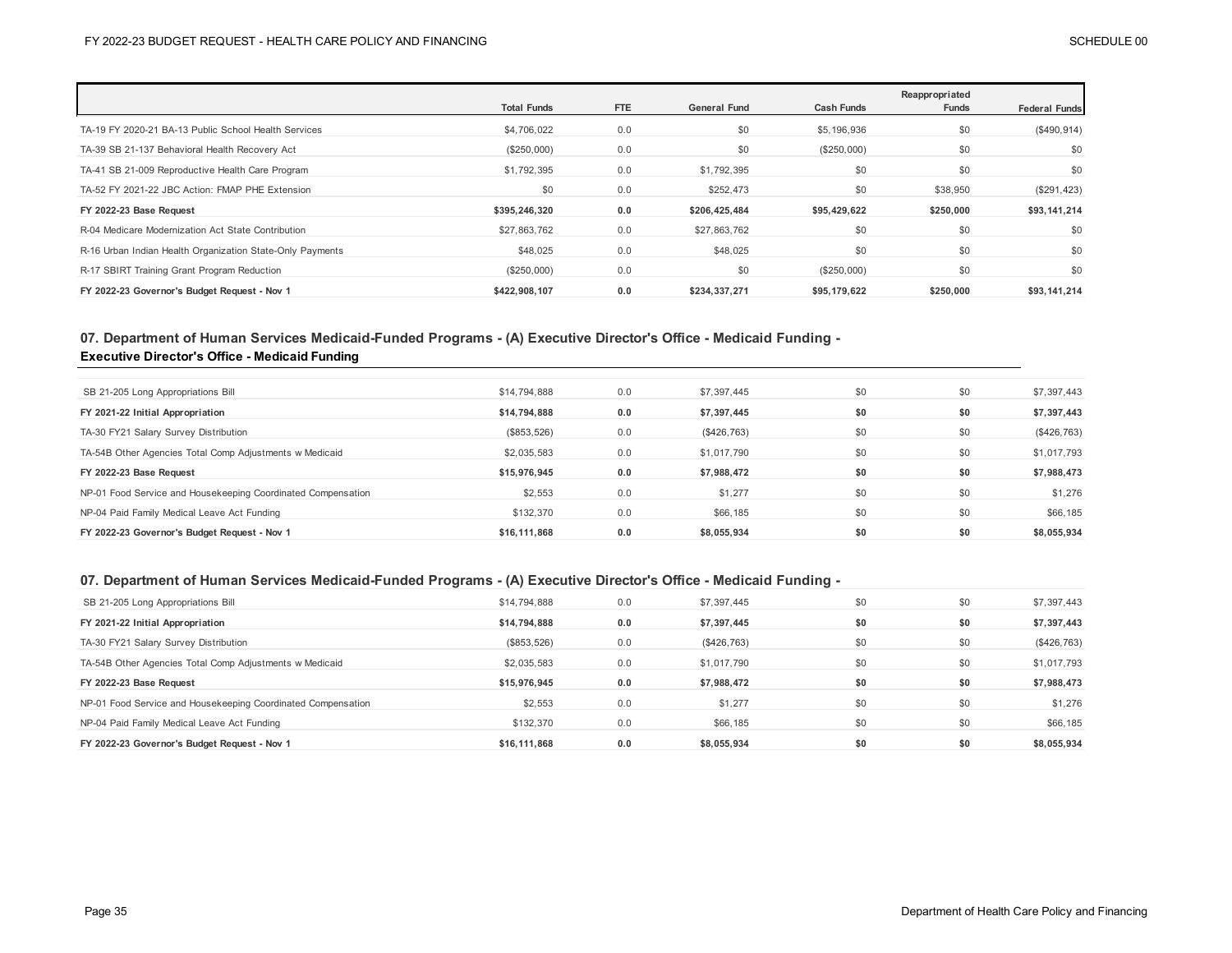|                                                                                                                                                                                             | <b>Total Funds</b> | FTE | <b>General Fund</b> | <b>Cash Funds</b> | Reappropriated<br><b>Funds</b> | <b>Federal Funds</b> |
|---------------------------------------------------------------------------------------------------------------------------------------------------------------------------------------------|--------------------|-----|---------------------|-------------------|--------------------------------|----------------------|
| 07. Department of Human Services Medicaid-Funded Programs - (B) Office of Information Technology Services - Medicaid -<br><b>Other Office Of Information Technology Services Line Items</b> |                    |     |                     |                   |                                |                      |
| SB 21-205 Long Appropriations Bill                                                                                                                                                          | \$680,382          | 0.0 | \$340.191           | \$0               | \$0                            | \$340,191            |
| FY 2021-22 Initial Appropriation                                                                                                                                                            | \$680.382          | 0.0 | \$340.191           | \$0               | \$0                            | \$340,191            |
| FY 2022-23 Base Request                                                                                                                                                                     | \$680.382          | 0.0 | \$340.191           | \$0               | \$0                            | \$340,191            |
| FY 2022-23 Governor's Budget Request - Nov 1                                                                                                                                                | \$680.382          | 0.0 | \$340,191           | \$0               | \$0                            | \$340,191            |

### **07. Department of Human Services Medicaid-Funded Programs - (B) Office of Information Technology Services - Medicaid -**

| SB 21-205 Long Appropriations Bill           | \$680.382 | 0.0 | \$340.191 | \$0 | \$340.191 |
|----------------------------------------------|-----------|-----|-----------|-----|-----------|
| FY 2021-22 Initial Appropriation             | \$680.382 | 0.0 | \$340.191 | \$0 | \$340,191 |
| FY 2022-23 Base Request                      | \$680.382 |     | \$340.191 | \$0 | \$340,191 |
| FY 2022-23 Governor's Budget Request - Nov 1 | \$680.382 | 0.0 | \$340.191 | \$0 | \$340,191 |

### **07. Department of Human Services Medicaid-Funded Programs - (C) Division of Child Welfare - Medicaid Funding -**

#### **Administration**

| SB 21-205 Long Appropriations Bill           | \$65,019 | 0.0 | \$32,509 | \$0 | \$0 | \$32,510 |
|----------------------------------------------|----------|-----|----------|-----|-----|----------|
| FY 2021-22 Initial Appropriation             | \$65,019 | 0.0 | \$32.509 | \$0 | \$0 | \$32,510 |
| FY 2022-23 Base Request                      | \$65,019 | 0.0 | \$32,509 | \$0 | \$0 | \$32,510 |
| FY 2022-23 Governor's Budget Request - Nov 1 | \$65,019 | 0.0 | \$32.509 | \$0 | \$0 | \$32,510 |

### **Child Welfare Services**

| SB 21-205 Long Appropriations Bill              | \$13,421,808 | 0.0 | \$6,294,828 | \$0 | \$0 | \$7,126,980 |
|-------------------------------------------------|--------------|-----|-------------|-----|-----|-------------|
| FY 2021-22 Initial Appropriation                | \$13,421,808 | 0.0 | \$6,294,828 | \$0 | \$0 | \$7,126,980 |
| TA-30 FY21 Salary Survey Distribution           | \$922        | 0.0 | \$461       | \$0 | \$0 | \$461       |
| TA-52 FY 2021-22 JBC Action: FMAP PHE Extension | \$0          | 0.0 | \$416,076   | \$0 | \$0 | (\$416,076) |
| FY 2022-23 Base Request                         | \$13,422,730 | 0.0 | \$6,711,365 | \$0 | \$0 | \$6,711,365 |
| NP-07 DHS 1% Community Provider Rate Increase   | \$77.161     | 0.0 | \$38,580    | \$0 | \$0 | \$38,581    |
| FY 2022-23 Governor's Budget Request - Nov 1    | \$13,499,891 | 0.0 | \$6,749,945 | \$0 | \$0 | \$6,749,946 |

## **07. Department of Human Services Medicaid-Funded Programs - (C) Division of Child Welfare - Medicaid Funding -**

| SB 21-205 Long Appropriations Bill    | \$13,486,827 | 0.0 | \$6,327,337 | \$0 | \$7,159,490 |
|---------------------------------------|--------------|-----|-------------|-----|-------------|
| FY 2021-22 Initial Appropriation      | \$13.486.827 | 0.0 | \$6.327.337 | \$0 | \$7.159.490 |
| TA-30 FY21 Salary Survey Distribution | \$922        |     | \$46'       |     | \$461       |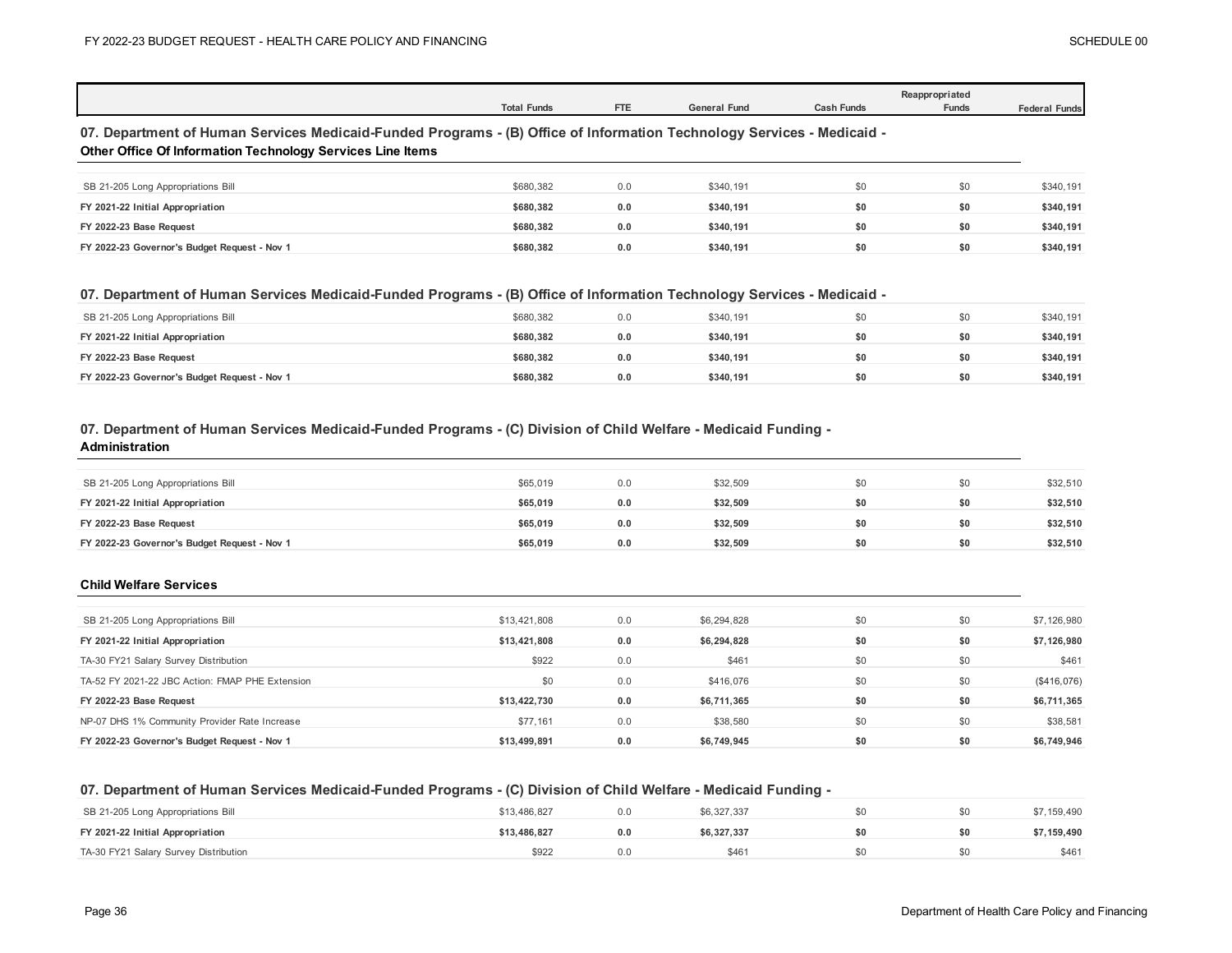|                                                 |                    |            |                     |                   | Reappropriated |                      |
|-------------------------------------------------|--------------------|------------|---------------------|-------------------|----------------|----------------------|
|                                                 | <b>Total Funds</b> | <b>FTE</b> | <b>General Fund</b> | <b>Cash Funds</b> | <b>Funds</b>   | <b>Federal Funds</b> |
| TA-52 FY 2021-22 JBC Action: FMAP PHE Extension | \$0                | 0.0        | \$416,076           | \$0               | \$0            | (\$416,076)          |
| FY 2022-23 Base Request                         | \$13,487,749       | 0.0        | \$6,743,874         | \$0               | \$0            | \$6,743,875          |
| NP-07 DHS 1% Community Provider Rate Increase   | \$77.161           | 0.0        | \$38,580            | \$0               | \$0            | \$38,581             |
| FY 2022-23 Governor's Budget Request - Nov 1    | \$13,564.910       | 0.0        | \$6,782,454         | \$0               | \$0            | \$6,782,456          |

## **07. Department of Human Services Medicaid-Funded Programs - (D) Office of Early Childhood - Medicaid Funding - Div of Comm. and Family Support, Early Intervention Services**

| SB 21-205 Long Appropriations Bill              | \$7,968,022 | 0.0 | \$3,737,003 | \$0 | \$0 | \$4,231,019 |
|-------------------------------------------------|-------------|-----|-------------|-----|-----|-------------|
| FY 2021-22 Initial Appropriation                | \$7,968,022 | 0.0 | \$3,737,003 | \$0 | \$0 | \$4,231,019 |
| TA-52 FY 2021-22 JBC Action: FMAP PHE Extension | \$0         | 0.0 | \$247,008   | \$0 | \$0 | (\$247,008) |
| FY 2022-23 Base Request                         | \$7.968.022 | 0.0 | \$3,984,011 | \$0 | \$0 | \$3,984,011 |
| NP-07 DHS 1% Community Provider Rate Increase   | \$79,680    | 0.0 | \$39,840    | \$0 | \$0 | \$39,840    |
| FY 2022-23 Governor's Budget Request - Nov 1    | \$8,047,702 | 0.0 | \$4,023,851 | \$0 | \$0 | \$4,023,851 |

### **07. Department of Human Services Medicaid-Funded Programs - (D) Office of Early Childhood - Medicaid Funding -**

| SB 21-205 Long Appropriations Bill              | \$7,968,022 | 0.0 | \$3,737,003 | \$0 | \$0 | \$4,231,019   |
|-------------------------------------------------|-------------|-----|-------------|-----|-----|---------------|
| FY 2021-22 Initial Appropriation                | \$7.968.022 | 0.0 | \$3.737.003 | \$0 | \$0 | \$4,231,019   |
| TA-52 FY 2021-22 JBC Action: FMAP PHE Extension | \$0         | 0.0 | \$247,008   | \$0 | \$0 | $(\$247,008)$ |
|                                                 |             |     |             |     |     |               |
| FY 2022-23 Base Request                         | \$7.968.022 | 0.0 | \$3.984.011 | \$0 | \$0 | \$3,984,011   |
| NP-07 DHS 1% Community Provider Rate Increase   | \$79,680    | 0.0 | \$39,840    | \$0 | \$0 | \$39,840      |

## **07. Department of Human Services Medicaid-Funded Programs - (E) Office of Self Sufficiency - Medicaid Funding -**

### **Systematic Alien Verification For Eligibility**

| SB 21-205 Long Appropriations Bill           | \$28,307 | 0.0 | \$14,153 |     | \$0 | \$14,154 |
|----------------------------------------------|----------|-----|----------|-----|-----|----------|
| FY 2021-22 Initial Appropriation             | \$28,307 | 0.0 | \$14,153 | \$0 | \$0 | \$14,154 |
| FY 2022-23 Base Request                      | \$28,307 | 0.0 | \$14.153 | \$0 | \$0 | \$14,154 |
| FY 2022-23 Governor's Budget Request - Nov 1 | \$28,307 | 0.0 | \$14.153 | \$0 | \$0 | \$14,154 |

### **07. Department of Human Services Medicaid-Funded Programs - (E) Office of Self Sufficiency - Medicaid Funding -**

| SB 21-205 Long Appropriations Bill           | \$28,307 | 0.0 | \$14,153 |     | \$14,154 |
|----------------------------------------------|----------|-----|----------|-----|----------|
| FY 2021-22 Initial Appropriation             | \$28,307 | 0.0 | \$14.153 | \$0 | \$14,154 |
| FY 2022-23 Base Request                      | \$28,307 | 0.0 | \$14.153 | \$0 | \$14,154 |
| FY 2022-23 Governor's Budget Request - Nov 1 | \$28.307 | 0.0 | \$14.153 | \$0 | \$14,154 |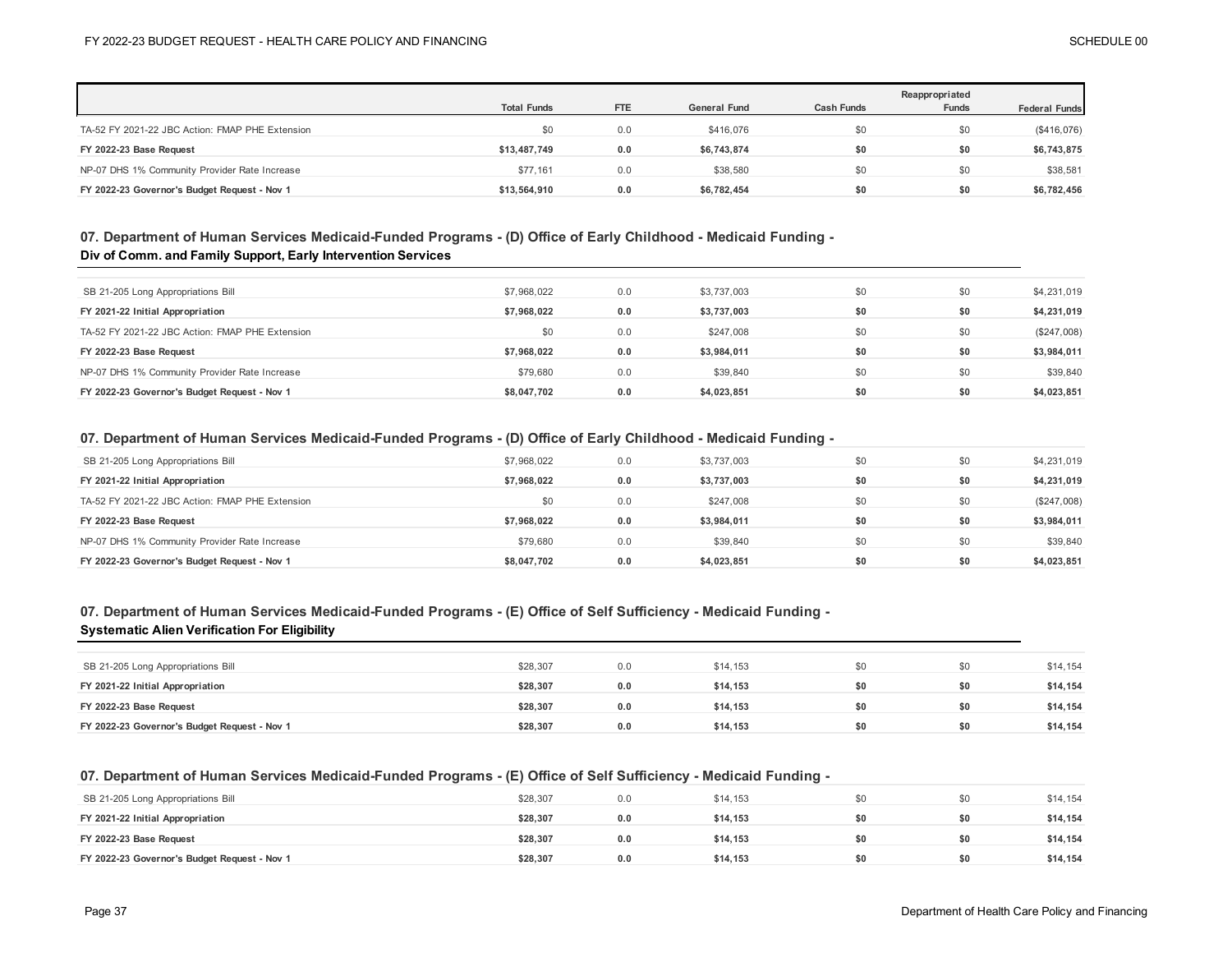|                                                                                                                                                                      | <b>Total Funds</b> | <b>FTE</b> | <b>General Fund</b> | <b>Cash Funds</b> | Reappropriated<br>Funds | <b>Federal Funds</b> |
|----------------------------------------------------------------------------------------------------------------------------------------------------------------------|--------------------|------------|---------------------|-------------------|-------------------------|----------------------|
| 07. Department of Human Services Medicaid-Funded Programs - (F) Behavioral Health Services - Medicaid Funding -<br><b>Community Behavioral Health Administration</b> |                    |            |                     |                   |                         |                      |
| SB 21-205 Long Appropriations Bill                                                                                                                                   | \$514,476          | 0.0        | \$257,238           | \$0               | \$0                     | \$257,238            |
| FY 2021-22 Initial Appropriation                                                                                                                                     | \$514,476          | 0.0        | \$257,238           | \$0               | \$0                     | \$257,238            |
| TA-30 FY21 Salary Survey Distribution                                                                                                                                | \$15,702           | 0.0        | \$7,851             | \$0               | \$0                     | \$7,851              |
| FY 2022-23 Base Request                                                                                                                                              | \$530,178          | 0.0        | \$265,089           | \$0               | \$0                     | \$265,089            |
| FY 2022-23 Governor's Budget Request - Nov 1                                                                                                                         | \$530,178          | 0.0        | \$265,089           | \$0               | \$0                     | \$265,089            |
| Mental Health Treatment Services for Youth (H.B. 99-1116)<br>SB 21-205 Long Appropriations Bill                                                                      | \$128,478          | 0.0        | \$60,256            | \$0               | \$0                     | \$68,222             |
| FY 2021-22 Initial Appropriation                                                                                                                                     | \$128,478          | 0.0        | \$60,256            | \$0               | \$0                     | \$68,222             |
| TA-52 FY 2021-22 JBC Action: FMAP PHE Extension                                                                                                                      | \$0                | 0.0        | \$3,983             | \$0               | \$0                     | (\$3,983)            |
| FY 2022-23 Base Request                                                                                                                                              | \$128,478          | 0.0        | \$64,239            | \$0               | \$0                     | \$64,239             |
| NP-07 DHS 1% Community Provider Rate Increase                                                                                                                        | \$1,285            | 0.0        | \$642               | \$0               | \$0                     | \$643                |
| FY 2022-23 Governor's Budget Request - Nov 1                                                                                                                         | \$129,763          | 0.0        | \$64,881            | \$0               | \$0                     | \$64,882             |
| High Risk Pregnant Women Program                                                                                                                                     |                    |            |                     |                   |                         |                      |
| SB 21-205 Long Appropriations Bill                                                                                                                                   | \$1,865,775        | 0.0        | \$875,048           | \$0               | \$0                     | \$990.727            |
| FY 2021-22 Initial Appropriation                                                                                                                                     | \$1,865,775        | 0.0        | \$875,048           | \$0               | \$0                     | \$990,727            |
| TA-52 FY 2021-22 JBC Action: FMAP PHE Extension                                                                                                                      | \$0                | 0.0        | \$57,840            | \$0               | \$0                     | (\$57, 840)          |
| FY 2022-23 Base Request                                                                                                                                              | \$1,865,775        | 0.0        | \$932,888           | \$0               | \$0                     | \$932,887            |
| NP-07 DHS 1% Community Provider Rate Increase                                                                                                                        | \$18,657           | 0.0        | \$9,328             | \$0               | \$0                     | \$9,329              |

#### **Mental Health Institutes**

**FY 2022-23 Governor's Budget Request - Nov 1**

| SB 21-205 Long Appropriations Bill              | \$8,219,072 | 0.0 | \$3.854.745 | \$0 | \$0 | \$4,364,327 |
|-------------------------------------------------|-------------|-----|-------------|-----|-----|-------------|
| FY 2021-22 Initial Appropriation                | \$8,219,072 | 0.0 | \$3,854,745 | \$0 | \$0 | \$4,364,327 |
| TA-52 FY 2021-22 JBC Action: FMAP PHE Extension | \$0         | 0.0 | \$254.791   | \$0 | \$0 | (\$254,791) |
| FY 2022-23 Base Request                         | \$8,219,072 | 0.0 | \$4,109,536 | \$0 | \$0 | \$4,109,536 |
| FY 2022-23 Governor's Budget Request - Nov 1    | \$8,219,072 | 0.0 | \$4,109,536 | \$0 | \$0 | \$4,109,536 |

 $$18,657$  0.0  $$9,328$  \$0 \$0 \$0 **\$1,884,432 0.0 \$942,216 \$0 \$0**

**\$942,216**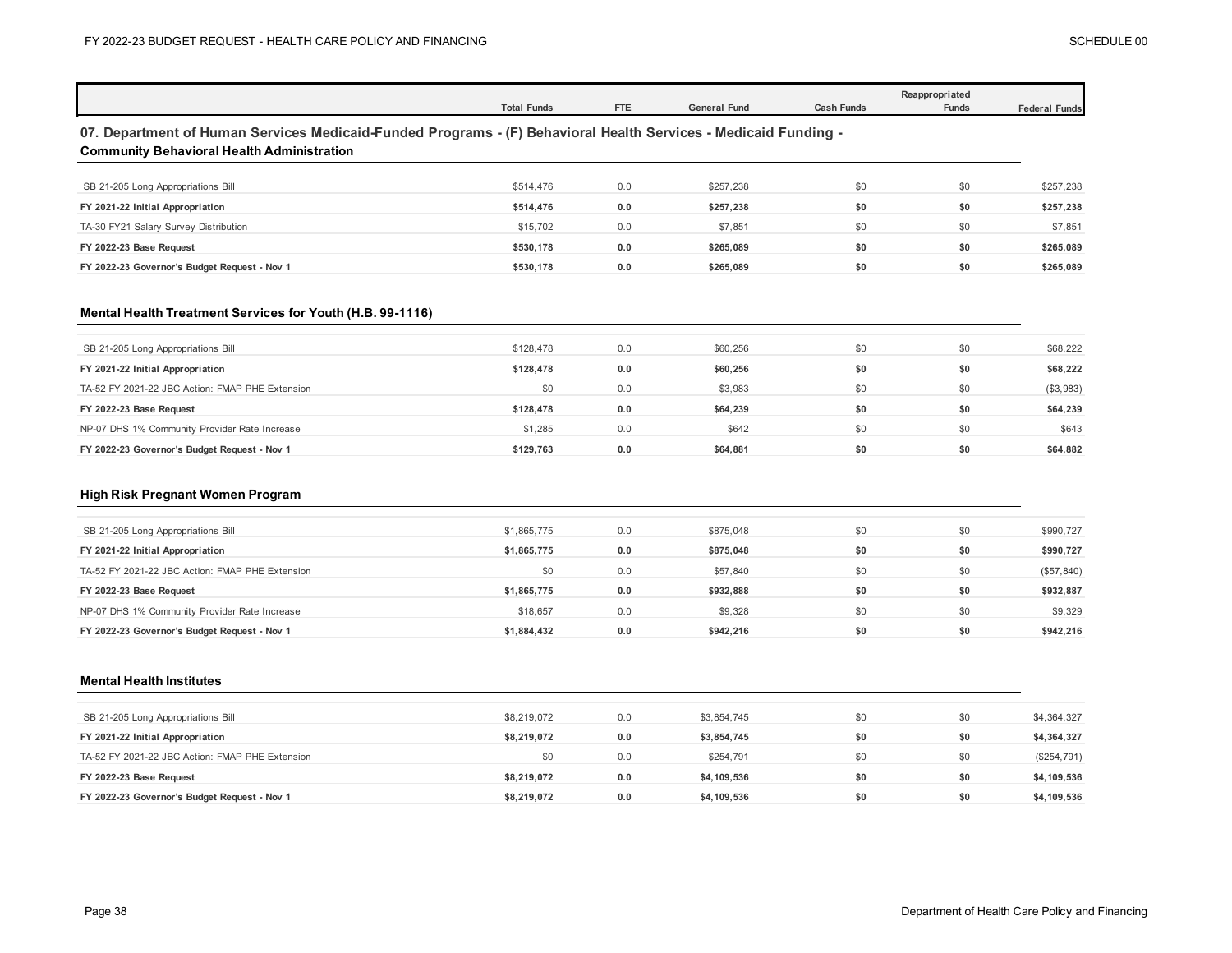|                                                                                                                 | <b>Total Funds</b> | FTE | <b>General Fund</b> | <b>Cash Funds</b> | Reappropriated<br><b>Funds</b> | <b>Federal Funds</b> |  |  |  |
|-----------------------------------------------------------------------------------------------------------------|--------------------|-----|---------------------|-------------------|--------------------------------|----------------------|--|--|--|
| 07. Department of Human Services Medicaid-Funded Programs - (F) Behavioral Health Services - Medicaid Funding - |                    |     |                     |                   |                                |                      |  |  |  |
| SB 21-205 Long Appropriations Bill                                                                              | \$10,727,801       | 0.0 | \$5,047,287         | \$0               | \$0                            | \$5,680,514          |  |  |  |
| FY 2021-22 Initial Appropriation                                                                                | \$10.727.801       | 0.0 | \$5,047,287         | \$0               | \$0                            | \$5,680,514          |  |  |  |
| TA-30 FY21 Salary Survey Distribution                                                                           | \$15,702           | 0.0 | \$7,851             | \$0               | \$0                            | \$7,851              |  |  |  |
| TA-52 FY 2021-22 JBC Action: FMAP PHE Extension                                                                 | \$0                | 0.0 | \$316,614           | \$0               | \$0                            | (\$316, 614)         |  |  |  |
| FY 2022-23 Base Request                                                                                         | \$10,743,503       | 0.0 | \$5,371,752         | \$0               | \$0                            | \$5,371,751          |  |  |  |
| NP-07 DHS 1% Community Provider Rate Increase                                                                   | \$19,942           | 0.0 | \$9,970             | \$0               | \$0                            | \$9,972              |  |  |  |
| FY 2022-23 Governor's Budget Request - Nov 1                                                                    | \$10.763.445       | 0.0 | \$5,381,722         | \$0               | \$0                            | \$5,381,723          |  |  |  |

### **07. Department of Human Services Medicaid-Funded Programs - (G) Services for People with Disabilities - Medicaid Funding -**

**Regional Centers**

| SB 21-205 Long Appropriations Bill                           | \$54,771,068 | 0.0 | \$23,798,727 | \$1,888,903 | \$0 | \$29,083,438  |
|--------------------------------------------------------------|--------------|-----|--------------|-------------|-----|---------------|
| FY 2021-22 Initial Appropriation                             | \$54.771.068 | 0.0 | \$23.798.727 | \$1,888,903 | \$0 | \$29,083,438  |
| TA-30 FY21 Salary Survey Distribution                        | \$834,422    | 0.0 | \$417,211    | \$0         | \$0 | \$417,211     |
| TA-52 FY 2021-22 JBC Action: FMAP PHE Extension              | \$0          | 0.0 | \$1,697,903  | \$0         | \$0 | (\$1,697,903) |
| FY 2022-23 Base Request                                      | \$55,605,490 | 0.0 | \$25,913,841 | \$1,888,903 | \$0 | \$27,802,746  |
| NP-01 Food Service and Housekeeping Coordinated Compensation | \$28,237     | 0.0 | \$14,118     | \$0         | \$0 | \$14,119      |
| FY 2022-23 Governor's Budget Request - Nov 1                 | \$55.633.727 | 0.0 | \$25,927,959 | \$1,888,903 | \$0 | \$27,816,865  |

#### **Regional Center Depreciation and Annual Adjustments**

| SB 21-205 Long Appropriations Bill              | \$691,725 | 0.0 | \$324,420 | \$0 | \$0 | \$367,305  |
|-------------------------------------------------|-----------|-----|-----------|-----|-----|------------|
| FY 2021-22 Initial Appropriation                | \$691.725 | 0.0 | \$324.420 | \$0 | \$0 | \$367,305  |
| TA-52 FY 2021-22 JBC Action: FMAP PHE Extension | \$0       | 0.0 | \$21,444  | \$0 | \$0 | (\$21,444) |
| FY 2022-23 Base Request                         | \$691.725 | 0.0 | \$345.864 | \$0 | \$0 | \$345,861  |
| FY 2022-23 Governor's Budget Request - Nov 1    | \$691.725 | 0.0 | \$345.864 | \$0 | \$0 | \$345,861  |

## **07. Department of Human Services Medicaid-Funded Programs - (G) Services for People with Disabilities - Medicaid Funding -**

| SB 21-205 Long Appropriations Bill                           | \$55,462,793 | 0.0 | \$24,123,147 | \$1,888,903 | \$0 | \$29,450,743  |
|--------------------------------------------------------------|--------------|-----|--------------|-------------|-----|---------------|
| FY 2021-22 Initial Appropriation                             | \$55,462,793 | 0.0 | \$24,123,147 | \$1,888,903 | \$0 | \$29,450,743  |
| TA-30 FY21 Salary Survey Distribution                        | \$834.422    | 0.0 | \$417.211    | \$0         | \$0 | \$417,211     |
| TA-52 FY 2021-22 JBC Action: FMAP PHE Extension              | \$0          | 0.0 | \$1,719,347  | \$0         | \$0 | (\$1,719,347) |
| FY 2022-23 Base Request                                      | \$56,297,215 | 0.0 | \$26,259,705 | \$1,888,903 | \$0 | \$28,148,607  |
| NP-01 Food Service and Housekeeping Coordinated Compensation | \$28,237     | 0.0 | \$14,118     | \$0         | \$0 | \$14,119      |
| FY 2022-23 Governor's Budget Request - Nov 1                 | \$56,325,452 | 0.0 | \$26,273,823 | \$1,888,903 | \$0 | \$28,162,726  |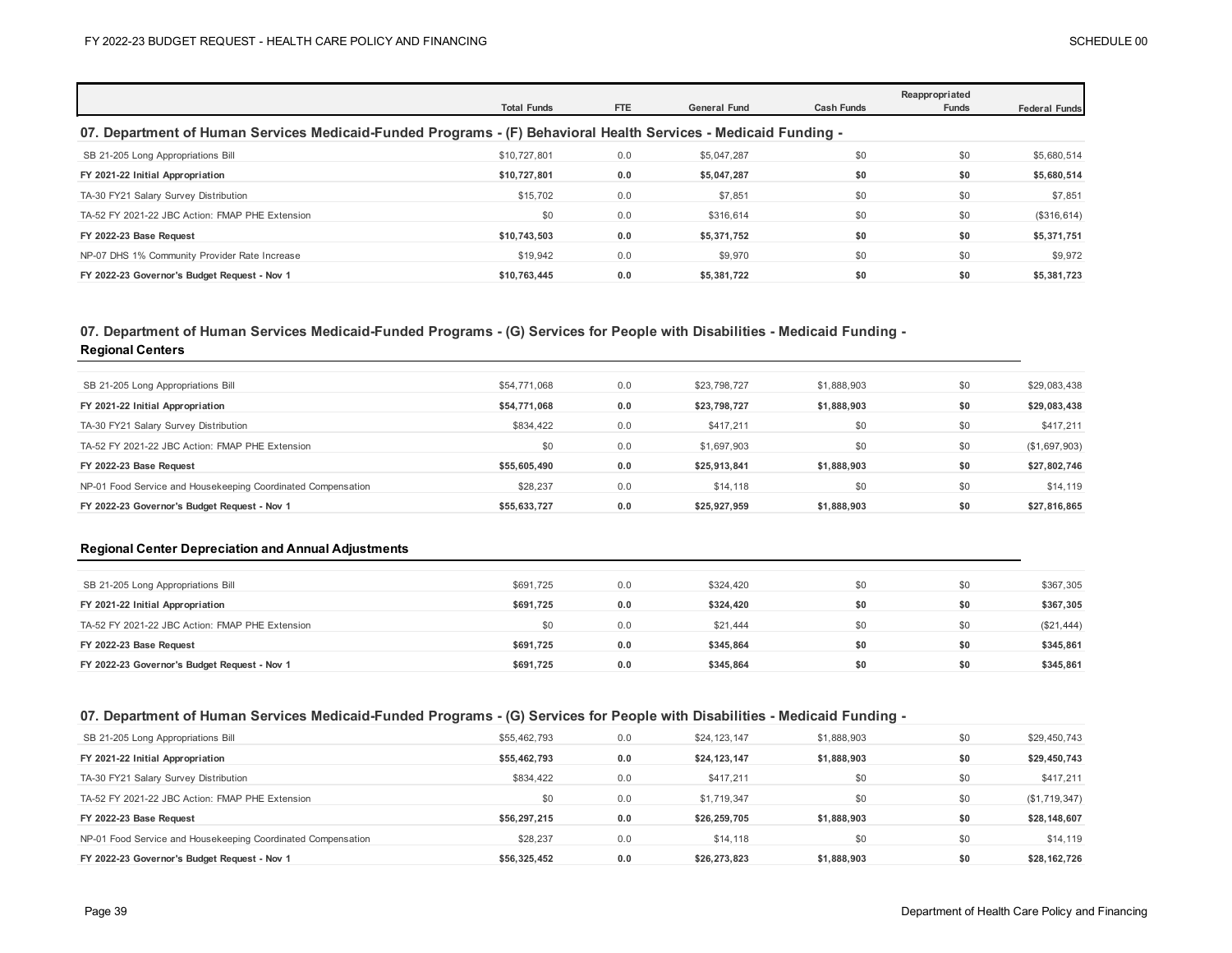|                                                                                                                                                                                              | <b>Total Funds</b> | FTE | <b>General Fund</b> | <b>Cash Funds</b> | Reappropriated<br><b>Funds</b> | <b>Federal Funds</b> |  |  |
|----------------------------------------------------------------------------------------------------------------------------------------------------------------------------------------------|--------------------|-----|---------------------|-------------------|--------------------------------|----------------------|--|--|
| 07. Department of Human Services Medicaid-Funded Programs - (H) Adult Assistance and Services for Elderly - Medicaid -<br><b>Adult Asst. Medicaid Programs - Community Srvcs for Elderly</b> |                    |     |                     |                   |                                |                      |  |  |
|                                                                                                                                                                                              |                    |     |                     |                   |                                |                      |  |  |
| SB 21-205 Long Appropriations Bill                                                                                                                                                           | \$1,001,800        | 0.0 | \$500,900           | \$0               | \$0                            | \$500,900            |  |  |
| FY 2021-22 Initial Appropriation                                                                                                                                                             | \$1.001.800        | 0.0 | \$500,900           | \$0               | \$0                            | \$500,900            |  |  |
| FY 2022-23 Base Request                                                                                                                                                                      | \$1,001.800        | 0.0 | \$500,900           | \$0               | \$0                            | \$500,900            |  |  |
| FY 2022-23 Governor's Budget Request - Nov 1                                                                                                                                                 | \$1,001.800        | 0.0 | \$500,900           | \$0               | \$0                            | \$500,900            |  |  |

### **07. Department of Human Services Medicaid-Funded Programs - (H) Adult Assistance and Services for Elderly - Medicaid -**

| SB 21-205 Long Appropriations Bill           | \$1.001.800 | 0.0 | \$500,900 |     | SO. | \$500,900 |
|----------------------------------------------|-------------|-----|-----------|-----|-----|-----------|
| FY 2021-22 Initial Appropriation             | \$1.001.800 | 0.0 | \$500.900 |     | \$0 | \$500,900 |
| FY 2022-23 Base Request                      | \$1.001.800 | 0.0 | \$500,900 | \$0 | \$0 | \$500,900 |
| FY 2022-23 Governor's Budget Request - Nov 1 | \$1.001.800 | 0.0 | \$500,900 | \$0 | \$0 | \$500,900 |

### **07. Department of Human Services Medicaid-Funded Programs - (I) Division of Youth Corrections - Medicaid Funding - Division Of Youth Corrections - Medicaid Funding**

| SB 21-205 Long Appropriations Bill              | \$1,161,560 | 0.0 | \$557,302 | \$0 | \$0 | \$604,258  |
|-------------------------------------------------|-------------|-----|-----------|-----|-----|------------|
| FY 2021-22 Initial Appropriation                | \$1,161,560 | 0.0 | \$557,302 | \$0 | \$0 | \$604,258  |
| TA-30 FY21 Salary Survey Distribution           | \$2,480     | 0.0 | \$1,240   | \$0 | \$0 | \$1,240    |
| TA-52 FY 2021-22 JBC Action: FMAP PHE Extension | \$0         | 0.0 | \$23,478  | \$0 | \$0 | (\$23,478) |
| FY 2022-23 Base Request                         | \$1,164,040 | 0.0 | \$582,020 | \$0 | \$0 | \$582,020  |
| NP-07 DHS 1% Community Provider Rate Increase   | \$6,101     | 0.0 | \$3,051   | \$0 | \$0 | \$3,050    |
| FY 2022-23 Governor's Budget Request - Nov 1    | \$1.170.141 | 0.0 | \$585.071 | \$0 | \$0 | \$585,070  |

### **07. Department of Human Services Medicaid-Funded Programs - (I) Division of Youth Corrections - Medicaid Funding -**

| SB 21-205 Long Appropriations Bill              | \$1,161,560 | 0.0 | \$557.302 | \$0 | \$0 | \$604,258  |
|-------------------------------------------------|-------------|-----|-----------|-----|-----|------------|
| FY 2021-22 Initial Appropriation                | \$1,161,560 | 0.0 | \$557,302 | \$0 | \$0 | \$604,258  |
| TA-30 FY21 Salary Survey Distribution           | \$2,480     | 0.0 | \$1,240   | \$0 | \$0 | \$1,240    |
| TA-52 FY 2021-22 JBC Action: FMAP PHE Extension | \$0         | 0.0 | \$23,478  | \$0 | \$0 | (\$23,478) |
| FY 2022-23 Base Request                         | \$1,164,040 | 0.0 | \$582.020 | \$0 | \$0 | \$582,020  |
| NP-07 DHS 1% Community Provider Rate Increase   | \$6,101     | 0.0 | \$3,051   | \$0 | \$0 | \$3,050    |
| FY 2022-23 Governor's Budget Request - Nov 1    | \$1.170.141 | 0.0 | \$585.071 | \$0 | \$0 | \$585,070  |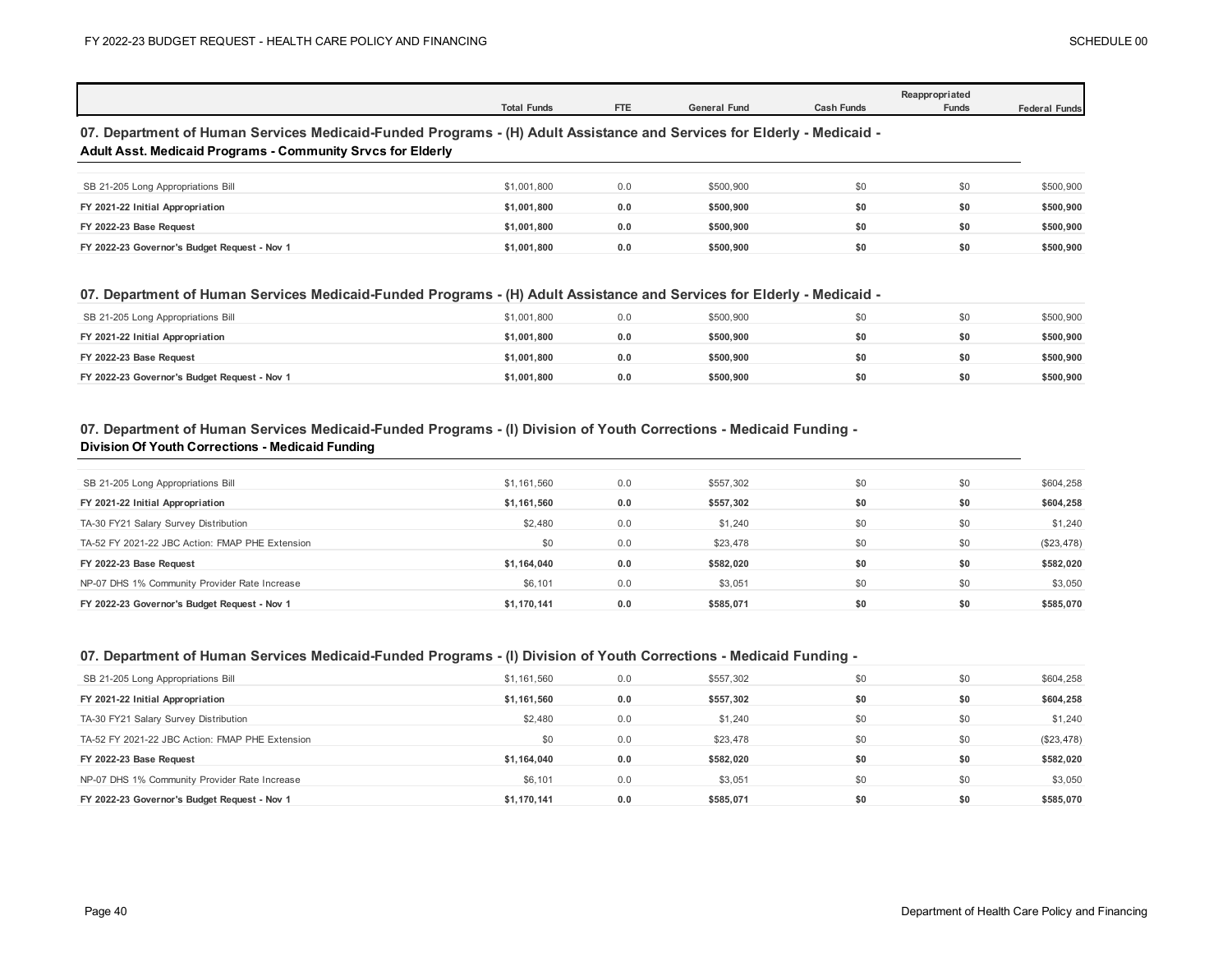|                                                                                                                                              | <b>Total Funds</b> | FTE | <b>General Fund</b> | <b>Cash Funds</b> | Reappropriated<br>Funds | <b>Federal Funds</b> |
|----------------------------------------------------------------------------------------------------------------------------------------------|--------------------|-----|---------------------|-------------------|-------------------------|----------------------|
| 07. Department of Human Services Medicaid-Funded Programs - (J) Other -<br><b>Fed Medicaid Indirect Cost Reimbursement For CDHS Programs</b> |                    |     |                     |                   |                         |                      |
| SB 21-205 Long Appropriations Bill                                                                                                           | \$500,000          | 0.0 | \$0                 | \$0               | \$0                     | \$500,000            |
| FY 2021-22 Initial Appropriation                                                                                                             | \$500,000          | 0.0 | \$0                 | \$0               | \$0                     | \$500,000            |
| FY 2022-23 Base Request                                                                                                                      | \$500,000          | 0.0 | \$0                 | \$0               | \$0                     | \$500,000            |
| FY 2022-23 Governor's Budget Request - Nov 1                                                                                                 | \$500,000          | 0.0 | \$0                 | \$0               | \$0                     | \$500,000            |
| <b>DHS Services Indirect Cost Assessment</b>                                                                                                 |                    |     |                     |                   |                         |                      |
| SB 21-205 Long Appropriations Bill                                                                                                           | \$17,863,051       | 0.0 | \$8,931,526         | \$0               | \$0                     | \$8.931.525          |
| FY 2021-22 Initial Appropriation                                                                                                             | \$17,863,051       | 0.0 | \$8,931,526         | \$0               | \$0                     | \$8,931,525          |
| TA-50 FY 2019-20 NP-12 Salesforce                                                                                                            | \$1.087            | 0.0 | \$544               | \$0               | \$0                     | \$543                |
| TA-53B DHS Statewide Operating Common Policy w Medicaid                                                                                      | (\$108,768)        | 0.0 | (\$54,384)          | \$0               | \$0                     | (\$54,384)           |
| TA-54B Other Agencies Total Comp Adjustments w Medicaid                                                                                      | (\$2,748)          | 0.0 | (\$1,374)           | \$0               | \$0                     | (\$1,374)            |
| TA-55B Other Agencies Annualize SB 18-200 w Medicaid                                                                                         | \$199,904          | 0.0 | \$99,952            | \$0               | \$0                     | \$99.952             |
| TA-56B Other Agencies OIT Common Policy w Medicaid                                                                                           | \$525,246          | 0.0 | \$262,623           | \$0               | \$0                     | \$262,623            |
| TA-58B Other Agencies FY 22-23 SWICAP w Medicaid                                                                                             | \$35.444           | 0.0 | \$17,722            | \$0               | \$0                     | \$17,722             |
| TA-59B DHS Legal Services Adjustment w Medicaid                                                                                              | \$33,326           | 0.0 | \$16,663            | \$0               | \$0                     | \$16,663             |
| FY 2022-23 Base Request                                                                                                                      | \$18,546,542       | 0.0 | \$9,273,272         | \$0               | \$0                     | \$9,273,270          |
| NP-02 Office of Operations Operating Request                                                                                                 | \$115,513          | 0.0 | \$57,756            | \$0               | \$0                     | \$57,757             |
| NP-03 CSEAP Resources                                                                                                                        | \$1,500            | 0.0 | \$750               | \$0               | \$0                     | \$750                |
| NP-05 Annual Fleet Vehicle Request                                                                                                           | \$7,542            | 0.0 | \$3,771             | \$0               | \$0                     | \$3,771              |
| NP-06 OIT FY23 Budget Request Package                                                                                                        | \$30,232           | 0.0 | \$15,116            | \$0               | \$0                     | \$15,116             |
| FY 2022-23 Governor's Budget Request - Nov 1                                                                                                 | \$18,701,329       | 0.0 | \$9,350,665         | \$0               | \$0                     | \$9,350,664          |

## **07. Department of Human Services Medicaid-Funded Programs - (J) Other -**

| SB 21-205 Long Appropriations Bill                      | \$18,363,051 | 0.0 | \$8,931,526 | \$0 | \$0 | \$9,431,525 |
|---------------------------------------------------------|--------------|-----|-------------|-----|-----|-------------|
| FY 2021-22 Initial Appropriation                        | \$18,363,051 | 0.0 | \$8,931,526 | \$0 | \$0 | \$9,431,525 |
| TA-50 FY 2019-20 NP-12 Salesforce                       | \$1,087      | 0.0 | \$544       | \$0 | \$0 | \$543       |
| TA-53B DHS Statewide Operating Common Policy w Medicaid | (\$108,768)  | 0.0 | (\$54,384)  | \$0 | \$0 | (\$54,384)  |
| TA-54B Other Agencies Total Comp Adjustments w Medicaid | (\$2,748)    | 0.0 | (\$1,374)   | \$0 | \$0 | (\$1,374)   |
| TA-55B Other Agencies Annualize SB 18-200 w Medicaid    | \$199.904    | 0.0 | \$99,952    | \$0 | \$0 | \$99,952    |
| TA-56B Other Agencies OIT Common Policy w Medicaid      | \$525.246    | 0.0 | \$262,623   | \$0 | \$0 | \$262,623   |
| TA-58B Other Agencies FY 22-23 SWICAP w Medicaid        | \$35,444     | 0.0 | \$17,722    | \$0 | \$0 | \$17,722    |
| TA-59B DHS Legal Services Adjustment w Medicaid         | \$33,326     | 0.0 | \$16,663    | \$0 | \$0 | \$16,663    |
| FY 2022-23 Base Request                                 | \$19.046.542 | 0.0 | \$9.273.272 | \$0 | \$0 | \$9,773,270 |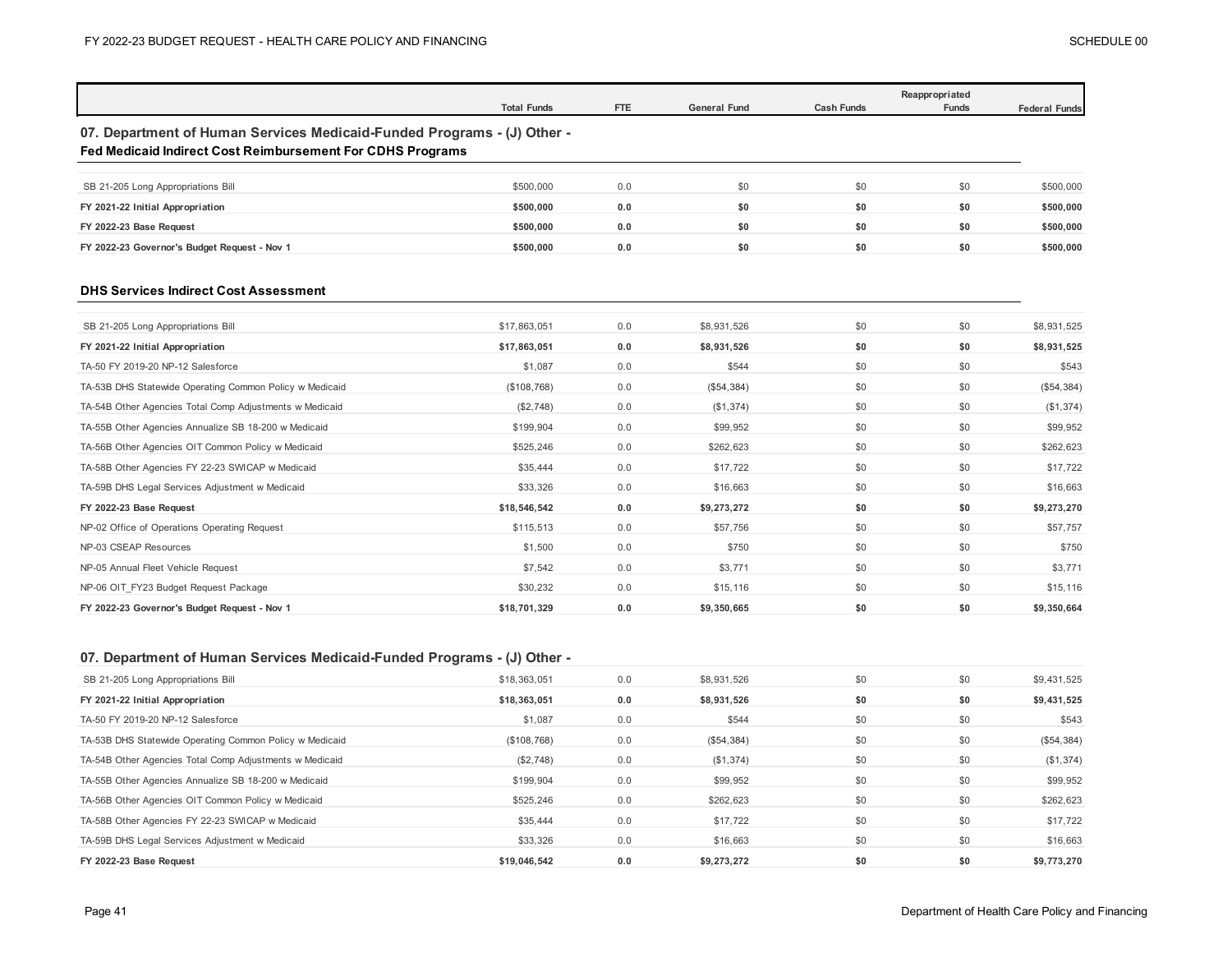|                                              | <b>Total Funds</b> | <b>FTE</b> | <b>General Fund</b> | <b>Cash Funds</b> | Reappropriated<br><b>Funds</b> | <b>Federal Funds</b> |
|----------------------------------------------|--------------------|------------|---------------------|-------------------|--------------------------------|----------------------|
| NP-02 Office of Operations Operating Request | \$115,513          | 0.0        | \$57,756            | \$0               | \$0                            | \$57,757             |
| NP-03 CSEAP Resources                        | \$1,500            | 0.0        | \$750               | \$0               | \$0                            | \$750                |
| NP-05 Annual Fleet Vehicle Request           | \$7,542            | 0.0        | \$3,771             | \$0               | \$0                            | \$3,771              |
| NP-06 OIT FY23 Budget Request Package        | \$30.232           | 0.0        | \$15,116            | \$0               | \$0                            | \$15,116             |
| FY 2022-23 Governor's Budget Request - Nov 1 | \$19,201,329       | 0.0        | \$9,350,665         | \$0               | \$0                            | \$9,850,664          |

## **Total For: Health Care Policy and Financing**

| SB 21-205 Long Appropriations Bill                                             | \$13,259,364,597 | 581.9 | \$3,424,327,111 | \$1,551,766,954 | \$97,905,609   | \$8,185,364,923  |
|--------------------------------------------------------------------------------|------------------|-------|-----------------|-----------------|----------------|------------------|
| HB 21-1085 Secure Transportation Behavioral Health Crisis                      | \$174,601        | 0.9   | \$39,993        | \$6,807         | \$0            | \$127,801        |
| HB 21-1166 Behavioral Health Crisis Response Training                          | \$67,680         | 0.0   | \$67,680        | \$0             | \$0            | \$0              |
| HB 21-1198 Health-care Billing Requirements For Indigent Patients              | \$219,295        | 0.7   | \$219,295       | \$0             | \$0            | \$0              |
| HB 21-1232 Standardized Health Benefit Plan Colorado Option                    | \$78,993         | 0.8   | \$78,993        | \$0             | \$0            | \$0              |
| HB 21-1275 Medicaid Reimbursement For Services By Pharmacists                  | \$1,721,056      | 1.6   | \$336,097       | \$36,457        | \$0            | \$1,348,502      |
| SB 21-009 Reproductive Health Care Program                                     | \$4,125,347      | 3.4   | \$4,125,347     | \$0             | \$0            | \$0              |
| SB 21-016 Protecting Preventive Health Care Coverage                           | \$905,467        | 0.0   | \$90,547        | \$0             | \$0            | \$814,920        |
| SB 21-025 Family Planning Service For Eligible Individuals                     | \$1,921,292      | 1.8   | \$253,117       | \$19,839        | \$0            | \$1,648,336      |
| SB 21-038 Expansion of Complementary And Alternative Medicine                  | \$75,967         | 0.9   | \$37,984        | \$0             | \$0            | \$37,983         |
| SB 21-039 Elimination Of Subminimum Wage Employment                            | \$500,576        | 1.3   | \$82,414        | \$8,277         | \$0            | \$409,885        |
| SB 21-128 Modification To Administration Of The Nursing Home Penalty Cash Fund | (\$500,000)      | 0.0   | \$0             | (\$500,000)     | \$0            | \$0              |
| SB 21-137 Behavioral Health Recovery Act                                       | \$2,285,227      | 2.8   | \$1,017,614     | \$250,000       | \$0            | \$1,017,613      |
| SB 21-194 Maternal Health Providers                                            | \$559,372        | 0.7   | \$77,993        | \$0             | \$0            | \$481,379        |
| SB21-211 Adult Dental Benefit                                                  | \$5,565,000      | 0.0   | \$0             | \$1,522,875     | \$0            | \$4,042,125      |
| SB21-212 Primary Care Payments Align Federal Funding                           | \$25,330,755     | 0.0   | \$0             | \$0             | \$0            | \$25,330,755     |
| SB21-213 Use Of Increased Medicaid Match                                       | (\$23,358,871)   | 0.0   | (\$57,330,334)  | \$57,330,334    | (\$10,231,185) | (\$13, 127, 686) |
| SB 21-286 Distribution Federal Funds Home- and Community-based Services        | \$757,686        | 4.6   | (\$26,708,125)  | (\$14,958,121)  | \$0            | \$42,423,932     |
| FY 2021-22 Initial Appropriation                                               | \$13,279,794,040 | 601.4 | \$3,346,715,726 | \$1,595,483,422 | \$87,674,424   | \$8,249,920,468  |
| TA-01 FY 2019-20 R-09 Adult LTHH/PDN Clinical Assessmt Tool                    | \$36,710         | 0.0   | \$18,355        | \$0             | \$0            | \$18,355         |
| TA-02 FY 2019-20 R-16 Employment 1st Initiatives Ppl w IDD                     | (\$1,995,497)    | (2.0) | \$800,000       | (\$2,795,497)   | \$0            | \$0              |
| TA-03 FY 2019-20 JBC Action: Increase in Funding for IDD Enr                   | \$13,517         | 0.0   | \$6,759         | \$0             | \$0            | \$6,758          |
| TA-04 FY 2020-21 R-19 Leased Space                                             | \$173,278        | 0.0   | \$71,839        | \$14,799        | \$0            | \$86,640         |
| TA-05 FY 2020-21 R-20 Safety Net Provider Paymnts Adjustment                   | \$0              | 0.0   | \$0             | \$0             | \$0            | \$0              |
| TA-06 FY 2020-21 R-15 Medicaid Recovery 3rd Party Liability                    | (\$2,360,799)    | 0.0   | (\$669, 553)    | (\$102, 725)    | \$0            | (\$1,588,521)    |
| TA-07 FY 2020-21 JBC Action- Local Minimum Wage Adjustment                     | \$6,273,126      | 0.0   | \$3,136,561     | \$0             | \$0            | \$3,136,565      |
| TA-08 HB 20-1361 Reduce the Adult Dental Benefit                               | \$11,130,000     | 0.0   | \$0             | \$2,941,728     | \$0            | \$8,188,272      |
| TA-09 SB 20-033 Medicaid Buy-in Age 65 and Over                                | \$2,879,621      | 0.0   | (\$248,611)     | \$1,816,181     | \$0            | \$1,312,051      |
| TA-10 FY 2021-22 R-06 Remote Supports for HCBS Programs                        | (\$1,433,231)    | 0.0   | (\$696,695)     | (\$19,921)      | \$0            | (\$716, 615)     |
| TA-11 FY 2021-22 R-11 Medicaid Funding for Connect 4 Health                    | \$482,663        | 0.0   | \$0             | \$189,918       | \$0            | \$292,745        |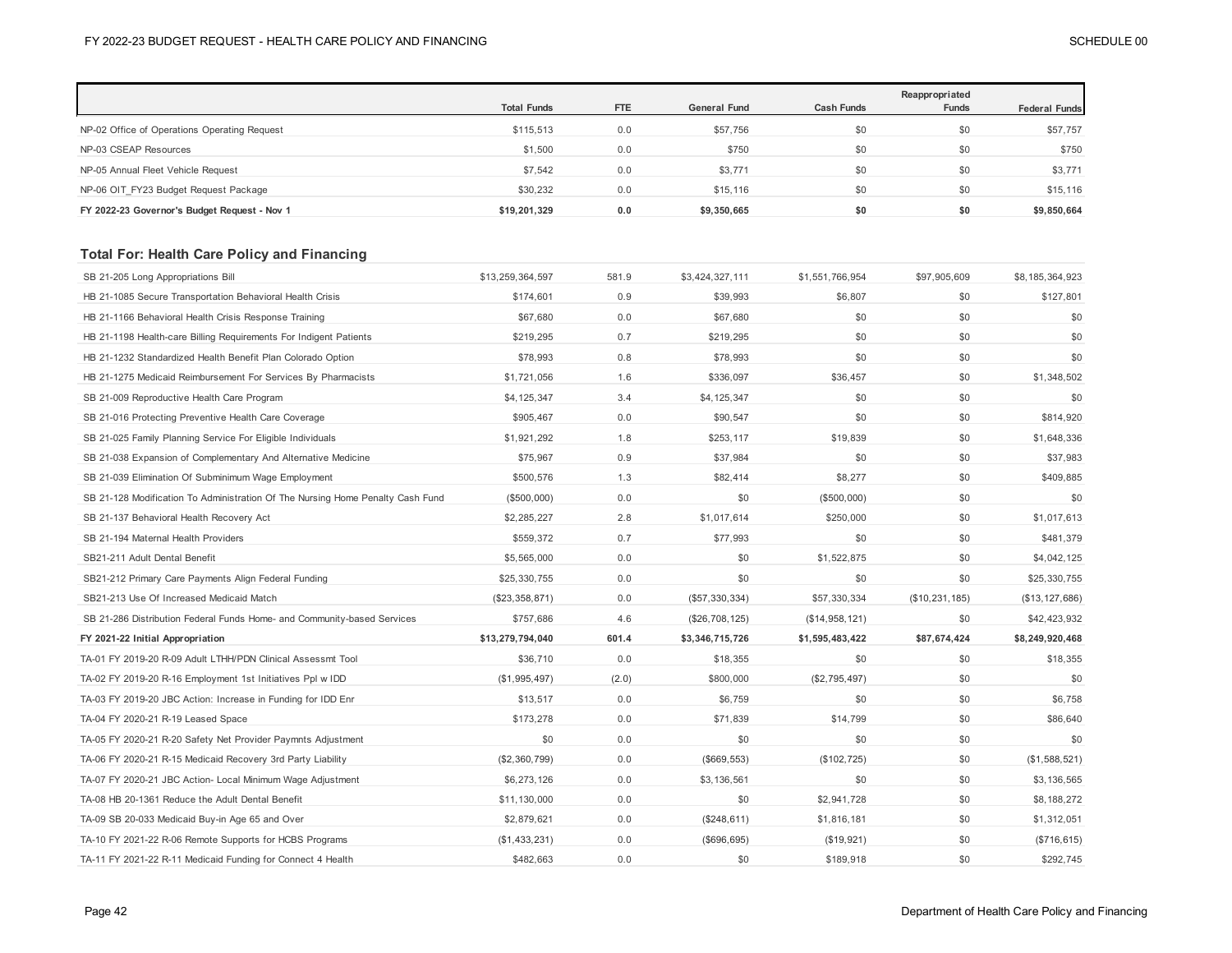|                                                              | <b>Total Funds</b> | FTE   | <b>General Fund</b> | <b>Cash Funds</b> | Reappropriated<br><b>Funds</b> |                      |
|--------------------------------------------------------------|--------------------|-------|---------------------|-------------------|--------------------------------|----------------------|
|                                                              |                    |       |                     |                   |                                | <b>Federal Funds</b> |
| TA-12 FY 2021-22 R-08 Supported Living Services Flexibility  | \$940,719          | 0.0   | \$470,360           | \$0               | \$0                            | \$470,359            |
| TA-13 JBC Action- 2.5% Provider Rate Increase                | \$7,491,995        | 0.0   | \$8,092,328         | (\$575,863)       | \$0                            | (\$24,470)           |
| TA-14 FY 2021-22 R-20 MMIS Annualization Delay               | \$7,376,207        | 0.0   | \$2,035,713         | \$0               | \$0                            | \$5,340,494          |
| TA-15 FY 2021-22 R-10 Convert Contractor Resources to FTE    | \$306,688          | 0.5   | (\$738)             | \$6,070           | \$0                            | \$301,356            |
| TA-16 FY 2021-22 R-18 Behavioral Health Program Adjustments  | \$43,447,378       | 0.0   | \$6,149,232         | \$3,251,364       | \$0                            | \$34,046,782         |
| TA-17 FY 2021-22 R-24 Addressing Health Care Disparities     | (\$5,900,000)      | 0.0   | (\$1,000,000)       | \$0               | \$0                            | (\$4,900,000)        |
| TA-18 FY 2021-22 R-23 Behvioral Hlth Claims and Elig Process | (\$5,420,147)      | 0.0   | (\$5,420,147)       | \$0               | \$0                            | \$0                  |
| TA-19 FY 2020-21 BA-13 Public School Health Services         | \$4,706,022        | 0.0   | \$0                 | \$5,196,936       | \$0                            | (\$490, 914)         |
| TA-20 FY 2021-22 BA-15 Implement eConsult Program            | (\$2, 170, 076)    | 0.1   | (\$377,537)         | (\$18,528)        | \$0                            | (\$1,774,011)        |
| TA-21 FY 2021-22 NPBA-01 CBMS PEAK                           | \$755,237          | 0.0   | \$377,416           | \$42,560          | \$17                           | \$335,244            |
| TA-22 FY 2021-22 R-17 Medicaid Benefit Adjustments           | (\$52, 173)        | 0.0   | (\$26,086)          | \$0               | \$0                            | (\$26,087)           |
| TA-23 Annualize BA-10 PHE End Resources                      | (\$7,002,728)      | 0.0   | (\$2,556,275)       | \$2,241,738       | \$0                            | (\$6,688,191)        |
| TA-24 FY 2021-22 R-16 Provider Rate Adjustments              | (\$545, 169)       | 0.0   | (\$241,986)         | (\$31,945)        | \$0                            | (\$271, 238)         |
| TA-25 FY 2021-22 JBC Action: Decrease Member Copayment       | \$4,404,931        | 0.0   | \$954,930           | \$274,532         | \$0                            | \$3,175,469          |
| TA-26 FY 2021-22 JBC Action: CUSOM Clinical Reviews          | (\$1,733,600)      | 0.2   | \$0                 | \$65              | \$0                            | (\$1,733,665)        |
| TA-27 FY 2021-22 JBC Action: Increase of 667 IDD Enrollments | \$19,974,650       | 0.0   | \$10,468,169        | \$0               | \$0                            | \$9,506,481          |
| TA-28 FY 2021-22 JBC Action: Funding for Home Health and PDN | \$0                | 0.0   | \$462,686           | \$0               | \$0                            | (\$462,686)          |
| TA-29 FY 2021-22 JBC Action: American Rescue Plan Act        | \$0                | 0.0   | \$183,517,501       | \$3,665,409       | \$0                            | (\$187, 182, 910)    |
| TA-30 FY21 Salary Survey Distribution                        | \$0                | 0.0   | \$0                 | \$0               | \$0                            | \$0                  |
| TA-31 HB 21-1166 Behavioral Health Crisis Response Training  | \$67,680           | 0.0   | \$67,680            | \$0               | \$0                            | \$0                  |
| TA-32 SB 21-038 Expnsion of Complementary & Alternative Mdcn | \$737,129          | 0.1   | \$225,525           | \$143,039         | \$0                            | \$368,565            |
| TA-33 SB 21-039 Elimination of Subminimum Wage Employment    | (\$403, 941)       | 0.1   | (\$1,257,106)       | \$1,217,607       | \$0                            | (\$364, 442)         |
| TA-34 HB 21-1198 Hlth Care Billing Requirements Indigent     | \$299,633          | 2.1   | \$299,633           | \$0               | \$0                            | \$0                  |
| TA-35 HB 21-1275 Medicaid Reimbursement 4 Services by Pharm  | \$2,423,343        | 0.4   | \$798,411           | \$192,919         | \$0                            | \$1,432,013          |
| TA-36 SB 21-025 Fmily Planning Service 4 Eligible Individual | \$2,495,283        | (0.8) | \$640,273           | \$57,936          | \$0                            | \$1,797,074          |
| TA-37 HB 21-1085 Secure Transport Behavioral Health Crisis   | \$139,300          | 0.1   | \$104,717           | \$5,433           | \$0                            | \$29,150             |
| TA-38 HB 21-1232 Standardized Health Benefit Plan CO Option  | \$80,289           | 1.2   | \$80,289            | \$0               | \$0                            | \$0                  |
| TA-39 SB 21-137 Behavioral Health Recovery Act               | (\$545,743)        | 0.2   | (\$147,872)         | (\$250,000)       | \$0                            | (\$147, 871)         |
| TA-40 SB 21-194 Maternal Health Providers                    | \$18,504,858       | (0.7) | \$7,957,356         | \$879,114         | \$0                            | \$9,668,388          |
| TA-41 SB 21-009 Reproductive Health Care Program             | (\$1,045,771)      | 0.6   | (\$270,732)         | \$0               | \$0                            | (\$775,039)          |
| TA-42 SB 21-213 Use of Increased Medicaid Match              | \$11,679,436       | 0.0   | \$57,330,334        | $(\$57,330,334)$  | \$5,115,593                    | \$6,563,843          |
| TA-43 SB 21-211 Adult Dental Benefit                         | (\$5,565,000)      | 0.0   | \$0                 | (\$1,522,875)     | \$0                            | (\$4,042,125)        |
| TA-44 SB 21-286 Distribution Federal Funds HCBS              | \$412              | 0.4   | \$26,708,125        | \$15,337,170      | \$0                            | (\$42,044,883)       |
| TA-46 FY 2021-22 JBC Action: Restore Funding for SB 19-195   | \$94,095           | 1.0   | \$47,048            | \$0               | \$0                            | \$47,047             |
| TA-47A Annualize IDD Cash Fund Repeal                        | (\$446, 195)       | 0.0   | \$0                 | (\$446, 195)      | \$0                            | \$0                  |
| TA-47B Offset IDD Cash Fund Repeal FTE                       | \$307,488          | 2.0   | \$307,488           | \$0               | \$0                            | \$0                  |
| TA-48 FY 2006-07 DI-8: Fund Nursing Facility Appraisals      | \$279,746          | 0.0   | \$139.873           | \$0               | \$0                            | \$139.873            |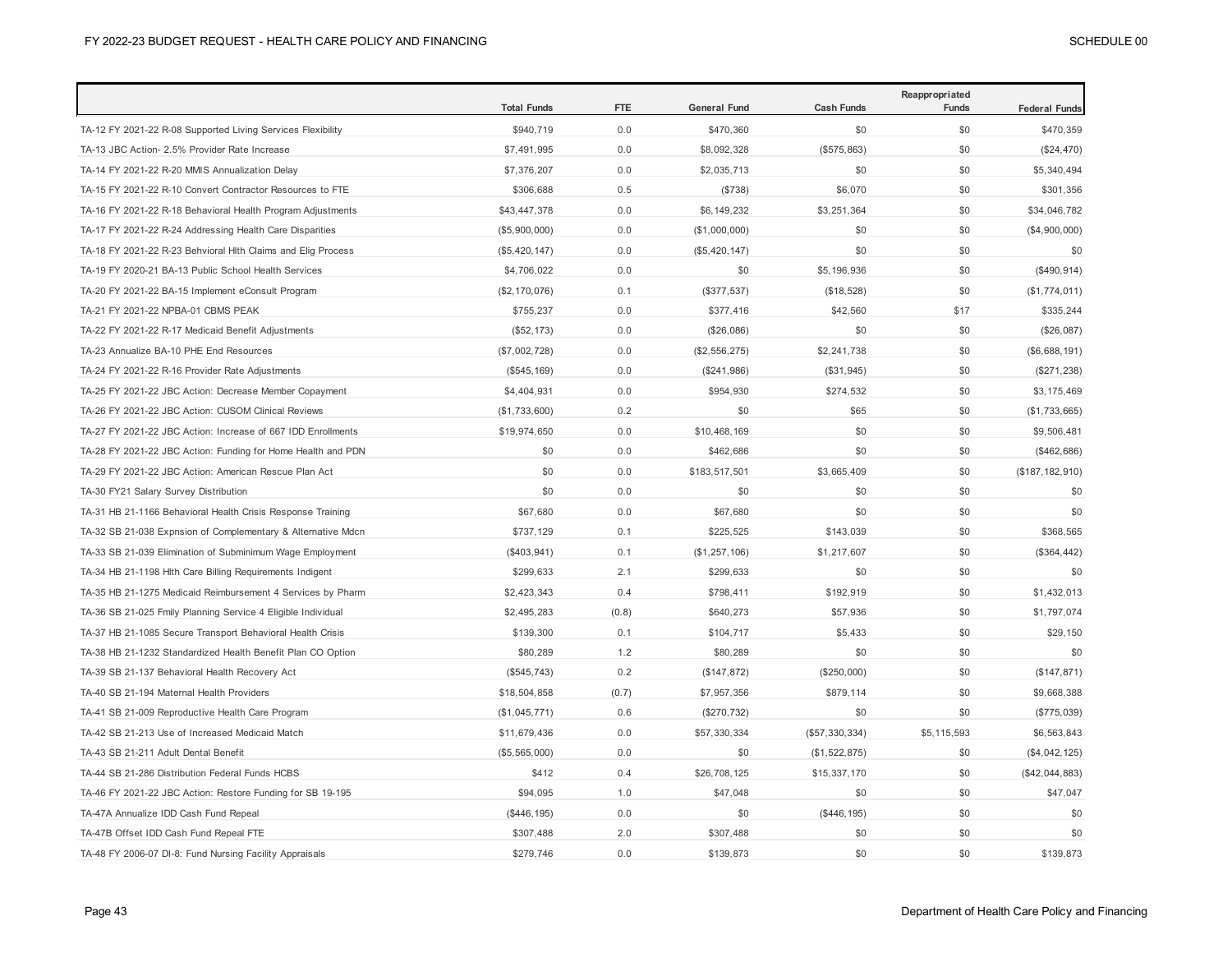|                                                              | <b>Total Funds</b> | <b>FTE</b> | <b>General Fund</b> | <b>Cash Funds</b> | Reappropriated<br>Funds | <b>Federal Funds</b> |
|--------------------------------------------------------------|--------------------|------------|---------------------|-------------------|-------------------------|----------------------|
| TA-49 FY 2021-22 R-09 Patient Access & Interop Rule Cmplianc | (\$858,490)        | 0.0        | \$304,585           | \$0               | \$0                     | (\$1, 163, 075)      |
| TA-50 FY 2019-20 NP-12 Salesforce                            | \$1,087            | 0.0        | \$544               | \$0               | \$0                     | \$543                |
| TA-51 SB 21-016 Protecting Preventive Health Coverage        | (\$905,467)        | 0.0        | (\$90, 547)         | \$0               | \$0                     | (\$814,920)          |
| TA-52 FY 2021-22 JBC Action: FMAP PHE Extension              | \$0                | 0.0        | \$3,308,680         | \$9,487,867       | \$38,950                | (\$12,835,497)       |
| TA-53A Statewide Operating Common Policy                     | \$276,765          | 0.0        | \$60,693            | \$47,058          | \$81,254                | \$87,760             |
| TA-53B DHS Statewide Operating Common Policy w Medicaid      | (\$108,768)        | 0.0        | (\$54,384)          | \$0               | \$0                     | (\$54,384)           |
| TA-54A Total Compensation Adjustments                        | \$3,710,485        | 0.0        | \$1,765,027         | \$138,230         | \$22,117                | \$1,785,111          |
| TA-54B Other Agencies Total Comp Adjustments w Medicaid      | \$2,147,408        | 0.0        | \$1,059,709         | \$0               | \$0                     | \$1,087,699          |
| TA-55A Annualization of SB 18-200                            | \$257,614          | 0.0        | \$103,878           | \$17,381          | \$4,847                 | \$131,508            |
| TA-55B Other Agencies Annualize SB 18-200 w Medicaid         | \$199,904          | 0.0        | \$99,952            | \$0               | \$0                     | \$99,952             |
| TA-56A OIT Common Policy                                     | \$406,883          | 0.0        | \$164,068           | \$27,452          | \$7,655                 | \$207,708            |
| TA-56B Other Agencies OIT Common Policy w Medicaid           | \$546,101          | 0.0        | \$273,051           | \$0               | \$0                     | \$273,050            |
| TA-57 Amendment 35 Adjustments                               | (\$20,676)         | 0.0        | \$0                 | (\$20,676)        | \$0                     | \$0                  |
| TA-58A FY 22-23 Statewide Indirect Cost Allocation Plan      | (\$181,794)        | 0.0        | \$0                 | \$13,424          | (\$76, 124)             | (\$119,094)          |
| TA-58B Other Agencies FY 22-23 SWICAP w Medicaid             | \$41,746           | 0.0        | \$17,722            | \$0               | \$0                     | \$24,024             |
| TA-59A Legal Services Adjustment                             | (\$206, 345)       | 0.0        | (\$10,592)          | (\$106, 283)      | \$21,337                | (\$110, 807)         |
| TA-59B DHS Legal Services Adjustment w Medicaid              | \$33,326           | 0.0        | \$16,663            | \$0               | \$0                     | \$16,663             |
| TA-60 FY22-23 Correction for HB 21-1206                      | \$0                | 0.0        | \$0                 | \$0               | \$0                     | \$0                  |
| FY 2022-23 Base Request                                      | \$13,396,015,183   | 606.9      | \$3,652,090,038     | \$1,579,468,510   | \$92,890,070            | \$8,071,566,565      |
| NP-01 Food Service and Housekeeping Coordinated Compensation | \$30,790           | 0.0        | \$15,395            | \$0               | \$0                     | \$15,395             |
| NP-02 Office of Operations Operating Request                 | \$115,513          | 0.0        | \$57,756            | \$0               | \$0                     | \$57,757             |
| NP-03 CSEAP Resources                                        | \$4,680            | 0.0        | \$2,003             | \$282             | \$36                    | \$2,359              |
| NP-04 Paid Family Medical Leave Act Funding                  | \$138,348          | 0.0        | \$68,596            | \$403             | \$112                   | \$69,237             |
| NP-05 Annual Fleet Vehicle Request                           | \$7,542            | 0.0        | \$3,771             | \$0               | \$0                     | \$3,771              |
| NP-06 OIT_FY23 Budget Request Package                        | \$48,745           | 0.0        | \$22,589            | \$1,243           | \$347                   | \$24,566             |
| NP-07 DHS 1% Community Provider Rate Increase                | \$182,884          | 0.0        | \$91,441            | \$0               | \$0                     | \$91,443             |
| NP-08 Equity Officers                                        | \$216,966          | 2.0        | \$0                 | \$0               | \$108,483               | \$108,483            |
| R-01 Medical Services Premiums                               | (\$34,349,234)     | 0.0        | \$203,211,855       | \$39,321,653      | (\$785, 199)            | $(\$276,097,543)$    |
| R-02 Behavioral Health Programs                              | \$17,894,411       | 0.0        | \$23,043,372        | \$5,181,553       | \$0                     | (\$10,330,514)       |
| R-03 Child Health Plan Plus                                  | \$37,398,301       | 0.0        | \$11,373,603        | \$5,647,506       | \$0                     | \$20,377,192         |
| R-04 Medicare Modernization Act State Contribution           | \$27,863,762       | 0.0        | \$27,863,762        | \$0               | \$0                     | \$0                  |
| R-05 Office of Community Living                              | \$36,542,346       | 0.0        | \$41,134,323        | \$956,424         | \$0                     | (\$5,548,401)        |
| R-06 Value Based Payments                                    | \$22,850,574       | 9.6        | \$7,403,648         | (\$7, 197)        | \$0                     | \$15,454,123         |
| R-07 Utilization Management                                  | (\$3,011,223)      | 0.0        | (\$1,512,985)       | \$116,559         | \$0                     | (\$1,614,797)        |
| R-08 County Administration, Oversight and Eligibility        | (\$590, 849)       | 5.9        | \$461,138           | \$1,936,919       | \$0                     | (\$2,988,906)        |
| R-09 Office of Community Living Program Enhancements         | \$2,452,715        | 0.0        | \$1,872,153         | \$0               | \$0                     | \$580,562            |
| R-10 Provider Rate Adjustments                               | \$104,434,828      | 0.0        | \$41,327,629        | \$5,966,149       | \$0                     | \$57,141,050         |